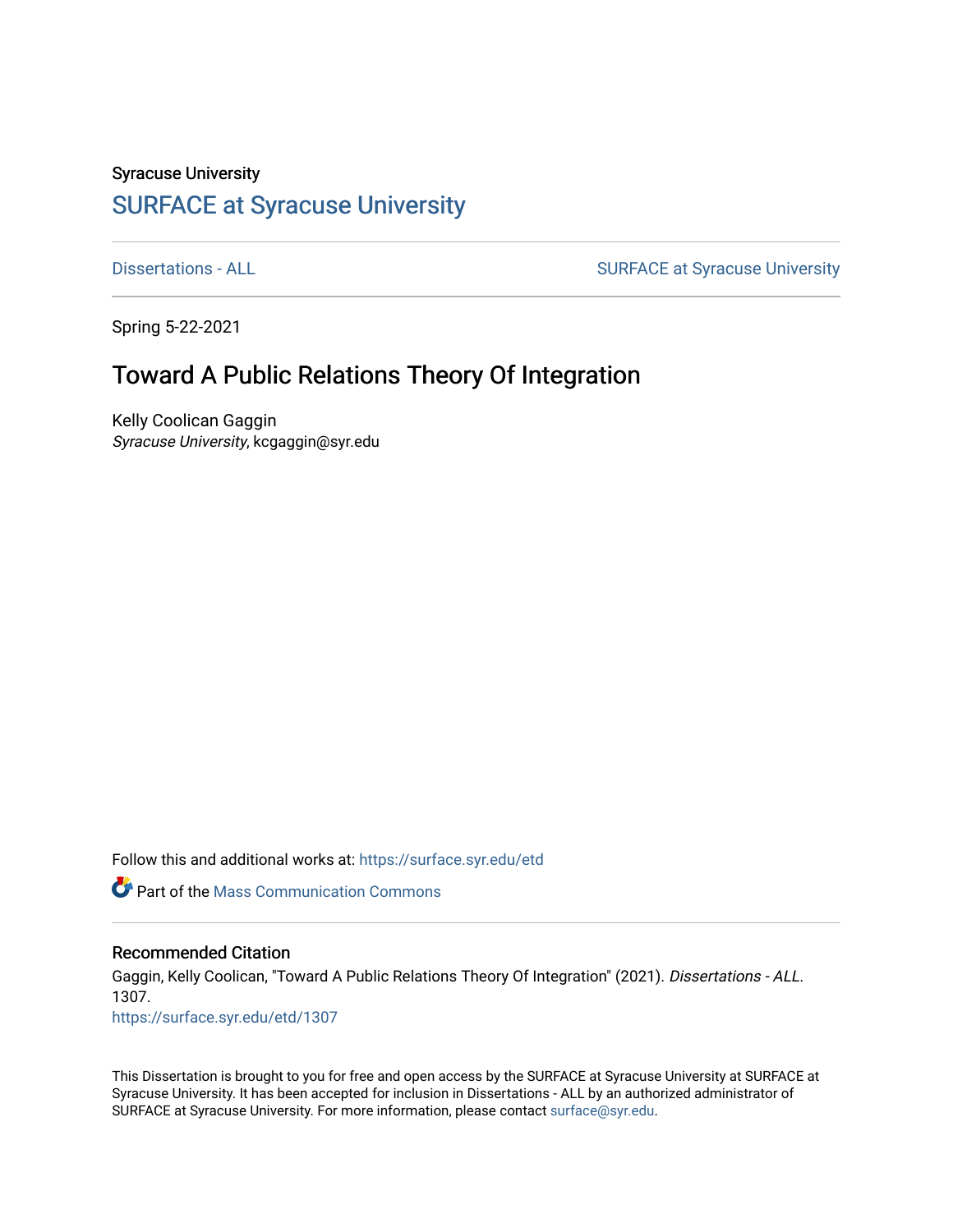### **Abstract**

<span id="page-1-0"></span>Health and human service nonprofit organizations provide a multitude of support services to marginalized and underserved populations in the United States and abroad. Public relations and communications professionals are often focused on supporting goals that are directly tied to the organization which are also strongly tied to revenue seeking through increasing awareness of mission and need for financial contribution. This qualitative constructivist grounded theory study explores the extent to which public relations and communications roles can impact the integration of service populations into their communities.

Through interviews with 13 refugee aid organization staff and 11 refugees, primary barriers to integration, including misinformation, powerlessness and unmet social capital needs, are identified, and the role of public relations as the trust builder and is explained.

The major finding in this study theorizes how the maximization of trust through the implementation of strategic public relations and communications activities with external and internal stakeholders reduces barriers to service user community integration. The findings provide a theoretical model illustrating the processes by which public relations and communications can influence the integration of service populations into their communities.

*Keywords: Public relations, Integration, Refugees, Grounded Theory, Nonprofit, Communications*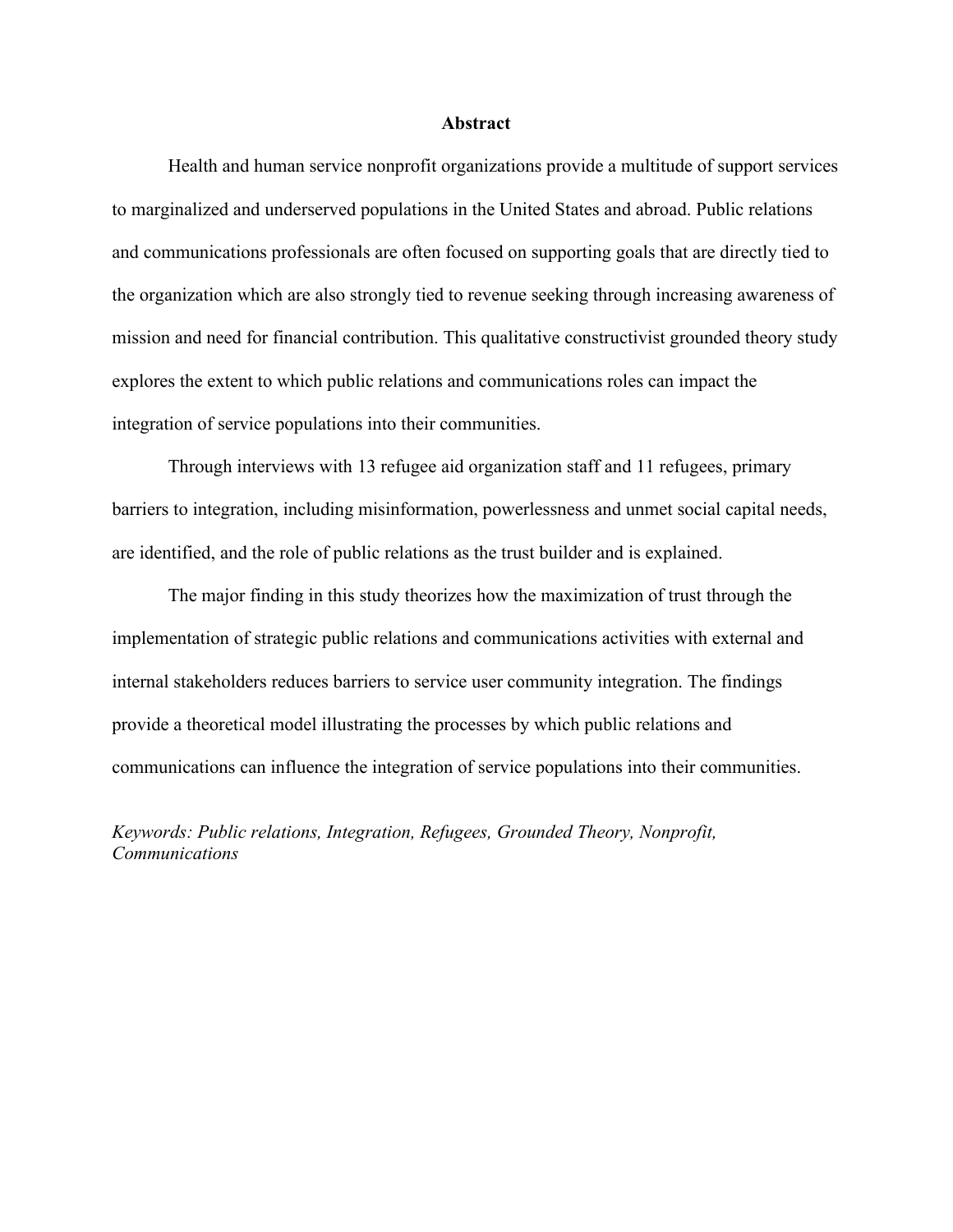# **TOWARD A PUBLIC RELATIONS THEORY OF INTEGRATION**

by

Kelly Coolican Gaggin, APR

B.S., Le Moyne College, 2001 M.S., Syracuse University, 2013

Dissertation Submitted in partial fulfillment of the requirements for the degree of Doctor of Philosophy in Mass Communications

> Syracuse University May 2021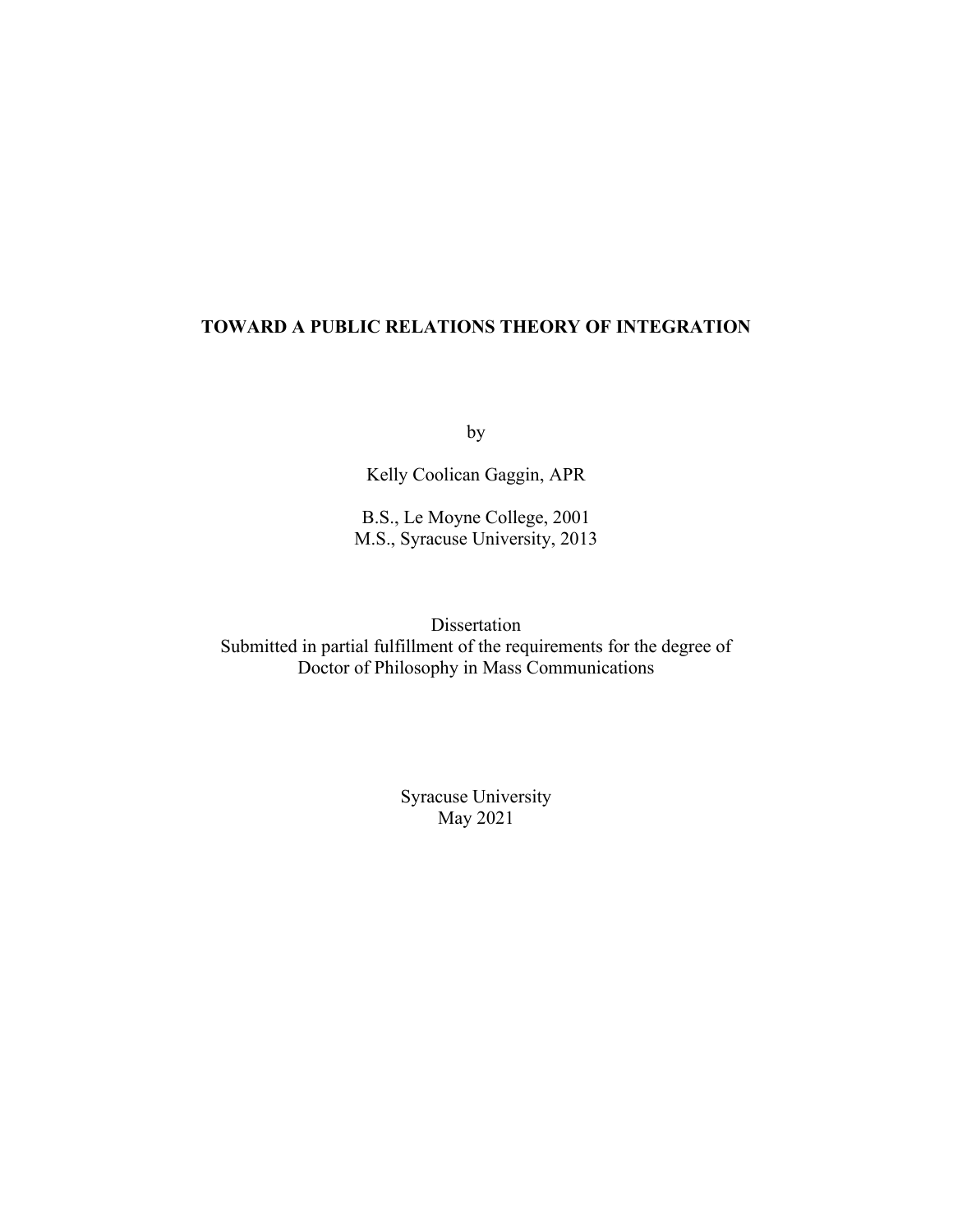Copyright © Kelly Coolican Gaggin, 2021 All Rights Reserved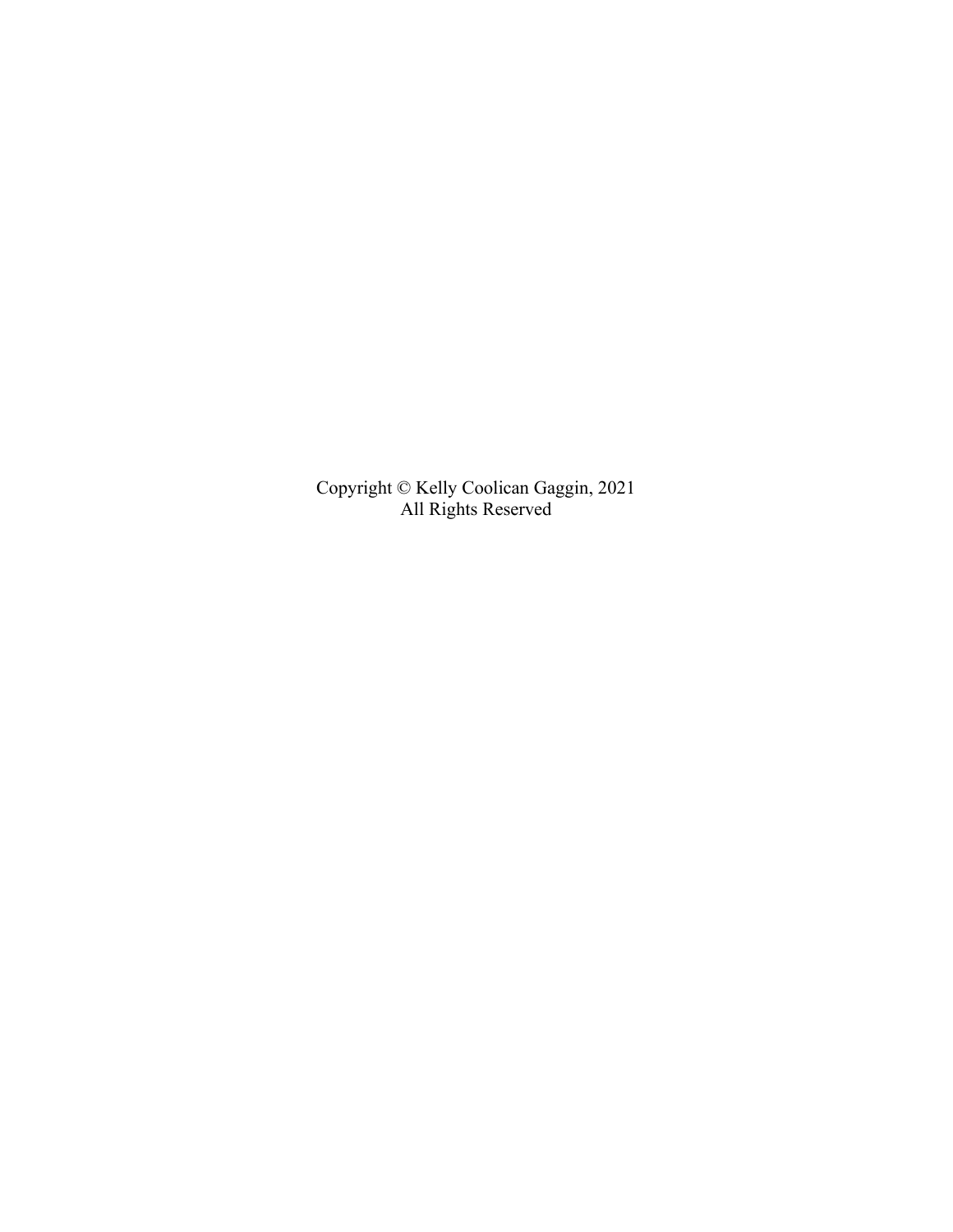# **Acknowledgements**

<span id="page-4-0"></span>I am very grateful for the support I have received from friends and colleagues throughout my graduate school career. Thank you to:

The participants in this research who trusted me to tell their stories in the hopes of improving communications in the nonprofit health and human service sector.

My committee: Dennis Kinsey, Carol Liebler, Brad Gorham, Amy Lutz and Soo Yeon Hong. Thank you all for your guidance, and for understanding that enjoying my research process was just as important to me as completing it.

The team at St. Joseph's Health and Strategic Communications, LLC, especially Crystal DeStefano, APR and Betsy Bedigian, for keeping my mortgage paid!

Tolga Hayali and Fehmi Damkaci, for encouraging me to pursue more school and for allowing me to teach and discover a passion.

My Newhouse colleagues for supporting me and providing wonderful opportunities to pursue research and teaching while supporting my community. Special shout out to Kelly Barnett for needing a panelist for nonprofit public relations a decade ago, without that call I may not have found this path and be doing what I am meant to do. Thank you to my PR department colleagues for being amazing people who support one another through ups downs and all endeavors.

All of my students past and present who continued to check-in offering assistance and support over the last five years. Special thanks to my thesis prep students, and Joey, Tanner, Phoebe and Sierra for their .

Caroline Reff for her supreme punctuation and grammar skills, and for playing the role of not only friend but mom as I tied up this project.

My Elm St. neighbors for holding me accountable and cheering me across the finish line and keeping me hydrated all the way.

My family for not only their support but also for watching the dog on late nights and forgiving me for missing events!

Friends near and far for providing support, laughter, and shoulders to cry on. Most importantly, thank you for still being my friends after so many years of grad school!

> *Take the attitude of a student, never be too big to ask questions, never know too much to learn something new. – Og Mandino*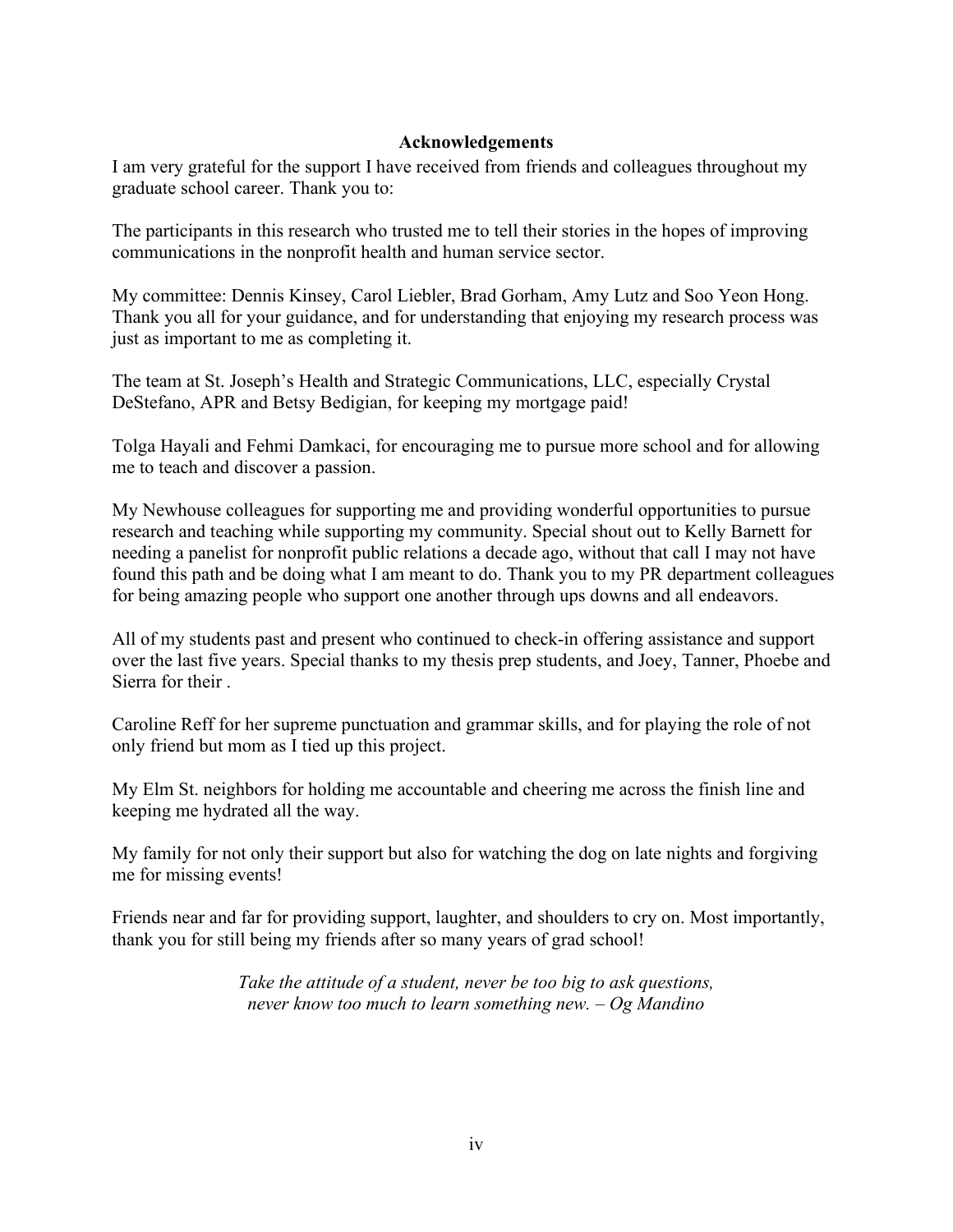| MU VI VAHILUHLA |  |
|-----------------|--|
|                 |  |
|                 |  |
|                 |  |
|                 |  |
|                 |  |
|                 |  |
|                 |  |
|                 |  |
|                 |  |
|                 |  |
|                 |  |
|                 |  |
|                 |  |
|                 |  |
|                 |  |
|                 |  |
|                 |  |
|                 |  |
|                 |  |
|                 |  |
|                 |  |
|                 |  |
|                 |  |
|                 |  |
|                 |  |
|                 |  |
|                 |  |
|                 |  |
|                 |  |

# **Table of Contents**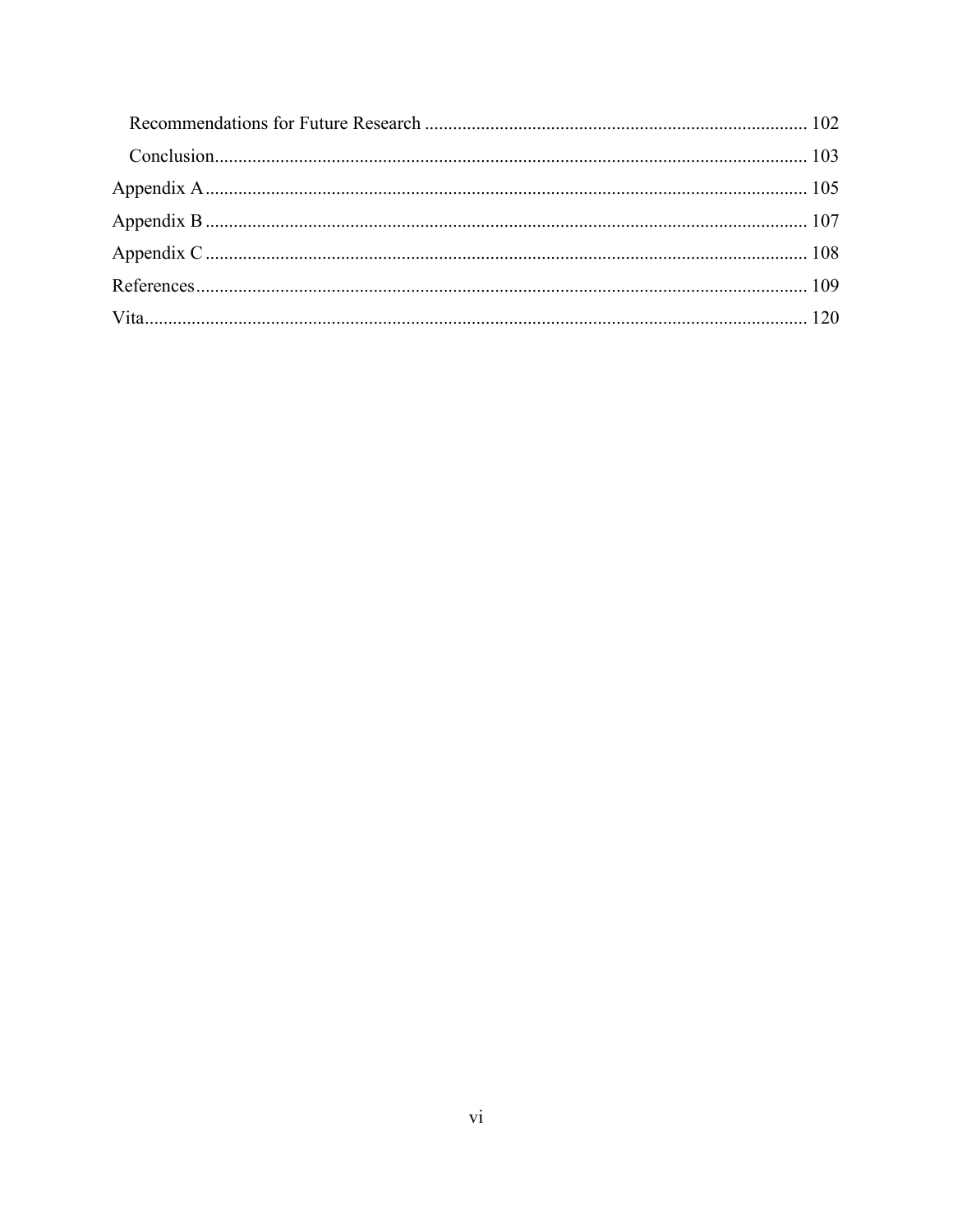# **List of Illustrative Materials**

<span id="page-7-0"></span>

| Figure 1: The functions of immigrant groups, organizations and service providers 20 |  |
|-------------------------------------------------------------------------------------|--|
|                                                                                     |  |
|                                                                                     |  |
|                                                                                     |  |
|                                                                                     |  |
|                                                                                     |  |
|                                                                                     |  |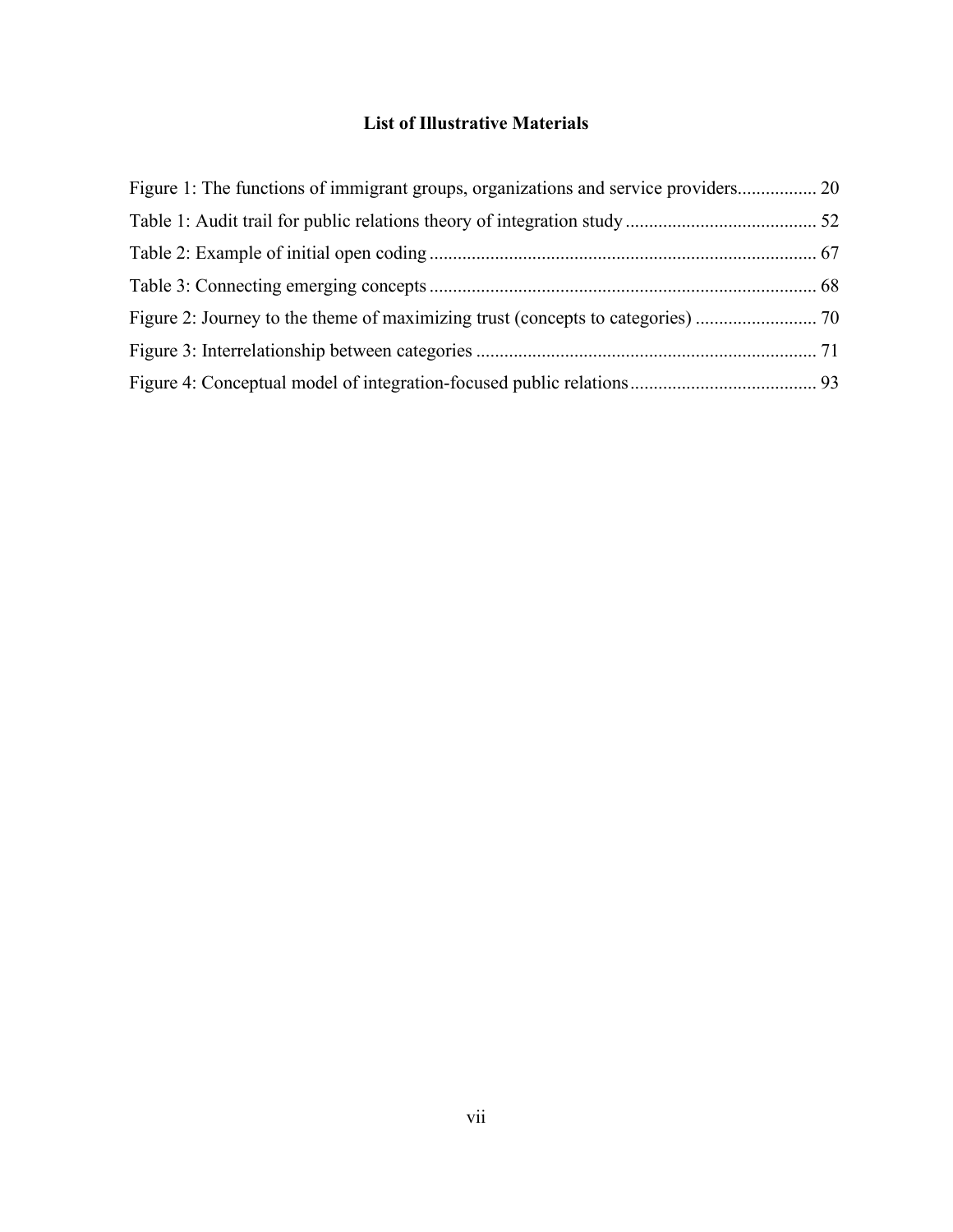## **Chapter I: Introduction**

<span id="page-8-0"></span>Influenced by my own experience as a nonprofit public relations practitioner over the last two decades, primarily in the health and human service nonprofit sector, I contend that like practitioners could be doing more to leverage organization communications as a tool for integrating their service populations into the community. This study seeks to explore the extent to which public relations has a role in the integration of populations served by human service organizations and further seeks to construct a public relations theory of integration. This theory will contribute to the practice of public relations and communications in a way that enhances the notion of nonprofit organizations as a contributor to the common good. The idea is that this theory will help communicators to better understand their role beyond the organization and assist them in recognizing their full ability to serve marginalized populations at a deeper level given the limited resources available to them.

As community servants, nonprofit communicators are tasked with bringing messages to publics with the primary goals of raising awareness and funds for the organizations for which they work. These messages are designed to highlight the benefits gained when communities come together in support of populations who, for whatever reason, are in need of support that they cannot provide for themselves. Examples of said populations could include people experiencing homelessness and/or food insecurity, refugees, people with disabilities, those experiencing mental illness and substance abusers, among a host of others.

# <span id="page-8-1"></span>**Public Relations and Integration**

In reviewing scholarly works to define the role of public relations in the realm of integration, a gap in the literature has been identified. Available research addresses the following concepts within the study of communications: media effects and political action and advocacy. There is voluminous coverage of both as political participation on the part of immigrant

1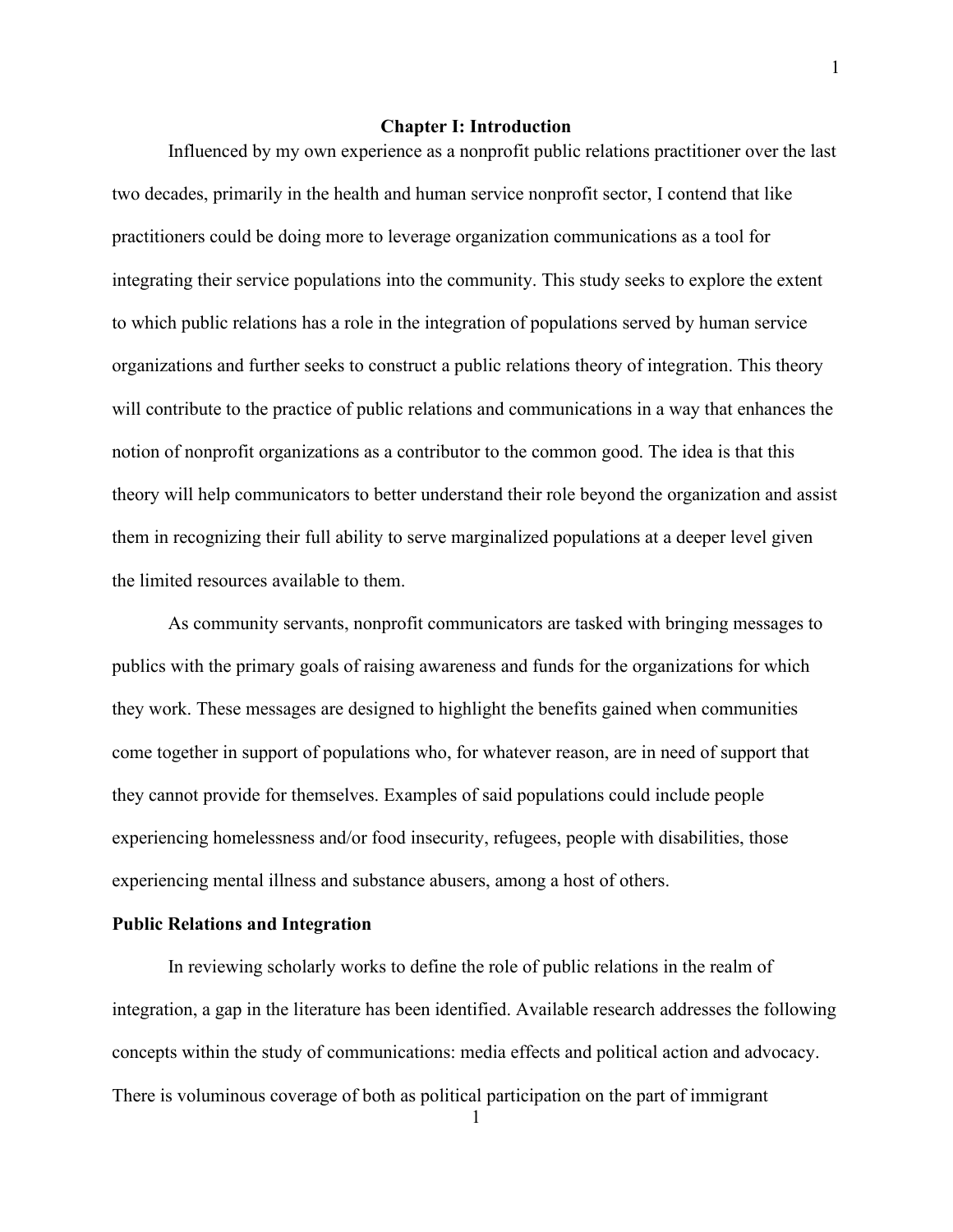populations is often cited as a sign of full integration, and there is extensive study dedicated to the effects of media on attitudes toward outgroups<sup>[1](#page-9-0)</sup>. The question remains then, how do immigrant-serving nonprofit agencies work with their publics to ensure messages concerning their mission and population are being heard?

Moreover, because of the interpersonal nature of the work performed by immigrantserving organizations, there is ample interaction with external publics that allows for the recognition of not just the external threats to immigrants but to identify the issues that matter most to the population. Through issues management, the organizations have the opportunity to thwart threats to the populations they serve but also to act on and promote positive responses to issues that improve well-being and aid in policy and program creation.

Cordero-Guzman, Martin, Quiroz-Becerra and Theodore's 2008 "Voting with their feet" explores advocacy and activism within immigrant groups. They found that community-based organizations "were able to draw on preexisting organizational networks and relationships to fashion a forceful, public response" (p. 599) to impending legislation that would have negative effects on their populations. This ability to tap into existing relationships is evidence of efforts to cultivate meaningful and mutually beneficial relationships that result in coalition building between groups. As a unified force, Cordero-Guzman says, the organizations provided "legitimacy, leadership, and resources, and in this sense, they constitute the organizational infrastructure of the demonstrations" (p.613). Moreover, through formation of coalitions that were deemed credible, the organizations were able to apply successful frames and mobilize their populations in a united response (Cordero-Guzman et al., 2008).

<span id="page-9-0"></span> $1$  This study understands the term "outgroup" within the context of social psychology, wherein people selfcategorize their sense of belonging based on shared norms, experiences and traits becoming the "ingroup," and those persons who lack similarity are deemed the outgroup. See Tajfel (1970) and Tajfel & Turner (1979).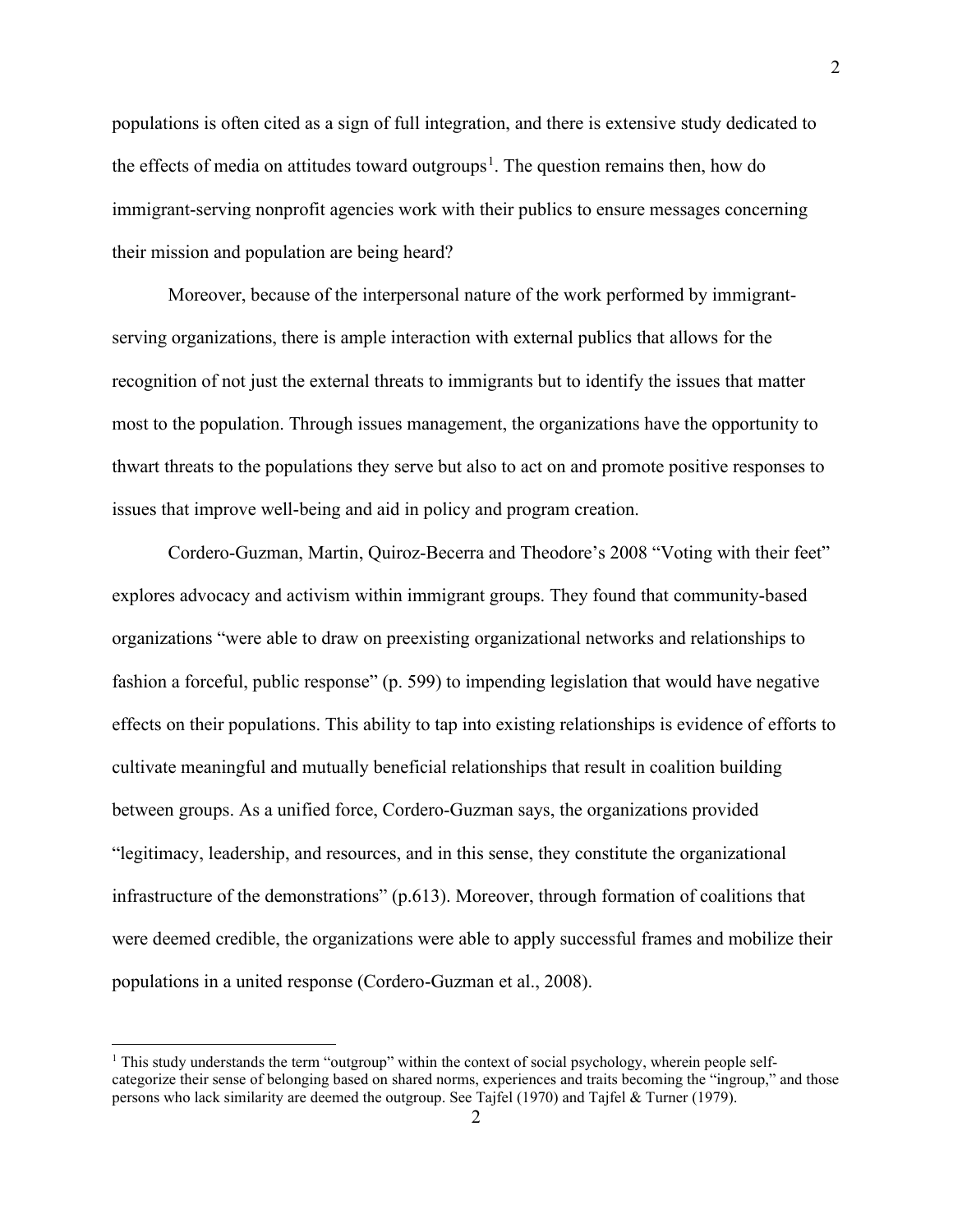This dissertation seeks to apply grounded theory methodology to identify and explore points of convergence between public relations and indicators of integration. The results of this study are intended to contribute to what is currently a scant body of knowledge and provide insight to communications practitioners in nonprofit organizations, allowing them to better understand the extent to which their actions may be used to encourage and achieve integration of immigrant populations in their host nations. To do this, literature from the social sciences and mass communications is explored, and semi-structured, in-depth interviews with organization representatives and service users will be process used for data collection. Although the logic for undertaking a grounded theory approach is to allow the data analysis to guide theory development, the researcher is beginning the study with some ideas as to what the role of public relations might be within the context of integration. One idea is that public relations efforts make it possible for the organization to act as a moderator between refugees and their successful integration. The overarching research question is: t*o what extent does public relations have the capacity to influence identified indicators of integration?* In seeking the answer to this question, the researcher seeks to answer the following three sub questions: 1) What is the perceived role of public relations in the integration of persons representing marginalized populations or those considered to be part of an outgroup? (both by practitioners and service users), 2) Are refugee organizations practicing public relations in a way that is conducive to facilitating integration of their populations?, and 3) How do immigrant-serving nonprofit agencies work with their publics to ensure messages concerning their mission and population are being heard?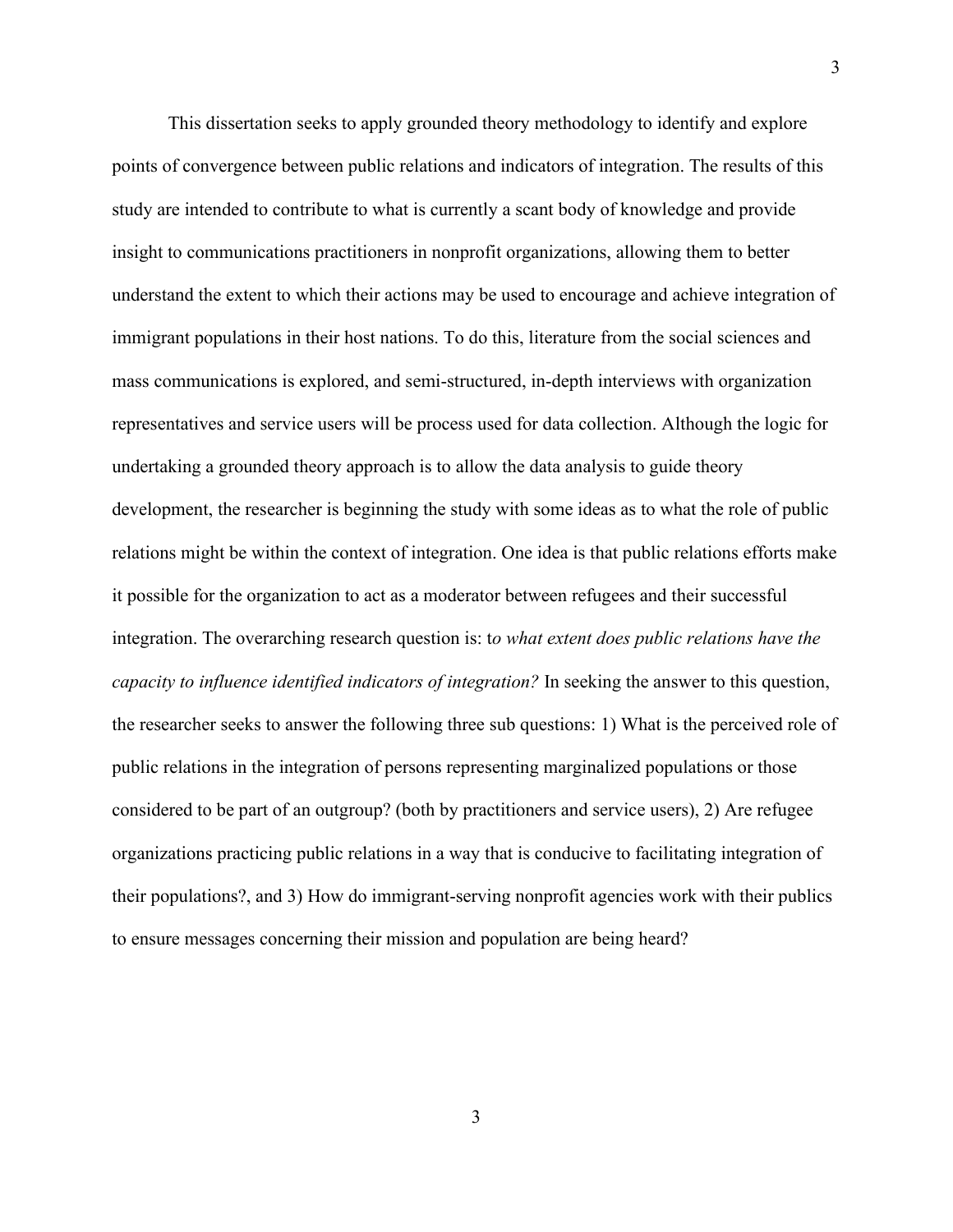#### **Chapter II: Review of the Literature**

<span id="page-11-0"></span>The following explores primary concepts and definitions within the practice of public relations, media effects and concepts of integration and assimilation. In addition, the literature addresses the three as they directly apply to the population of study: refugees. As this is a work of grounded theory, the researcher reserves the opportunity to revise the literature as warranted by emerging themes during analysis. This literature review represents the foundation upon which the research will be built.

# <span id="page-11-1"></span>**Public Relations**

Edward Bernays, often regarded as the "father" of public relations, drew on his work experiences and social science when he defined public relations as "the attempt, by information, persuasion, and adjustment, to engineer public support for an activity, cause, movement, or institution" (Bernays, 1955, pp. 3-4). Inherent in this definition is the idea of change. Bernays's public relations was a practice that sought to sway public opinion of an entity in a way that benefited the entity. The definition is reminiscent of the understanding held by many in contemporary times -- that public relations is an act of publicity that is executed when necessary to transition negative opinions of an organization or issue into those that are more positive.

Perhaps the most cited definition of public relations is offered by Grunig and Hunt (1984): *"*the management of communication between an organization and its publics*"* (p. 4). The four components of this definition (management, communication, organization and publics) illustrate a departure from earlier scholarship wherein the dominant notions of public relations were rooted in acts of publicity and placed within the practice of journalism. Grunig and Hunt identify public relations as a tool to be implemented by organization to achieve business goals. In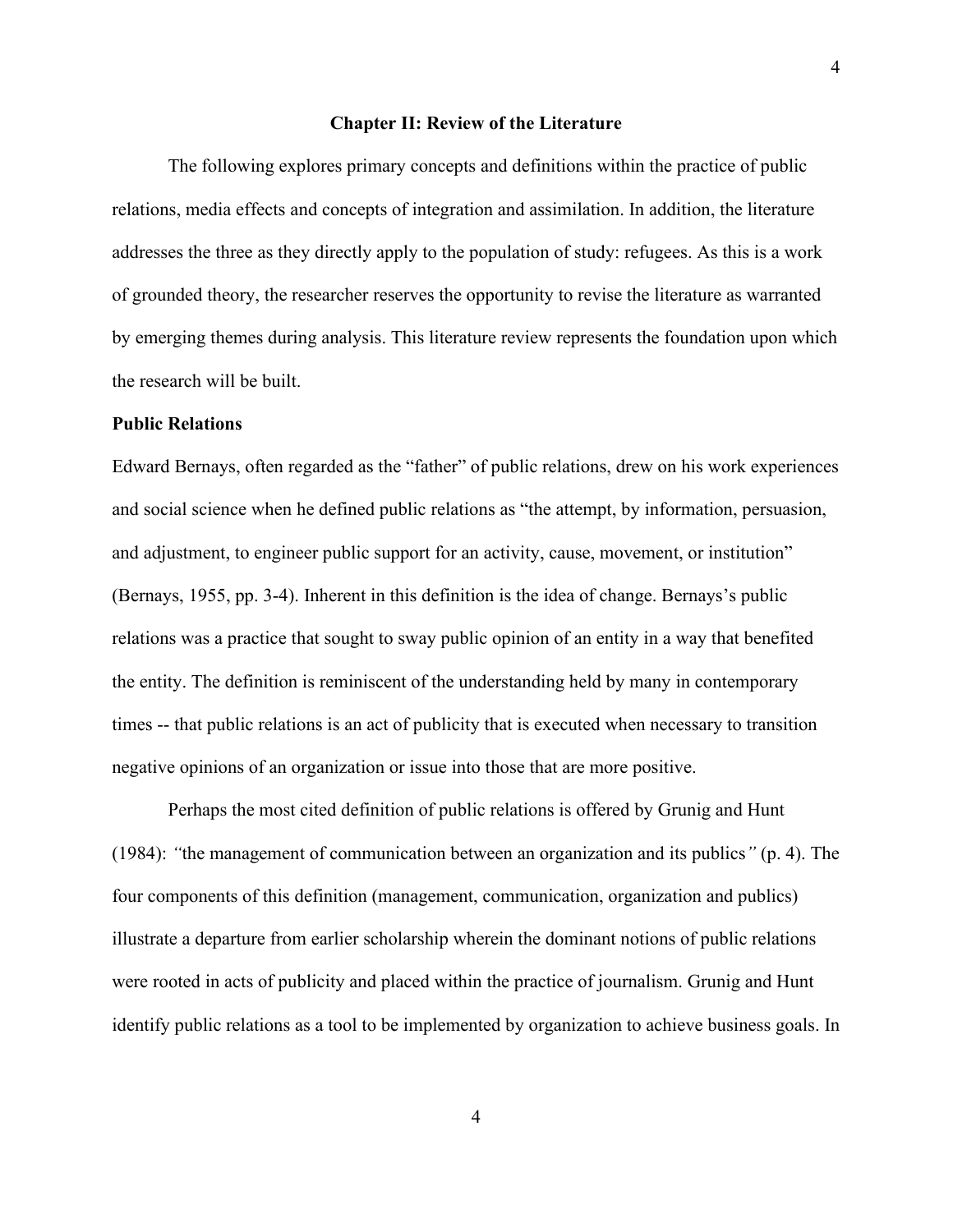this respect, public relations becomes a strategic act that is practiced in the pursuit of organizational goals.

In 1982, the Public Relations Society of America (PRSA) the leading trade organization for public relations professionals, proclaimed its own definition: "public relations helps an organization and its publics adapt mutually to each other" (PRSA, 2018, All about PR, para. 2). Over time, as evidenced by PRSA's Official Statement on Public Relations (PRSA, 2018, All about PR), the organization would adopt a stronger foundation of management and strategic principles. In 2012, PRSA released a revised definition of public relations to include notions of their official definition of public relations: "Public relations is a strategic communication process that builds mutually beneficial relationships between organizations and their publics" (PRSA, 2018, All about PR, para. 4) and states "At its core, public relations is about influencing, engaging and building a relationship with key stakeholders across a myriad of platforms in order to shape and frame the public perception of an organization" (PRSA, 2018, All about PR, para. 5). This latest attempt at defining public relations acknowledges the work of Grunig & Hunt and is reflective of early scholarship's notions of public opinion. The primary difference between the historical and contemporary interpretations is that modern definitions recognize the strategic and managerial function of communications to craft relationships that seek to be of value to both the sender and receiver, and, as such, this study focuses on the contemporary.

#### <span id="page-12-0"></span>*Organization-Public Relationships*

One possible outcome of this study is that refugee aid organizations (RAOs) that build and maintain effective relationships with key publics may in fact be a moderator between refugees and their successful integration in their new communities. In anticipation of this possibility, it is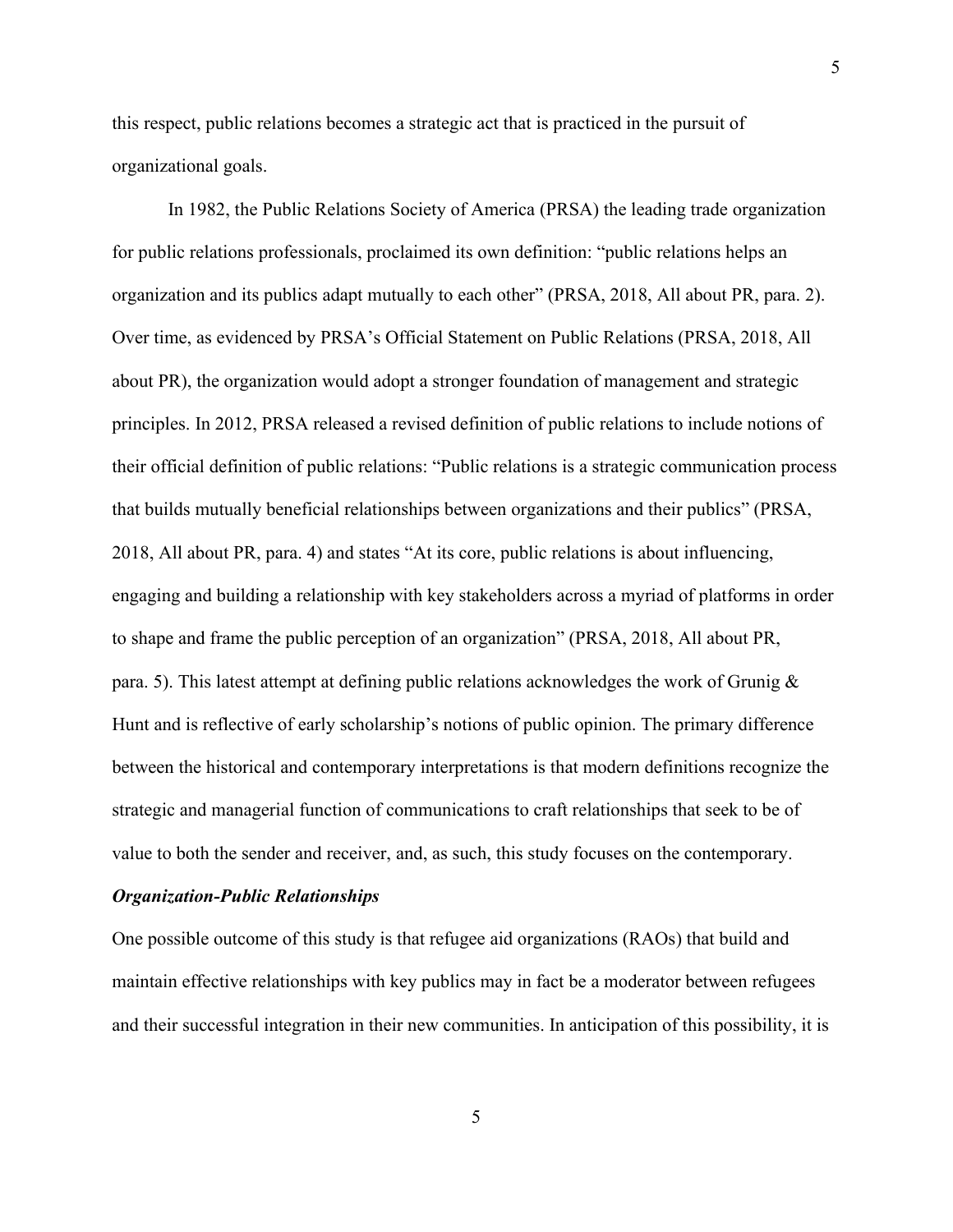warranted to include literature that defines and explores organization-public relationships at a basic level.

Nonprofit organizations are often the carriers of messages to the greater community on behalf of the populations they serve -- articulating circumstances, needs and beliefs, and, in effect acting as the arbiter of a population. For this reason, and others, it is possible that the organization is responsible for important publics' understanding of and attitude toward the population. Grunig and Pepper (1992) explain that strategic publics "are the stakeholders that are critical, crucial, essential, important, or vital for an organization" (p. 123). In the context of the organization as an arbiter and moderator, an organization's ability to maintain excellent relationships with strategic or important publics (e.g., media, government officials, donors, employers, community) has the capacity to reflect either positively or negatively on the population of service in that the status of the relationship is likely to affect perceptions of loyalty and trust.

Ledingham and Bruning (1998) defined the ideal organization-public relationship as the "state that exists between an organization and its key publics that provides economic, social, political, and/or cultural benefits to all parties involved, and is characterized by mutual positive regard" (p. 62) and suggest analyzing these relationships in the context of professional, personal and community relationships. Bruning and Ledingham (2000) defined relationship management as "a process of symbolic communication through messages and organizational behaviors to initiate, nurture, and maintain mutually beneficial organization-public relationships" (p.87). Ledingham (2003) identified a linkage between organization-public relationships and outcomes to include satisfaction and enhanced levels of loyalty and trust. In the case of refugee aid organizations, "the degree that the organization and publics trust one another, agree on who has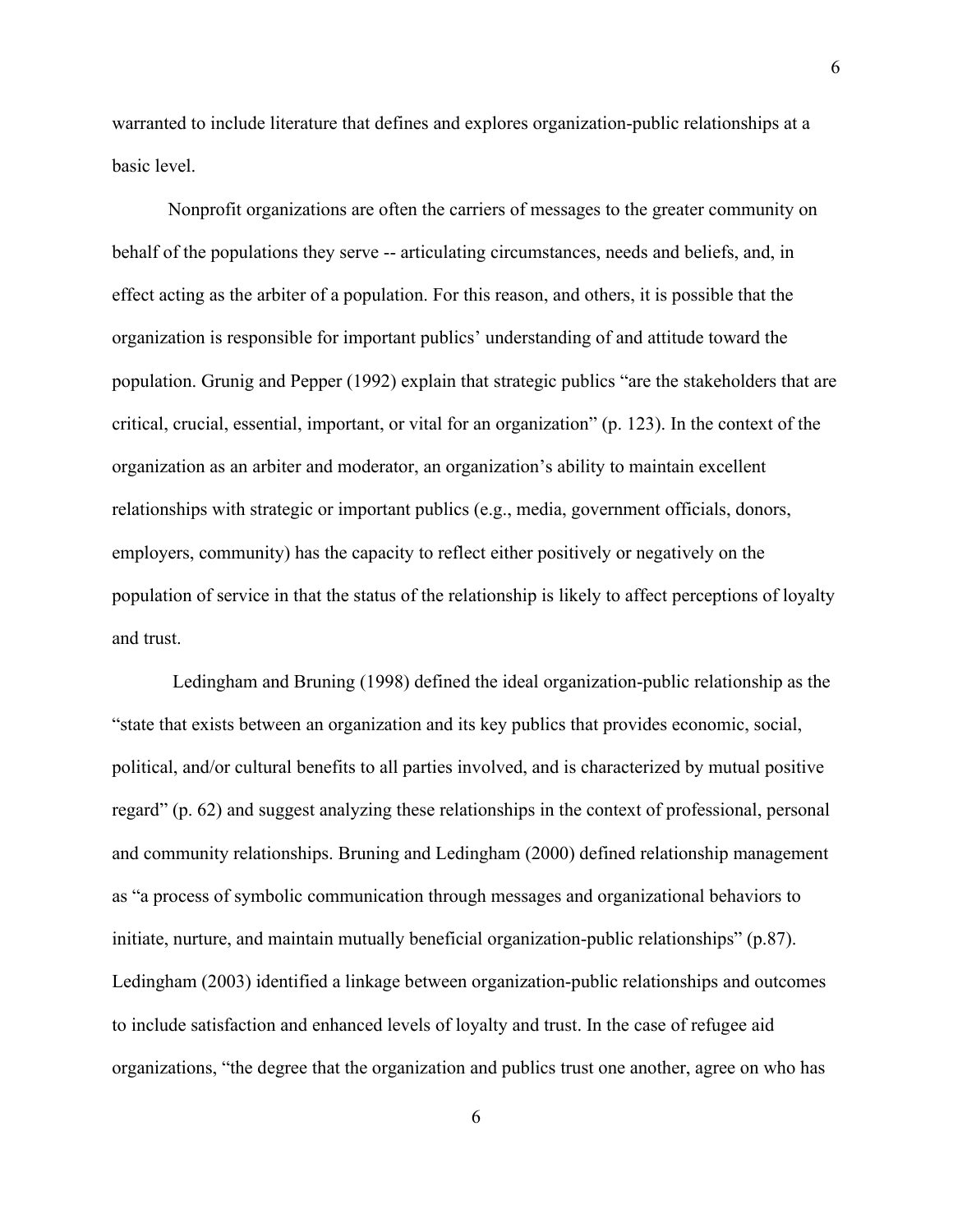rightful power to influence, experience satisfaction with each other, and commit oneself to one another" (Huang, 2001, p. 65) is a powerful indicator of the effectiveness of the organization– public relationship.

Ledingham and Bruning (1998) proposed that communications can be applied strategically to achieve relationship goals that suggests that RAOs would benefit from approaching communications with key stakeholders where relationship goals are at the forefront. Effective relationships provide opportunities to educate and inform publics, reducing knowledge gaps and improving the likelihood of acceptance and positive attitudes toward refugees through information dissemination and opportunity for contact between groups.

# <span id="page-14-0"></span>*Nonprofits and Nonprofit Public Relations*

This study will explore the relationship between public relations and integration of service populations of  $501(c)(3)$  public charities providing resettlement and/or aid services to refugees who qualify for exempt status per the Internal Revenue Service (IRS), as they meet the definition of the term charitable in the accepted legal sense to include:

Relief of the poor, the distressed, or the underprivileged; advancement of religion; advancement of education or science; erecting or maintaining public buildings, monuments, or works; lessening the burdens of government; lessening neighborhood tensions; eliminating prejudice and discrimination; defending human and civil rights secured by law; and combating community deterioration and juvenile delinquency.

(IRS, Exempt Purposes)

As the population of study is within the nonprofit sector, it is necessary to briefly discuss the context in which much literature regarding nonprofit public relations is structured.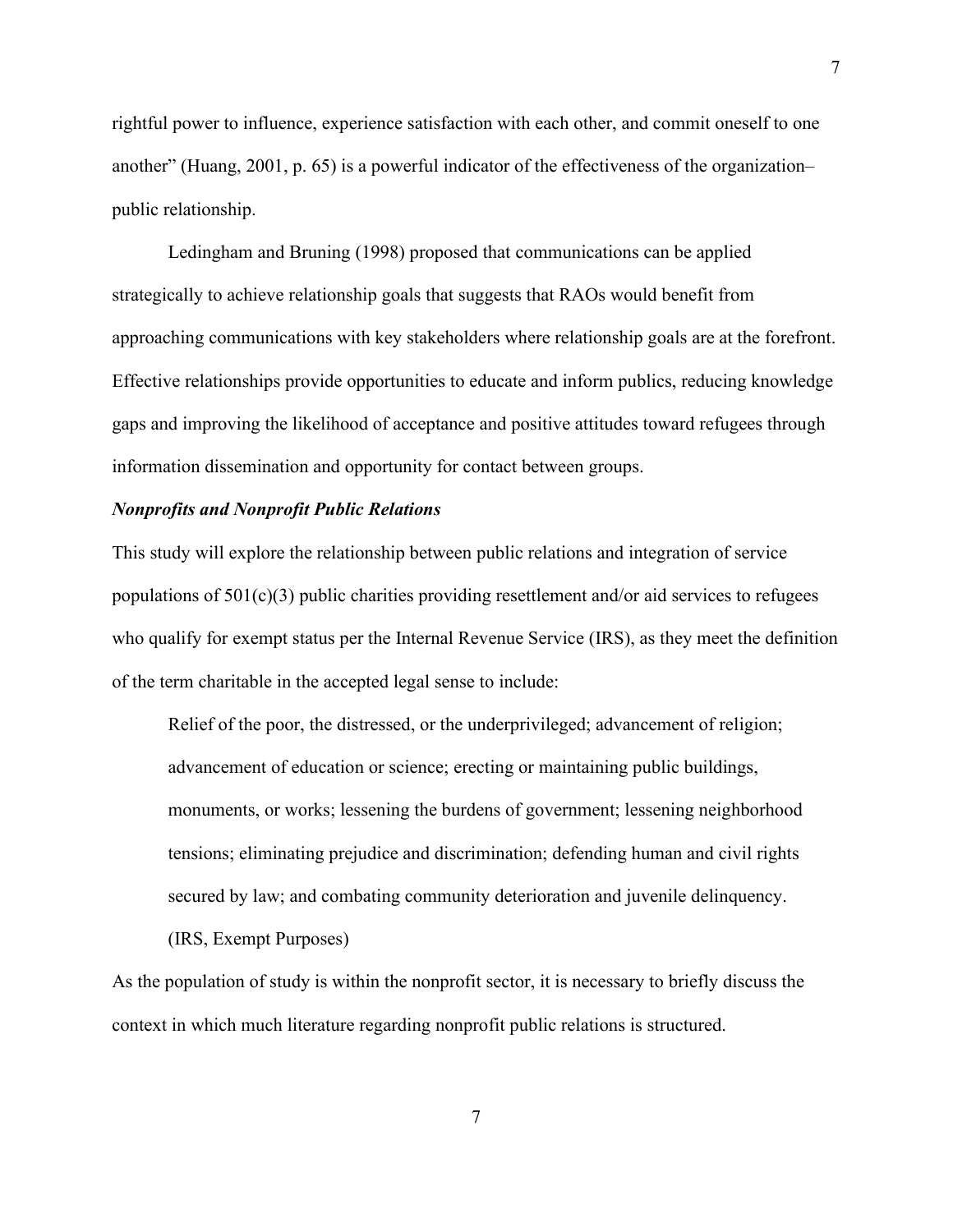Urban Institute (2015) states there were nearly 1.41 million registered nonprofits in the United States in 2013, representing 5.4% of gross domestic product. Of the total number of nonprofit organizations noted,  $501(c)(3)$  public charities accounted for over 950,000 organizations and over three-quarters of the \$1.73 trillion of sector revenue. During the decade 2003-2013, the United States saw faster growth in the number of public charities than in the sector overall, 19.5% and 2.8% respectively (Urban Institute, 2015). As is demonstrated by the aforementioned data, the nonprofit sector plays a significant role in revenue generation and employment income in the United States.

The execution of public relations activities in the nonprofit sector has existed for over a century. However, there is limited scholarship that explores the role of public relations within these organizations. Bonk, Tynes, Griggs and Sparks (2008) noted that public relations can help nonprofits "increase name recognition, boost fundraising, recruit membership, and advance changes in public policy" (p. xxi). And, as recently as 2007, Hall argued that "study of the media and nonprofits is still in its infancy" (p. 482). Cutlip (1990) suggests that, of the existing literature, the primary focus was public relations as it applies to fundraising. Two of the most renowned anecdotes regarding fundraising and public relations are that of Harvard College in the 1600s publishing a brochure to help raise funds in England for the school that had just opened in the United States, and the establishment of Boston's Publicity Bureau, which saw the college (by then Harvard University) as its initial client, again for the purposes of building awareness to generate funds. This connection between public relations and fundraising is discussed at length by Kelly (1991, 1998, 2004). Kelly (1998) goes as far as to define fundraising as "the management of relationships between a charitable organization and its donor publics" (p. 8). If this sounds familiar, it should, as it mirrors closely contemporary definitions of public relations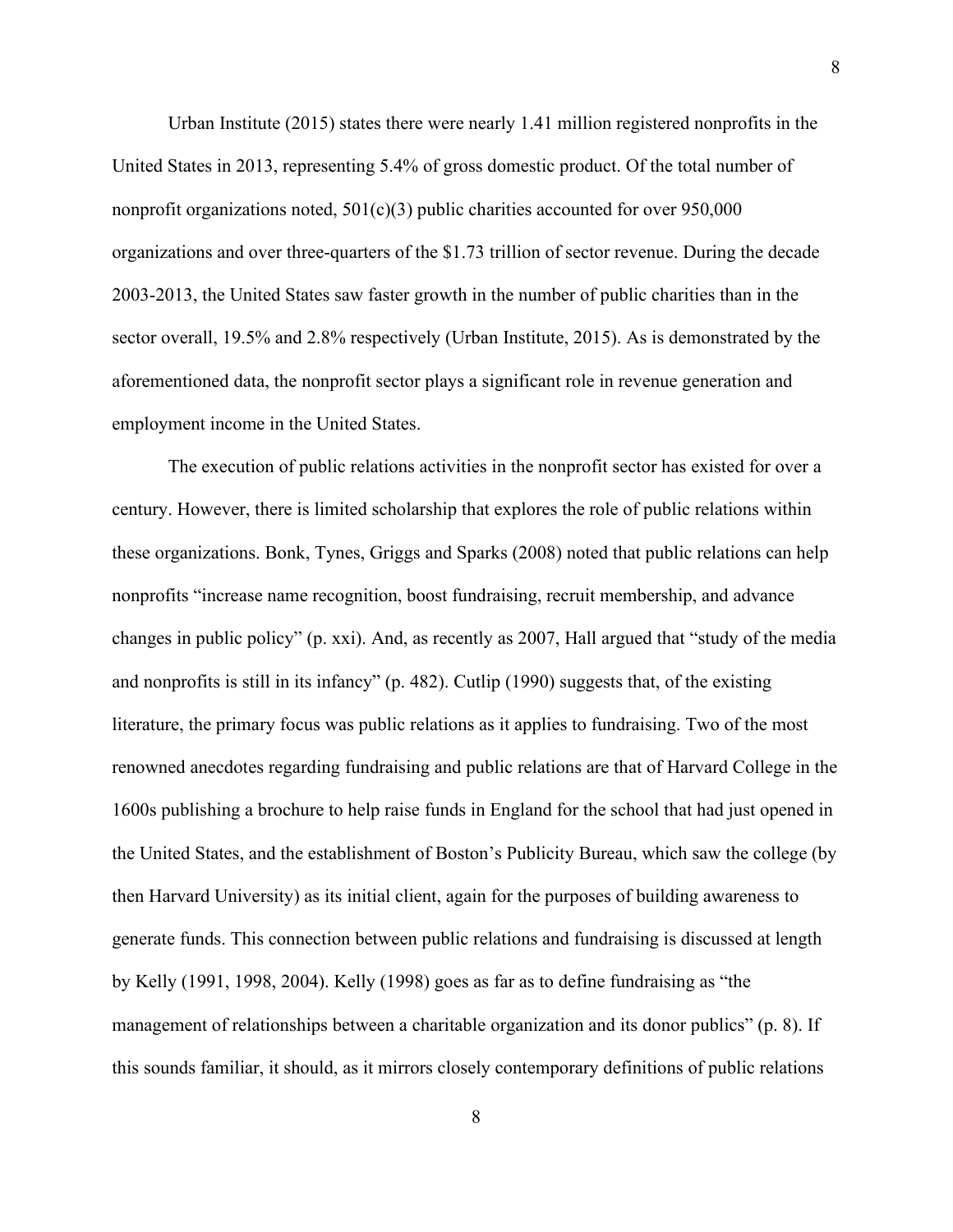noted above. Pressgrove and McKeever (2016) explore loyalty and the organization-public relationship, again, discussed primarily within the context of donor loyalty.

Fundraising is a significant goal of nonprofit organizations and the above mentioned literature surely does its work to identify the existence and importance of public relations as a relationship building tool that is geared toward donor retention. Although these organizations are exempt from taxes per IRS code, it is important to acknowledge that nonprofit is a tax status, as opposed to a business model. Thus, this study accepts that nonprofit organizations are not excluded from the discussion of the role of public relations in organizations in general, to include concepts of reputation and trust. This notion is supported by Grunig (1992).

# <span id="page-16-0"></span>**Social Integration**

In its most simplistic form, social integration is a concept applied to the extent of connectedness between individuals and others within their groups or community. The literature explored below seeks to demonstrate conceptual definitions beginning with the seminal contributions by Durkheim in the latter part of the 19th century and proceeds to highlight contributions of Blau, Deutsch and Habermas. Finally, the definitions utilized by humanitarian organizations and those incorporated into scholarly efforts in the field of public relations are presented.

# <span id="page-16-1"></span>*The Scholars*

Durkheim's manifestation of social integration takes shape in his 1893 publication *The Division of Labour in Society.* Although "social integration" is not specifically defined until his 1897 publication *Suicide,* Durkheim's work explores the makings of functioning society by examining the division of labor through sociology rather than economics and identifies solidarity as a driving concept in social cohesion and integration. He asserts that the division of labor is ideal to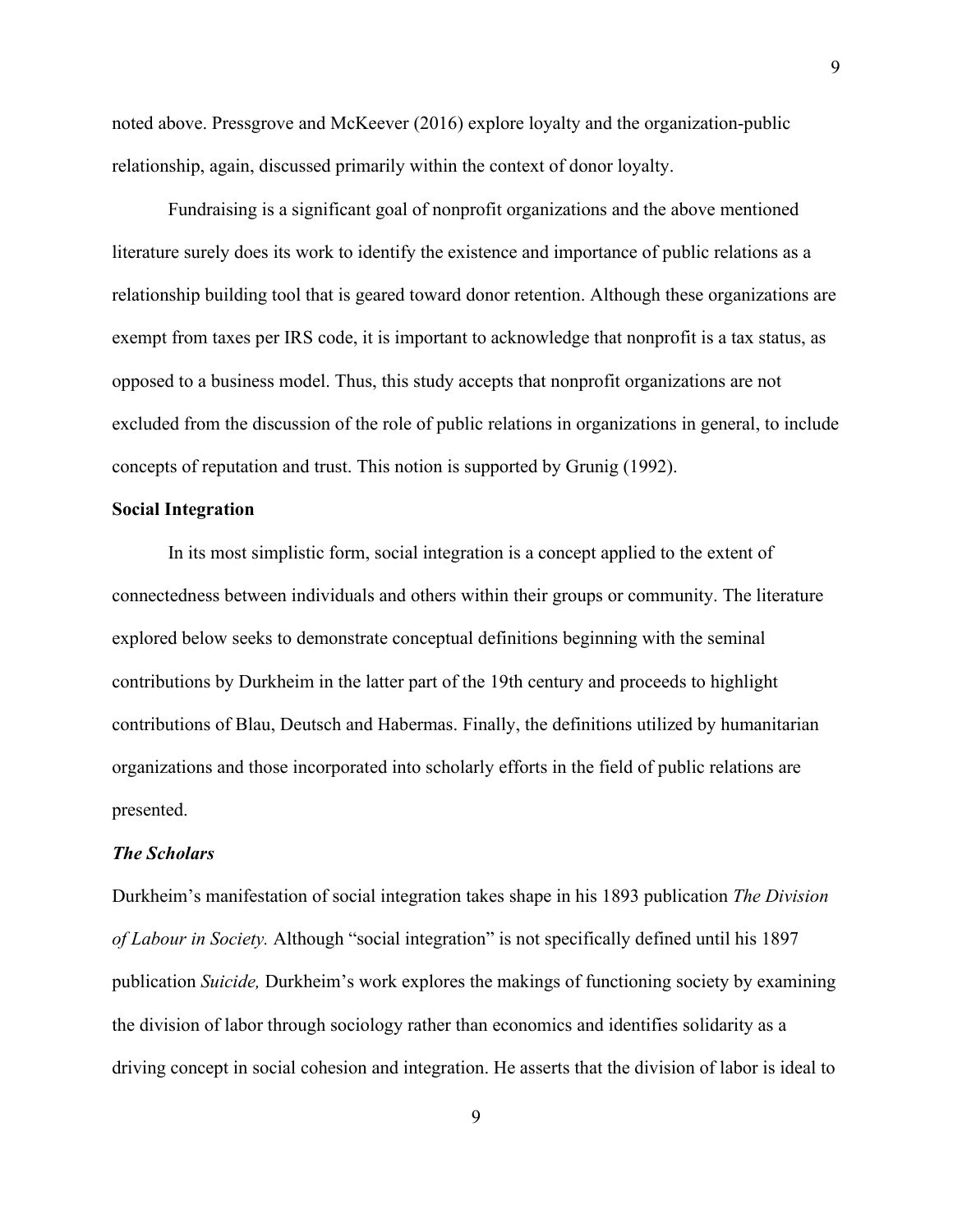explain the relationship between individuals and the collective and the ways in which social cohesion develops; it is through differentiation that solidarity is born.

What resonates most strongly from this work is Durkheim's acknowledgement that while an initial level of integration (or mechanical solidarity, as he describes it) occurs in society through shared norms, beliefs and values, a more complex and strengthened concept of integration (organic solidarity) is created through the reliance on interdependence in more complex societies. Durkheim (2014) argues that "social harmony comes essentially from the division of labor. It is characterized by a cooperation which is automatically produced through the pursuit by each individual of his own interests. It suffices that each individual consecrate himself to a special function in order, by the force of events, to make himself solidary with others" (p. 200). He further acknowledges the exchangist representation in the division of labor as a means by which solidarity is achieved but also that these participants are linked by rules and boundaries that apply within the division of labor. This illustrates the interdependence of individuals in society on one another and, therefore, providing opportunity for, if not forcing, social integration. We can interpret "exchangist" to mean the patterns demonstrated in the workplace that is both necessitated by work in the form of tasks and responsibilities, as well as the social exchanges that occur by the very nature of functioning within the labor force. Interactions between persons are exchanges of social cues, knowledge and language, as well as an exchange of values and norms.

Blau, a sociologist whose primary scholarly focus was in social and organizational structure and theory, explored social phenomena to include social integration, acceptance, mobility and rank (Blau 1959, Blau 1960). A year before he would publish his theory of social integration, Blau (1959) explored relationships and differentiated between integration, rank and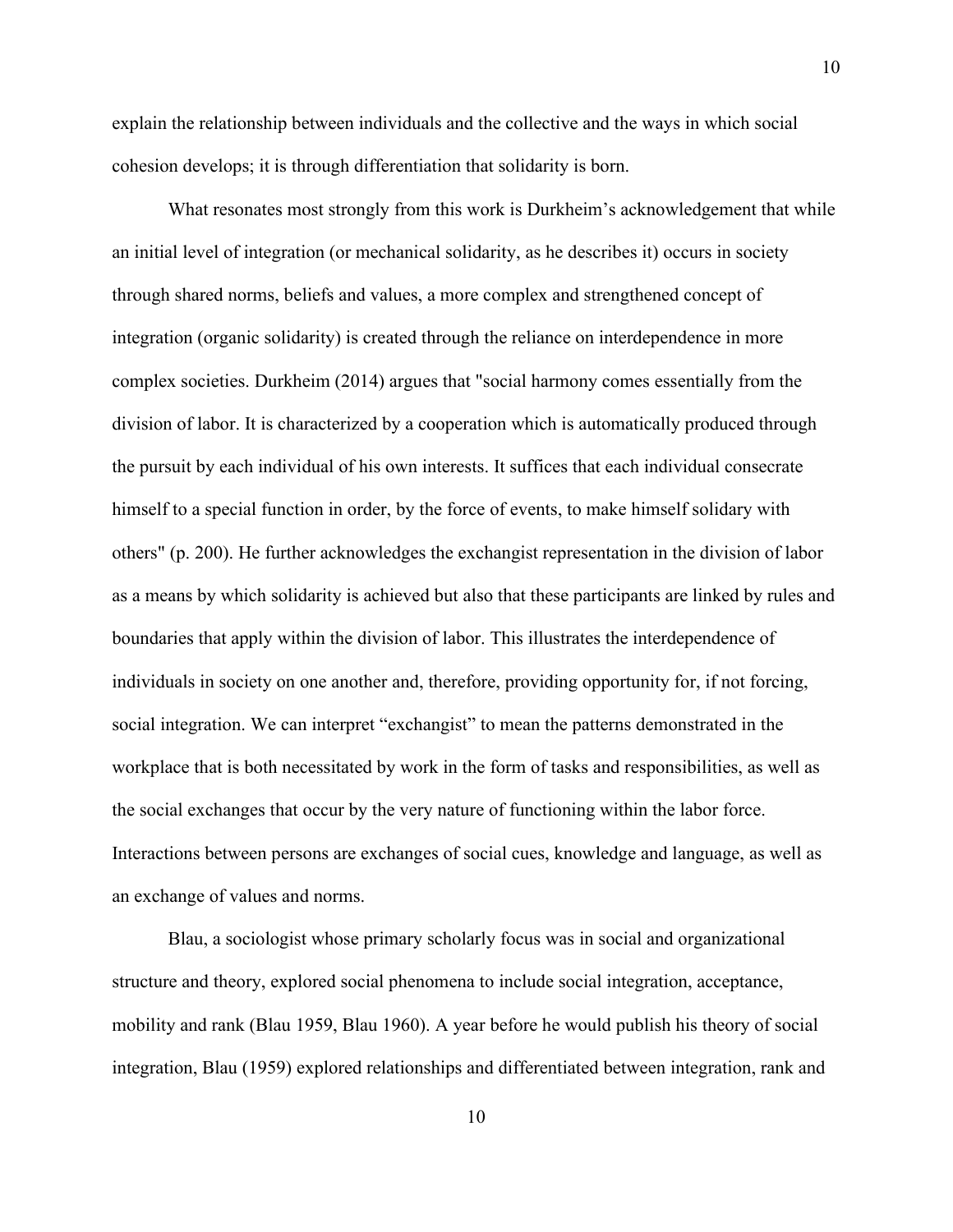processes of interaction. Blau (1960) reflects Durkheim's notion that differentiation can be a form of utility in social integration as "some [outgroup members] have abilities that permit them to make important contributions to the achievement of common or individual goals" (p. 555). He argues, much as Durkheim does, that for the success of the group, these abilities stand to enhance the group, and, therefore, the outgroup member is granted entrance. He additionally notes that these efforts to impress may in fact threaten conflict as competition for entrance to the group grows (Blau, 1960).

Blau recognizes that integration occurs when a member of a group accepts interactions of a non-group member. However, he argues "in order to become integrated in a group, an individual must motivate other members freely to associate with him" (Blau, 1959, p. 156). He goes on to specify that demonstration of "attractive qualities" on the part of the outgroup member are required as a means by which to earn acceptance into a particular group. Blau (1960) supports the findings of his previous work and expands upon it to include the necessity of the outgroup member to move beyond the focus of putting his/her best foot forward but also to exhibit approachability as "impressive qualities that make a person attractive simultaneously discourage others from freely approaching and accepting him" (p. 550).

Deutsch's work in nation building, as demonstrated through his work in social and political sciences, also drew from Durkheimian notions and hinged on the idea of social integration as the state where members came together through commonalities and shared interests and conditions through communication. In reflecting on the work of Deutsch, it is worthy to note the socio-political climate that was present throughout his life and work, which was developed during the height of Nazism and WWII in Europe, as well as the development of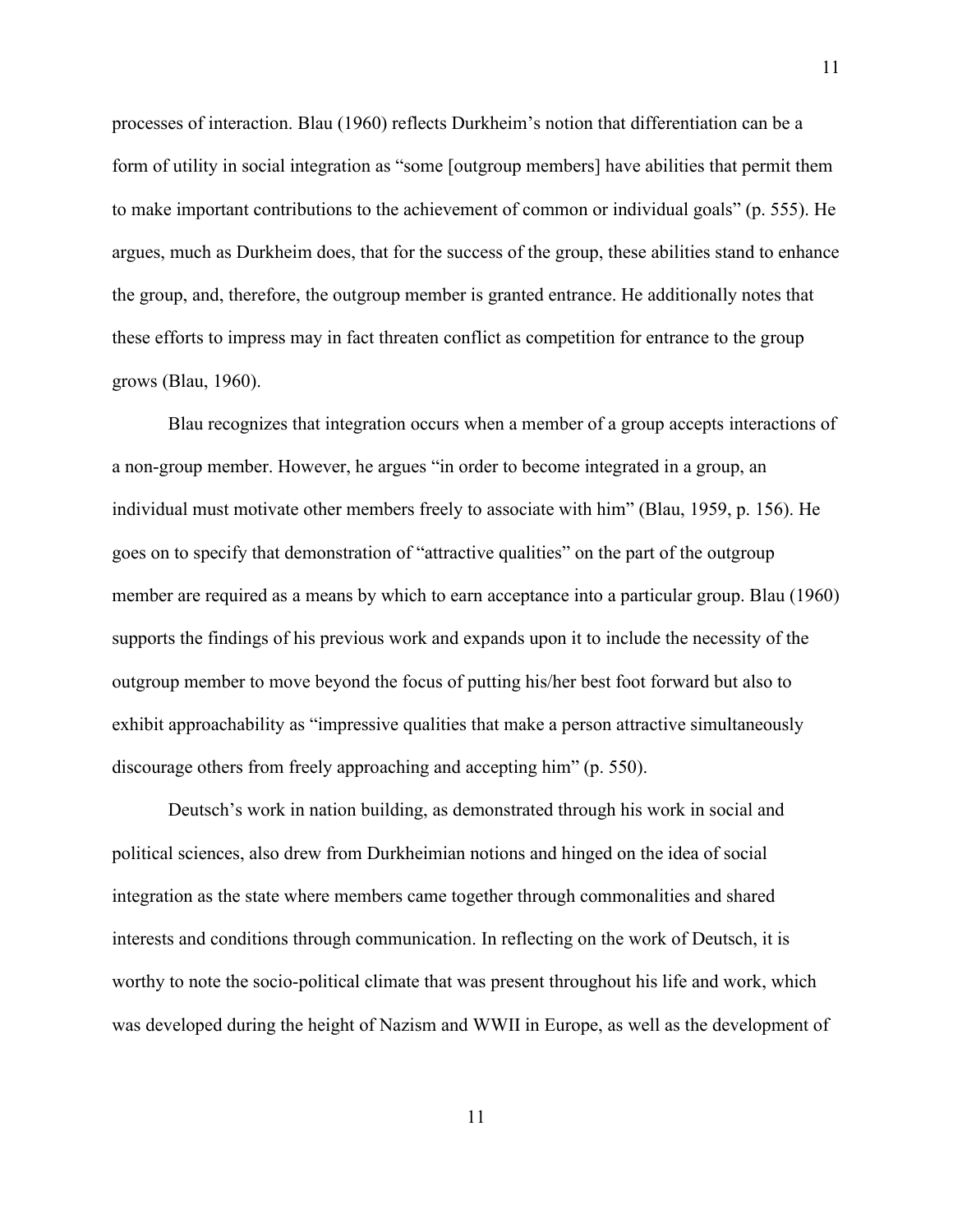international organizations, chiefly the United Nations. Conflicts, including genocide and authoritarian rule, continue to strongly affect refugee flows.

Deutsch (1966) contends that relationships are the impetus for social integration and that it is through communication channels between groups that these relationships are constructed. Moreover, he suggests that this communication and its corresponding channels "transfers a patterned relationship between events" (p. 93) inevitably working toward social integration, an essential for nation building. "Membership in a people essentially consists in wide complementarity of social communication. It consists in the ability to communicate more effectively, and over a wider range of subjects, with members of one large group with outsiders" (p.97). Once social integration has been achieved, Deutsch suggests the movement toward political integration, wherein lies the opportunity for a nation's political structures to be formed and, we can assume altered, to meet the needs of the society.

Habermas (1981) expands upon Mead's assertion that socialization is mediated through linguistic interactions as he explores the development and impact of social systems. Habermas purports that communication goes beyond the development of mutual understanding and is a tool for action and socialization, as well. He suggests that acts of communication provide for the transmission of culture, fulfillment of norms (where he contends social integration occurs) and formation of personal identity. Habermas (1981) asserts, much as Lockwood (1964), in the traditions of functionalist theory (see also Durkheim, Mead, and Parsons) that separate from social integration, but related in the construct of society, is systems integration. Social integration is the connectivity between diverse individuals and groups in society - the connections between agents within social units, which aforementioned scholars identify as the social system. Systems integration is impacted by social integration and is the space where entities such as society's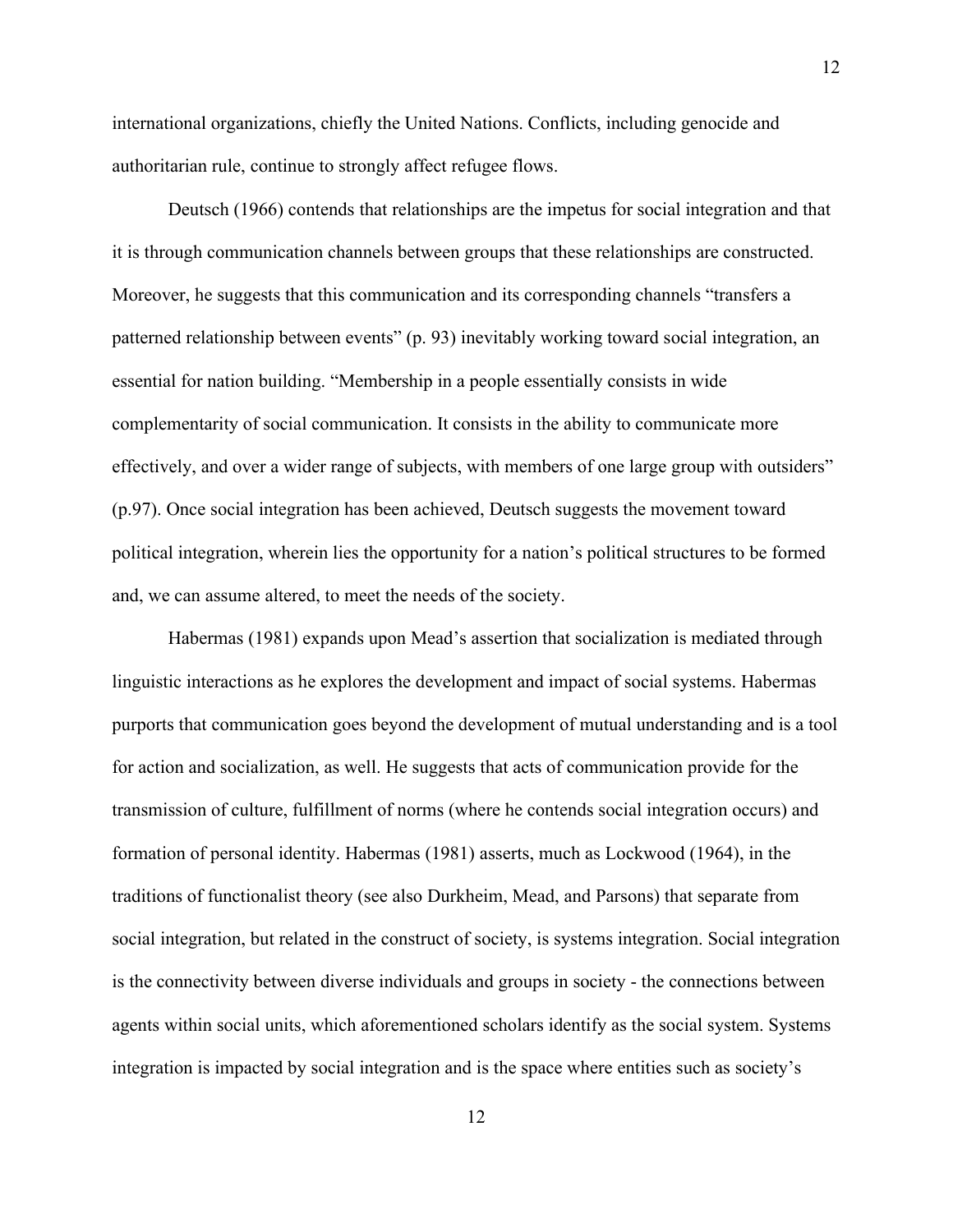political system and economy create the boundaries within which a society operates and where dominant power exists. The two coexist and rely on one another for the success of society as a whole. He additionally suggests that the interaction between the two is symbiotic to the point that failures to integrate into one may, in turn, result in failures in the other.

It is imperative that the "lifeworld" Habermas refers to is able to reach solidarity or consensus, making it more likely to impact the system-level of society enabling development and/or transformation of structures that support and provide for boundaries meeting the needs of the changing societies. Moreover, Habermas (1981) allows for the notion that conflict within the social-level rather than solidarity can provide a circumstance wherein a subordinate collective can exert influence on dominant systems' actors. This is an important aspect of his work when we consider that migration flows continue at record rates that produce an influx of immigrants in communities worldwide. This influx of immigrants has the capacity to change the social dynamic, and Habermas's point provides the basis for the possibility that alterations to the sociocultural landscape may and can occur. As immigrants bring diverse cultures, traditions, values and norms to communities with differing representations and begin steps toward social integration, there is opportunity for societies to change and develop mutual understandings and provide for the development of new norms and alterations to the systems that bind society.

As we draw closer to present day, definitions and components of social integration begin to include specific, real world stipulations. The works that follow provide evidence of the varied interpretations of cultural components within social integration, as well as those employed by active organizations, such as the United Nations, employed to communicate meaning and expectation directly to various publics.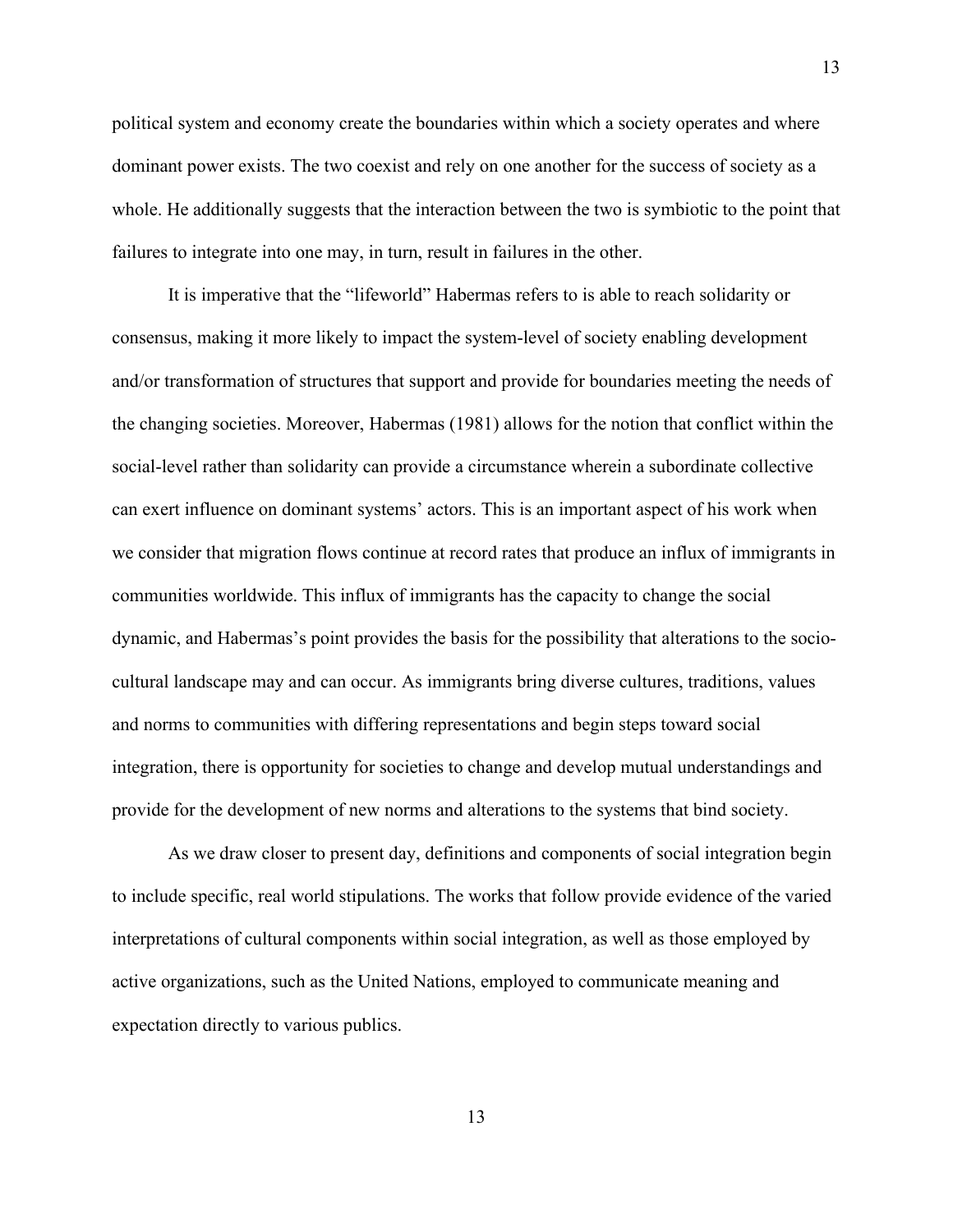Nash, Wong and Trlin (2001) define integration as "a state of belonging and participation in the new country without losing one's cultural identity" (p. 361). The trio suggest that immigrant, refugee and asylum seekers denote a new field of practice within social work. Their findings reinforce the need for social workers in the community receiving the aforementioned populations to increase their understanding of human rights, immigration and social policies as a means to assist in social integration. Moreover, the authors suggest that these community workers "can facilitate community education through publicity campaigns and integration projects to assist the (re)settlement process for immigrants and refugees," (p. 359). Key notions of this work include the importance of synthesizing cross-cultural concepts to benefit both the resettled persons and to educate the community. Additionally, the authors' acknowledgement of the responsibility the social workers have to act as agents of successful integration, especially in the form of external communications, helps one to understand that the population of focus is not necessarily entirely responsible for integration (Nash et al., 2001). This idea that there is a need for multi-way effort in relationship building echoes Deutsch's view where he suggests the facilitation of communication between groups.

UNHCR, the UN Refugee Agency (UNHCR)<sup>[2](#page-21-0)</sup> describes itself as "a global organisation dedicated to saving lives, protecting rights and building a better future for refugees, forcibly displaced communities and stateless people" (UNHCR, 2017).

In preparation for its social summit held throughout the month of June in 2005, the UN Department of Economic and Social Affairs Department for Social Policy and Development (DSPD) provided the following definition of social integration for summit participants: "Social

<span id="page-21-0"></span><sup>&</sup>lt;sup>2</sup> "UNHCR, the UN Refugee Agency," is the brand representing the United Nations High Commissioner for Refugees.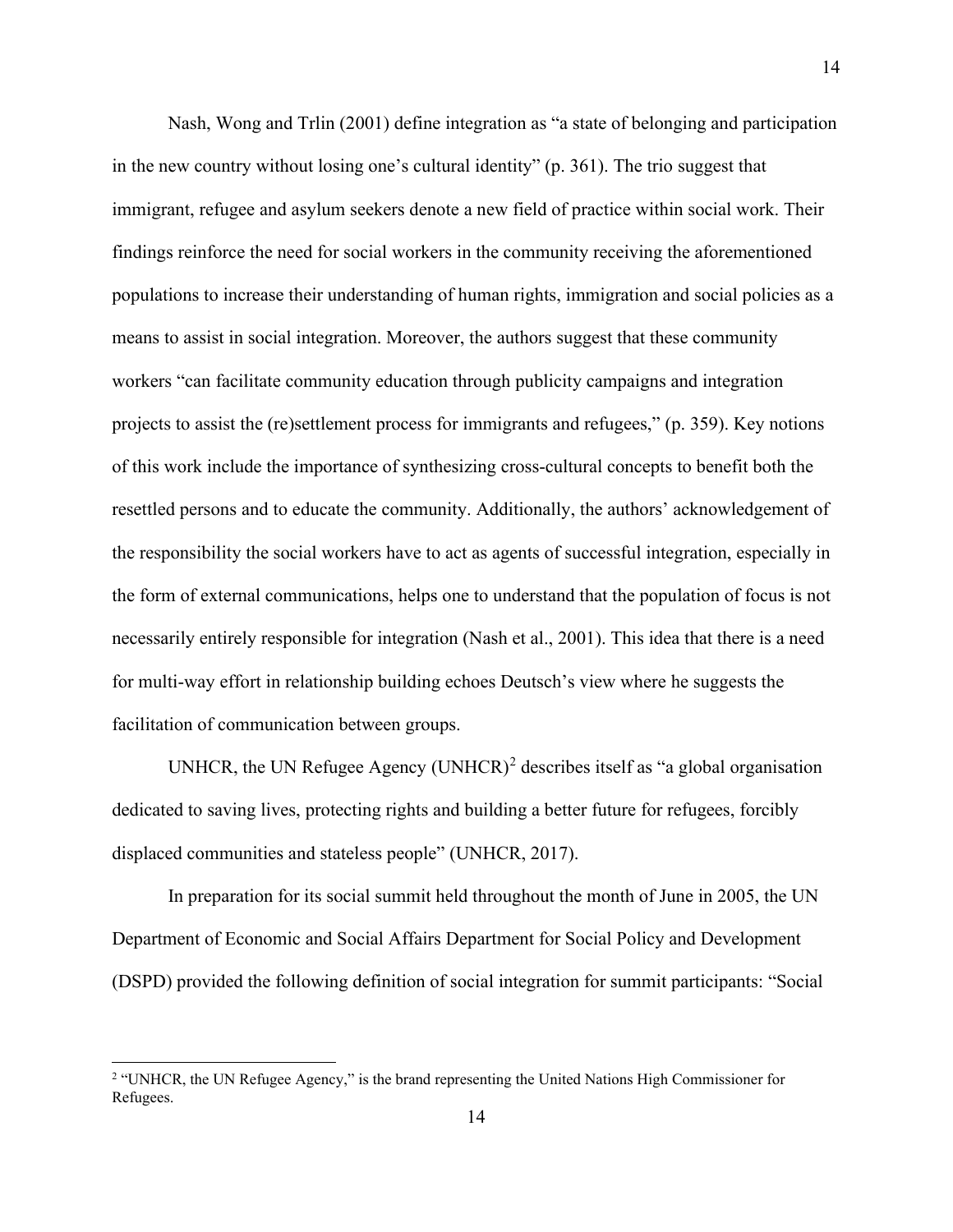Integration can be seen as a dynamic and principled process where all members participate in dialogue to achieve and maintain peaceful social relations. Social integration does not mean coerced assimilation or forced integration" (DESA, 2005, para. 1). The same office, in 2017 stated that the goal of social integration is the creation of:

A more 'stable, safe and just society for all,' in which every individual, each with rights and responsibilities, has an active role to play. Such an inclusive society must be based on the principles of embracing – not coercing or forcing – diversity and using participatory processes that involve all stakeholders in the decision-making that affects their lives. (DSPD, 2017, para. 2)

Since 2005, the definition used by DSPD has transformed to include a statement regarding rights and responsibilities and clearly states that refugees should be active participants in the decisionmaking exercises that may affect them. Still present is the explicit notion that no one should be forced to integrate. The 2005 DSPD definition has been changed to include the word "just," implying that there is an expectation that the systems, as addressed by Habermas and others, will need to morph as necessary to extend the same boundaries and democratic allowances to new members of a society in order to fulfill requirements for social integration.

It is interesting that the United Nations has more than one definition for social integration in terms of refugee population. The DSPD definitions are far more simplistic and stress the group process, fairness and safety. UNHCR, however, provides a far more detailed vision:

Integration is a dynamic two-way process that places demands on both the refugee and the receiving community. Integrating refugees goes beyond ensuring that they are provided with basic needs and access to services. Integration requires that receiving States and civil society create a welcoming environment which supports refugees to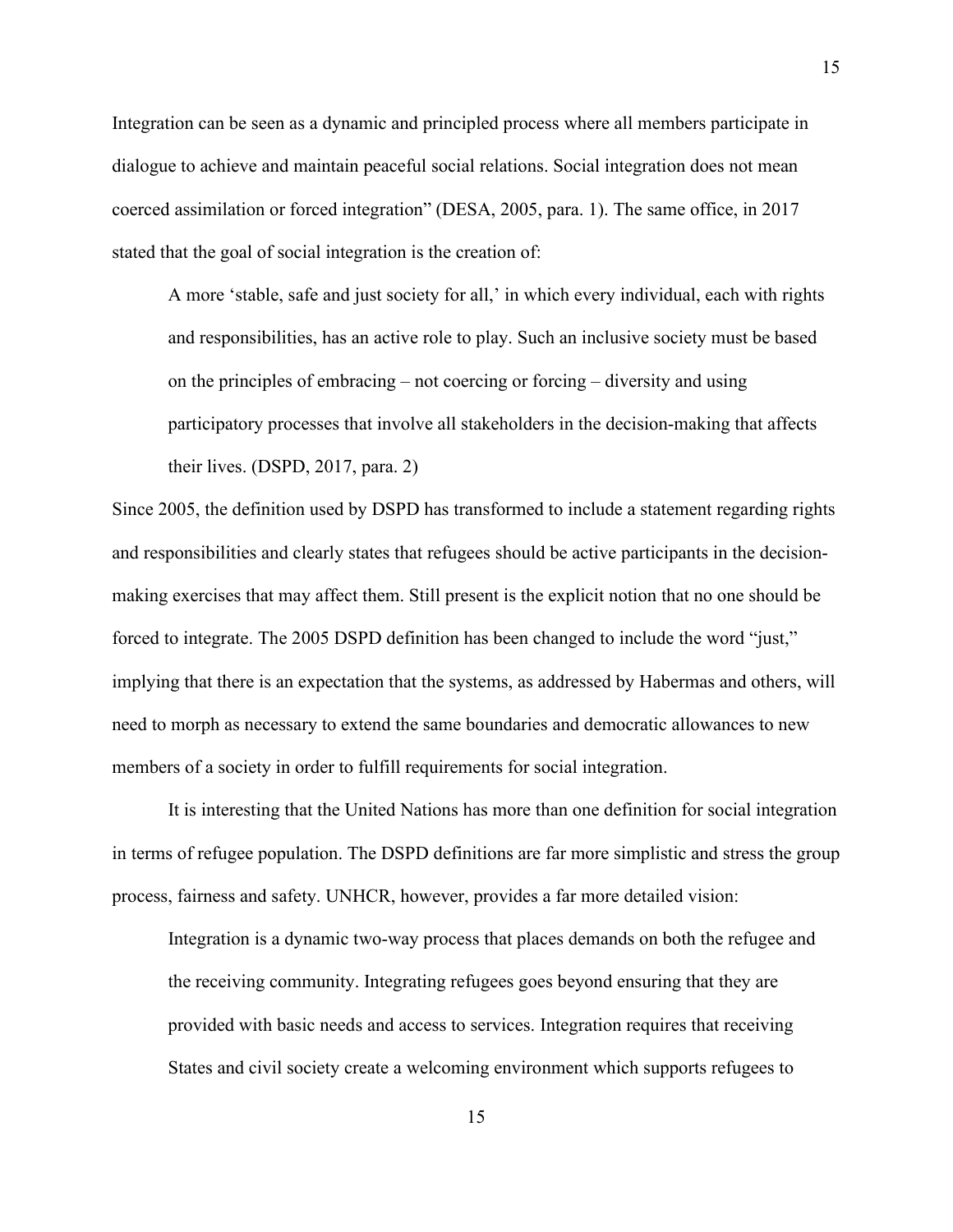achieve long-term economic stability and adjust to the new society, including fostering a sense of belonging, and encouraging participation in their new communities. Vigorous integration programmes enable refugees and their families to enjoy equality of rights and opportunities in the social, economic, and cultural life of the country. (UNHCR, 2013,

p.8)

Evident in this definition is the assignment of responsibility, as was addressed briefly by Nash et al. (2001), that people in the refugees' new land have an active role in ensuring integration. Described by UNHCR as a two-way process, social integration is a combination of belonging, rights and participation. Interestingly, all United Nations definitions describe social integration as a "process," as opposed to our sociological and philosophical models that discuss social integration as something that is sought through process, as opposed to a process in and of itself.

In 2008 Jeannotte presented *Promoting social integration – A brief examination of concepts and issues* to DESA representatives. The report proposes the inclusion of "cultural citizenship" within social integration. This report was inspired by Jeannotte's co-authored work, Stone, Destrempes, Foote and Jeannotte (2008), which offers cultural citizenship as a primary component of social integration for policy makers in nation states. John Foote and Marilyn Smith of the Department of Canadian Heritage, as cited in Stone et al. (2008), define cultural citizenship as "an emerging concept that examines the formative role of culture in constructing and understanding citizenship practices such as identity formation and the altruistic behaviours that contribute to a collective's ability to 'live together'" (p.17). Jeannotte (2008) includes a cultural dimension in her model of social integration in her recommendation to the UN (see Appendix C).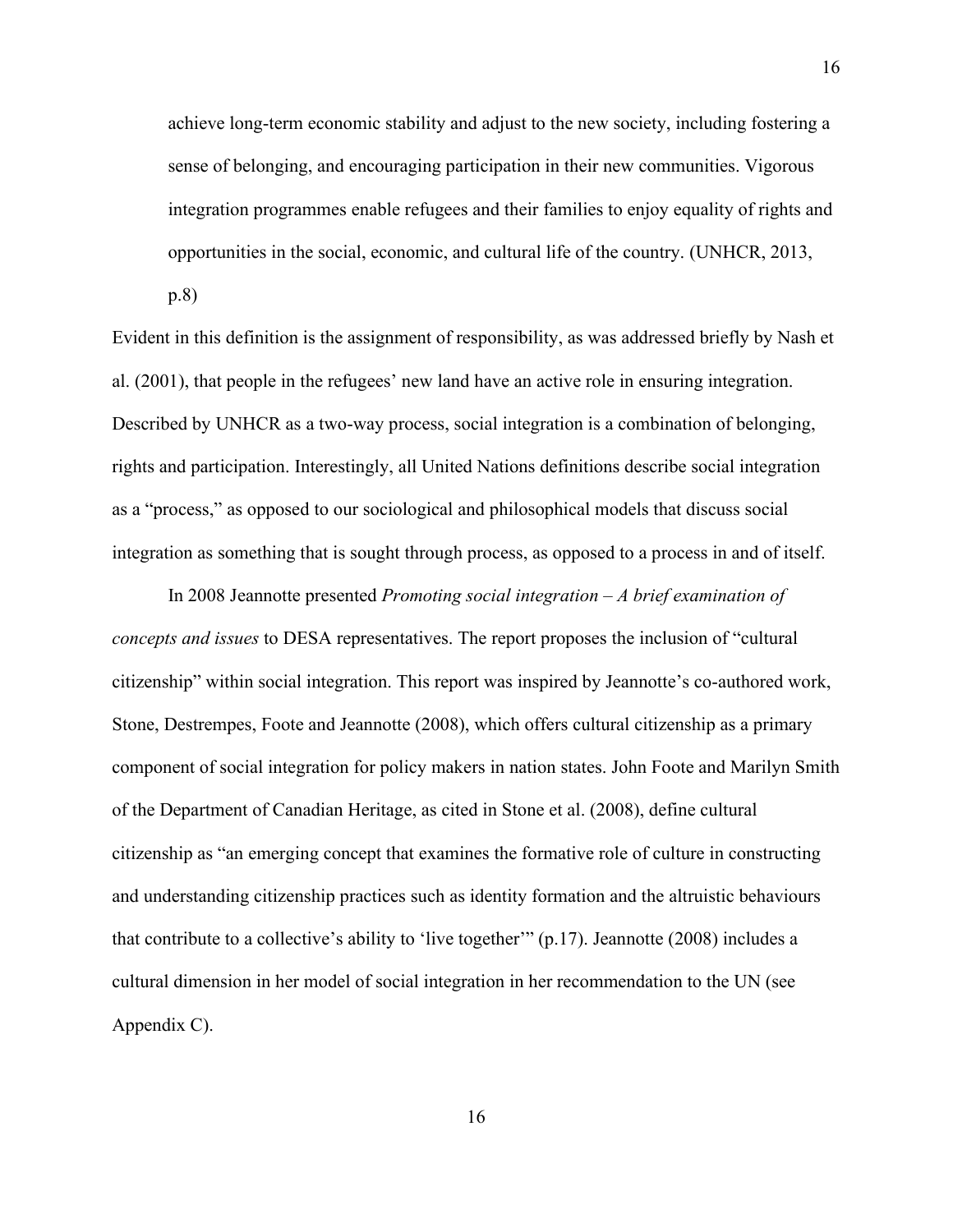Jeannotte (2008) suggests that at the basic level, newcomers to a society should experience at the very least recognition and respect for their identity, culture and cultural infrastructure. The current UNHCR definition of social integration is representative of Jeannotte's (2008) enhanced components to meet cultural needs to achieve integration. Here, culture is not simply recognized but celebrated and fostered through policy that encourages multiculturalism and works to achieve the welcoming environment and cohesion.

17

**Social Integration and Public Relations.** Taylor and Kent (2006) identify public relations as having a unique ability to strengthen democracy through strategic communication, as well as in a relationship building capacity. Although presented within the context of nation building, their assertion that "communication campaigns can educate and empower, level the playing field, and bring a nation to a state of equilibrium in which all people have the opportunity to develop to their fullest potential" (p. 356) is acknowledgement of the power of public relations to act as an effective tool for achieving objectives of social integration, such as political activity. Moreover, the authors reflect on not only the power of public relations at the interpersonal level but also its relevance in establishing and strengthening organization-public relationships.

Having established the applicability of public relations to relationship building at both the individual and organization levels, it is necessary to address that primary channels for message sharing include mass media. Organizations such as refugee aid organizations have the capacity to leverage these channels to carry their messages about refugee populations (or any underserved population for that matter) to the general public and/or the community in which they are striving for the other group to be a part of.

#### <span id="page-24-0"></span>*Role of Nonprofit Organizations in Integration*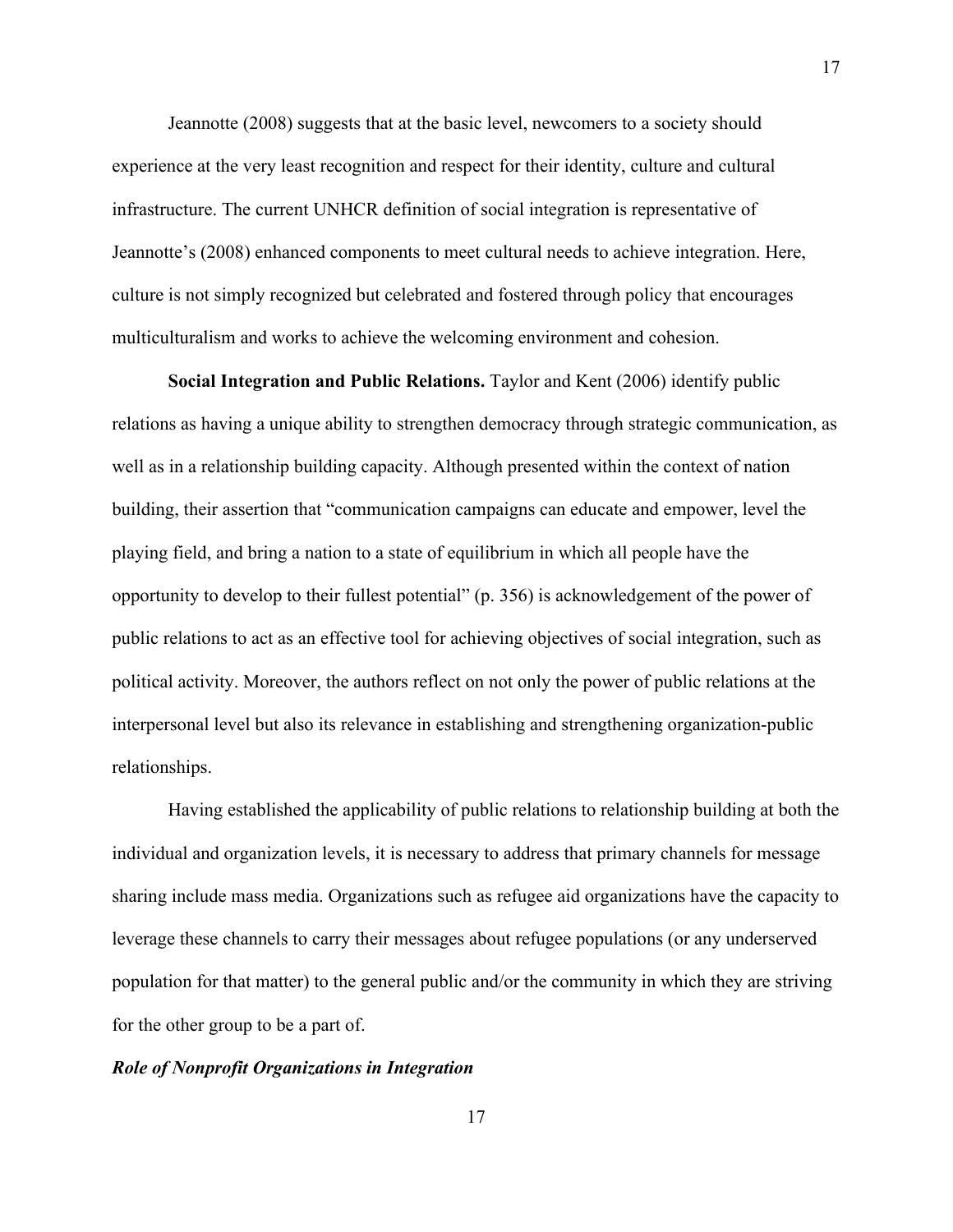Refugee aid organizations resettle refugee populations into communities and provide postresettlement services with the purpose of providing a life free from persecution and one where individuals and/or families are self-sufficient economically for the benefit of the whole community. These organizations utilize communications strategies to inform and engage publics, including the media among other stakeholders, as they strive to reach an acceptable level (acceptable as defined by each organization) of social integration goals for refugee populations. To identify the ways in which public relations affects integration of refugee populations, it makes sense to better understand the role and purpose of nonprofit organizations in the integration of immigrant populations. Once the role of the organization is defined, it is possible to apply relevant literature in communications and to deduce additional roles of public relations in the quest for integration. The literature that follows explores the roles and purposes of nonprofit and community-based organizations that exist to serve immigrant populations and, by their nature, seek to integrate immigrants within the host community.

It has been suggested by various scholars that the process of immigrant integration in the 20th century in the United States is deemed to be one best described as laissez-faire. By this, it is understood that immigrants were responsible for their own integration through the ways in which they were able to leverage their relationships or social capital, their resourcefulness and community-based organizations with limited to no government involvement (Bloemraad & de Graauw, 2012; de Graauw & Bloemraad, 2017; Schmidt, 2007). Absent from this is the acknowledgement that public and private organizations have, throughout time, worked together in partnership toward integration goals. For example, the U.S. Department of Education has long provided specialized services and declarations for immigrants and their children to include provisions for K-12 education, as well as services for adult education. Historically, the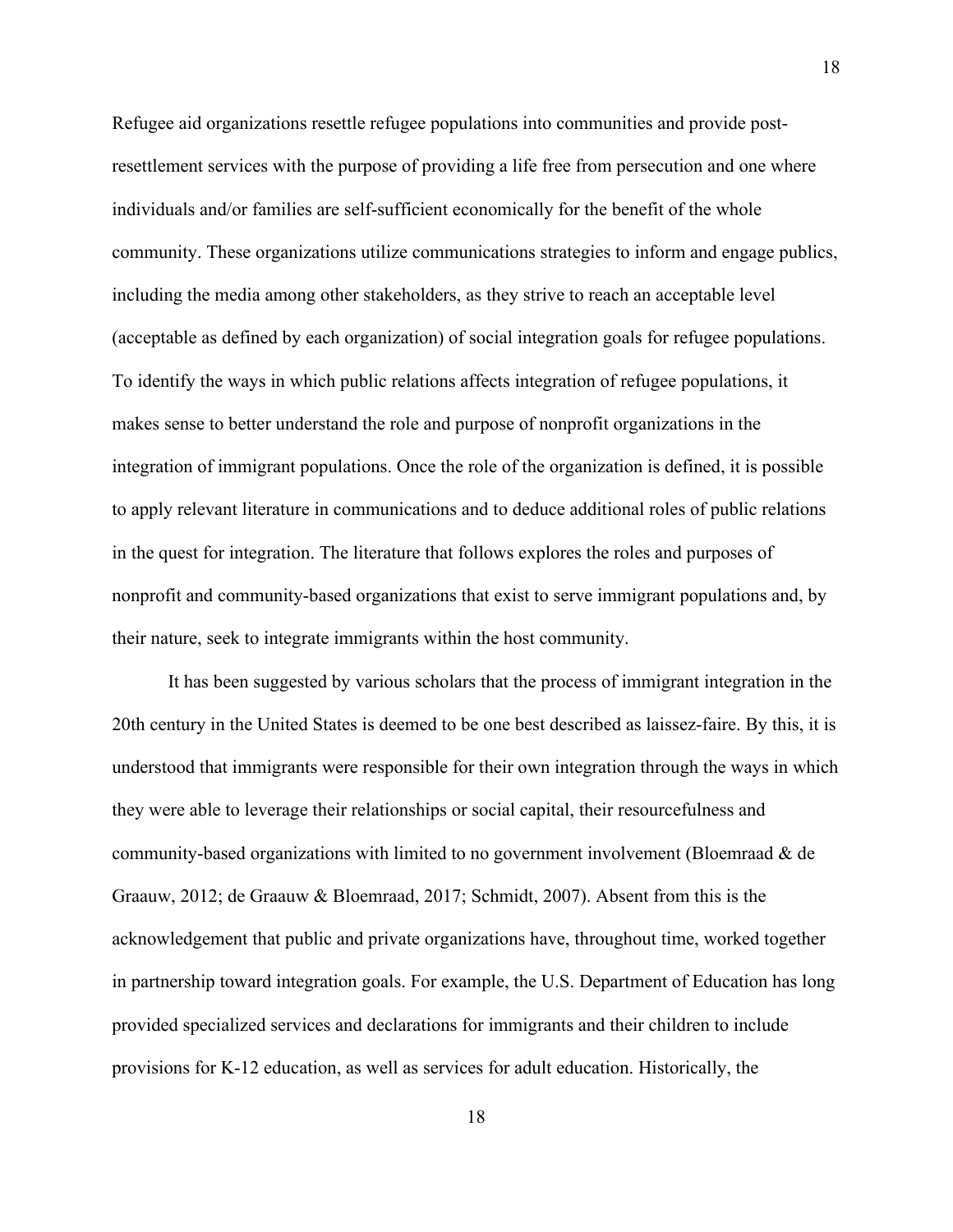department has worked with community agencies and school districts to fulfill educational needs (U.S. Department of Education, 2017). de Graauw and Bloemraad (2017) contend that following WWII, these public-private partnerships strengthened, while acknowledging that much of the federal role consists of policy functions regarding oversight and border security, as well as funding to state and municipal entities for programs and services.

Pertinent to the forthcoming study regarding refugee populations, the authors explain that today, "the web of federal, voluntary sector, state and local partnerships around refugee resettlement continues, with a focus on getting refugees to economic self-sufficiency as soon as possible" (p. 109). The Office of Refugee Resettlement (ORR), an arm of the U. S. Department of Health and Human Services, "provides new populations with the opportunity to achieve their full potential in the United States" (ORR, About, 2017). ORR partners with agencies and organizations at multiple levels to connect refugees with the resources that are necessary for successful integration.

Cordero-Guzman has published considerable works specific to the roles of communitybased organizations in the integration of immigrants. He identifies three types of organizations that form what he refers to as the immigrant social-service delivery system: immigrant groups, associations and clubs; immigrant organizations and service providers (Cordero-Guzman, 2005, p. 893). For the purposes of this research, the focus will be on service providers. Cordero-Guzman (2005) defines these organizations as nonprofit organizations providing "social services to clients from a variety of countries and also provide services to non-immigrant clients (often from racial and ethnic minority groups). These organisations are older, larger, often with multicultural staff, and many have offices in several neighbourhoods" (p. 894).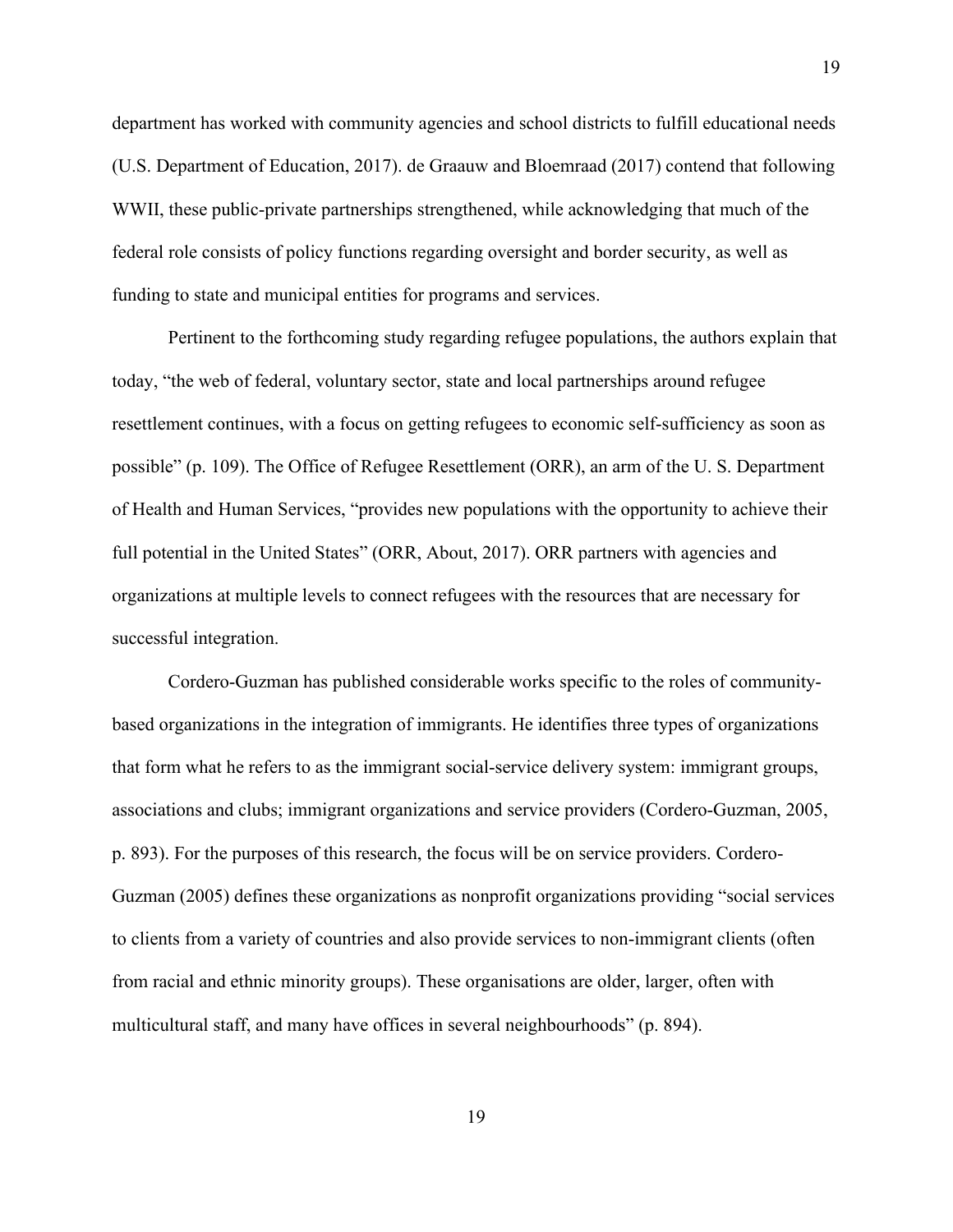Community-based organizations serving immigrant populations provide a multitude of services to individuals and families that are central to their success in their new land. Cordero-Guzman (2005) identifies four roles of organizations: assistance with immigration process, adaptation and incorporation of immigrants, representation for the immigrant community and linking immigrant communities to their countries of origin (p. 901-907). These roles and relationships between them are further explained through Cordero-Guzman's model of the four functions as shown in Figure 1 below.

#### **Figure 1**

*The functions of immigrant groups, organizations and service providers Cordero-Guzman, 2005, p. 902*



Inherent in Cordero-Guzman's model is communication. It is through communication with immigrants during processes of immigration, services and programs, as well as communication with external audiences, (eg., the community at-large, government agencies, and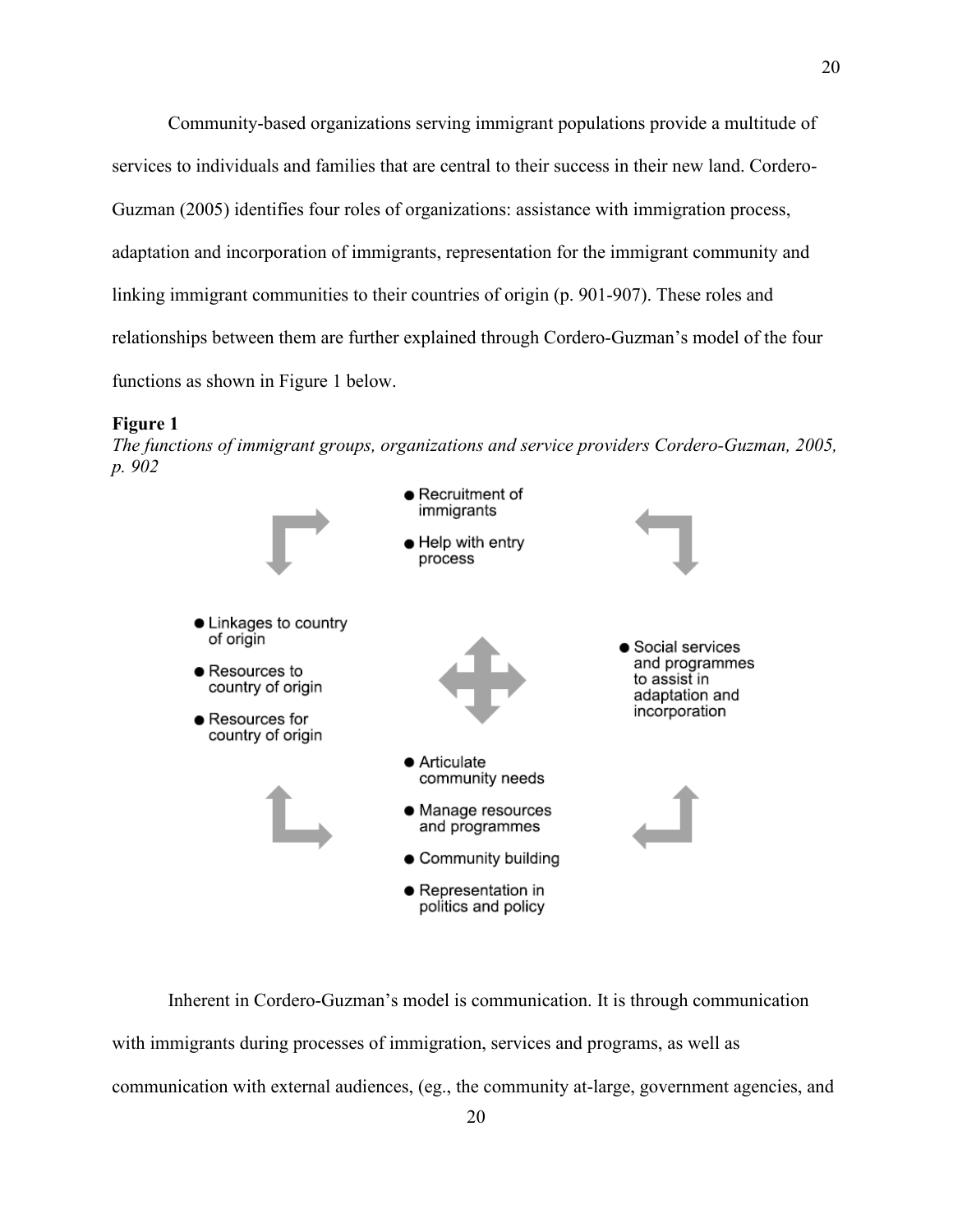mass media) that organizations are able to fulfill their functions. The directions illustrated by the arrows in Cordero-Guzman's model can be interpreted to mean that the functions are intended to work symbiotically and simultaneously, with immigrants accessing services at any time and in any order. Given such, it is relevant that communications plays a constant role in the daily business of immigrant-serving organizations.

Vermeulen, Minkoff and van der Meer (2016) acknowledge that social organizations, such as those described by Cordero-Guzman, are important to life in urban neighborhoods. Further, the more stable and longstanding the organizations are, the more valuable they are. According to Vermeulen et al. (2016), "organizations represent, empower, and mobilize poor residents by providing them with potentially more resources, access to local political systems, and means of incorporation into mainstream society. Activities of these organizations have been shown to revitalize poor neighborhoods, to distribute resources across neighborhoods, and to create social interactions and social solidarity among residents" (p. 39). Vermeulen et al. speaks in general terms about social organizations, however, it is argued that, as community organizations, these same traits apply to the immigrant-serving organizations within communities.

**Immigrant Volunteering***.* In addition to the services provided for immigrants by nonprofit organizations, both immigrant-serving organizations and those organizations serving populations beyond immigrants provide opportunities for immigrants to volunteer. Handy and Greenspan (2009) suggest that immigrants who give back to their communities through volunteering may improve social capital ties, which in in turn contributes to their overall integration. Weng and Lee (2016) add to this notion with their finding that "agencies that are predominantly ethnically different from those they serve may benefit from the cultural capital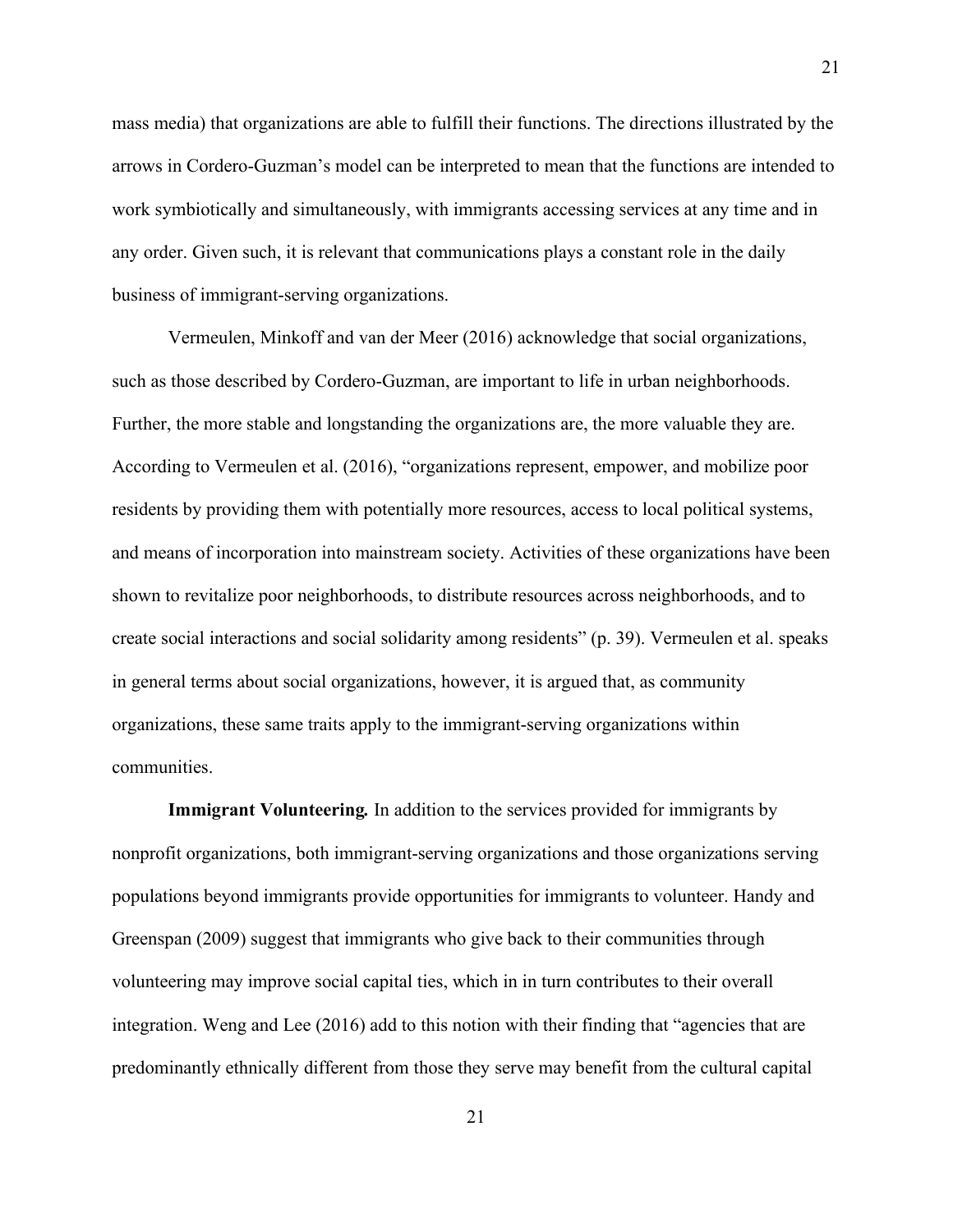and understanding that immigrant volunteers have for their own ethnic enclaves" (p. 521). It would behoove organizations in the vicinity of immigrant populations to maximize their opportunities to engage newcomers through volunteering. The relationship is mutually symbiotic in that the organizations (whether immigrant-serving or not) receive the volunteer assistance they need, and immigrants have the opportunity to improve language skills, enhance social capital and learn necessary skills for employment in the host country. A persistent theme presented above is the concept of information sharing. Brown (2015) contends that:

…for nonprofits that serve immigrants, the sharing of information is particularly important because many undocumented residents and first-generation immigrants speak English as a second or third language and thus have few options to voice their own concerns or learn about their new home. Immigrants rely on civic associations, community groups, and a variety of other nonprofits to ease their transition to the United States and help social integration (p. 684).

These notions of information sharing and the building of relationships between immigrants and the organizations they obtain services from or volunteer for, clearly present a need for public relations and communications in a strategic capacity.

# <span id="page-29-0"></span>*Indicators of Integration*

Variables enlisted to act as measures of social integration vary widely. Scholars directly identify them (in the case of Durkheim, for instance) or define the concept clearly enough to deduce possible measures. Humanitarian organizations have developed and tested measures as they seek to achieve quantitative results. While not all empirical studies evaluate social integration using identical variables, there are some commonalities that can be found as early as Durkheim's work in the late 1800s through to present day.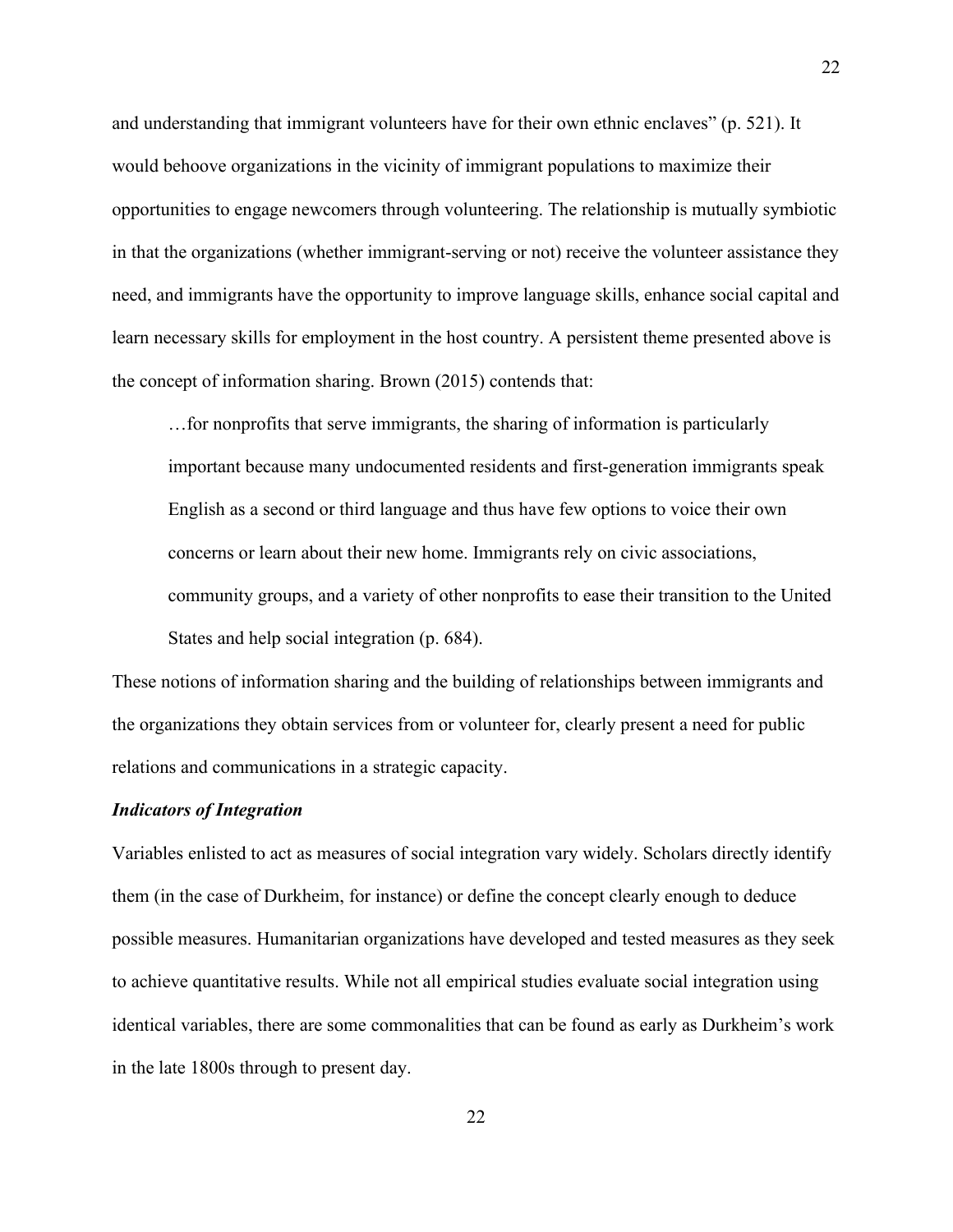Durkheim's early works establish relational variables that form his measurement of social integration. In 1899's *Suicide,* Durkheim specifically recognizes employment integration, political integration, religious integration and family integration as primary indicators. Within each variable an index exists to account for the extent of an individual's level of involvement and strength of his/her ties within involvement. He suggests that those individuals who exhibit strong ties to multiple elements of society are more socially integrated. Much as in current times, these indicators include various spheres of an individual's daily life that affect his/her relationship with the larger society and combine to reinforce Durkheim's (2014) assertion "the more close-knit the members of a society, the more they maintain various relationships either with one another or with the group collectively" (p. 52). As previously discussed, there is a mutual dependence that binds individuals.

As an example of the most simply stated and direct indicator, Blau (1959) contends that the "frequency with which others originate sociable interaction with an individual is the most direct measure of his integration" (p. 157). To understand this, we must assume that the individual has succeeded in displaying "attractive qualities" and has done so in a proportion that entices interaction rather than deflects it, according to Blau's description of attributes leading to successful integration.

#### *Humanitarian and Migration Specific Indicators of Social Integration*

Humanitarian and government organizations representing the interests of migrant peoples have undertaken empirical studies with the purpose of illustrating a level of social integration. Given the widespread nature of migration and the many differences between states and communities, there have been efforts to define a measurement system that can be applied universally. In the mid-2000s, the European Union sought the creation of a common set of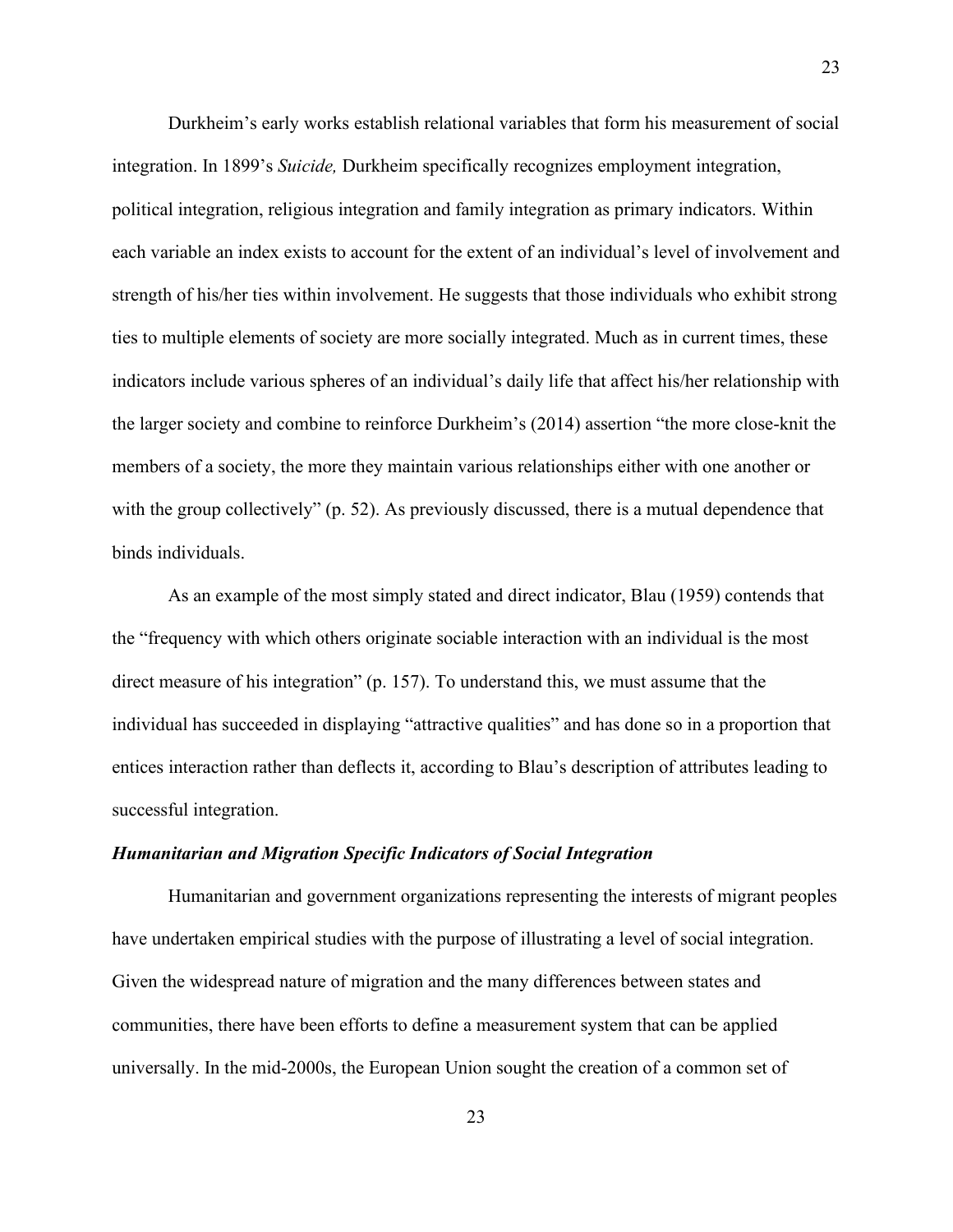integration indicators that would enable consistent and more reliable data regarding migrant integration across the Union. "'Migrants' in the context of the European Union are understood to be non-EU, or third-country, nationals who reside legally in the European Union" (OECD, 2015, p. 300). The resulting Zaragoza Declaration was adopted in 2010 and provided indicators within four policy areas: employment, education, social inclusion and active citizenship (see Appendix C for Zargoza indicator table). What is clear in reviewing these indicators is the adherence to the idea of generality. This is done as a means to make comparisons between states within the European Union, each of which present variations in migrant activity, tradition and policy. These general indicators evaluate integration through economic, education, political and immigration status variables. Ray (2002) for The Migration Policy Institute (MPI), states that "the degree of social integration and socio-economic mobility of immigrants has typically been examined using an array of indicators from large-scale surveys and censuses" (para. 4). MPI notes the following variables as broad categories from which they create indexes: linguistic interaction, labor market statistics, civil/political activity, education and residential.

The available literature regarding social integration is plentiful, and it is evident from the above examples that participation and advancement (e.g., pursuing additional education) in social systems is the primary, contemporary means by which social integration is measured. This is not to say that studies do not exist that delve into the strength of ties of people in a community, as suggested by Durkheim. However, it appears that humanitarian and government organizations that are very much responsible for establishing policy guidelines place a focus on the process and placement aspects of integration rather than the relationships that bind migrants to their new communities in both their definitions and forms of measurement.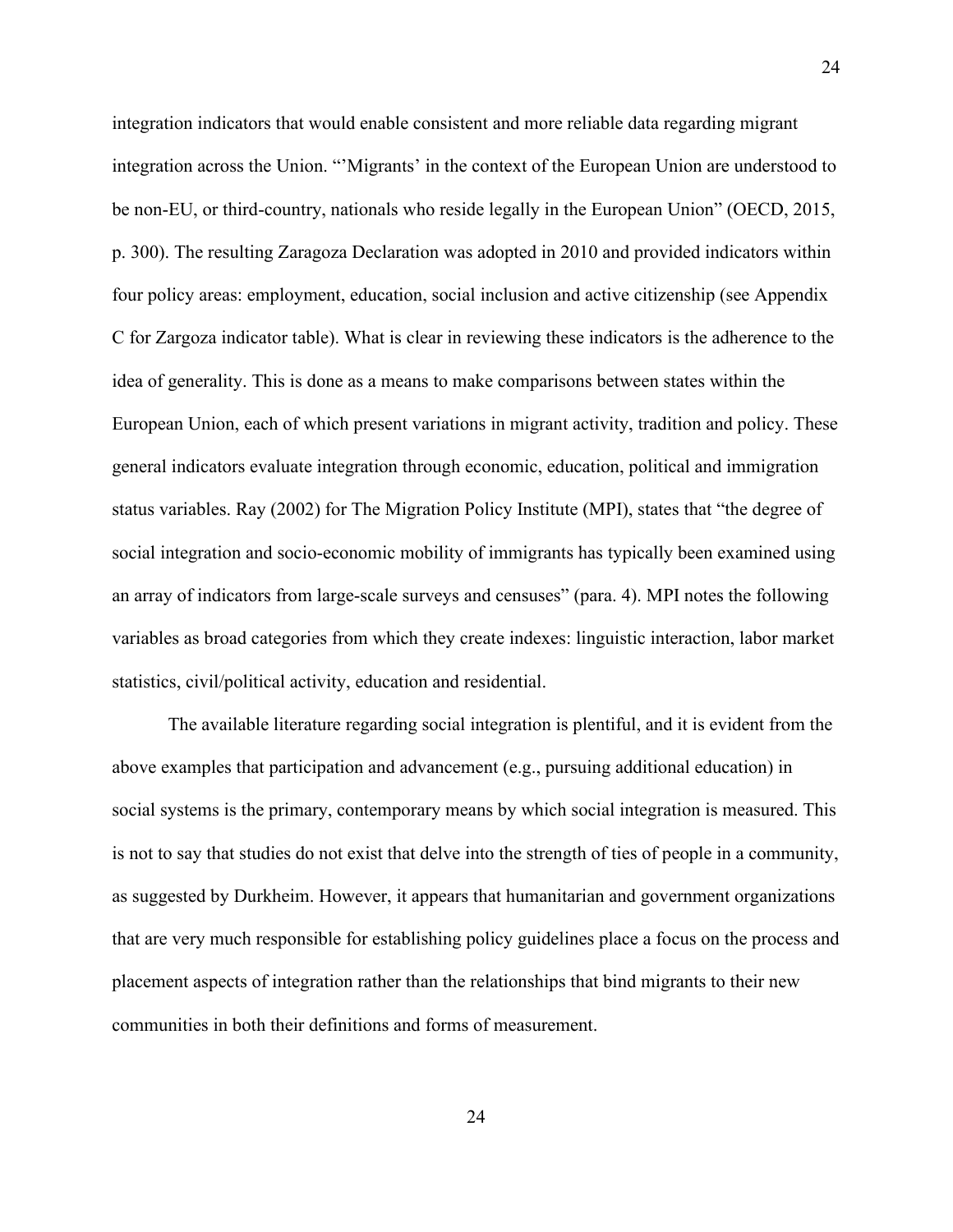Social integration in the realm of refugees must reach beyond the simplicities of populations simply participating in society. The definitions provided by humanitarian organizations very much reflect the idea of interaction between groups that result in acceptance and with an air of superficiality. To welcome and accept does not imply that there are meaningful connections between the groups that can strengthen a collective with the power to affect social and political change. There is often little choice as to whether refugees participate in the economy with respect to employment. According to Government of Canada (2017), refugees are provided with financial assistance from the government for one year. After that time, refugees are expected to have found a job. This passive participation and acceptance is lacking an indicator of quality and/or commitment. The same lack of quality indicator is present in Blau's suggestion when he indicates frequency of interaction is a good measure. To truly measure, there must be a qualification to frequency, just as the opposite is true. When suggesting quality of relationships as an indicator, there must be a frequency component, as one may have a relationship considered beneficial and strong but may not interact often enough for the outgroup's culture and norms to reach a marked level of awareness and therefore still remain subordinate to that of the dominant ideas in the society.

# *Integration Operationalized*

This study will use the following as a guiding definition of integration: integration occurs when ingroup(s) and outgroup(s) are united through formation of mutually beneficial relationships, wherein new individuals and groups have reached a state of structural and cultural incorporation, as well as empowerment, where they actively seek to form collectives with members of the receiving community to benefit society.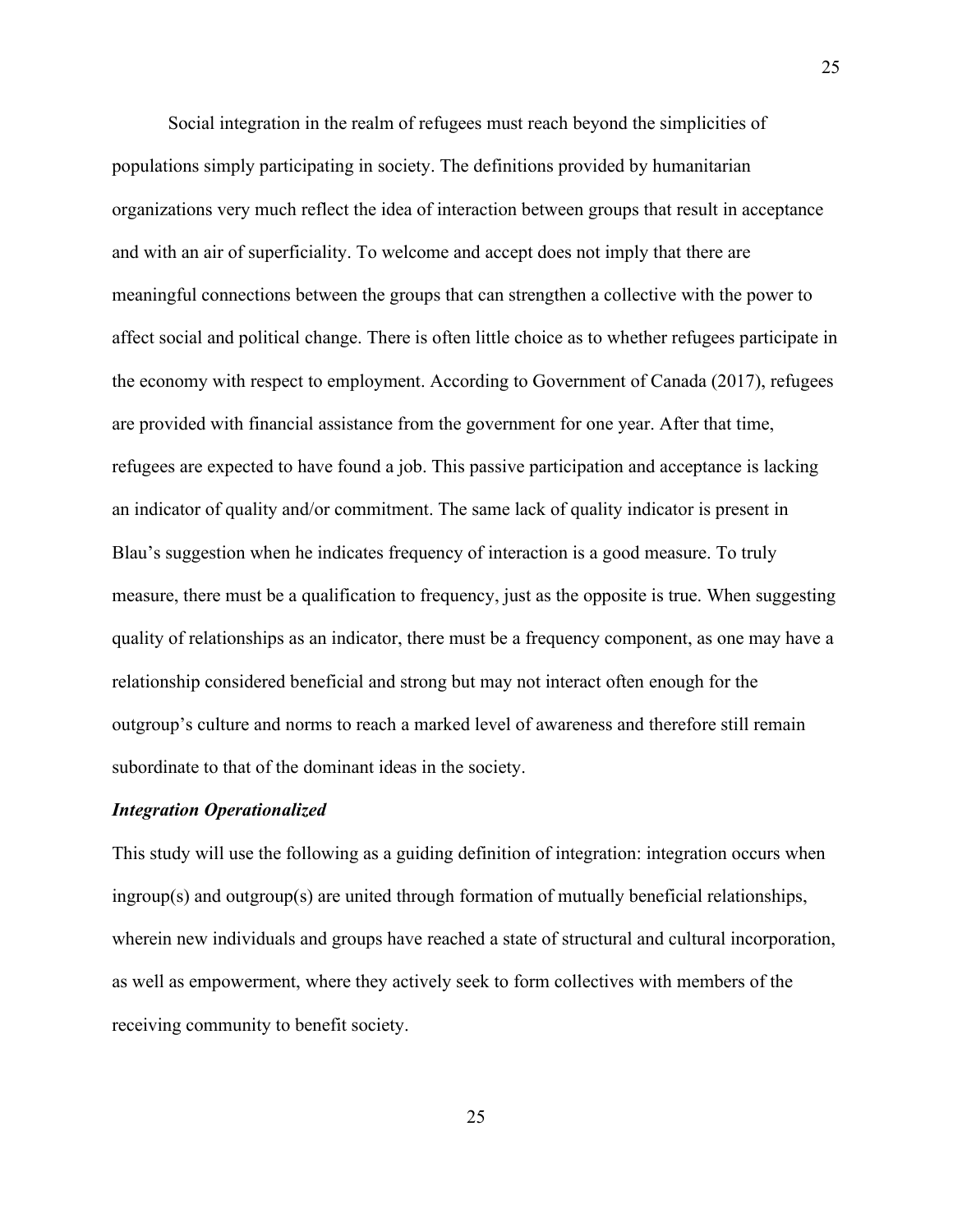## <span id="page-33-0"></span>**Media Effects**

Shoemaker and Reese (2013) suggest that media representatives experience flexibility in the way they choose to present their stories. This leeway in presenting a story creates opportunities for immigrant serving organizations to leverage their media relations practices and organization-public relationships to ensure that their populations are being covered in a positive light. Moon (2017) acknowledges that organizations' goals differ from those of the media and suggests that strategic approaches to media relations will assist in a mutual satisfaction between the groups.

Toledano and McKie (2007) understand the role of mass media to be that of the messenger of the dominant paradigm as they explored social integration efforts in Israel. Their research resulted in the following warning for public relations practitioners and those organizations seeking to utilize media as a carrier of their messaging to encourage social integration: "the emphasis on consensus, unity, and one voice by enlisting the media and promoting 'responsible journalism' might limit open dialogue and put democratic discussion at risk" (p. 395). The use of the phrase "responsible journalist" suggests a question as to whom the journalist is responsible to – the people or the dominant power actors.

One may deduce that Toledano and McKie believe the media to reflect the hegemonic representations of persons and/or concepts. Therefore, it is possible that efforts to activate the media in pursuit of dialogue may fall flat, resulting in the distribution of messaging that reinforces the establishment and agents of power. Public relations practitioners seeking to engage mainstream media in integration-focused campaigns may therefore find themselves in a situation necessitating the development of new messaging and tactics for delivery. It is suggested this could be achieved by leveraging digital and grassroots campaigns, thereby providing opportunity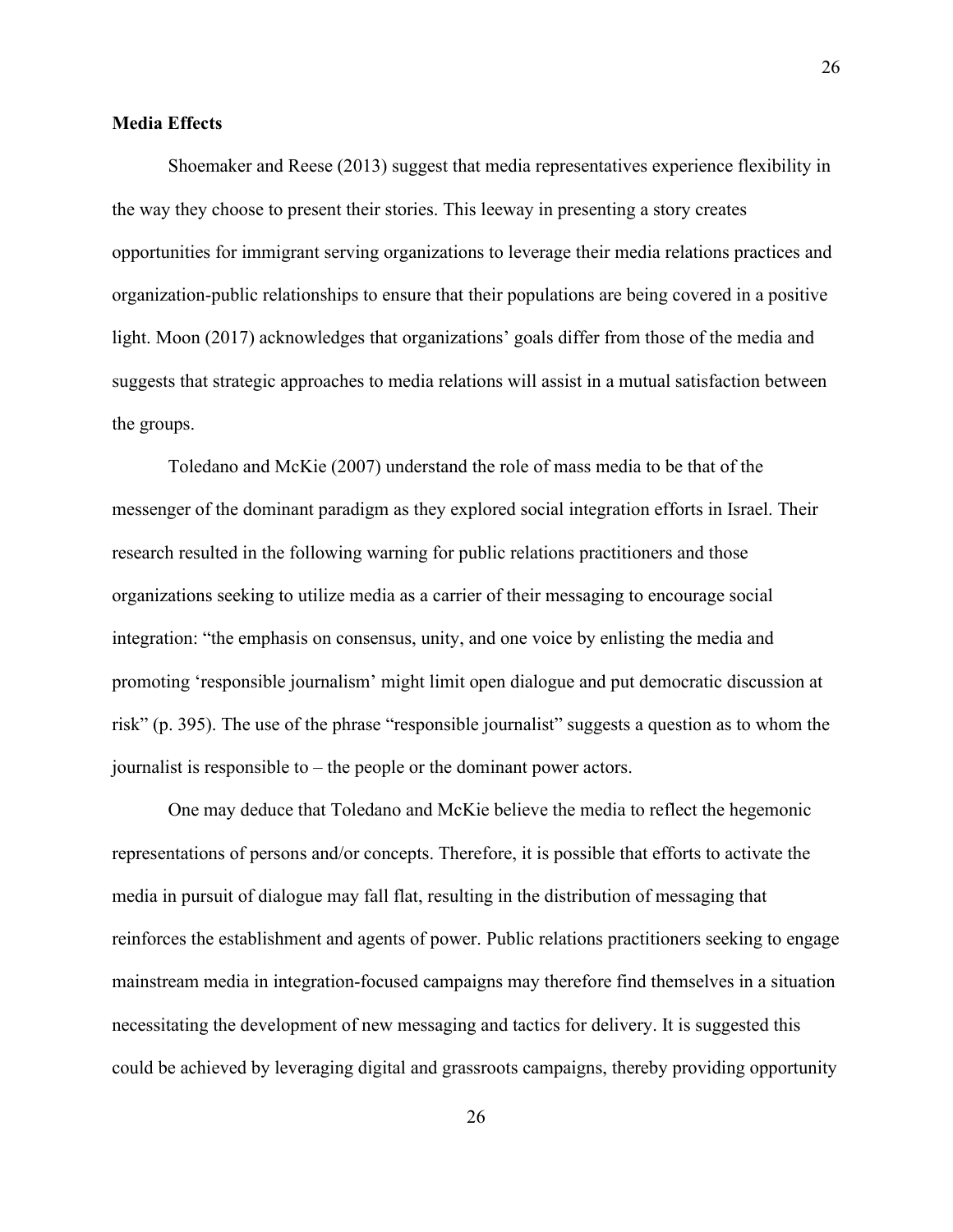to disrupt the norm and gain momentum to form a collective tasked with advancing accurate or preferential messaging.

To some extent, Habermas (1987) provides explanation for the warning provided by the above mentioned research duo. He suggests that mass media is generalized forms of communication that move beyond restricted contexts, permitting, and, one could argue, encouraging the creation of public spheres. He simultaneously acknowledges that these same communications channels provide a means to strengthen social controls. Habermas (1991) contends that it is in this public sphere that people are able to engage in "critical public debate" (p. 52). However, he asserts that the mass media is linked intimately with power relations and, therefore, rather than promoting this public discussion, it inevitably suppresses it. He does, however, acknowledge that the system is not free from conflict, and it possible for individuals and groups to bring subordinate opinions/initiatives/ideas to the awareness of greater publics and systems, thus posing a challenge for those organizations wishing to engage mass media in their efforts to integrate a population.

# <span id="page-34-0"></span>*Media Framing*

The agenda setting function of the news suggests that the topics shared by news media and the importance attributed to them by the news media, in turn, affect the opinions as to which issues are considered most salient to the audience exposed (McCombs & Shaw, 1972). While agenda setting provides the basis for which issues are chosen for coverage, framing explains the ways in which selected topics are presented to media consumers (Price & Tewksbury, 1997). Scholars additionally suggest that agenda setting and framing may be distinguished using the terms accessibility and applicability, respectively (Kim, Scheufele & Shanahan, 2002; Nelson, Clawson & Oxley, 1997; Price & Tewksbury, 1997). Accessibility is the ability of the media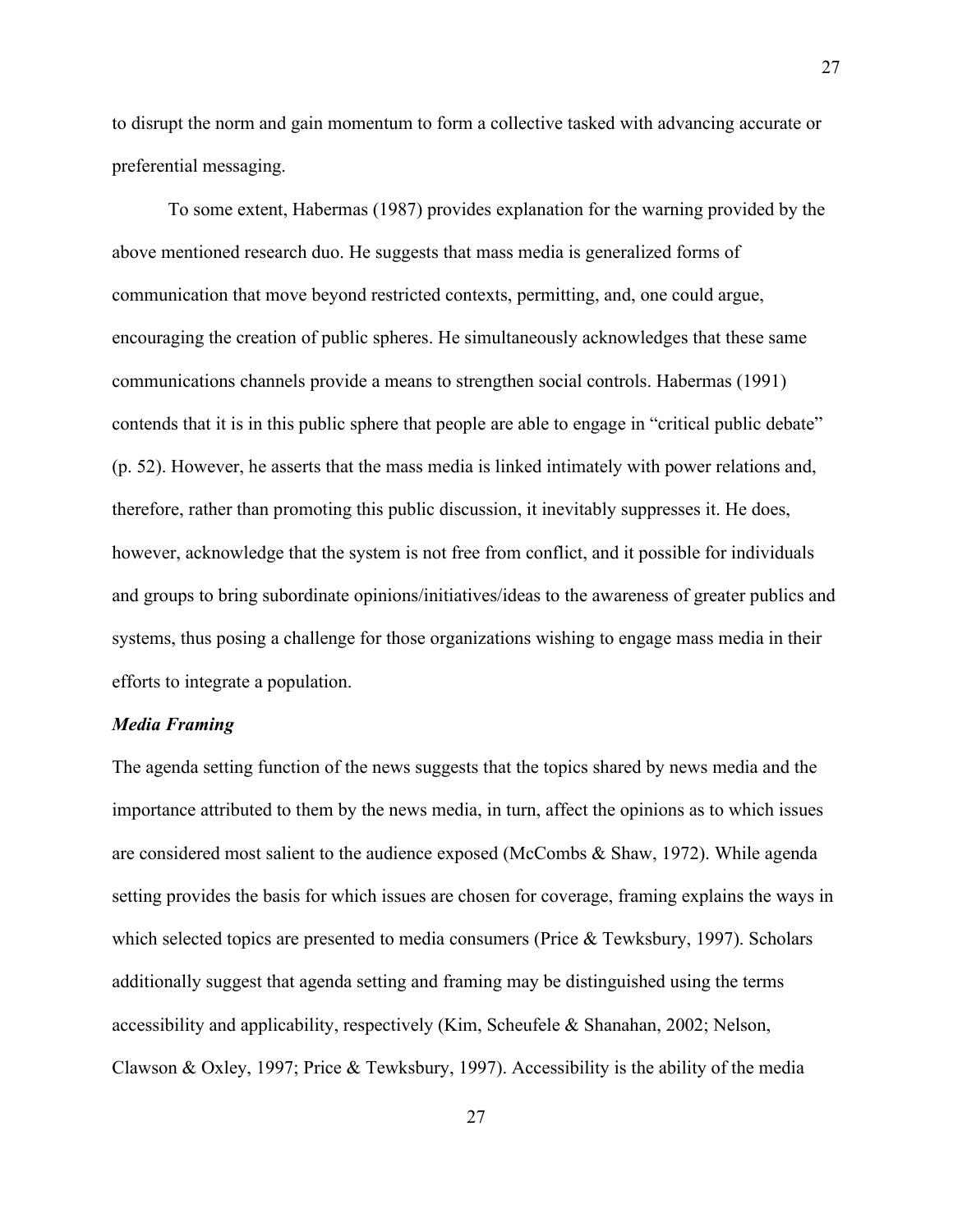consumer to recall or access the content presented by news media and suggests that the more often an individual is exposed to a message over time, the more likely the individual is to view it as important and to have a strong recollection of it (Kim et al., 2002). Having established the existing awareness level of migration issues, it is evident that the audience has sufficient content available from which to form a construct of migration issues globally.

**Media Framing and Migration Issues***.* Audience attitudes toward migration issues may be influenced by the applicability model of framing which suggests that an individual will assign an attitude or opinion to a topic based on his/her own experiences and the media's portrayal of the issue. Atwell Seate and Mastro (2016) found that, in the context of immigration, news framing "cultivates negative intergroup emotions, which can harmfully affect intergroup attitudes and actions" (p. 209). The effect of such framing is further supported by Weiskamp's 2007 paper presentation (as cited in Kim, Carvalho, Davis & Mullins, 2011) suggesting that when media content of immigrants is linked to crime, audience perceptions of immigrants and immigration can become stigmatized.

The media's negative cast toward immigration content delivered to audiences through the framing process influences existence of the public's negative attitude toward immigration and immigrants (Maio, Esses, & Bell, 1994). Mastro and Atwell Seate (2012) suggest that media's portrayal of social identity may reinforce intergroup differences, which have the capacity to negate benefits of intergroup contact. Esses, Jackson and Armstrong (1998) also explored immigrant attitudes using intergroup theories. Findings revealed that even when coverage of immigrants was positive, attitudes toward immigrants could be influenced negatively when the content showed immigrants in a fashion that could be interpreted as threatening by the ingroup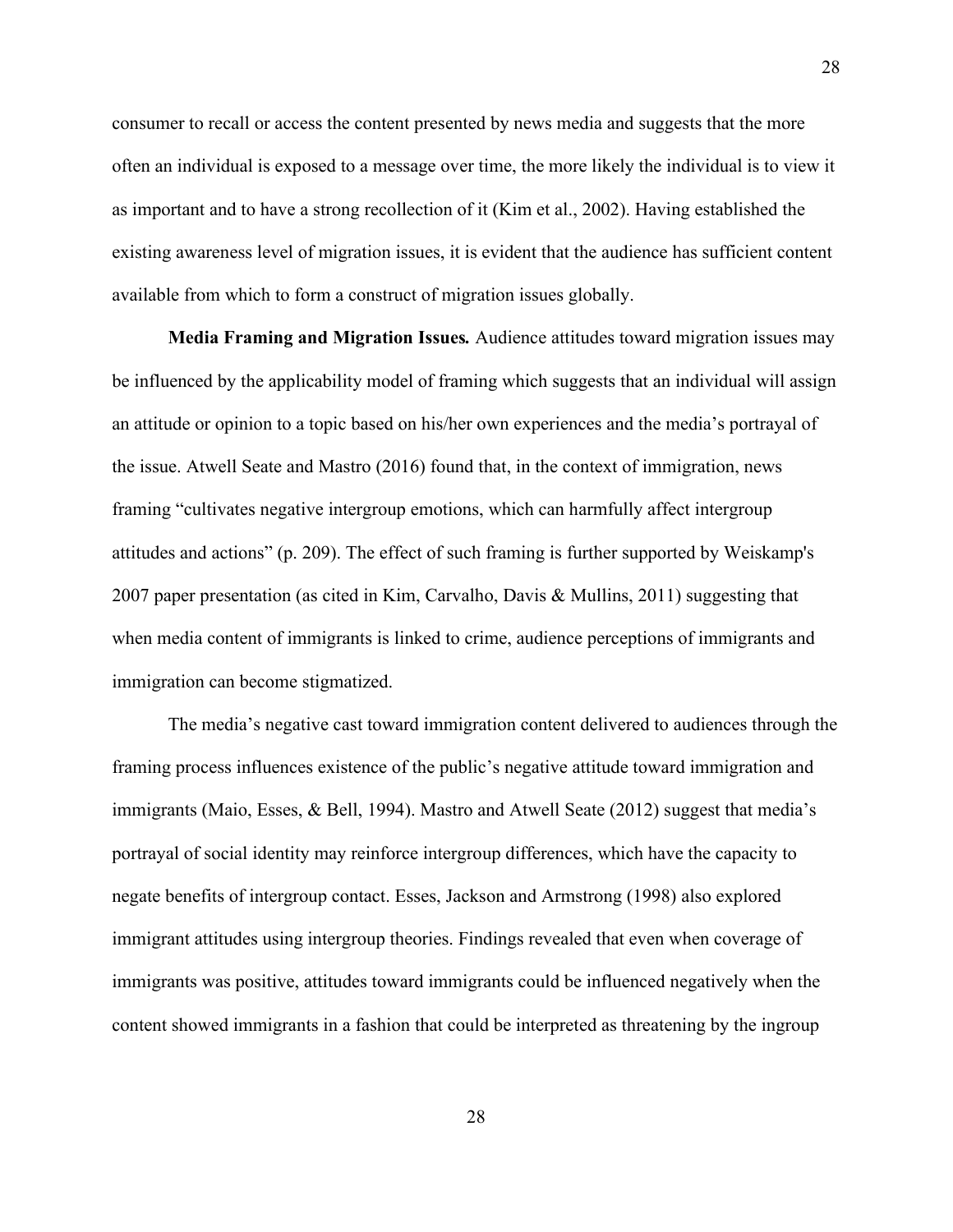audience. Thus, negative effects on the ingroup audience may be cause for less effective integration of the populations.

When news outlets portray immigrants and immigration in a positive fashion, the general public is less concerned. Additionally, the more frequently immigrants are seen in the news, the less problematic viewers found immigration (Boomgaarden & Vliegenthart, 2009). Sniderman (2000) suggests that perception of immigrants may also vary due to changes in the environment or society, such as rising unemployment numbers and international events that may imply an increase in anticipated immigrants (p. 121). Vliegenhart and Boomgaarden (2009) contend that the media may in fact elicit the changes in attitudes toward immigrants by creating "external shocks by hyping news stories about immigrants and immigration, and by promoting certain interpretations or depictions" (p. 517).

## **Inclusion of Prior Study**

In 2018 the researcher undertook a qualitative study *Ship to shore: Exploring the influence of media relationships on refugee coverage in local news* in preparation for the current dissertation study. The objective of the 2018 study was to explore the relationships between refugee aid organizations and local media through the lens of the media professionals. The research sought to understand how members of the media and their respective organizations define and describe their relationships with RAOs in the Syracuse, New York community. This study will evaluate the quality of said relationships and how relationships between local news media and refugee aid organizations may impact the content produced regarding the organizations and/or refugees in the community. Key findings from this study are likely relevant to the development of theory, as local news is a primary source of information for the Syracuse community. The relationship between RAOs and local news media is relevant to understanding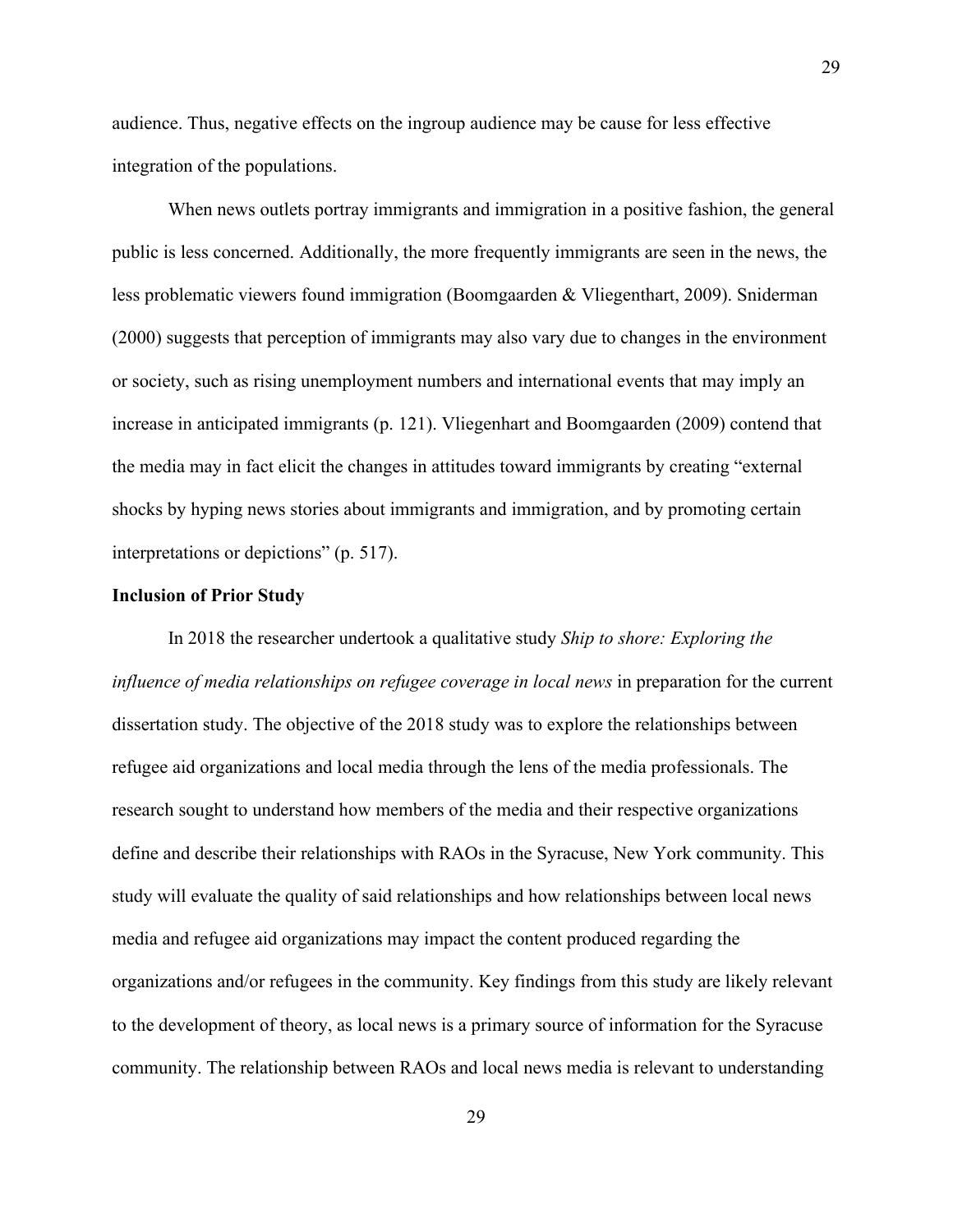the extent to which RAO communicators aid in the development of transparent and accurate news content regarding their organizations and populations of service.

## **Research Questions**

This research seeks to identify in what ways the tenets of public relations and integration converge with the purpose of informing practitioners of the ways in which their public relations activities may be leveraged to maximize the likelihood of integration of their service populations. The above literature and following research questions provide a context within which one may begin to address the convergence of concepts.

RQ1: What is the role of public relations in the integration of underserved populations? RQ2: To what extent does the organization's public relations function have the capacity to influence identified indicators of integration.

RQ3: How do organizations practice public relations in a way that is conducive to facilitating the integration of their service populations?

RQ3a: Do practitioners perceive public relations as pertinent to the attainment of the organization's integration-focused goals?

RQ3b: How do organizations use public relations to ready the community for optimum integration?

As noted in the introduction, the researcher has worked nearly 20 years in communications/public relations/marketing roles for nonprofit organizations that seek to improve lives through providing and/or funding of services. The research question and sub inquiries arise from her reflection on her extensive experience and questioning the extent to which her public relations activities may have or could have impacted the service population's ability to transition to acceptance and integrate into the communities they were a part of.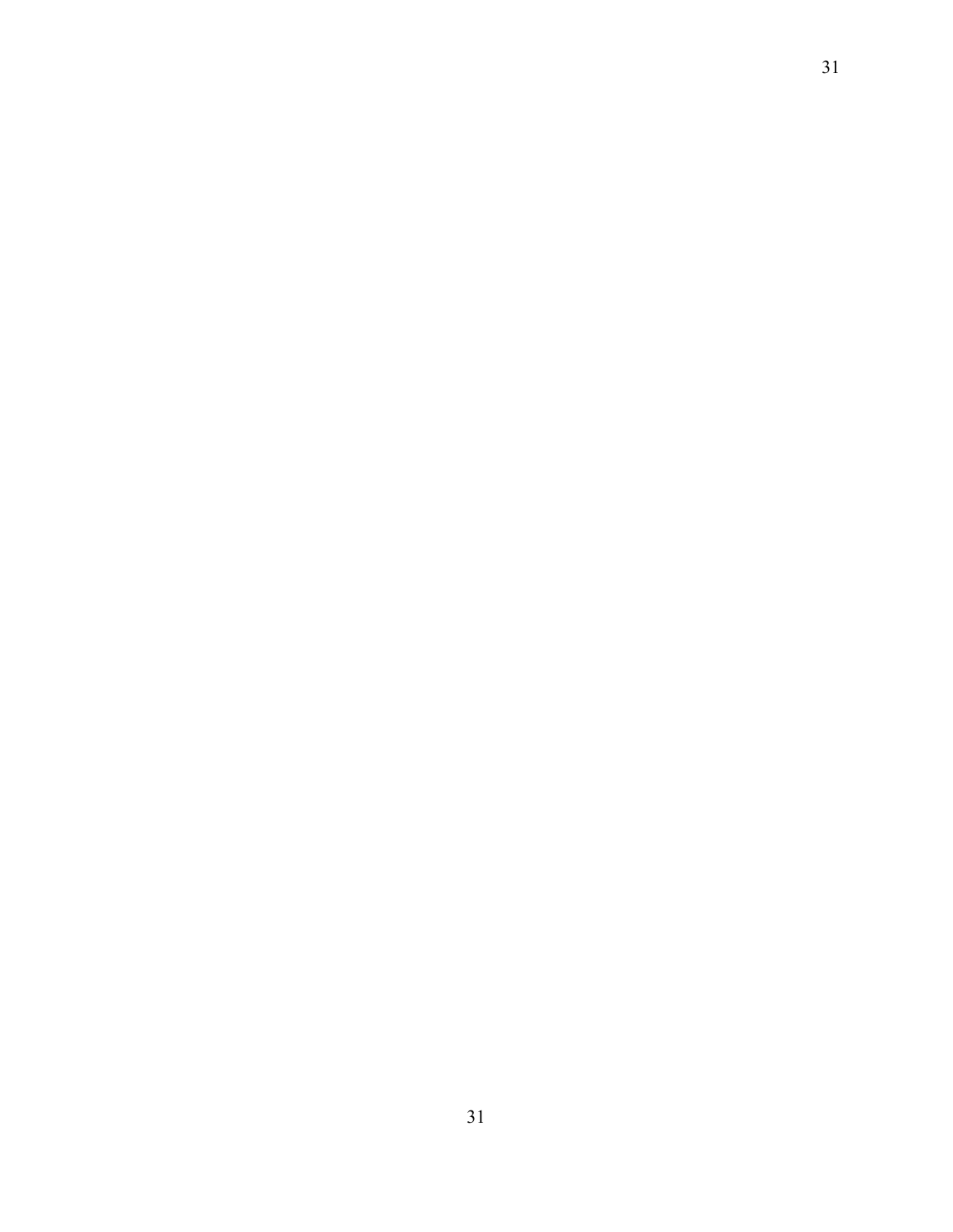#### **Chapter III: Methodology**

This study sought to better understand the role of public relations in the integration of marginalized populations and focused on refugee populations. Having reviewed social science literature in sociology, migration and public relations, there is limited literature pertaining to the function of public relations as a tool for integration. Utilizing grounded theory as a "theory of discovery methodology" (Martin & Turner, 1986, p. 141) to understand and begin to define the relationship, thus resulting in a substantive public relations theory of integration, it is the intent of the researcher to continue this line of theory building in the future using other populations served by nonprofit organizations, such as the people experiencing homeless and those with disabilities who also seek to be integrated into their communities.

## **Grounded Theory**

This qualitative study explored the role of public relations in the process of integration in order to form a baseline public relations theory of integration using grounded theory— an inductive method of theory development wherein researchers are capable of the "discovering of theory from data, systematically obtained from social research" (Glaser & Strauss, 1967, p. 2). Data collection was narrowed to a sample recruited from a single geographic location and included representatives whose job it is to provide services to refugees through their work within refugee aid organizations and a sample of persons who immigrated to the United States with refugee status. The study explored only one facet of nonprofit public relations, and, therefore, the results reflect a substantive theory that may be used for future research into populations served by health and human service nonprofit agencies to construct a formal theory as described above (Charmaz, 2014; Glaser, 1965; Glaser & Strauss, 1967).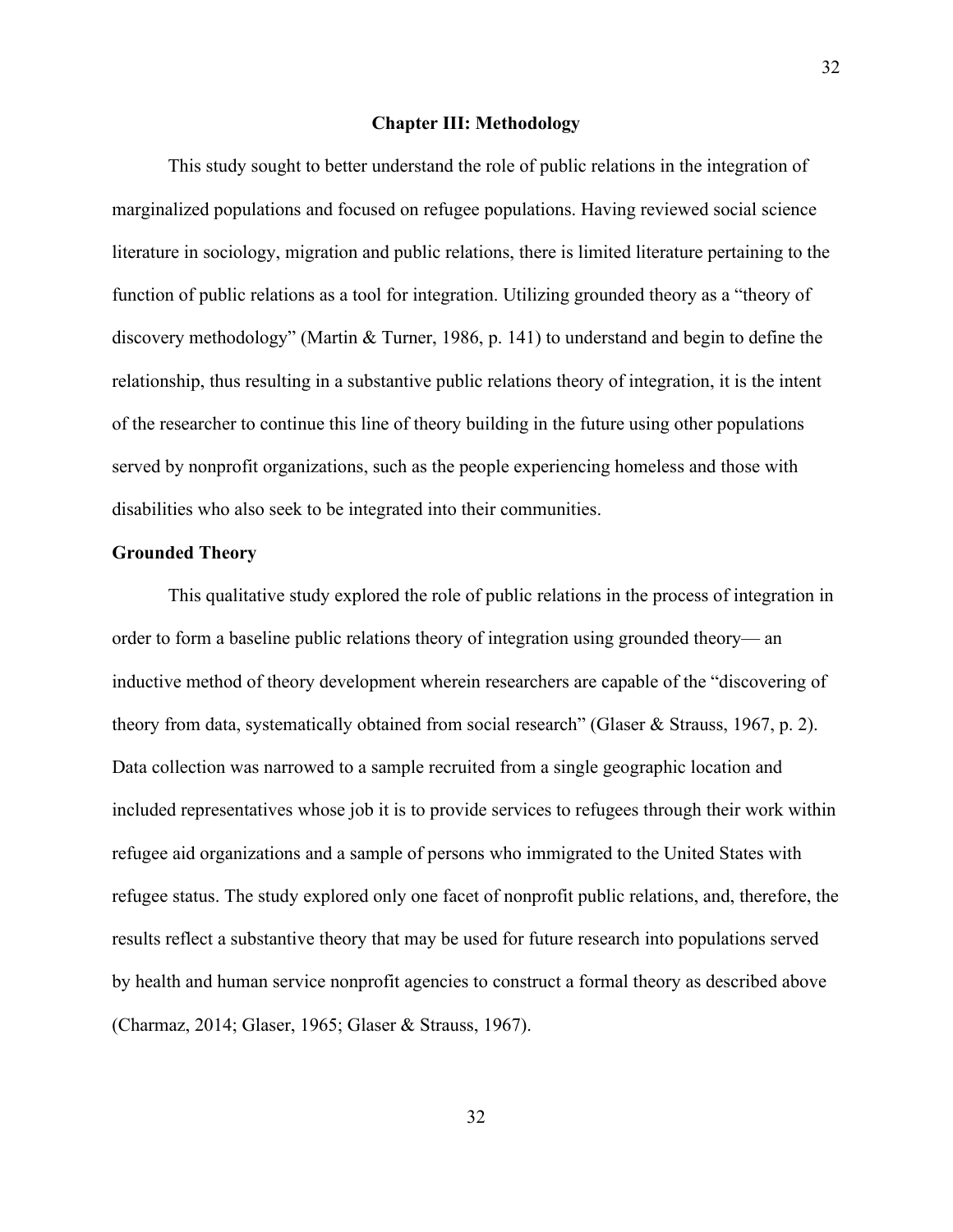Glaser and Strauss (1967) suggests that grounded theory methodology provides researchers with a qualitative method where the resulting theory is "grounded" in the data that is analyzed as opposed to being created using already existing theory. The authors suggest a strategic framework and process for creating grounded theory that consists of the following characteristics: simultaneous data gathering and analysis for the duration of the research, constant comparison method, theoretical sampling, theoretical coding derived from the data and use of memo-writing throughout the process (Charmaz, 2014; Glaser & Strauss, 1967). Glaser and Strauss (1967) also suggested that the grounded theory method would benefit from the development of the literature review following data collection and coding. As time moved on, Glaser and Strauss began to differ in their views of the process, primarily where the practice of coding is concerned. While Glaser aligned with the initial 1967 notions that codes should be driven by the data, and not the ideas of the researcher or literature, Strauss's later works reveal a coding process emphasizing the latter, as is evident in Strauss and Corbin (1998), Strauss and Corbin (1990) and Strauss (1987). Glaser (1992) explores these differences in what he refers to as "emerging" and "forcing" approaches to coding. Public relations and integration are inherently related to relationships and interactions between persons and their subsequent interactions within the world around them. Therefore, this study will work within the constructivist paradigm.

Charmaz (2014) contends that constructivist grounded theory allows for the inductive and emergent sentiment, as described by Glaser and Strauss, while disposing of the notions of "objective external reality, a passive, neutral observer, or a detached, narrow empiricism" (p. 13). The constructivist approach acknowledges that social reality is a subjective epistemology, wherein reality is constructed and co-constructed (Charmaz, 2014). In this study,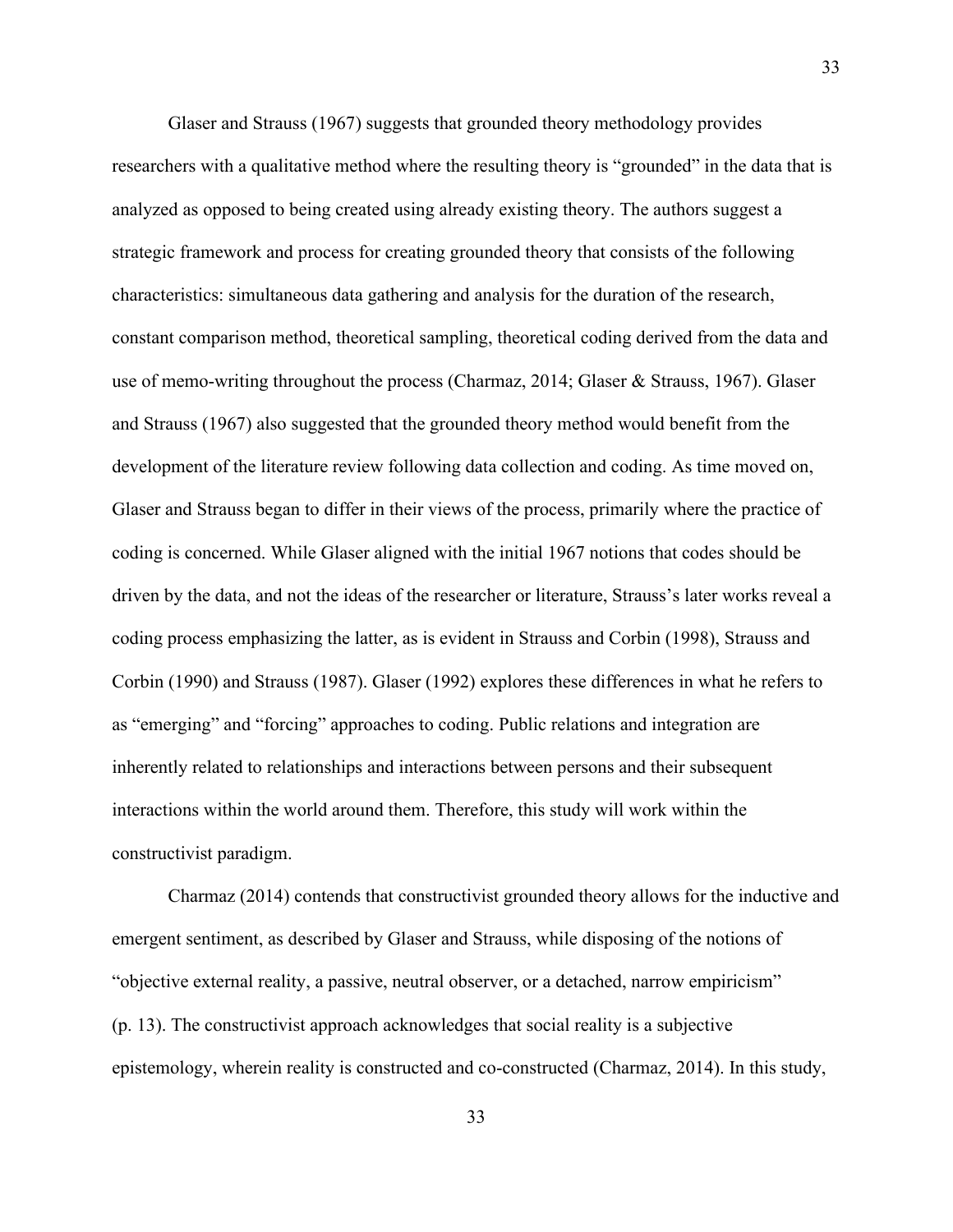multiple interactions between public relations practitioners are acknowledged, the service users and the environment in which they operate as essential elements in the construction of reality through interactions and provides a model that encourages the extrapolation of meaning born of exchanges between individual realities (Crotty, 2014). The described approach lends itself well to the purposes of this research, which intends to build connections between public relations and integration through interviews with public relations and nonprofit management practitioners and service users and the resulting emergence of themes and patterns.

#### **Participants**

#### *Sampling*

This study investigates the ways in which the public relations activities within RAOs converge with concepts of integration affecting their service populations. To explore said phenomena, this study employed purposive and snowball sampling. Purposive sampling is an appropriate approach for this study, as it allows the researcher to "intentionally focus on the target group to the exclusion of other groups" (Smith, 1998, p. 5). Snowball sampling will be engaged when the researcher deems additional experts are necessary to elucidate concepts and ideas and to solicit the service-user sample described in the *Participants* section of this chapter. Babbie (2016) suggests that snowball sampling is "appropriate when the members of a special population are difficult to locate" (p.188). While personal and professional networks of the researcher provide strong connections to organization-level participants, the researcher has fewer connections within the local refugee population. Therefore, snowball sampling will likely be employed. Cresswell (2016) notes mistrust as a concern when collecting data from marginalized populations (p.139). The researcher's established relationships with what Cresswell refers to as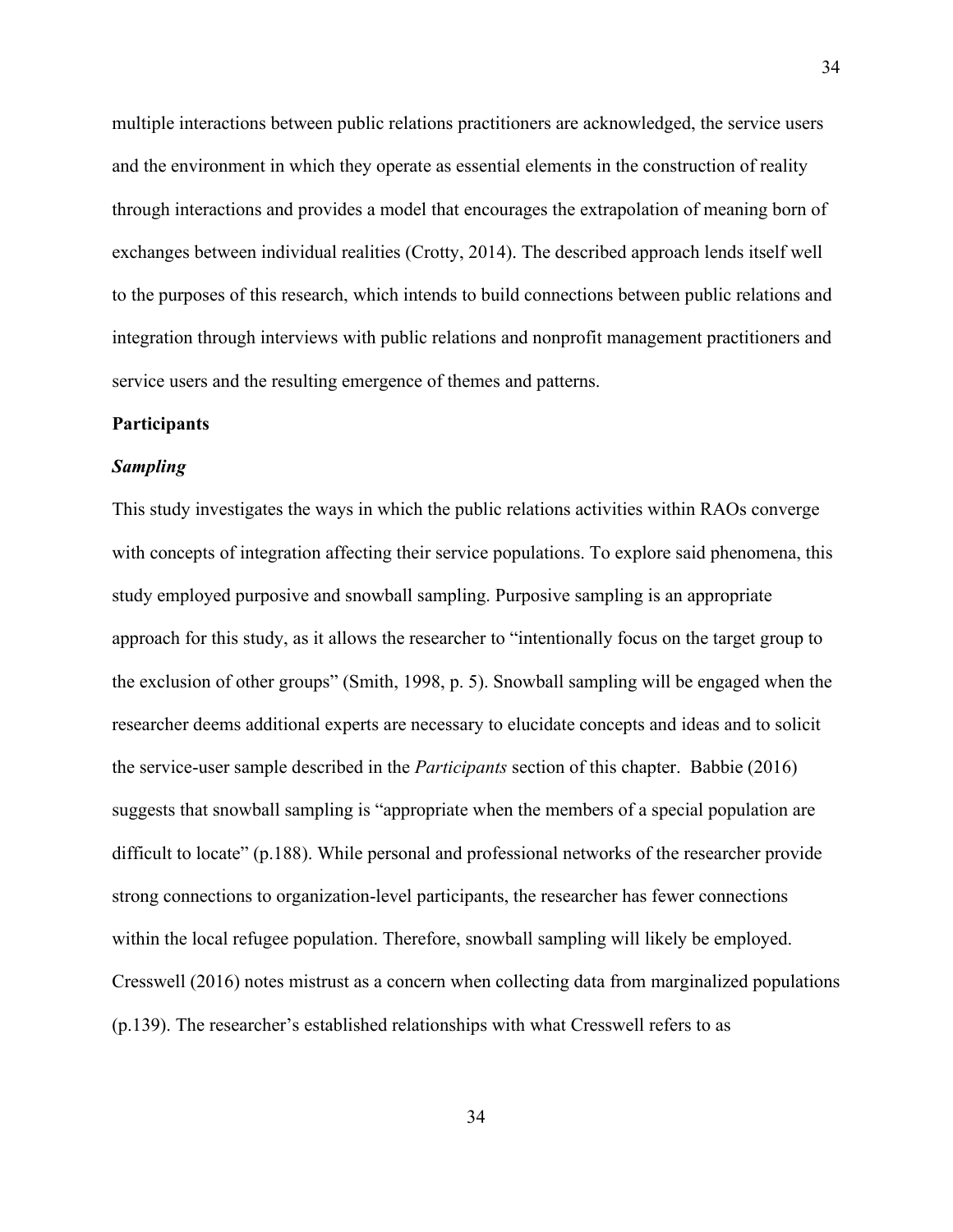"gatekeepers" and snowball sampling are ways in which the researcher was able to demonstrate credibility and build trust within both the professional and service-user samples.

35

Grounded theory sampling is guided by the concept of saturation —t he point at which no new themes are emerging, as opposed to focusing on a specific number of participants (Charmaz, 2014; Strauss & Corbin, 1998). As such, the researcher did not enter this study with a prescribed total number of interviews to be conducted, noting Evans (2013) who cautions against assigning a specific number of interviews, as inherent to grounded theory is the notion that emerging themes and concepts may necessitate additional data collection when trying to reach a point of theoretical saturation.

The advisable number of participants to reach the point of saturation varies throughout the literature. Strauss and Corbin (1998) suggest that it is necessary to code a minimum of 10 separate interviews in an attempt at grounded theory, while Guest, Bunce and Johnson (2006) suggest that when a study is conducted within a homogeneous group, a sample of 12 participants is acceptable. Hennink, Kaiser and Marconi (2016) address the quantity question by differentiating between *code saturation* and *meaning saturation.* Code saturation occurs when researchers have "heard it all" and, according to the authors, may be reached in as few as nine interviews. Whereas, achieving meaning saturation or the state where researchers "understand it all" may require 16 to 24 interviews. As data analysis was carried out simultaneously to data collection, it was necessary to engage in theoretical sampling to further explore and address ideas, themes and categories that emerged from the data provided by the initial sample. Charmaz (2014) advises the purpose of theoretical sampling is "to obtain data to help you explicate your categories" (p. 198). The author goes on to suggest that this method of sampling is "strategic,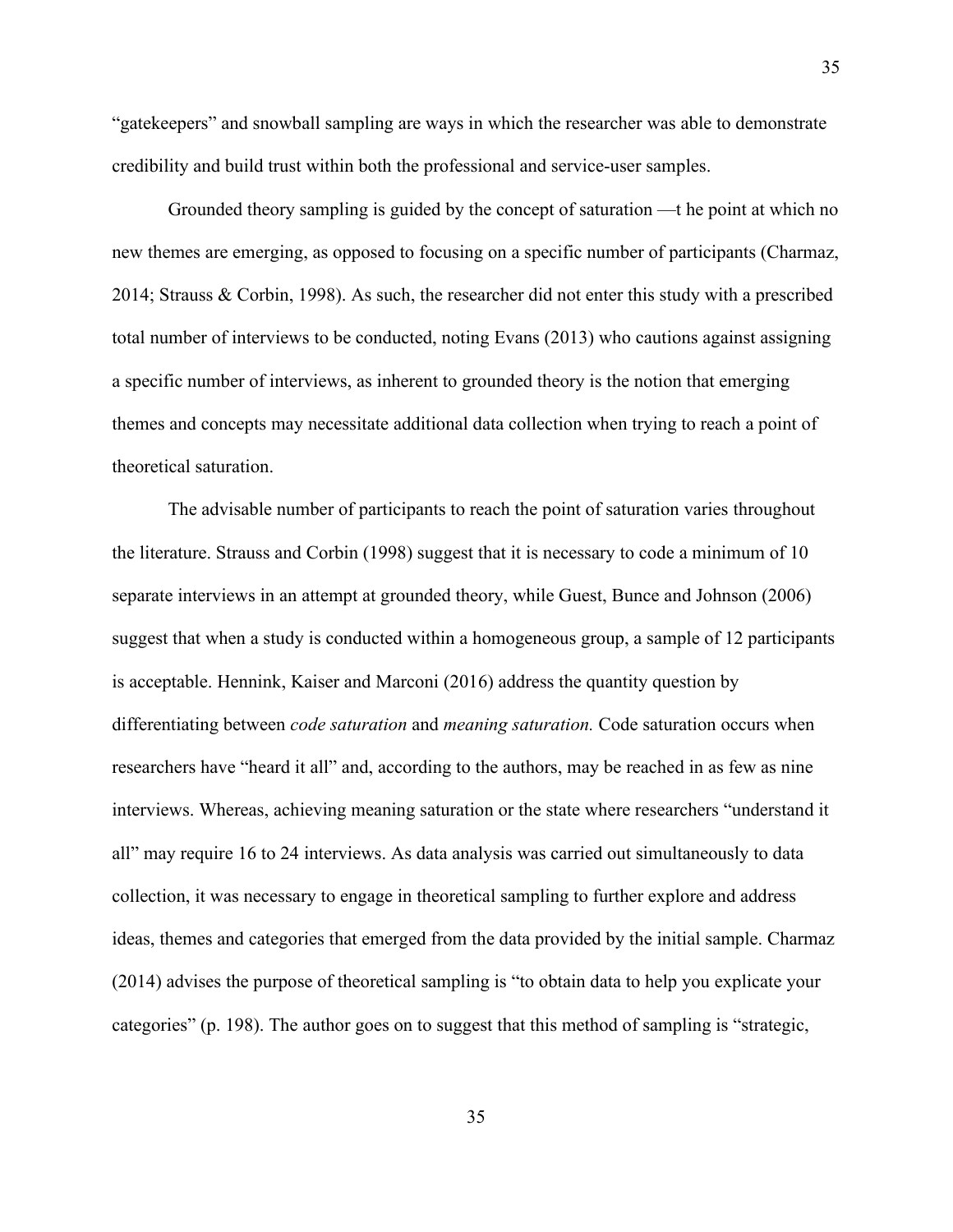specific and systematic" (p. 199), thus enabling continued, deeper development of each category's meaning and structure.

Charmaz (2006, 2014) suggests that the nature of the research question(s) may also be used as a guide in reaching a point of theoretical saturation. As research questions increase in their breadth and complexity, it is likely that a higher number of interviews will be necessary. Acknowledging the broad scope of the overarching research question, the researcher anticipated conducting between 16 and 20 interviews, with the actual number of interviews totaling 24.

Purposive sampling allows for the selection of participants who have experienced the phenomenon being studied and best inform the research question (Cresswell, 2016; Cresswell, 2014; Flick, 2014). This research endeavored to speak with approximately 20 participants representing a combination of RAO employees and members of their service population (resettled refugees). Through purposive, theoretical and snowball sampling, the study concluded with 24 interviews, where 13 participants represented RAO professionals and 11 participants were members of the service population.

**RAO Participants.** Selection criteria for the purposive sample of RAO professionals included the existence of refugee services, location of organization and their professional role. Organization participants for this study were recruited by the researcher within the geographic location of Syracuse, New York. The researcher identified a homogeneous sample of 13 organization representatives using purposive sampling. It was important that participants selected for this initial inquiry practiced their craft and served populations in the same community. In doing so, the researcher was able to better control for variations in publics and services within the community. Recruiting from one community increased the likelihood that participants were active within the same community publics and had the capacity for similar public relations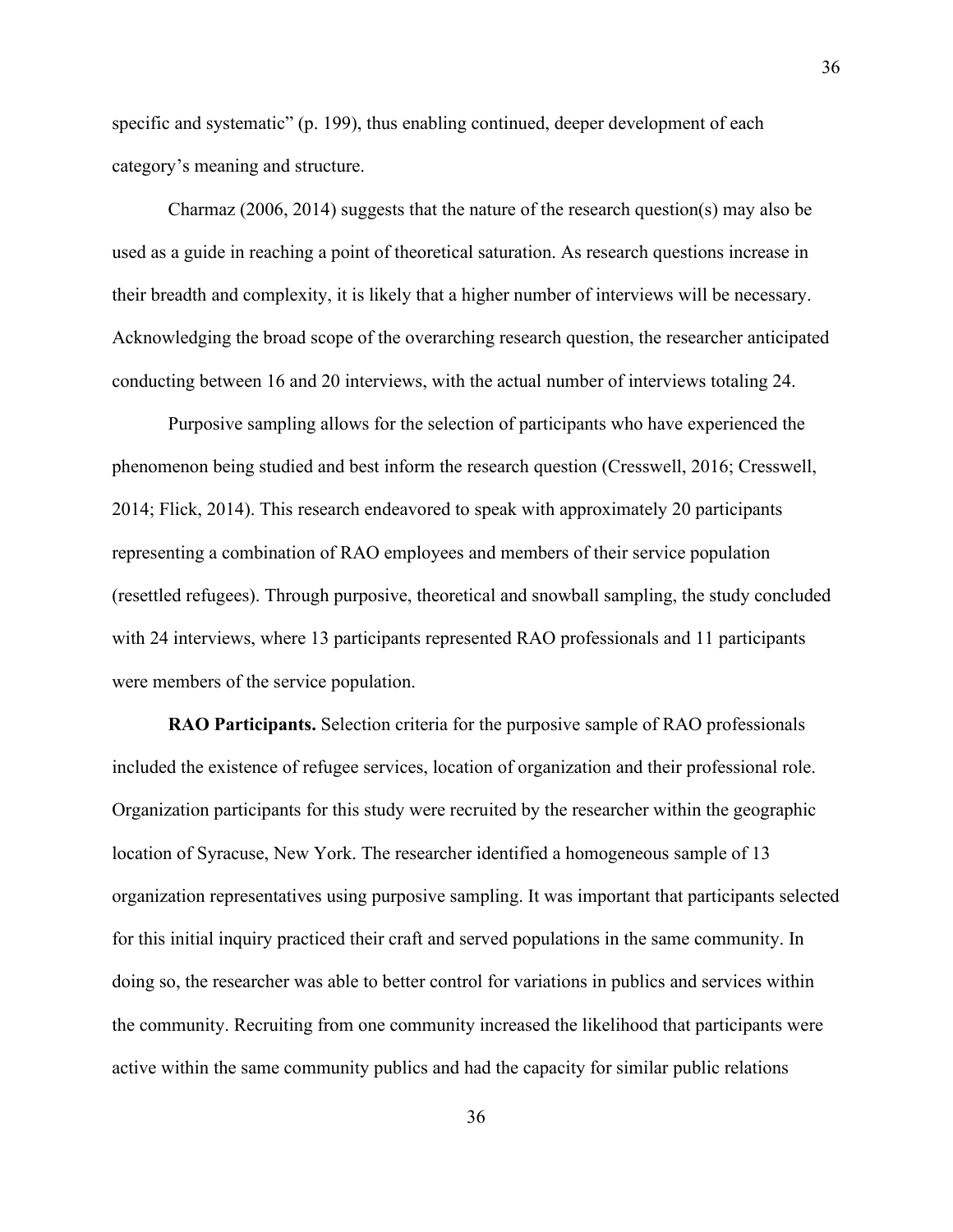interactions with publics (e.g., interacting with media outlets and employing similar processes and routines for media relations). Additionally, limiting the sample to one community ensured that the service population participants, in this case refugees, had comparable access to and opportunity for the available resources and a similar integration experience.

Organization representatives were employed by  $501(c)3$  organizations providing resettlement and/or support services to refugee populations in Syracuse. Although public relations and communications were a primary focus of this study, existence of an employee working in a role specific to the field (e.g., employees with titles such as public relations director or communications manager) was not considered necessary, as all roles within an organization have the capacity to perform tasks and take ownership of responsibilities that are related to functions of the field. Initial sample participants represented the following roles within the organization: top executive (e.g., executive director, president, CEO); primary staff responsible for execution and/or oversight of the public relations/communications activities for the organization; fundraising and development; volunteer coordination; and programming. The initial organizations selected for inclusion in this study were Catholic Charities of Onondaga County (CCOC), InterFaith Works Center for New Americans (IFW), Hopeprint, New American Women's Empowerment (NAWE) and Refugee and Immigrant Self-Empowerment (RISE). Purposive sampling secured a non-probabilistic sample of 13 participants for this study.

Throughout the course of this research, analysis of emerging themes warranted the addition of participants who were selected based on the need to explore concepts and ideas more thoroughly for the purposes of theory development (Charmaz, 2014; Glaser, 1978). In this case, additional participants were selected based on the apparent needs of the research and recruited either through the researcher's existing relationships or by current participants through snowball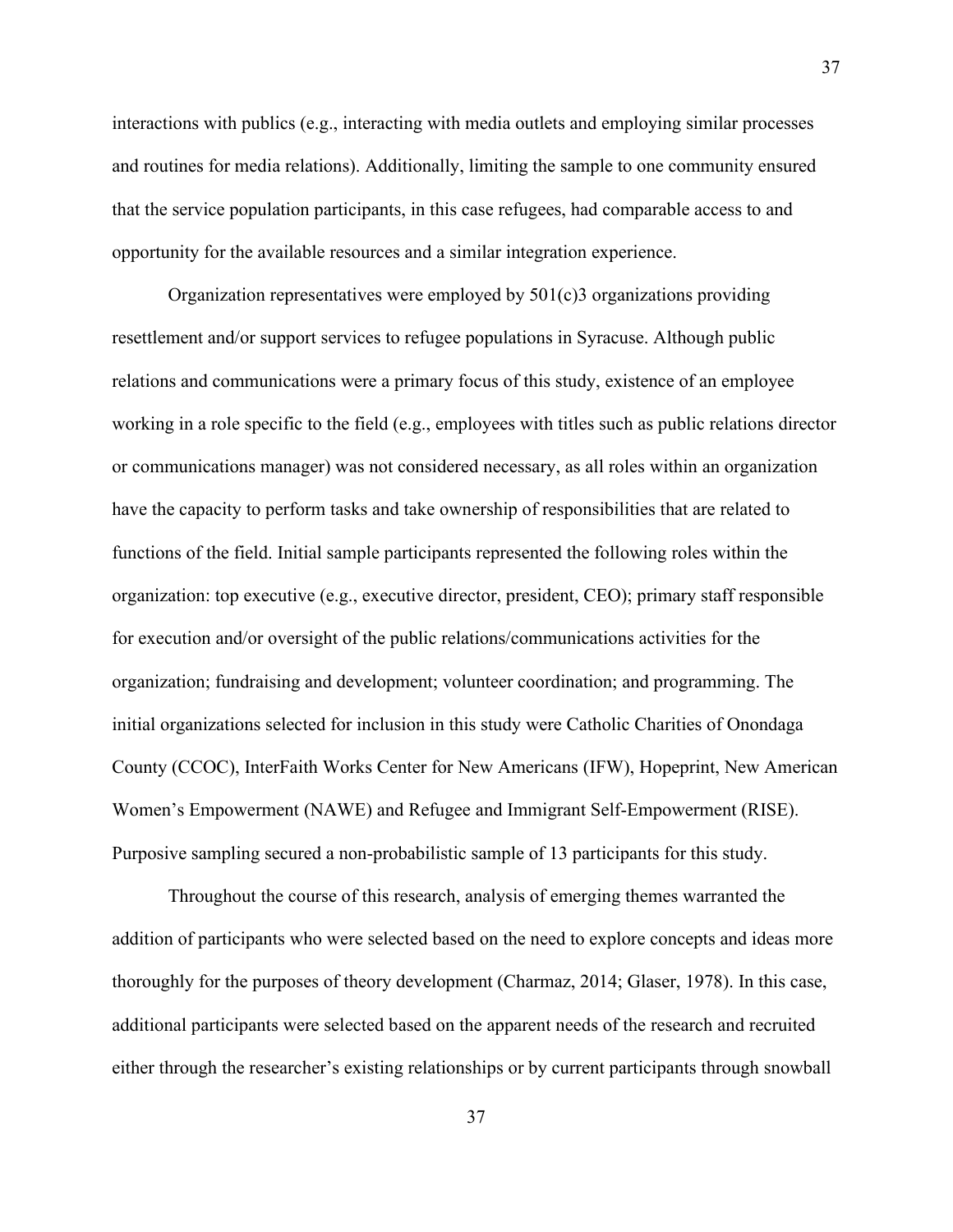sampling and were recruited through unsolicited recommendations for additional participants based on their more in-depth understanding of the study's purpose. Both of these resulted in recruitment of additional participants within organizations and in new organizations not originally identified by the researcher.

Participant recruitment was done in person, by telephone and by email using the researcher's existing professional and personal networks. This was not only the most expedient means of connecting with ideal participants, but it also ensured that a foundation of trust and credibility existed between the researcher and participant, leading to a more comprehensive and reliable interview. Recruitment of recommended participants was done by the researcher using contact information provided by the participant recommender. In two cases, the researcher received no response and asked the participant to contact the prospective participant with a personal note vouching for the researcher and the study. In both cases, this was a successful effort. In the case of recruiting service users and theoretical sampling, the researcher used professional and personal networks and asked participants for introductions to potential participants.

**Service-user Participants.** Eleven participants were recruited from past and/or present users of one or more of the selected organizations' services. These persons were recruited through snowball sampling, leveraging the relationships of organization interviewees and the researcher's personal and professional contacts. Criteria for service user participants included that persons must have held refugee status as granted by the United States, must have used services provided by refugee aid organizations in Syracuse and must currently reside in Syracuse. Current immigration status was not a considered criterion. Persons who have transitioned from refugee status to green card holders or United States citizens were welcomed as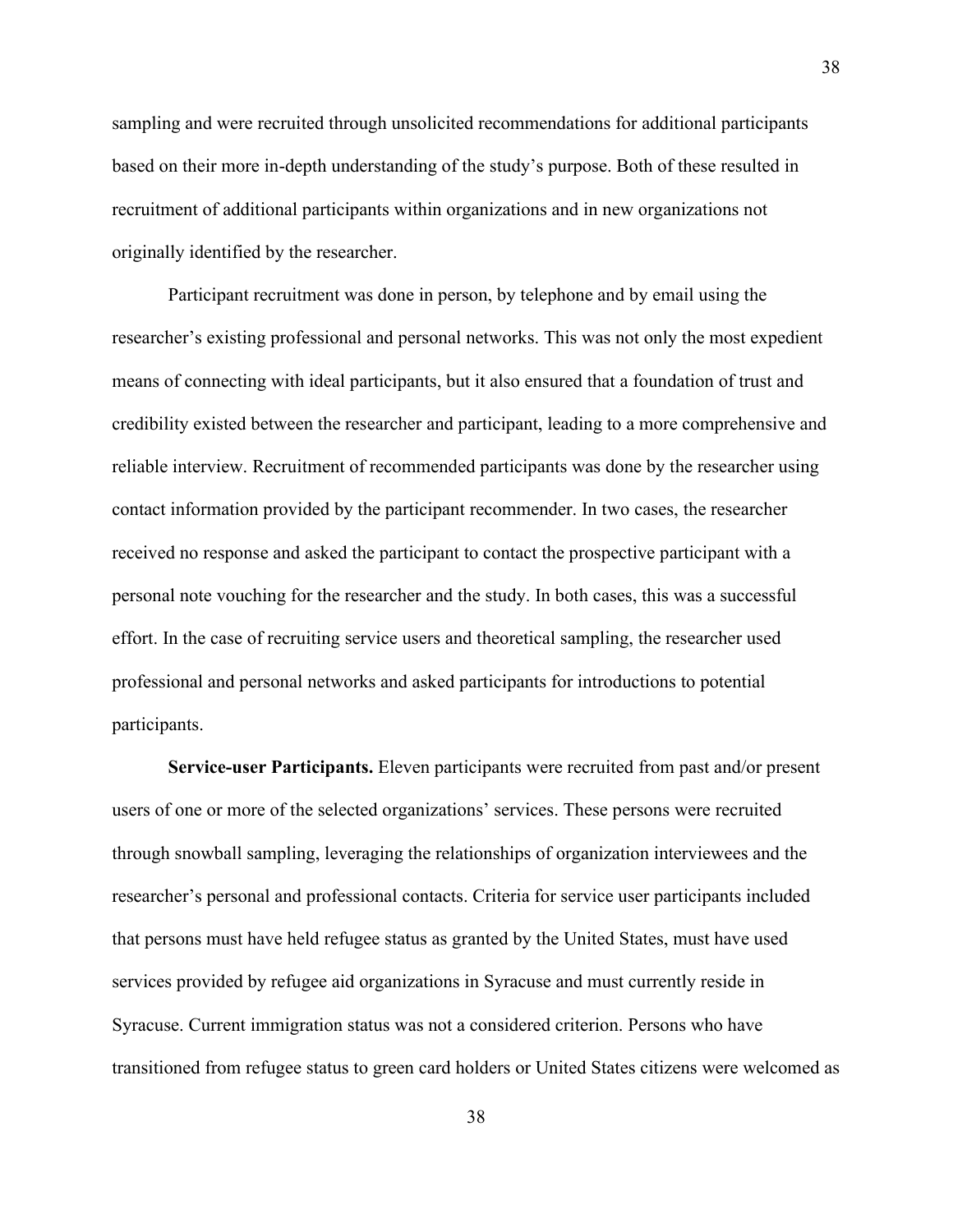participants. As this was an immigrant population, it was possible that some participants may not have possessed the English language skills necessary to participate in an in-depth interview. Employing a translator in the participant's native language was important to ensure that the questions and conversation are interpreted accurately, resulting in reliable and useable data (Cresswell, 2016). Understanding the possibility of this, the researcher established relationships with translation providers at NAWE and CCOC. Although the researcher did not incorporate English language ability into the criterion, all service-user participants demonstrated English fluency deemed acceptable to participate in the interview in a meaningful way that did not risk misinterpretation, and, therefore, translation services were not engaged.

## *Recruitment*

**Research Site.** Syracuse, New York, is a medium-sized city located in the geographic center of New York state. According to the Refugee Processing Center (2019), Syracuse was the destination for 11,702 refugees between 2002 and 2018. The persons arriving in Syracuse hail from 48 countries around the world. Other cities in New York State settling a high number of refugees include Buffalo, Rochester and Utica. Syracuse is home to two federally recognized resettlement organizations, Catholic Charities of Onondaga County and InterFaith Works Center for New Americans. A 2013 report by the Onondaga Citizens League (OCL) proposes "low cost of living, job opportunities and resettlement agencies' strong working relationships with the Syracuse City School District" as reasons for the continued resettlement of refugees in the city (p. 4). The area has a 40-year history of resettling refugees and a long history as a destination for immigrants.

Loos (1897) reported that, at that time, 30,000 Syracuse residents were immigrants, representing 22% of the city's population (p.28). Of the 30,000 immigrants, the top countries of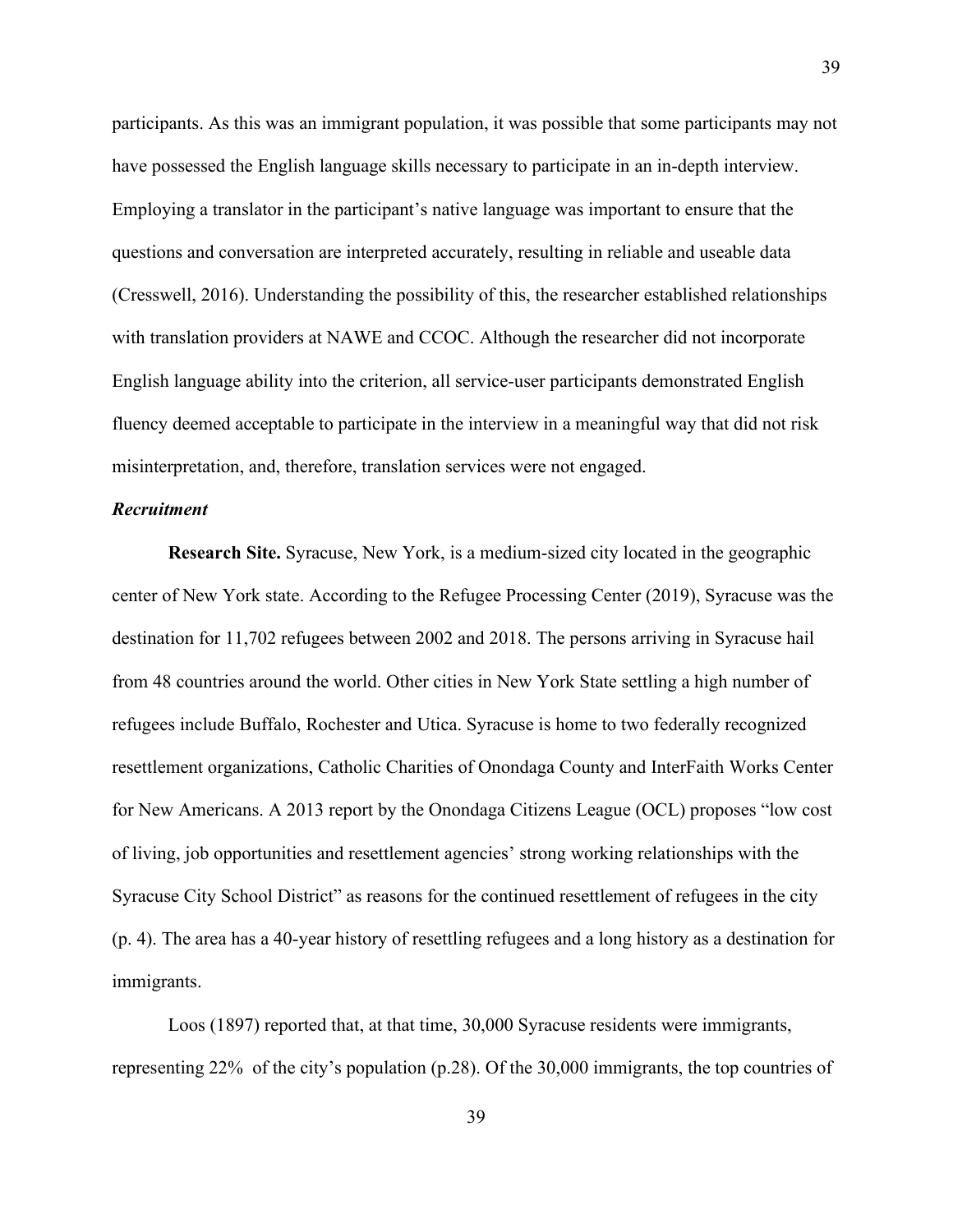origin were Germany, Ireland and Italy. The city's northside neighborhood has long been host to a myriad of nationalities, and this continues today, as it is home to most of the cities resettled population (Tomorrow's Neighborhoods Today, 2019).

U.S. Census Bureau data for the period of 2013-2017 shows an estimated total population of 144,405 for the city of Syracuse, wherein 12.5% of the city's population was foreign born and 18.3% of the population 5 years of age or older spoke a language other than English in the home. The median household income in the city was \$34,716 with a per capita income of \$21,187, and 32.6% of city residents were living below the poverty level as of 2017 (U.S. Census Bureau, 2019).

#### *Researcher's Relationship to Participants*

The researcher in this study has professionally practiced public relations, communications and marketing for nearly 20 years in both corporate and agency settings, much of that experience occurring within the nonprofit sector, and 12 years of her practice was in Syracuse. The researcher was employed as director of communications and marketing from October 2010 to April 2013 by a funding organization in Syracuse that provided financial and/or program support to Catholic Charities of Onondaga County, InterFaith Works and RISE. It is through this organization and various nonprofit board memberships and affiliations that the researcher established and maintains relationships within the nonprofit community. This involvement has also provided the opportunity to learn about the community dynamics and nonprofit industry in Syracuse. Though the researcher continues to be active in the community and maintain relationships, it has been three years since any formal business relationship has existed between the researcher and the organizations. The absence of a business relationship provided distance from the mission and inner workings of the organizations, increasing the researcher's ability to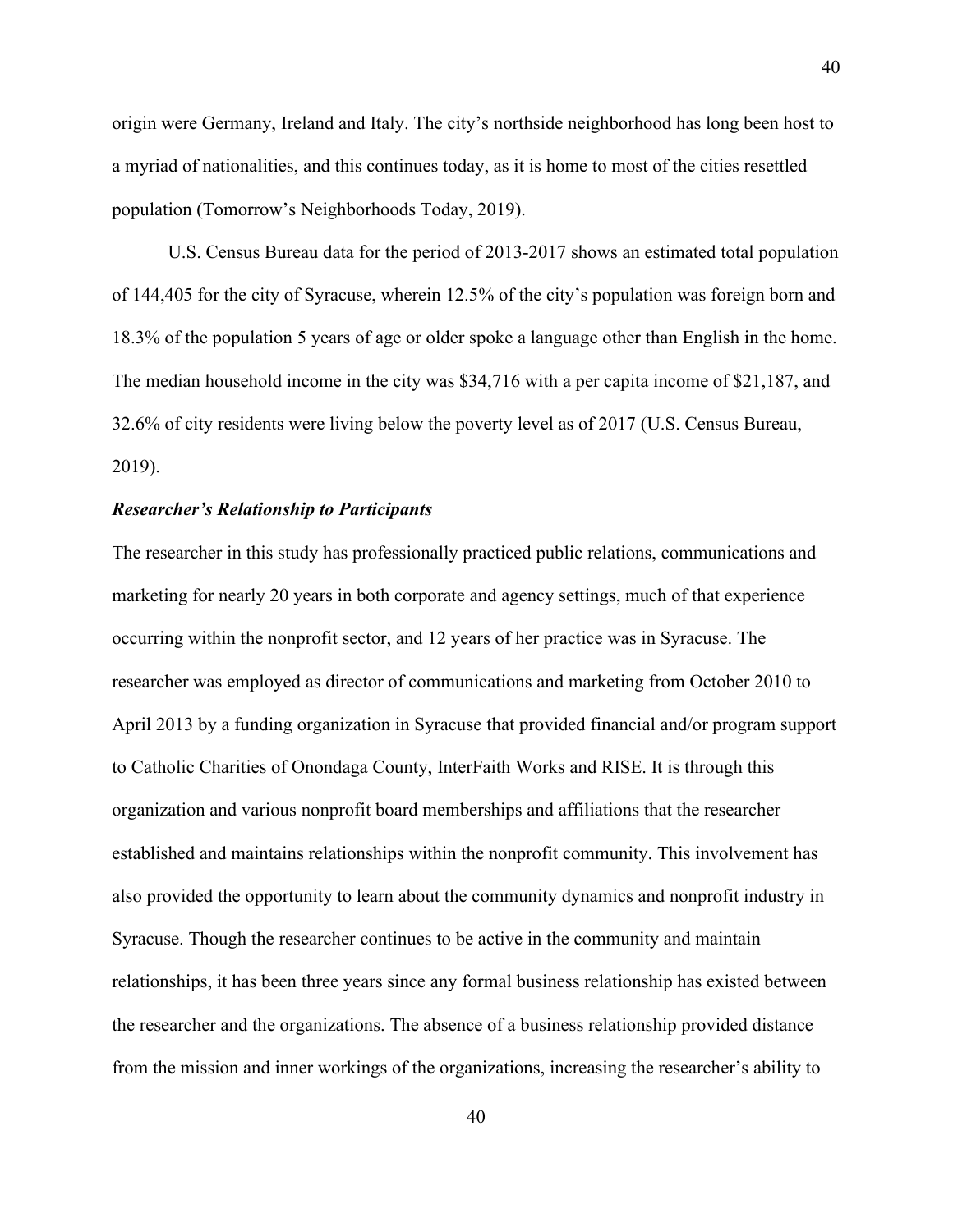be objective, which made it easier for the researcher to suspend expertise and preconceived notions to encourage objectivity to the greatest extent possible (Glaser  $\&$  Strauss 1967). While the notion of suspension as noted in the aforementioned may be advisable, it is also advisable that the researcher have knowledge of the study subjects and contexts to assist conversation and questioning, as well as relate ideas during analysis (Evans, 2013).

## *Protection of human subjects*

Syracuse University Institutional Review Board approved this study as "exempt" in March 2019 following receipt of the application including the informed consent document and interview tool included in appendices section of dissertation.

All participants were 18 years of age or older and were required to give informed consent. Participants were encouraged to select their preferred location for an interview. All RAO participants selected their offices for interviews. Of the service-user participants, eight interviews took place in the participant's residence, and three participated via telephone.

RAO participants and service-user participants were offered anonymity and asked to consent to audio recording. All RAO participants consented to the use of their names and the names of their organizations, and all consented to audio recording. All service-user participants consented to the use of their names and to audio-recording. The researcher made the decision to implement a code for all service-user participants regardless of their consent to being identified by name. The codes are identified by the prefix "SU" (service-user) and a number 1 through 11. Additionally, the researcher made the decision to code all RAO participants names using the prefix "RAO" followed by a number1 through 13. These identifier codes will be used in all publicly presented works, including this dissertation. The researcher believes that the decision to code participant names is the most risk averse means of identifying service-user participants, as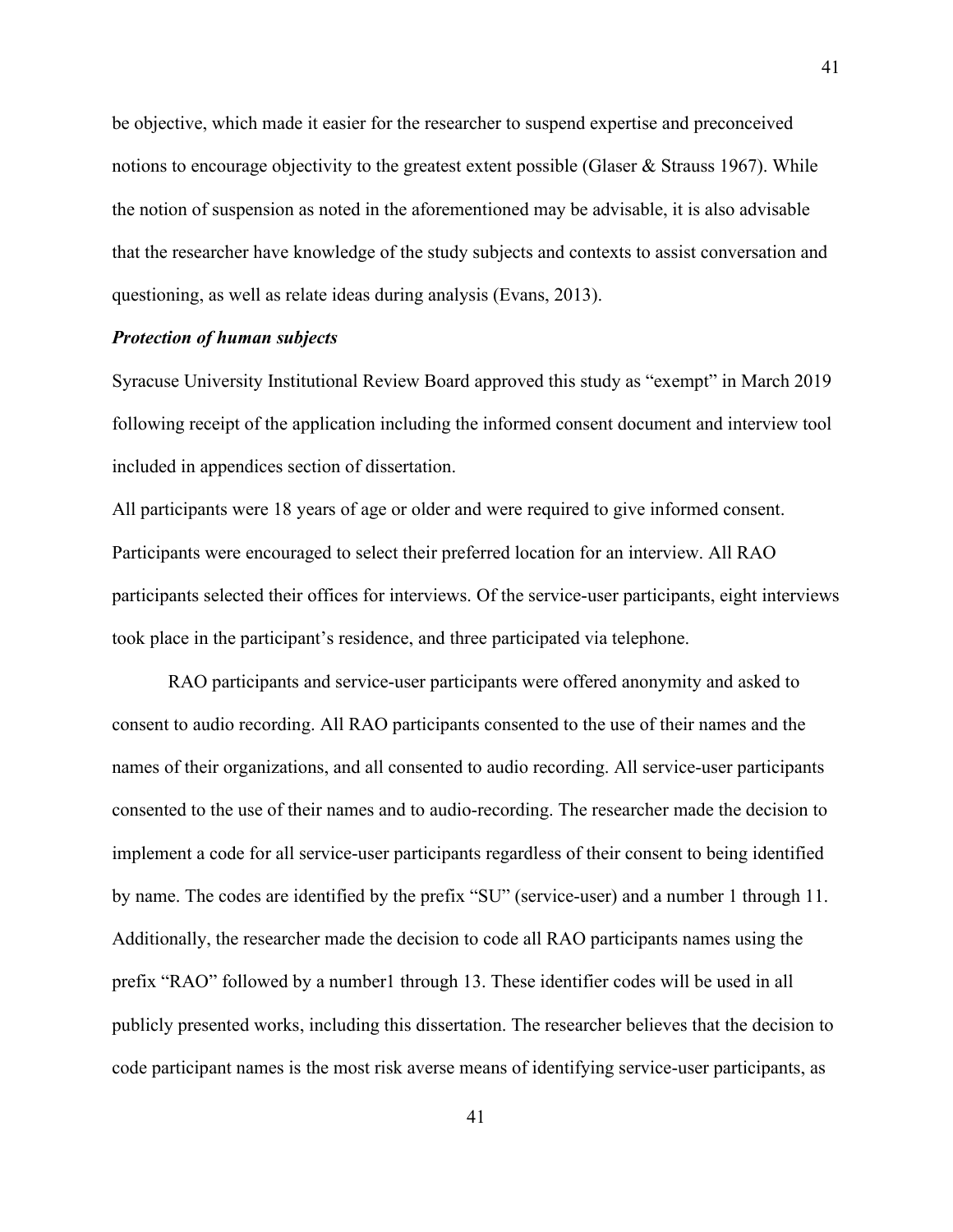it ensures that any data that may be interpreted as critical or to hold negative sentiment toward any organizations and entities involved in providing services will not impact the participant's receipt of services, and as a means of risk mitigation for RAO participants as well. Identifier codes and selected demographic data can be found in Appendix B.

42

Participants were made aware that this dissertation will be published and available in the public domain. Additionally, it was declared that findings may be published and/or presented across multiple platforms, including, but not limited to, scholarly journals, print media, broadcast media, academic and professional forums. The researcher explained her intention to provide copies of the dissertation to each participating organization with a summary document. RAO5 suggested hosting a session for all participants involved and any interested parties where the researcher would present findings in a digestible format, focusing on business application of the results. RAO5 was the first interview conducted, and the researcher made all subsequent participants aware of the possibility of the research being made public at a localized forum where members of the nonprofit and greater community may be present.

All recordings and transcriptions were stored on the researcher's password protected computer and backed up on a password protected external hard drive. All data and assigned participant identifier code list used encrypted and password protected files. All recorded content was removed from the audio recorder and transferred to the computer immediately following each interview. The researcher transcribed each digitally recorded interview personally and did not engage an outside transcription service. As stated in the informed consent by participants, all data will be stored for a duration not to exceed 10 years, at which time it will be destroyed.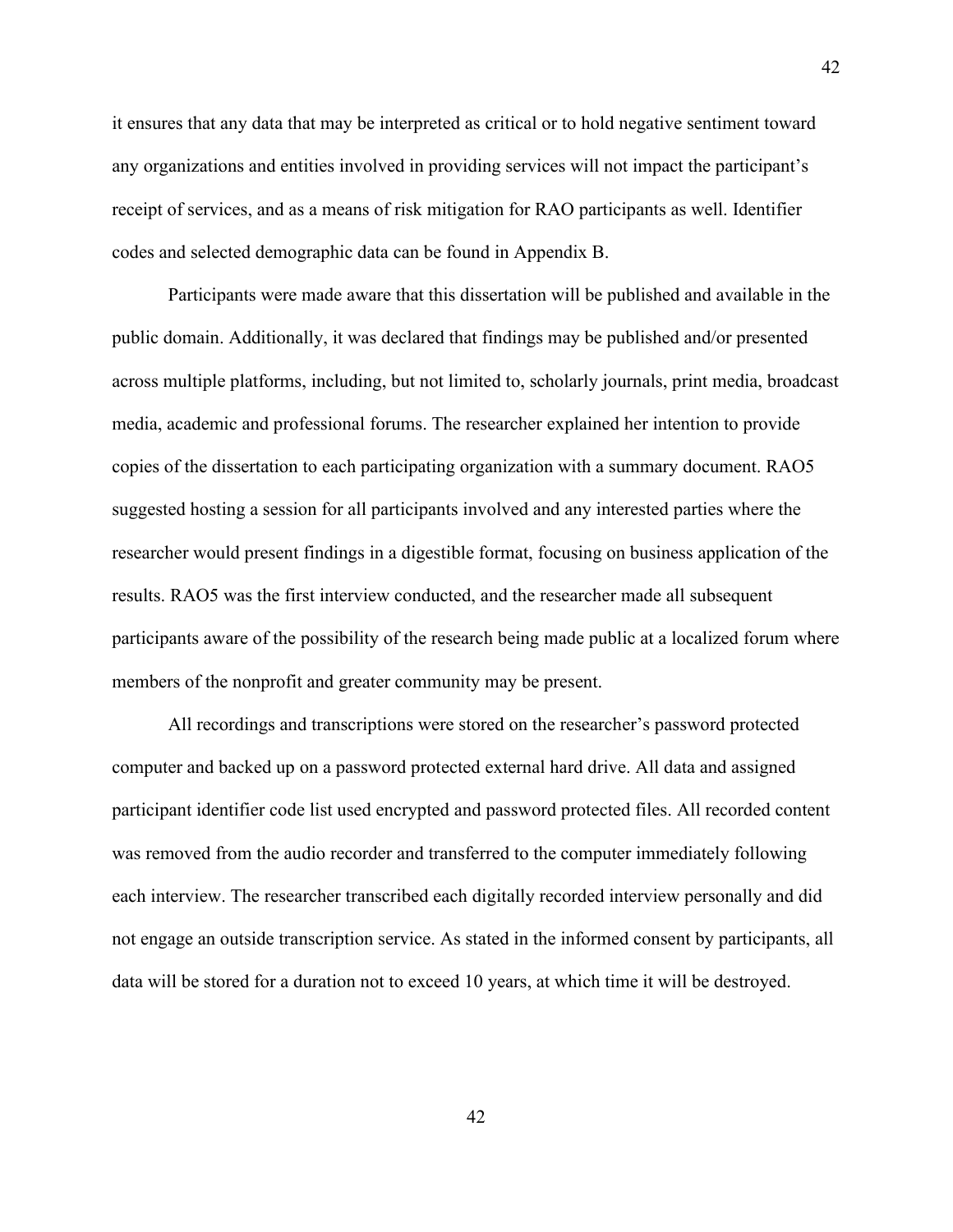#### **Data Collection and Analysis**

This study employed semi-structured, in-depth interviews with key executives, employees and service users of refugee aid organizations in Syracuse, New York. Interviewing was selected as the primary method for data collection, as the nature of interviews allows for the sharing of one's stories, enabling the researcher to identify patterns and areas of interest to emerge (Charmaz, 2014) and to "unfold the meaning" (Brinkman & Kvale, 2015, p. 3) intrinsic to participants realities and experiences. Interviews conducted ranged between 47 minutes and 79 minutes for an average interview length of 59 minutes. conducted between May 2019 and August 2020. Interviews with RAO staff members were conducted in-person and within the walls of the participants' organizations. The setting of the place of business and face-to-face nature of the interview provided significant opportunities to observe participants in their natural work environments and streamlined access to communications collateral materials and the ability for the researcher to be introduced to additional staff who would in turn become participants. In March of 2020, the United States was severely affected by the global coronavirus pandemic, which resulted in obstacles to achieving 100% in-person interviewing. The researcher made the decision to cease in-person interviews on March 31, 2020. This decision was made as a precautionary measure regarding the health of participants, their families and the researcher. A total of three interviews took place after March 31, 2020, and were conducted by telephone. A discussion of study limitations due to COVID-19 is included in the final chapter of this document.

All interviews were audio recorded to ensure accuracy and subsequently transcribed verbatim by the researcher. Transcripts were then uploaded into a computer-assisted qualitative data analysis software (CAQDAS), NVivo 12 Pro, for analysis and coding. To ensure the timely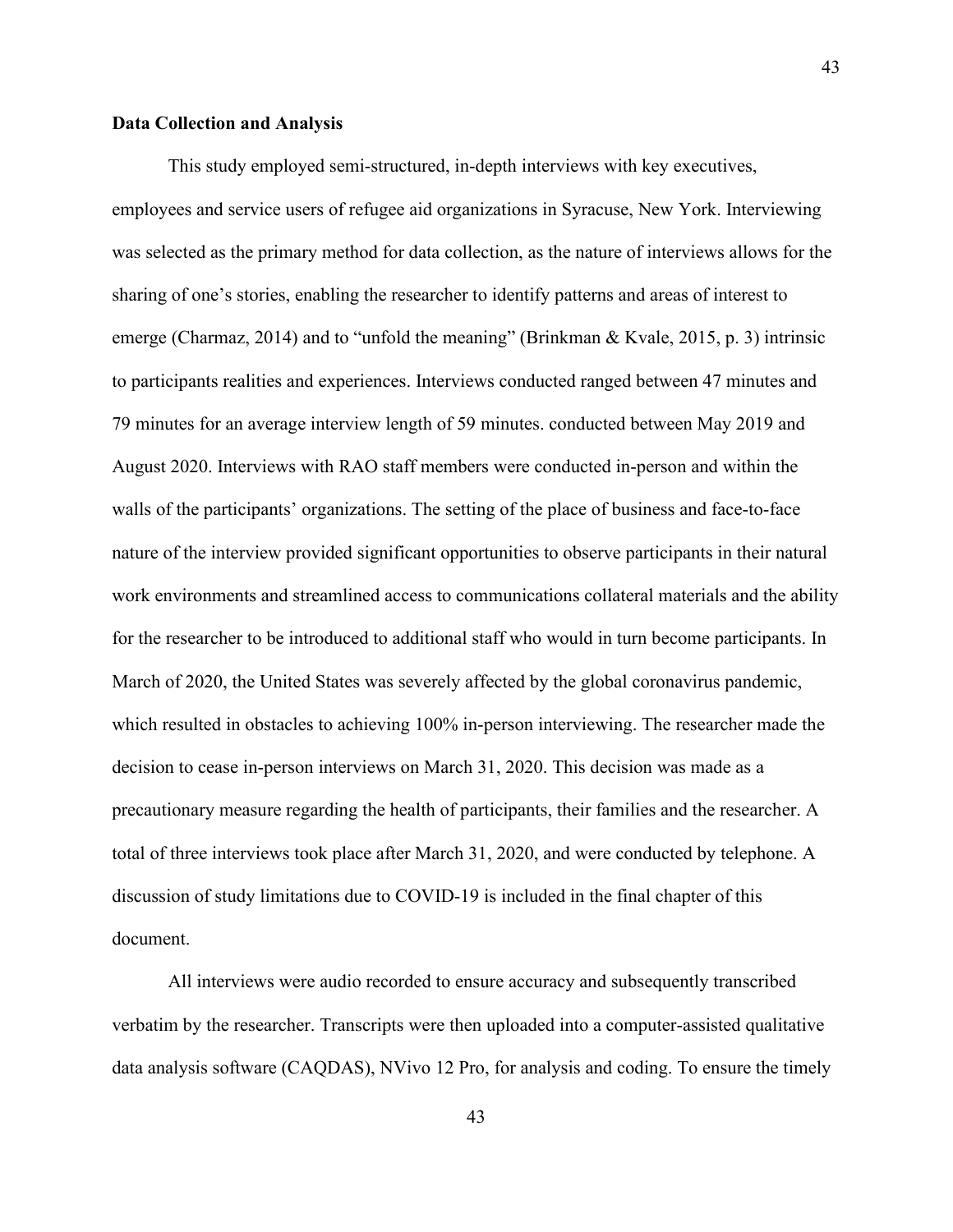discovery and refinement of emergent themes, as is representative of the methodology described above, transcripts were analyzed throughout the data gathering process with the intent of reaching a point of saturation. The simultaneous gathering and analyzing of data allowed the researcher to test and refine the categories and, in successive interviews, to ensure that a point of saturation is reached or that properties have been fully explored and no additional properties are able to be uncovered (Charmaz, 2014; Flick, 2014; Glaser & Strauss, 1967; Morse, Barrett, Mayan, Olson, & Spiers, 2002).

Benefits of interviews include the opportunity for the researcher to have control over the process, in-depth inquiry and access to historical information, the opportunity for follow-up questions based on needs for clarification and/or expanding upon thoughts and ideas (Babbie, 2016; Brennan, 2016; Cresswell, 2014). Semi-structured interviewing allows the researcher to ask the same questions of the participants while doing so in a flexible nature, such as changing the order of questions as they are asked, and to ask participants to expand upon thoughts and ideas as needed for clarification or the research goals (Babbie, 2016; Brennan, 2016; Cresswell, 2016; Cresswell, 2014; Charmaz, 2014).

Disadvantages or limitations to in-depth interviewing include introduction of bias, arranging interviews based on varied schedules and varied levels of access to sample, personal relationships between researcher and some participants leading to participants seeking to provide answers they believe the researcher "wants" to hear. Additionally, the researcher's ability to restrain from sharing personal opinions or thoughts may be challenged and some participants may believe that, due to the researcher's professional communications career, she has a stronger understanding of the ways in which the organization uses public relations and may fail to disclose pertinent information, instead assuming the researcher was already aware. Among other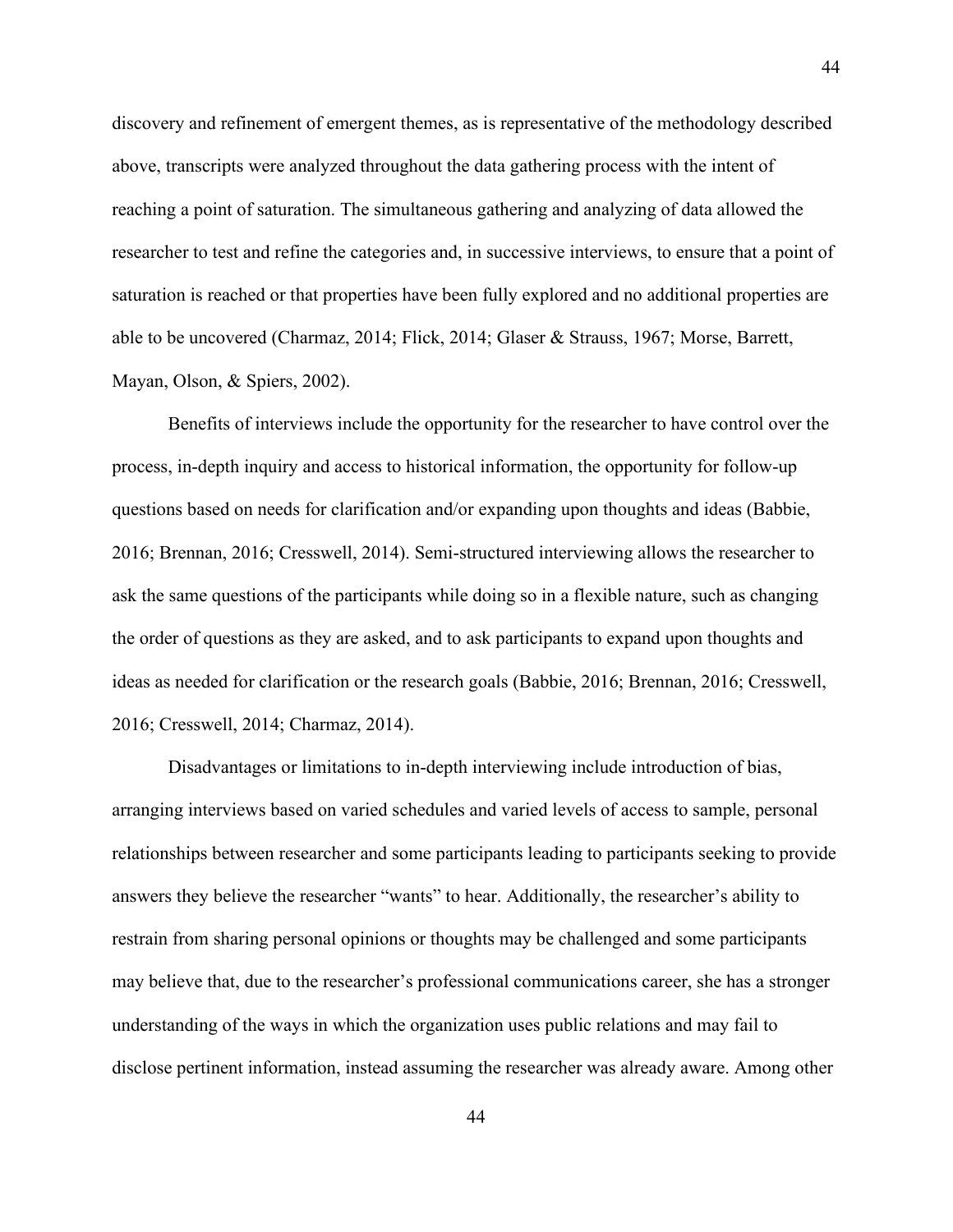possible drawbacks of using interviews are lack of effective recall, varied quality in gathered responses, as not all participants as well-versed in specific aspects of their roles as others, not all participants being verbal communicators; and interviews restricting the lens through which the questions are answered to only the participant (Cresswell, 2014; Yin, 2009).

The researcher interviewed multiple participants within each RAO for the purposes of gaining more in depth understanding of the organization structure, as well as to evaluate roles and routines of communications within each organization. The sample is described in detail below. See Appendix A for the interview questionnaire and Appendix B for a thorough list of participant codes and relevant personal details.

## *Memos*

Analytic memo writing is a foundational aspect in the researcher's execution of grounded theory methodology (Glazer and Strauss, 1967; Glaser 1978; Lempert 2013; Charmaz 2014). Through the creation of analytic memos derived from the data, the researcher is able to discover emerging patterns and foster the development of categories or themes drawn from the coding process (Charmaz, 2014; Lempert, 2013; Glaser, 1978). Moreover, through the consistent act of memo writing the researcher ensures continued and engagement with the data resulting in the advancement and interpretation of abstract ideas (Charmaz, 2014; Lempert, 2013). Charmaz (2014) contends that in addition to the aforementioned, analytic memo writing allows the researcher to "fine-tune subsequent data gathering and engage in critical reflexivity" (p. 163).

Memos played a central role in the execution of this study. Above and beyond the benefits to category development and abstraction of ideas in general, memo writing created a natural distance between the researcher's professional experience and the participant's experiences, creating opportunities for enhanced theoretical sensitivity that was not as strongly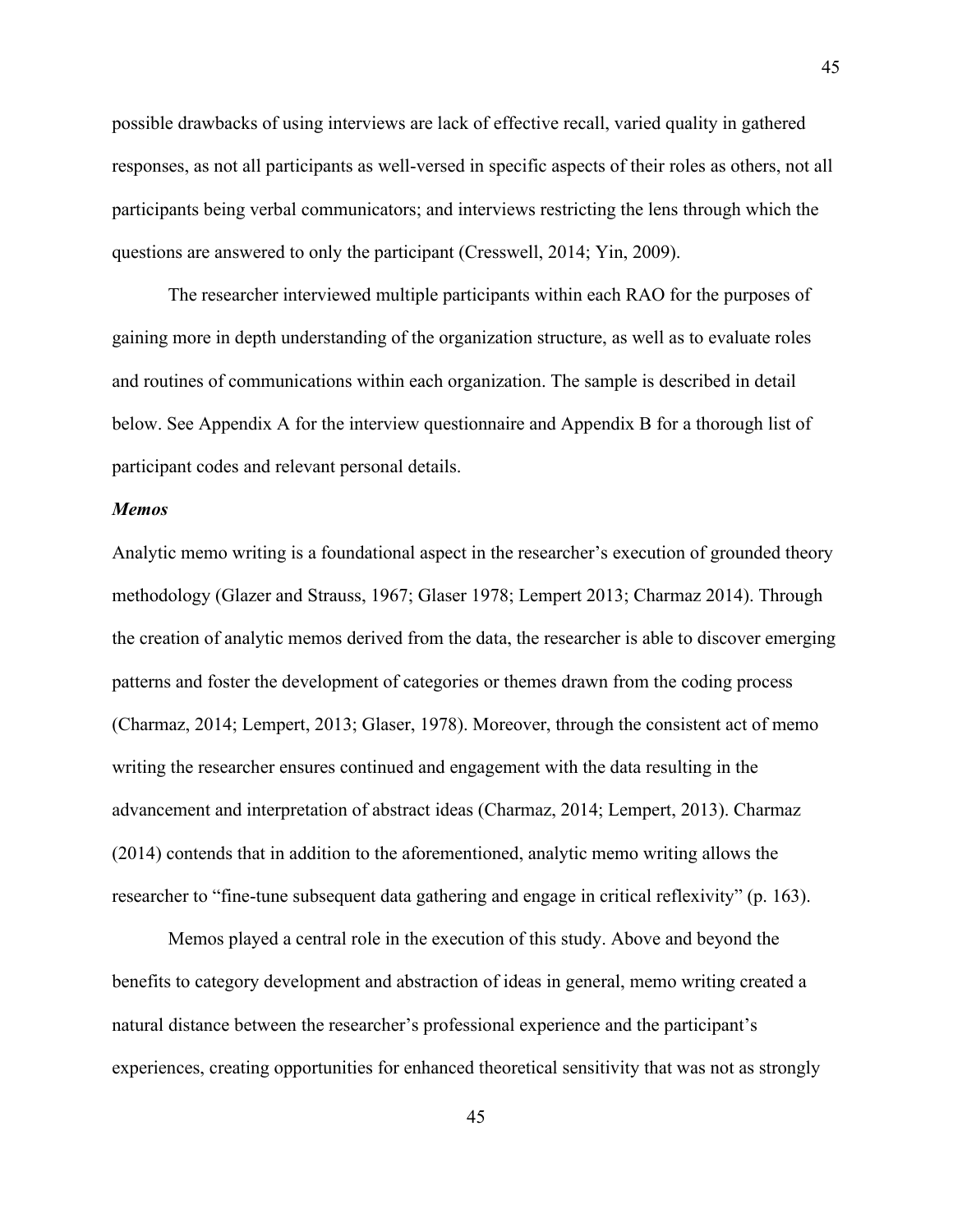muddied by past experiences. Memo writing was engaged throughout the research process: following interviews, throughout coding and data analysis and during the process of writing findings and implications. Memos were used as described by the literature noted above — to build connections, develop categories and abstractions of the data. Incorporating memos from the beginning of the interview process provided ample opportunity to augment the interview questions and process, as thoughts and concepts were discovered and, at times, provided a means by which to disregard emerging thoughts as not as relevant as initially presumed. Memos also impacted the sampling experience by allowing the researcher to strategically communicate with participants when inquiring about and discussing recommended participants.

Memo writing was done within the NVivo software, as well as through a journaling process. The researcher always carried a notebook for the purposes of jotting and exploring thoughts, ideas and connections when not actively engaged with the data. Additionally, the researcher utilized the "voice memos" application on a mobile phone to record same. These handwritten and audio narratives and notes were subsequently transcribed into the NVivo system for the purposes of containing all memos in one location for consistency in coding and inclusion in theory development.

The constructivist approach to grounded theory includes the avoidance of "inadvertently importing taken-for-granted values and beliefs" into the work (Charmaz, 2014, p. 240). Memo writing provided a means by which to clear the mind of the researcher from ideas and analysis that were not generally rooted in the data and to make note of thoughts that were clearly driven by experience rather than born of the data. As in this case, memos were stored in NVivo to be used as reference and as reminders to avoid moving forward with experience-derived and lines of thought resulting from the researcher's presupposition and enhancing reflexivity.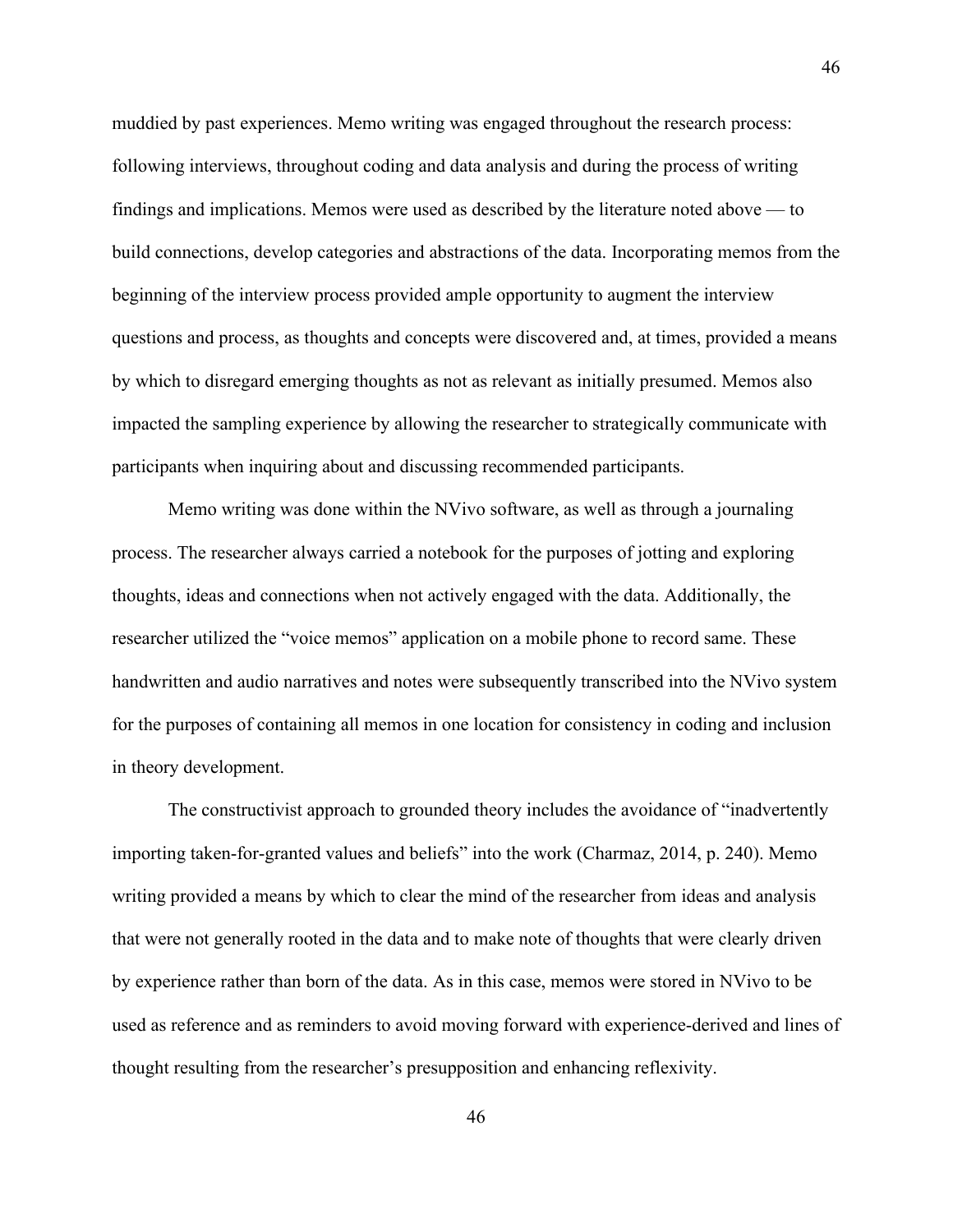Through freewriting narrative memo writing, a tool suggested by Charmaz (2014), the researcher was able to identify connections between focused codes and create a structure for conceptual categories. Furthermore, the process enabled the researcher to discover differences between and within categories and aided in the identification of opportunities for additional analysis and ideas that may have been overlooked or excluded (Charmaz, 2014).

## *Coding*

The researcher entered the coding process with some preconceptions based on experience and knowledge of public relations and within the context of nonprofit communications. These ideas were saved for reference in a memo format. Additionally, as the researcher transcribed each interview, she used memo writing to identify concepts, thoughts and ideas that in the moment were perceived to be of value. The overall coding process followed Charmaz's (2014) suggested two-phase approach – initial followed by focused coding (p. 113). Saldana (2016) presents six methods pertaining to grounded theory: in vivo, process, initial, focused, axial and theoretical coding (p. 55), which align well with the process for generating grounded theory as described by Strauss & Corbin (1998) and Charmaz (2014). The following discusses the coding process the researcher undertook for this study. See Chapter IV for samples of the active coding process.

**Initial Coding.** Open or initial coding is the researcher's first step in developing meaning from raw data. This phase of coding is "provisional, comparative and grounded in the data" (Charmaz, 2014, p. 117). Analyzing data in sections provides the researcher the opportunity to deconstruct the data as discrete actions or events by applying meaning to smaller groupings of text, including words, lines and, in some cases, segments. This process is undertaken for the duration of data collection and is provisional in that sections may be recoded multiple times as the consistent comparative approach implies.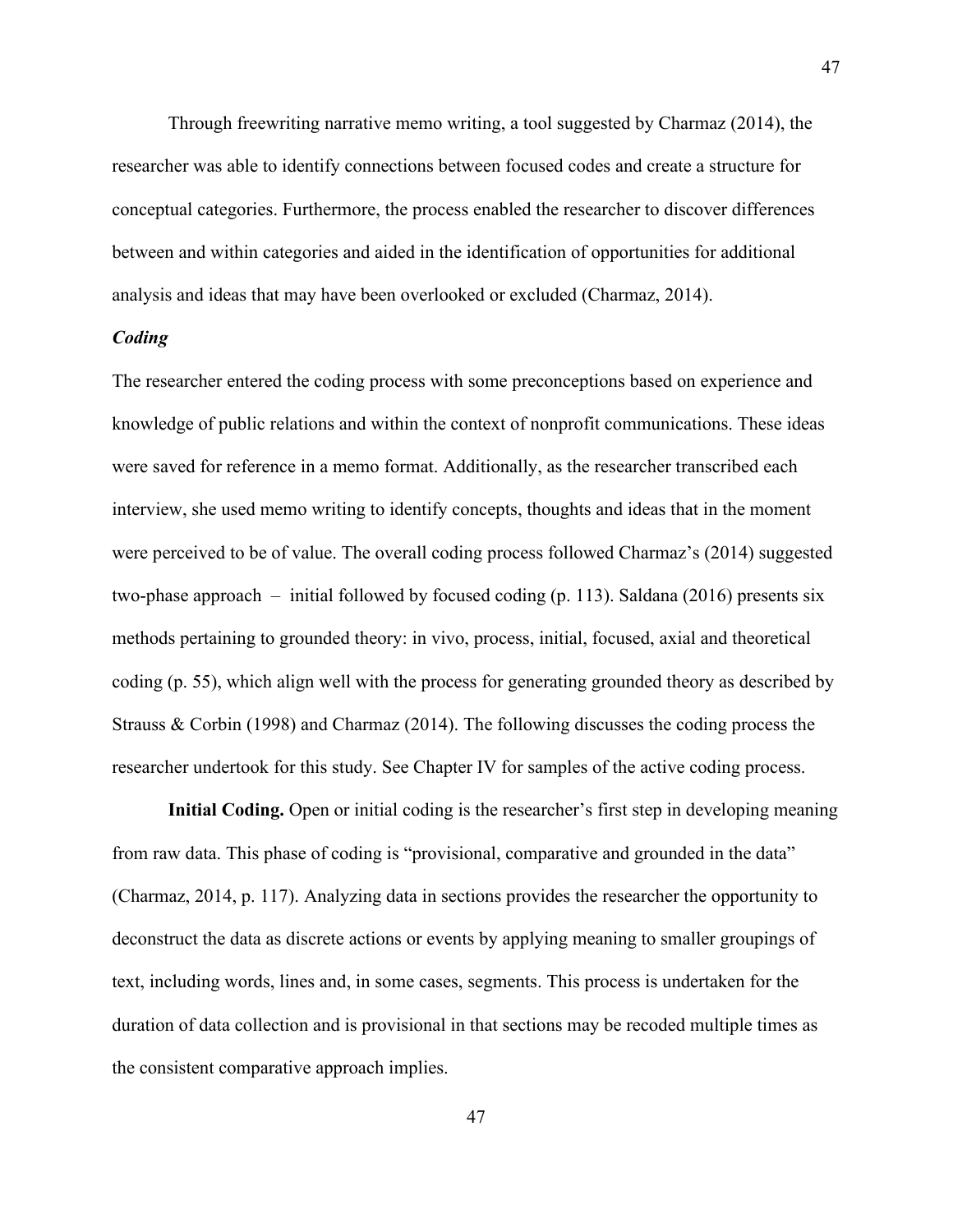The researcher began with line-by-line coding, examining each individual interview transcript and seeking to apply meaning to each line as an independent piece of data. In some cases, words or segments were selected as the unit of analysis. Line-by-line coding transcripts helps to ensure that all meaning is extracted from the data, aids in the identification of missing information and, when performed following each participant interview, aids in obtaining additional insights and extrapolation on ideas in subsequent interviews on the quest for saturation (Holton, 2013; Charmaz, 2014; Glaser & Strauss, 1968). In some cases, *in vivo* coding was applied. In vivo coding is derived directly from the language used by the participant during the interview to represent and maintain participant perspective and meaning (Saldaña, 2013; Charmaz, 2014). An example of in vivo coding in this study is the use of *"outside the refrigerator*" as a code for any data that implied refugee populations need services beyond the basic needs of food clothing and shelter. Simultaneously, the researcher paid close attention to participants' use of gerunds as examples of action and meaning to provide additional direction regarding specific topics and define processes (Glaser & Strauss, 1967; Glaser, 1978; Charmaz, 2014).

Over the course of six months, transcripts were open coded multiple times as the researcher became more familiar and practiced with the process specific to grounded theory and became more connected to the data. Moreover, the constant comparative nature of the methodology made it necessary to review previous coding schema and to reevaluate meaning. Although initial coding is the first attempt at deriving meaning from the dataset, the practice was applied throughout the overall coding process as reviewing focused and theoretical codes to derive meaning proved valuable to the act of developing and defining themes.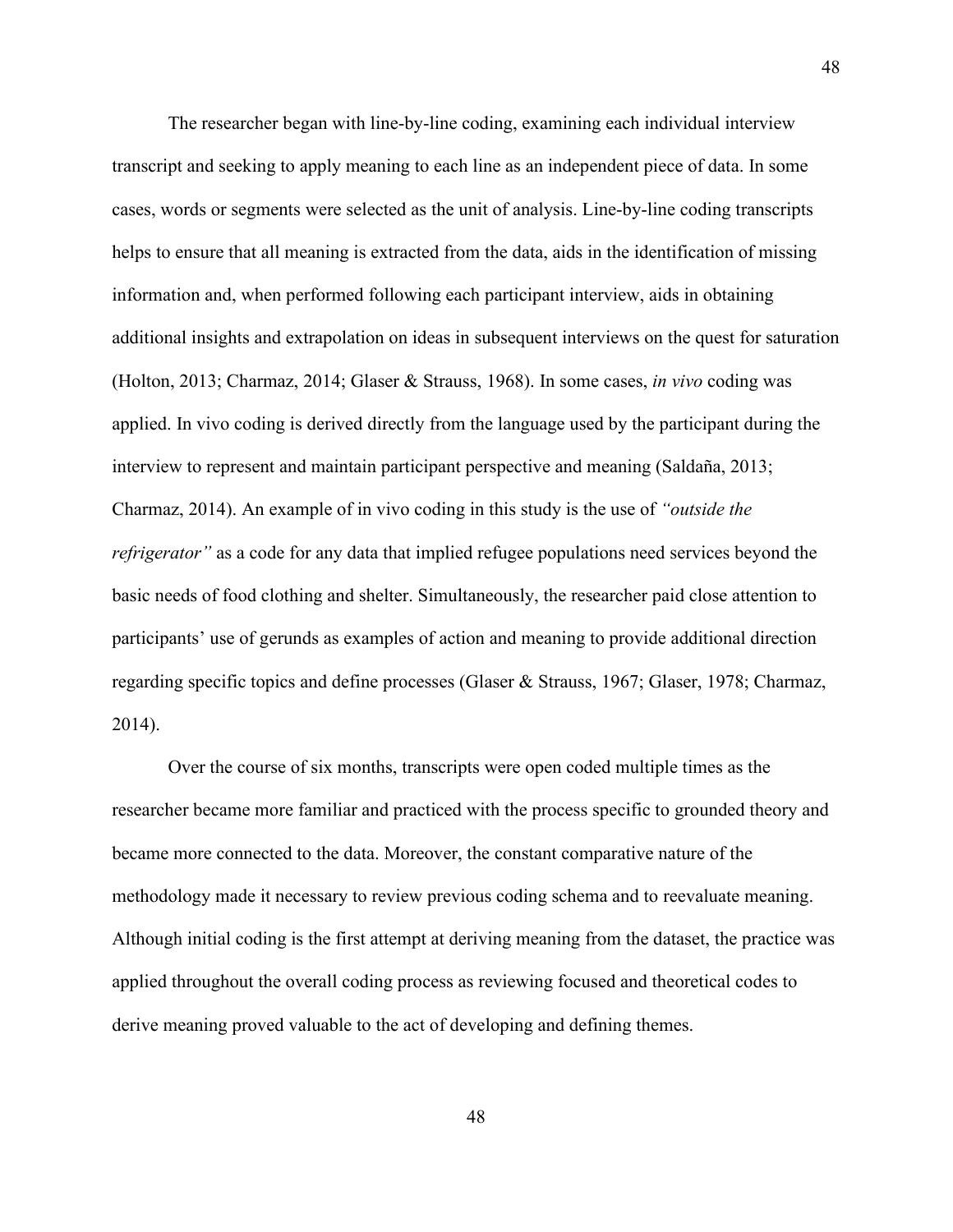**Focused coding.** Following the initial coding process, the researcher applied focused coding consisting of examination of first-phase codes to identify the most "significant or frequent" codes with the purpose of organizing the data, as well as the development of new codes (Charmaz, 2014, p. 113). In doing so, the researcher began the more formal process of concept development, increased abstraction and began to define the lens through which the study would approach public relations and integration. A benefit of focused coding is that the most relevant data remains a primary focus, while codes that provide less substantial information become secondary to the main study (Charmaz, 2014). Memo writing played a significant role in the focused coding process as the researcher continued to identify and evaluate emerging concepts and their hierarchical placement. Focused coding also led to the recoding of initial codes as the data became relevant in newly discovered ways and/or subject to reinterpretation by the researcher.

**Theoretical Coding.** The final coding phase in a grounded theory study is theoretical coding, which assists the researcher in conceptualizing the data/codes and hypothesizes the interrelationships (Holton, 2013; Saldaña, 2013; Charmaz, 2014). Theoretical coding advances the data even further from the descriptive nature of initial and focused coding, striving to develop the framework from which the theory will be developed. As in prior coding applications, memo writing was engaged to create narratives that assist in conceptualizing the ways in which themes relate to one another and to the context of the study. Furthermore, the theoretical sorting of memos "provides theoretical completeness and generates more memos…furthering and condensing the theory" (Holton, 2013, p. 284).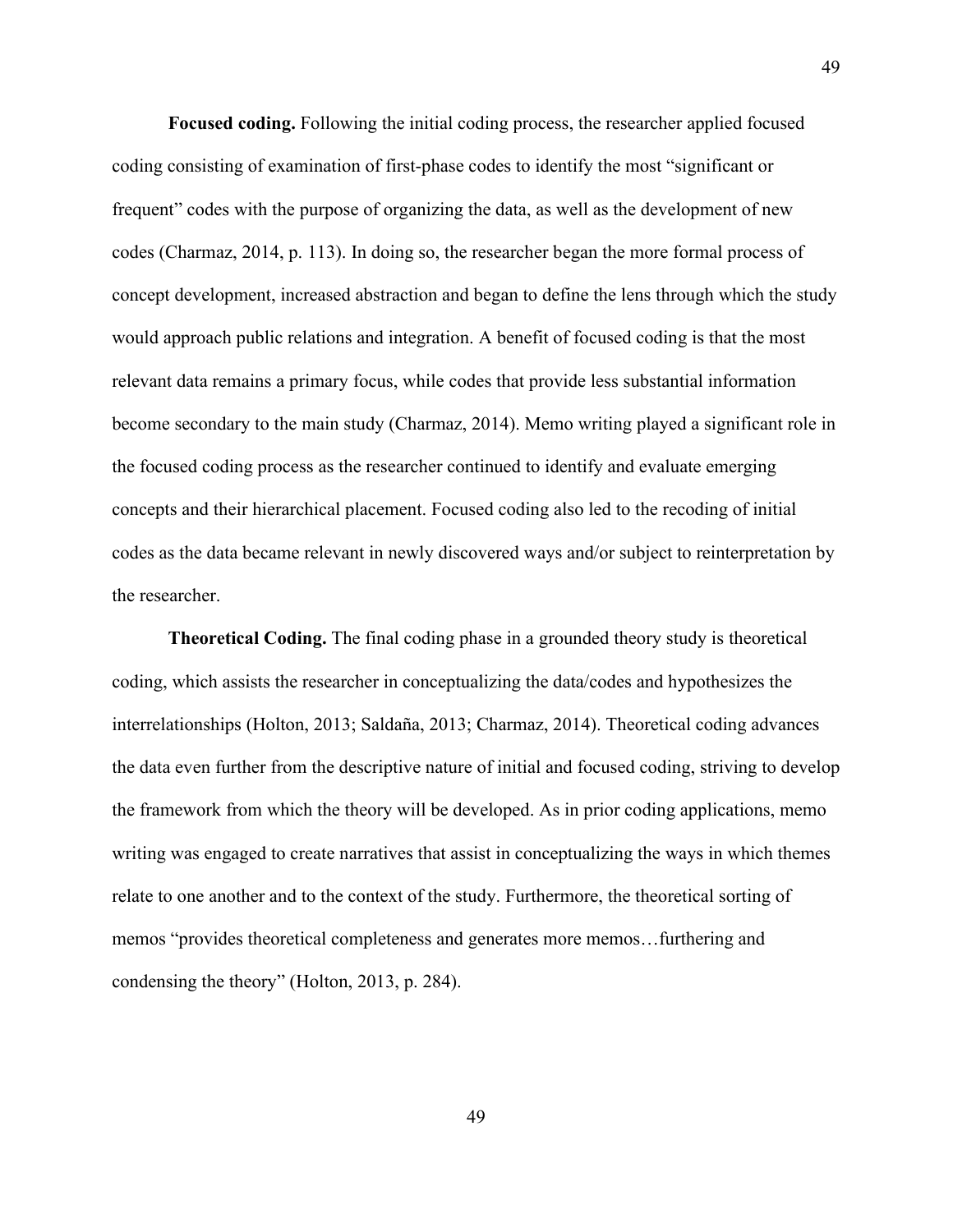## **Trustworthiness**

In the practice of qualitative research, *trustworthiness* is understood as the parallel measurement of reliability and validity used in quantitative research (Denzin & Lincoln, 1994; Morrow, 2005; Bowen, 2009; Marshall & Rossman, 2016). Four factors may be considered in establishing the trustworthiness of findings from qualitative research: credibility, transferability, dependability and confirmability (Denzin & Lincoln, 1994). This study sought to incorporate multiple means of establishing the terms with the goal of creating increased trustworthiness in this constructivist grounded theory-based research.

#### **Credibility**

Continued engagement and triangulation are two methods the researcher used to establish credibility. Triangulation was implemented through the review of secondary sources, including communications/marketing collateral, published news stories, websites and e-communications, as a means to confirm the RAOs' interview data pertaining to how and what they communicate internally and externally. This content was procured using CISION public relations and earned media software, subscribing to RAO electronic communications and by asking RAO participants for copies of unpublished communications. The researcher also implemented participant checks from the beginning to ensure that the recording of the data (transcripts) was accurate. The researcher continued to engage participants throughout the process of discovering emerging thematic concepts.

#### **Transferability**

Morrow (2005) recognizes transferability as a concept akin to external validity that can be strengthened through description of the research methodology and process, researcher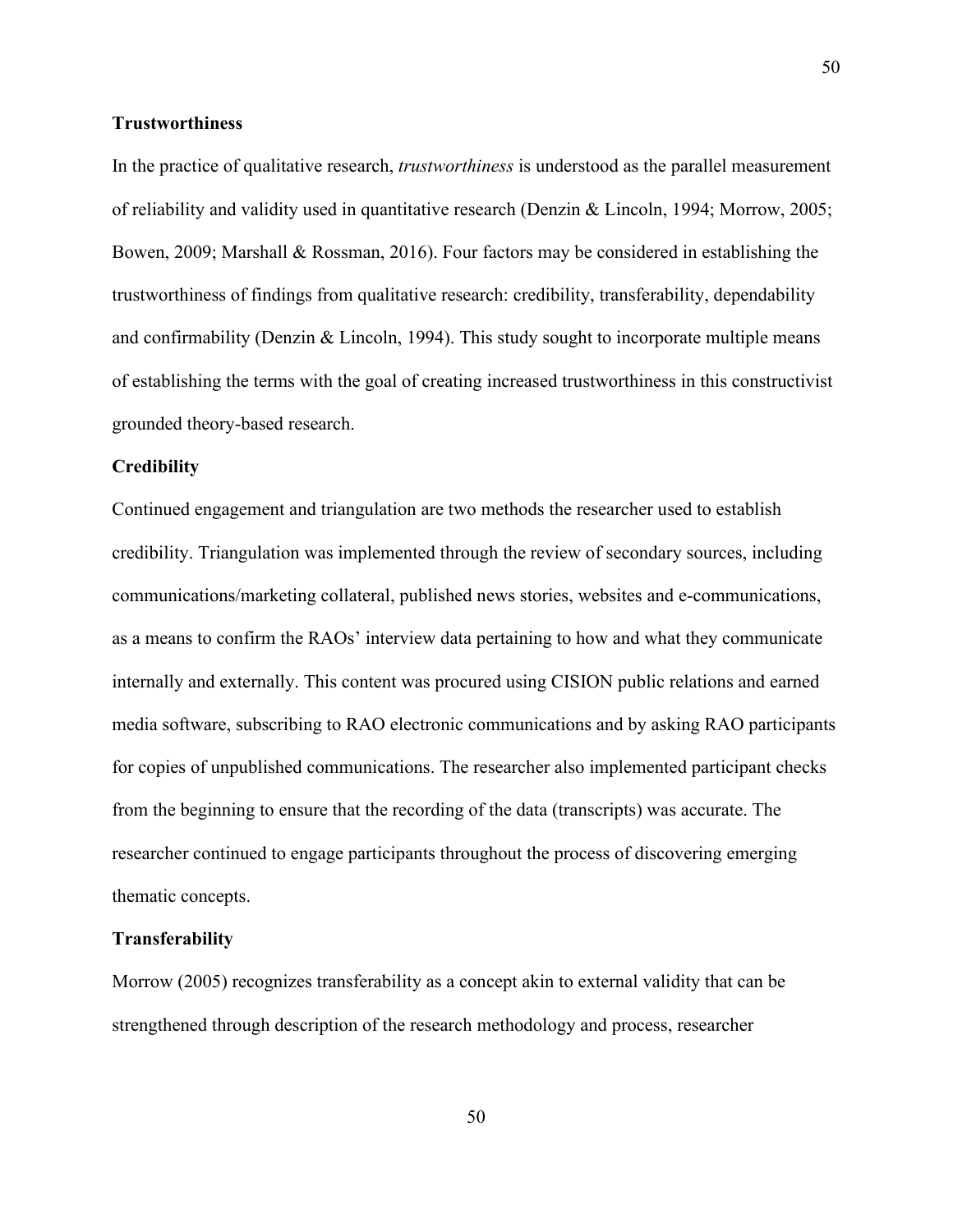involvement and the interpretation of results. To demonstrate transferability of this study, the researcher created an audit trail.

## *Audit Trail*

"Audit trails have obvious utility in enhancing the transparency and rigor of the research process" (Bowen, 2009, p. 308). To more clearly establish the research process for the researcher and enhance confidence in the study, an audit trail was created in spring of 2019 and was revised for the duration of the study. The final audit trail is found in Table 1.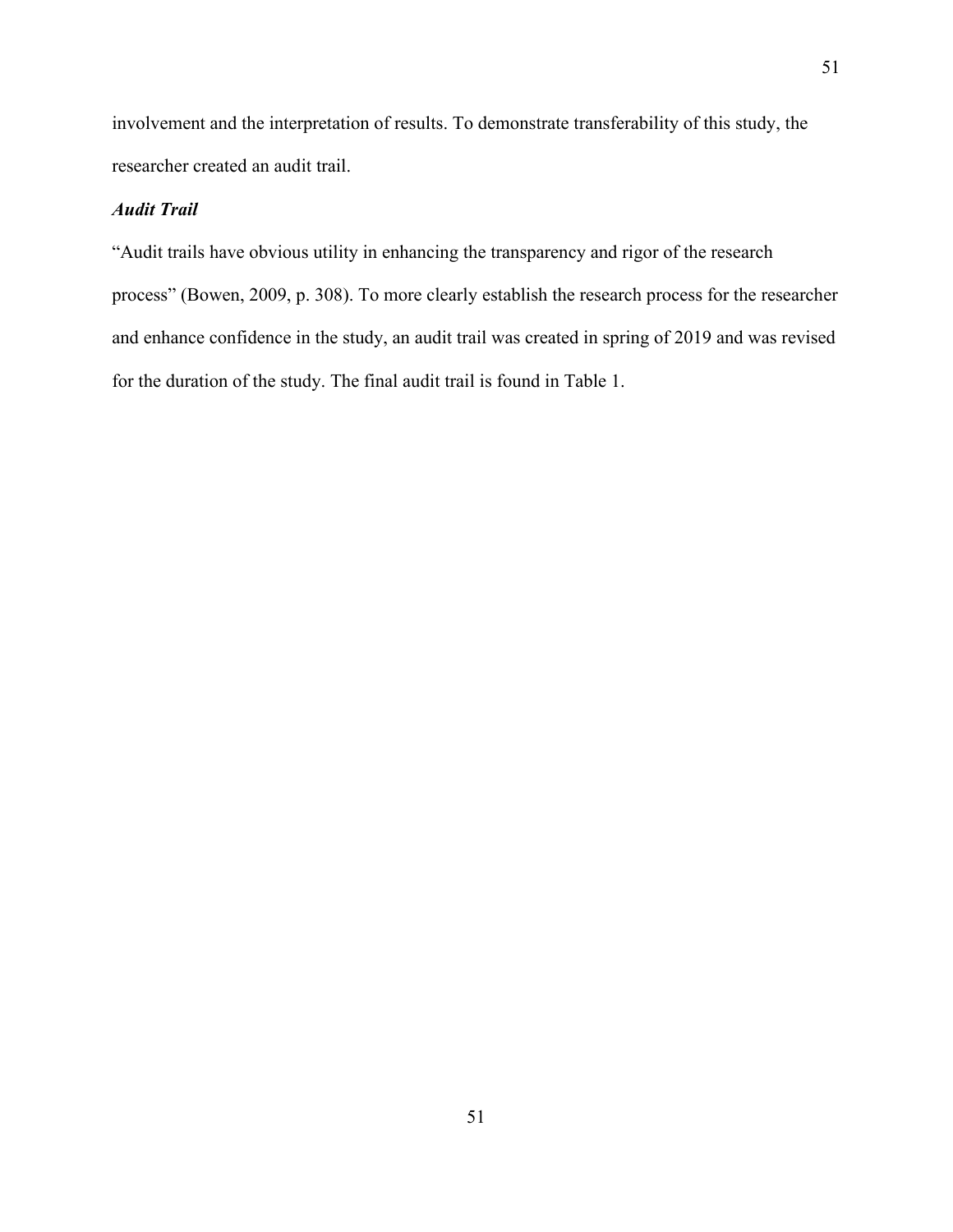# **Table 1**

*Audit trail for public relations theory of integration study*

| Component                                           | Description                                                                                                                                                                                                                                                                                                                                                              |
|-----------------------------------------------------|--------------------------------------------------------------------------------------------------------------------------------------------------------------------------------------------------------------------------------------------------------------------------------------------------------------------------------------------------------------------------|
| <b>Institutional Review</b><br>Board (IRB)          | Syracuse University Institutional Review Board approved study as exempt in March<br>2019; informed consent document included in appendices section of dissertation;<br>Collaborative Institutional Training Initiative (CITI Program) completed.                                                                                                                         |
| Literature review                                   | A review of the literature was conducted prior to data collection and informed by the<br>research questions and the researcher's knowledge of both public relations,<br>integration, the site selected and the service population; the literature review was<br>modified following thematic analysis to include relevant literature that emerged<br>during analysis.     |
| Interview protocol<br>and instrument<br>development | Semi-structured interview protocol was designed, and the instrument developed in<br>February 2019, and approved as part of the exempt submission to Syracuse<br>University IRB in March 2019                                                                                                                                                                             |
| Participant selection                               | Criteria for participant selection was created in February 2019, approved via<br>Syracuse University IRB in March 2019, and a list of possible participants was<br>created by March 2019. Participant planning left room for snowball sampling based<br>on participant recommendations.                                                                                  |
| Data collection<br>and storage                      | Audio data was recorded and downloaded to a password protected PC. Said audio<br>data was uploaded to NVivo 12 software for transcription. The software was hosted<br>on a password protected PC and all data is backed up to an external hard drive with<br>password protection.                                                                                        |
| Raw data                                            | Raw data includes audio recordings of participant interviews, research memos and<br>fieldnotes; print, broadcast and electronic communications from participating RAO<br>organizations.                                                                                                                                                                                  |
| Partially<br>processed data                         | Coded interview transcripts, annotated collateral materials, memos, and field notes.                                                                                                                                                                                                                                                                                     |
| Coding scheme                                       | Line-by-line coding of 24 interview transcripts was followed by focused coding and<br>theoretical coding resulting in the identification of the conceptual/theoretical<br>framework as noted below.                                                                                                                                                                      |
| Conceptual/<br>Theoretical<br>framework             | Analysis of the data resulted in the finding of three categories connecting<br>communications functions with service-users' ability to socially integrate: 1) unmet<br>social capital needs 2) powerlessness 3) misinformation; the overarching theme and<br>responsibility of public relations in the process of integration according to the data is<br>trust building |
| Trustworthiness<br>techniques                       | Triangulation of sources including interviews, organization collateral, and media<br>coverage pertaining to the geographic location of the study; maintaining contact<br>with participants for follow up communication and clarification.                                                                                                                                |
| Research report                                     | Dissertation submitted for review in March 2021 and submitted for defense in April<br>2021                                                                                                                                                                                                                                                                               |
| Adapted from Bowen (2009).                          |                                                                                                                                                                                                                                                                                                                                                                          |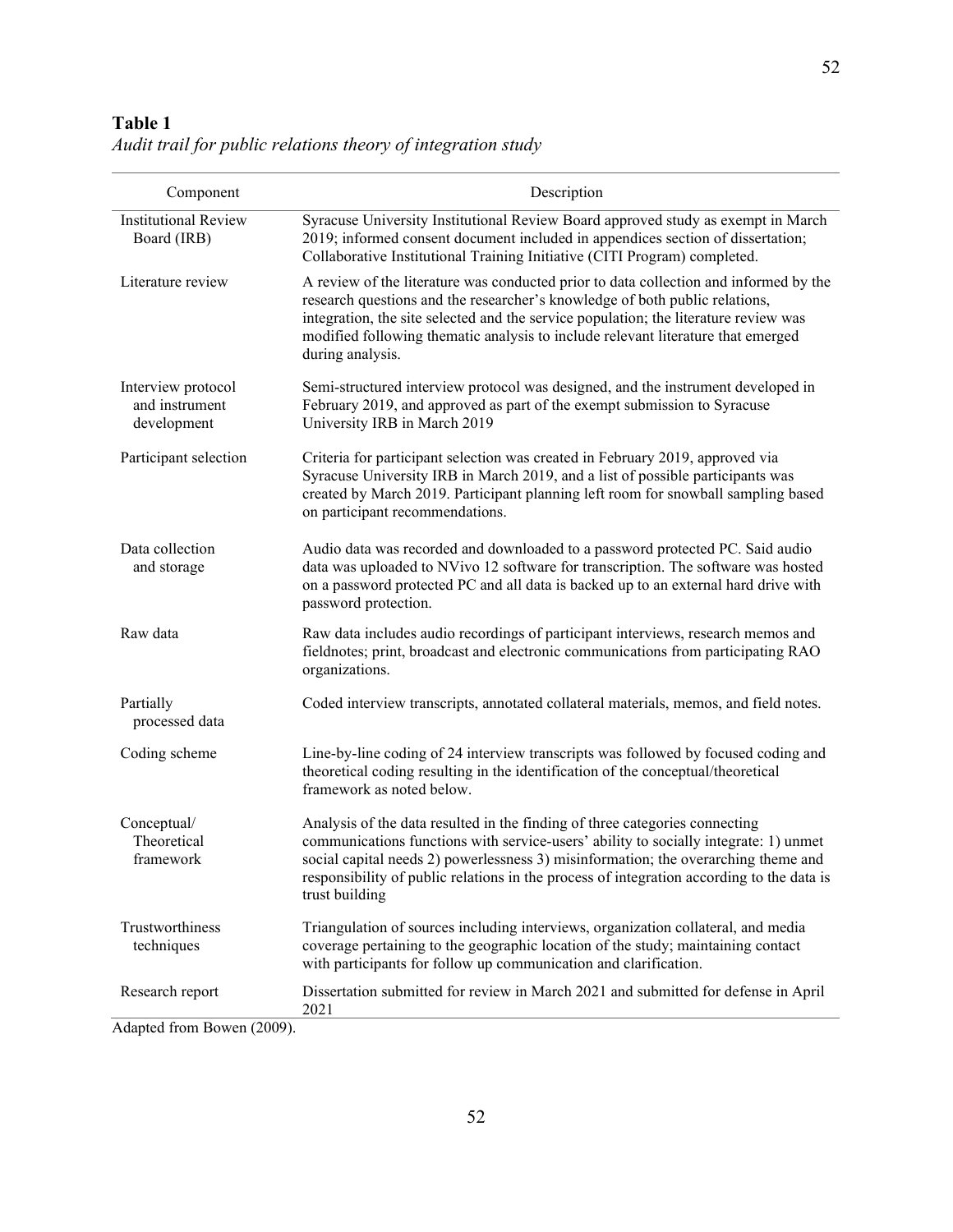## **Dependability and Confirmability**

A study meeting the criteria for dependability is one that has been evaluated for its stability over time (Denzin & Lincoln, 1994). Evidence of dependability in qualitative research can be demonstrated through the external review of an audit trail and is likened to the concept of reliability in quantitative research (Morrow, 2005). The confirmability dimension of trustworthiness is achieved when an external reviewer confirms the cohesive relationship between the data and the resulting report. (Morrow, 2005). The audit trail provides the necessary details of the research for the reviewer. This study was reviewed by the researcher's dissertation adviser to ensure acceptable levels of dependability and reliability.

## **Chapter Summary**

Beginning in 2019 and concluding in 2021, a constructivist approach to grounded theory was utilized to answer the overarching question: What is the role of public relations in the integration of underserved populations? The purpose being to establish a foundation for the future construction of a public relations theory of integration within the context of health and human service non-profit organizations and their service users. Following IRB approval, the researcher engaged in purposive sampling leveraging her professional and personal networks, as well as snowball sampling, to identify participants from refuge aid organization and refugee populations in Syracuse, New York. Interviews were scheduled and conducted between June 2019 and August 2020 using a semi-structured interview instrument and a protocol guided by data collection and constant comparative method. The interviews were conducted in person and by telephone, were recorded using an audio recording device and uploaded to NVivo 12 software, where they were transcribed by the researcher. Field notes were made in a notebook at the time of each interview and uploaded and attached to each participant. The researcher also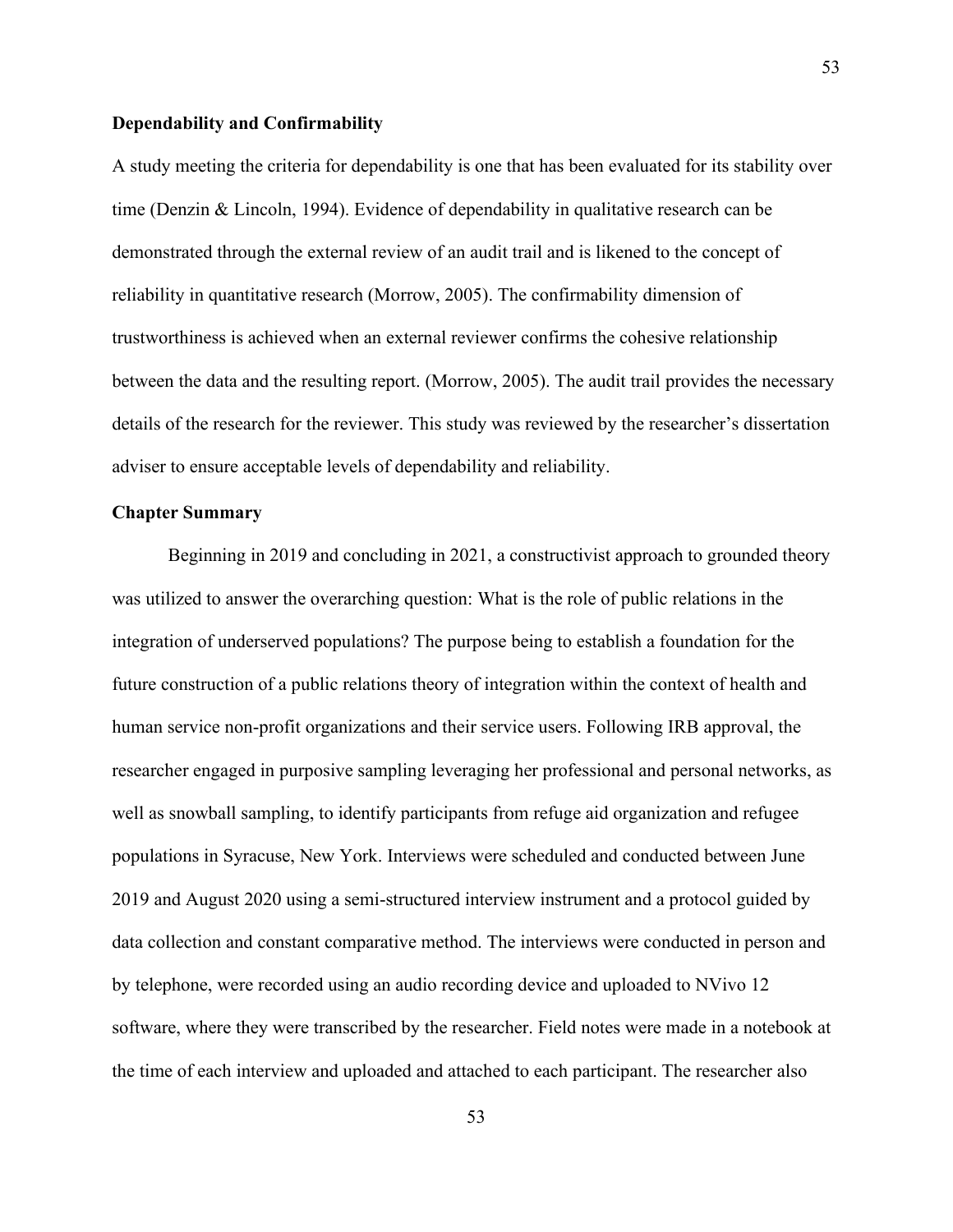followed each interview with a typewritten summary of the experience with the participant wherein initial ideas and takeaways were noted for use in analysis in order to record participant and researcher reactions and maintain real-time descriptions rich in detail.

Data analysis was a continuous process throughout collection. This analysis included the development of memos and coding of data using the aforementioned software. As is suggested by the grounded theory literature noted in this section, additional participant recruitment based on theoretical sampling was performed. The final analysis of data and additional review of the literature to confirm theory and conclusions was performed in December 2020 and January 2021.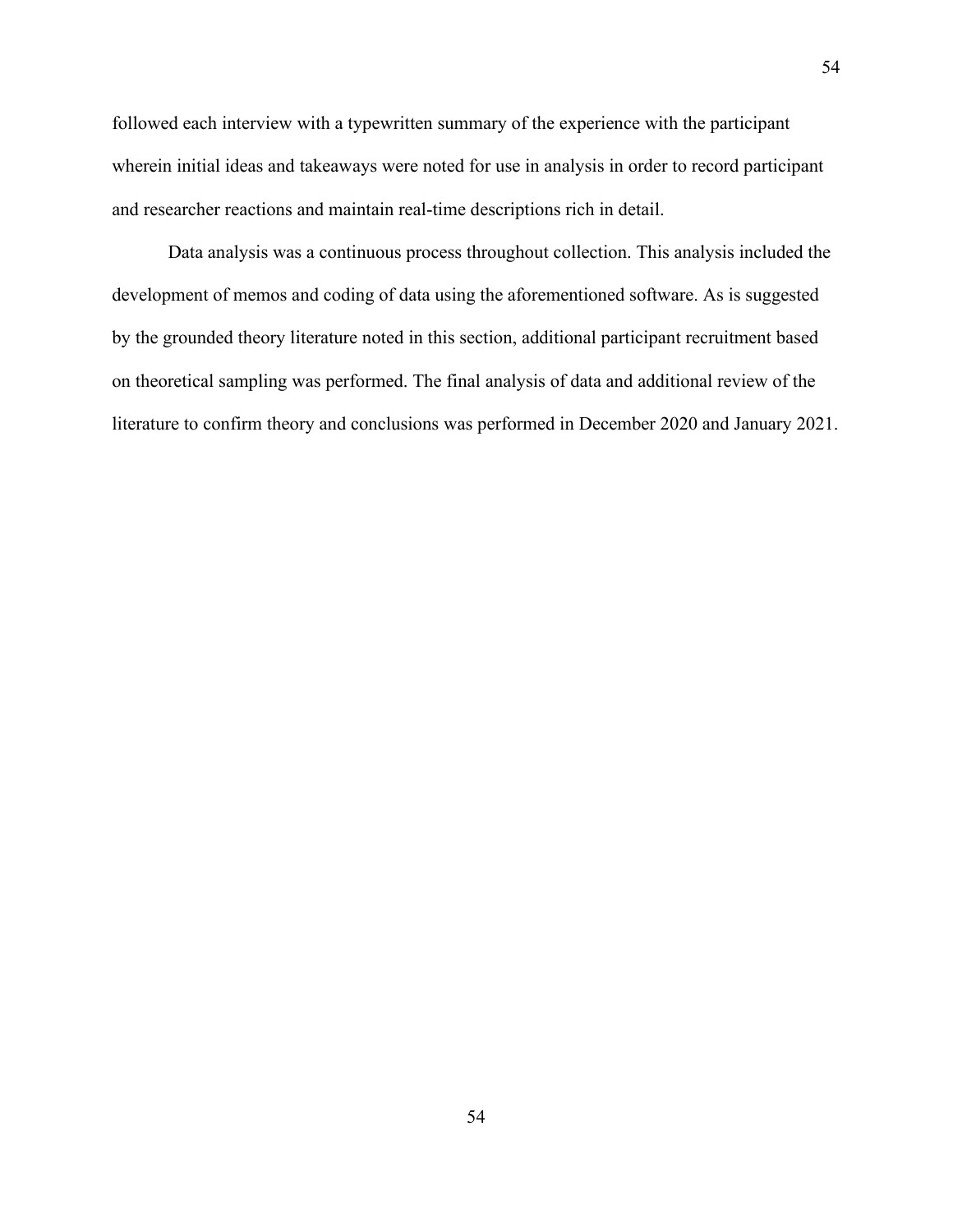#### **Chapter IV: Results**

The purpose of this study was to take the initial steps to explain the role that public relations has and/or should have in the integration of underserved populations serviced by health and human service nonprofit organizations. As there is a dearth of literature regarding this topic, the researcher chose to undertake this study with a specific focus on the integration of refugee populations in their resettled communities. This research employed semi-structured interviews to collect qualitative data that were analyzed using a constant comparative method; emergent patterns discovered over the course of the data collection encouraged additional theoretical sampling for further data collection and incorporation of data from a prior study *Ship to shore: Exploring the influence of media relationships on refugee coverage in local news* (as suggested in the Literature Review). Lack of proactive media relations was identified early in the study and warranted contributions from said study that present findings from local news media regarding their relationships with RAOs, as well as their perceived level of understanding regarding migration, immigration and refugee issues when providing news coverage.

## **Research Questions**

This study sought to explore the extent to which public relations has a role in the integration of populations served by human service organizations and, further, to construct the foundation for a formal public relations theory of integration. The connection between integration and public relations has not been extensively explicated in the public relations literature, and, in the case of health and human service nonprofit service users, the development of this theory has the capacity to aid organizations in overcoming the stigma and discrimination faced by their service populations, thus, enhancing users' opportunity to feel integrated into their greater communities and to proactively engage with community members. The development of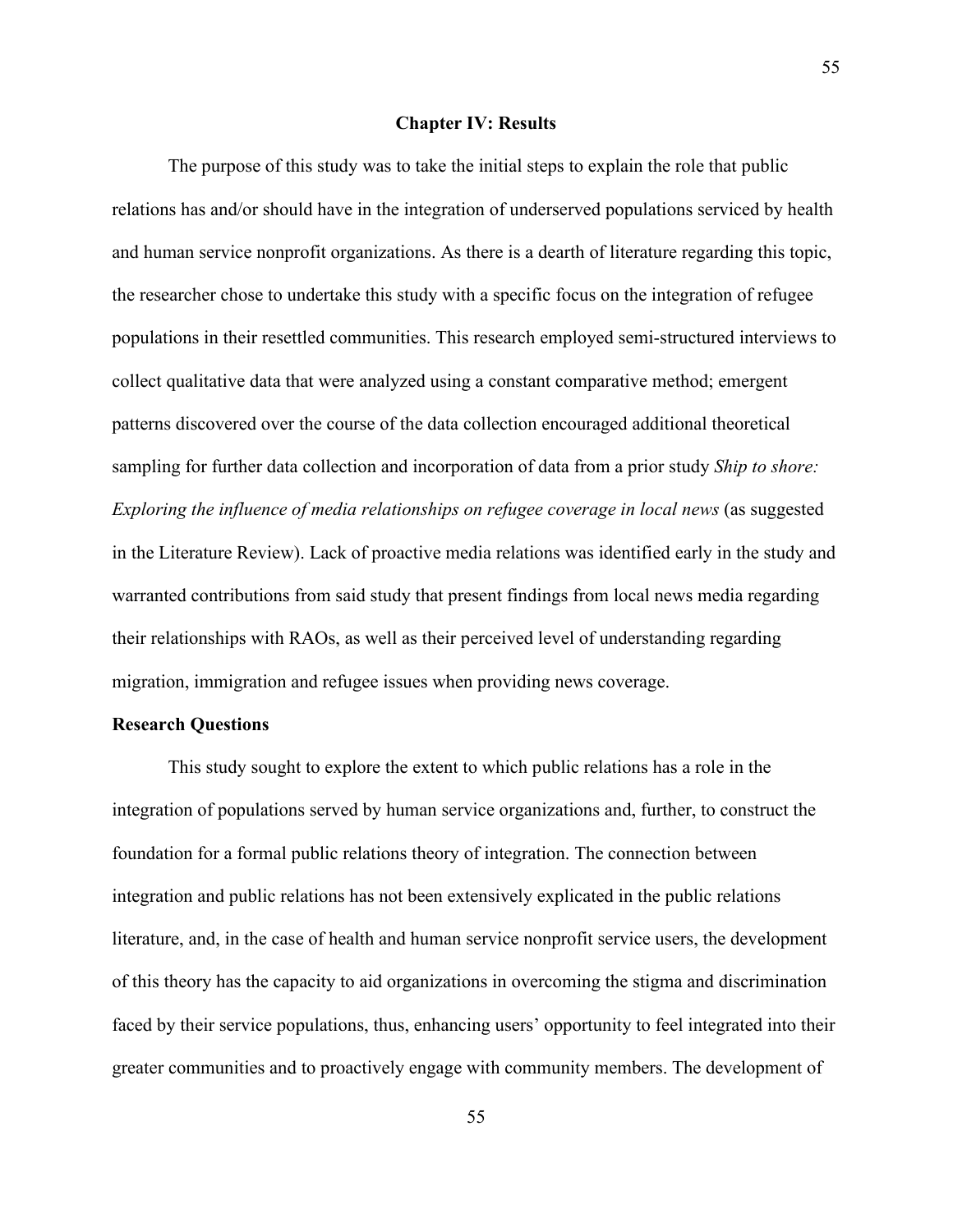this theory will aid communicators in the health and human service nonprofit sector in development of communications strategy that achieves not only business goals of the organization but provides more value to those they serve through enhanced community support and acceptance of marginalized and othered populations.

Three research questions were used to guide the inquiry:

RQ1: What is the role of public relations in the integration of underserved populations? RQ2: To what extent does the organization's public relations function have the capacity to influence identified indicators of integration.

RQ3: How do organizations practice public relations in a way that is conducive to facilitating the integration of their service populations?

RQ3a: Do practitioners perceive public relations as pertinent to the attainment of the organization's integration-focused goals?

RQ3b: How do organizations use public relations to ready the community for optimum integration?

The research questions drove the development of semi-structured interview protocols that guided the data collection. At times, interviews explored personal anecdotes and sharing of ideas that were beyond the scope of this research or deemed irrelevant to the study but were delved into as an act of relationship and trust building between the researcher and the participant. Interview data proved fruitful and expansive; not all data are included in the findings. Rather, findings in this qualitative grounded theory study are organized by themes and higher-level categories that emerged during data analysis. These themes were then reviewed for relevance to the research questions to assist in theory development. RAO professional participants are identified by name as permission was obtained. Participants from the refugee sample were assigned pseudonyms to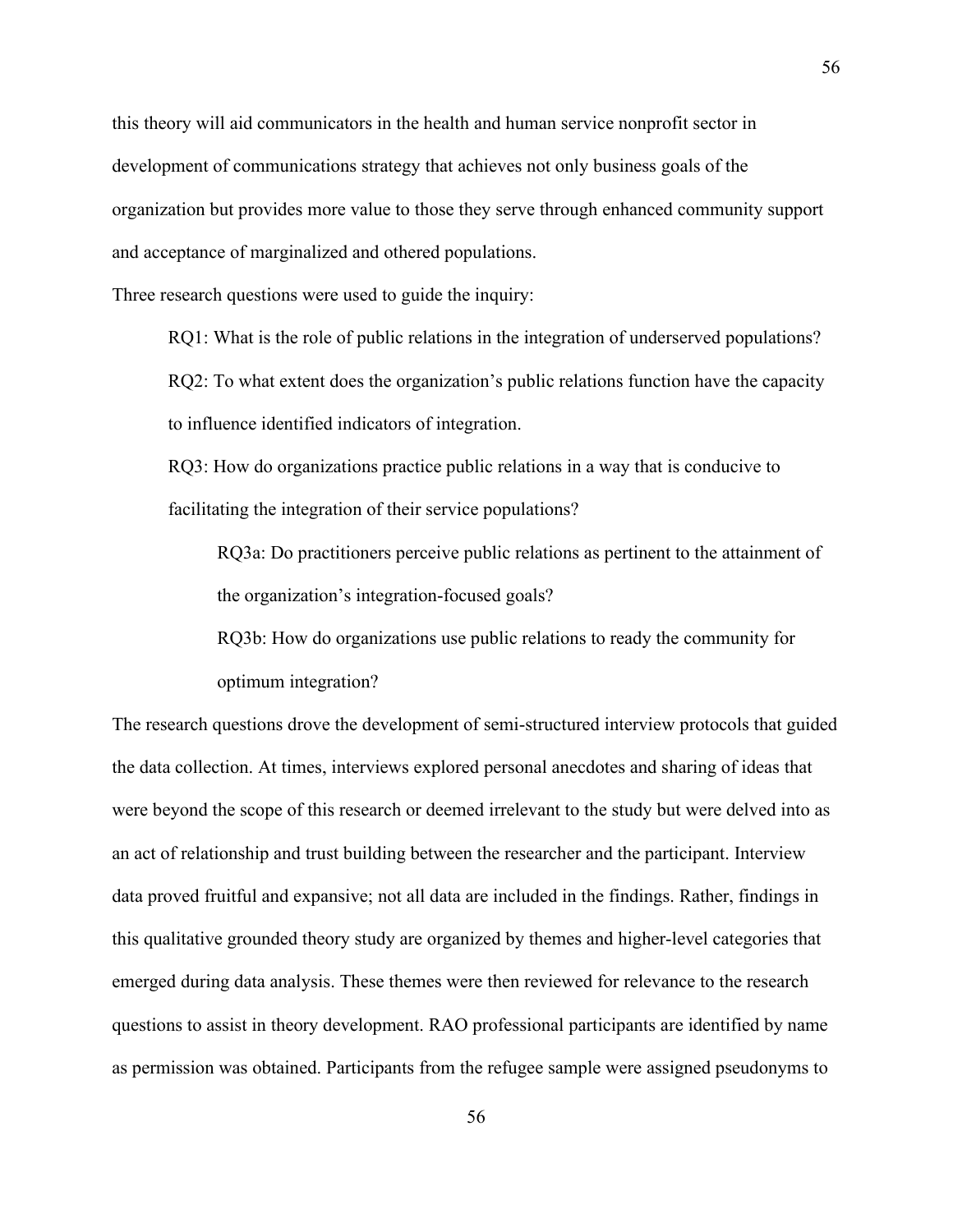ensure anonymity. To support the findings of this study, both the participants' words from the original transcripts and comparison and discussion of existing relevant literature have been included. The findings reviewed in this chapter are substantive, however, they should be considered emerging theory, as this study sought to provide initial framework and foundation from which a formal public relations theory of integration within the health and human service nonprofit space will be developed. Additional commentary regarding the intended future of theory building is discussed in "Limitations" and "Opportunities for future research" in Chapter V.

#### **Data Analysis and Findings**

Thirteen professional communicators and executive leaders of health and human service nonprofit organizations providing services to refugees, and 11 persons who identify as resettled refugees in Upstate New York participated in this study. Thirteen health and human service nonprofit organization representatives were interviewed, including four executive directors, one director of development, one communications executive, three persons whose work function is that of the communications manager, two program directors and a program officer. To ensure a homogenous sample of organization representatives, participants were sought in part based on the services offered by their organizations and the makeup of the organizational chart to include primary responsibilities. Moreover, the researcher included both the top organization executive, as well as the top communicator from each organization. Program representatives were included as the primary communicator between the organization and the service populations. In doing so, it was possible to analyze the perceived role of public relations and communications at multiple levels within the organization and to identify ways in which the functions of public relations vary within one organization.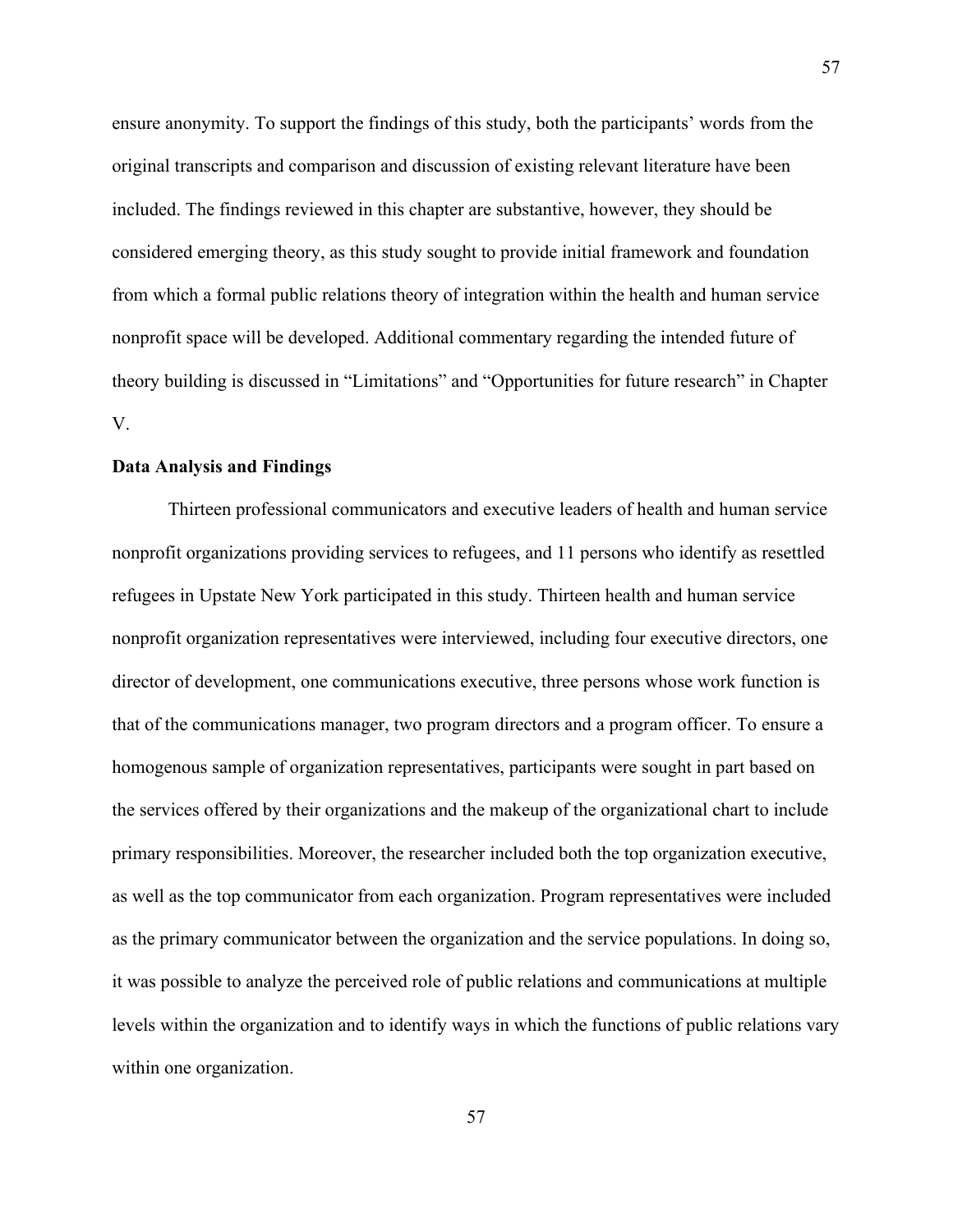Eleven persons self-identifying as resettled refugees were interviewed, including eight males and three females. To ensure anonymity, all refugee-participants are identified by a personal identifier "SU #" where "SU" stands for "Service User." Participant identifiers and selected demographic data for each of the refugee participant are identified in Appendix B. Key concepts in this study included communications, public relations and integration. The participants in this study provided a dynamic and varied understanding and perception of these key terms. While similarity in understanding occurred, these similarities were found within groups of participants – RAO professionals and refugee participants. Within the RAO participants, there were unique perspectives shared through the lens of the services provided, as well as the roles and personalities of each participants. Refugee participant perception of key concepts were similar, yet differences appeared that can be attributed to personal experience, age and sex. In advance of sharing results based on coding, it is necessary to establish an understanding of the participant's ideas of what the integration of refugees and the components thereof are.

RQ 3, 3a, and 3b pertain to RAO participants. It is through their responses that we understand the perspective of the organization regarding public relations and integration. RAO participants provided a myriad of responses to "What is your definition of integration?"

I think integration happens when we find meaningful and intentional spaces…I think, and that's the only time I've ever seen it work -- ever, is when people come together and there's some kind of higher-than-them-like purpose or goal and they're working to say "Oh I have this to bring to the table" And, they're like bringing their own strengths, and then they find each other's commonalities, and then they start to hold each other's babies and start to become friends. And then when you really have achieved it is when then that space is no longer the only space they're collecting. Now they're friends outside of it. Then you're starting to get some momentum towards like... we, us, together, um, which I guess is how I would define integration. My whole-self showed up, and now it's we with my whole self. (RAO 7)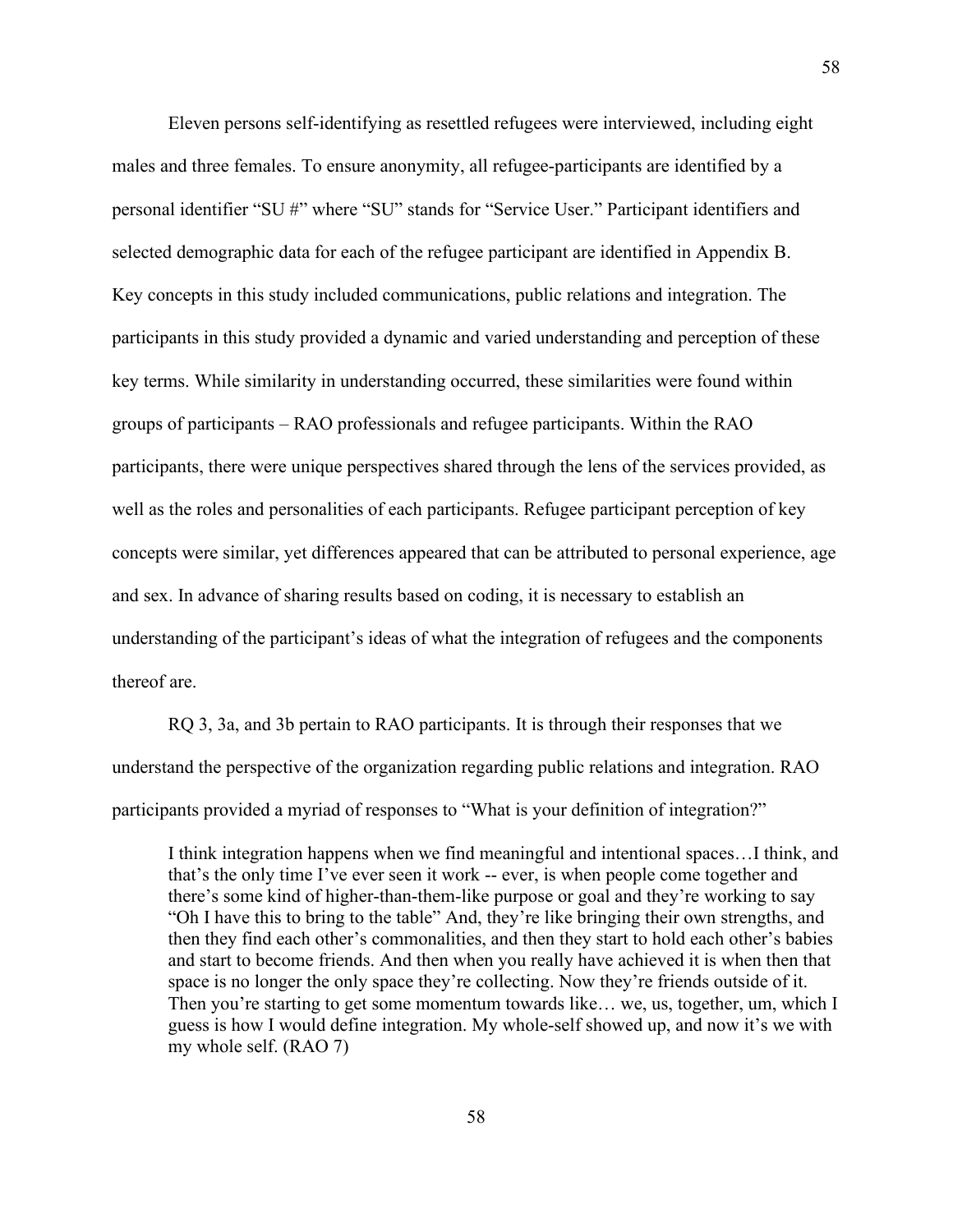I think I would define it [integration] as when they feel at home and safe rather than those markers [basic needs]. That's a personal one, I have no idea what the organization thinks. (RAO 2)

When asked for the definition of integration, the executive director of a federally designated

resettlement agency responded:

I think the other side of that is that the in an integrated model is the natural state, and, by that I mean, I think that's important that the "natural state" is one where the individual has the knowledge capacity and success in getting their needs met. And, uh, whether those are educational needs, health care needs, employment needs, that a fully integrated person is one who has the knowledge, capacity and success in meeting those types of needs. (RAO 5)

A follow up question to the same participant inquired whether there are specific indicators the

organization has that determine when its role in resettlement is complete:

I think it's probably not as, uh, clearly, you know, delineated or defined. Ninety days to accomplish the resettlement activity, um… so I think that resettlement experts will say the person has, you know, their successful place to live, their kids are enrolled in school, they have access to health care, and they have access to income that you're, the big part of resettlement work is done. And I think those are the kinds of things that the auditors come in and look at our work, and they are focused on those four areas, if not more. I would say that's the simple view of it. (RAO 5)

One may deduce from these statements that integration into a new community is not necessarily a goal of resettlement. At least not in the capacity that this study understands the term integration. What is left out of this executive-level view of integration and the resettlement process is the establishing of mutually beneficial relationships in a manner that strives to build social capital and provide opportunities. The resettlement process interpretation of integration is one that focuses on immediate access to basic needs and self-sufficiency.

Representatives from the Syracuse City School District, where most resettled families' children attend school, responded in an interesting way given the importance of such indicators of integration, such as language acquisition and education. The following is a conversation between the researcher and RAO 1, a communications administrator: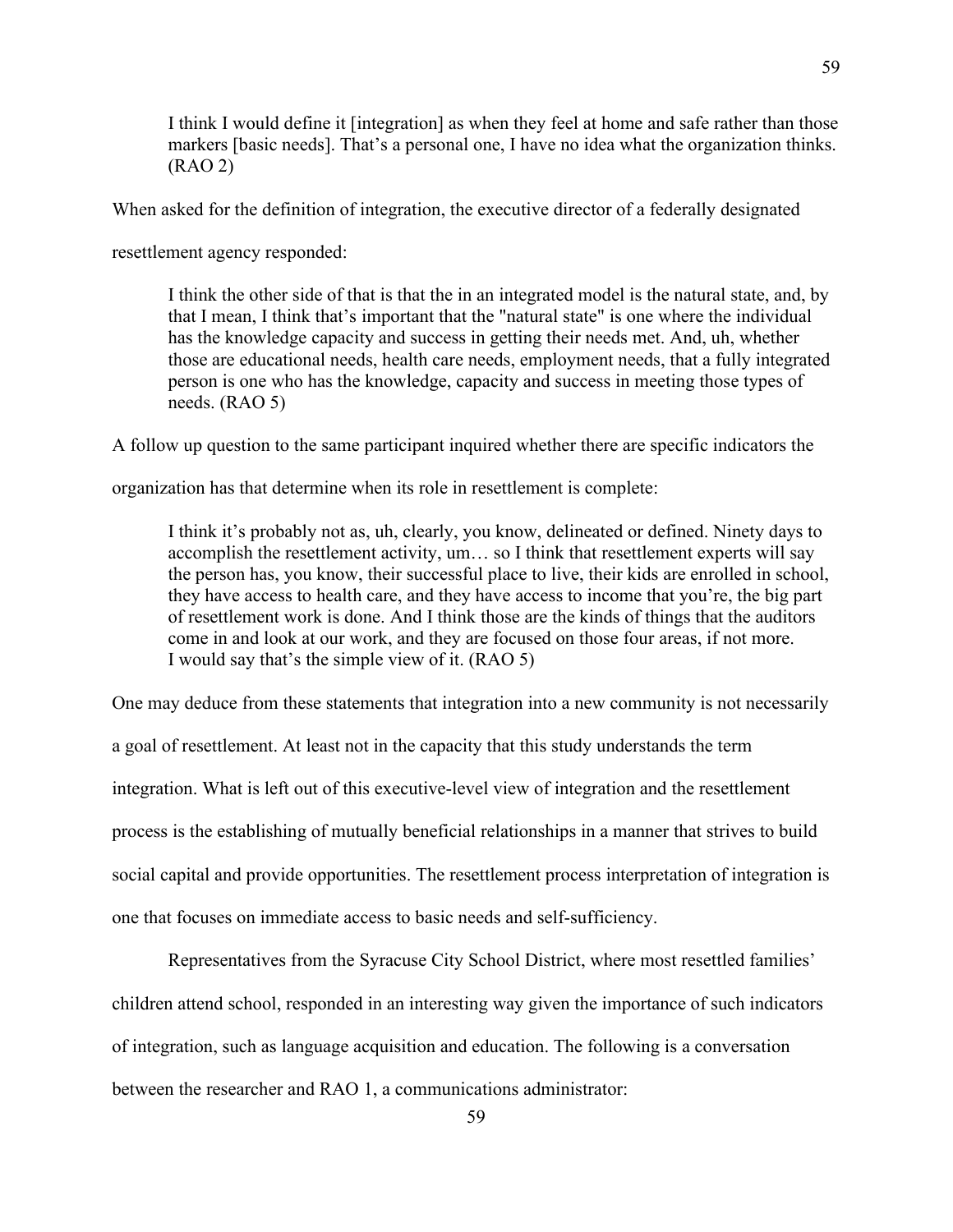**Researcher:** Understanding that education and language are fundamental components to the integration and that the district provides multiple services and programs to the refugee population, does the district provide any official statement regarding its role in integrating new Americans?

**RAO 1:** No, I don't think so.

**Researcher:** You're telling me that as the top communications professional for a district that serves multiple immigrant children and families, you have never stumbled upon a district stance, statement or even a casual mention that connects integration to the goals of the district?

**RAO 1:** In the context of my role, I have not. Seems strange now that you mention it. I mean, my team is responsible for any collateral that is put out there about our programs like Bob's School – have you spoken to RAO 9? She might have more information on that… but no, I haven't seen anything formal.

This conversation led to the researcher interviewing RAO 9, whose primary role is managing a

district-run program that provides adult education programs for those 21 and up. These programs

include English language learning, transitional support services, casual literacy assistance (e.g.,

reading mail and other forms, on a case-by-case basis) and pre- and post-employment services.

The services provided correlate directly to common indicators of integration discussed above,

including employment, education, language acquisition and opportunities to build social capital.

However, when asked for a definition of integration, and/or the participant's response clearly

demonstrated that although the programs lend themselves to meeting concepts of social

integration, "integration" is not top of mind when interacting in the space:

What is integration? I mean, and I think a lot of like we take it for granted, a lot of times that we're working towards integration – you just don't think about it every day like you're doing things every day to help people get on that path but you don't consciously think about it. (RAO 9)

The primary refugee programs representative from one of the federally designated resettlement agencies provided the following when asked for a definition of integration: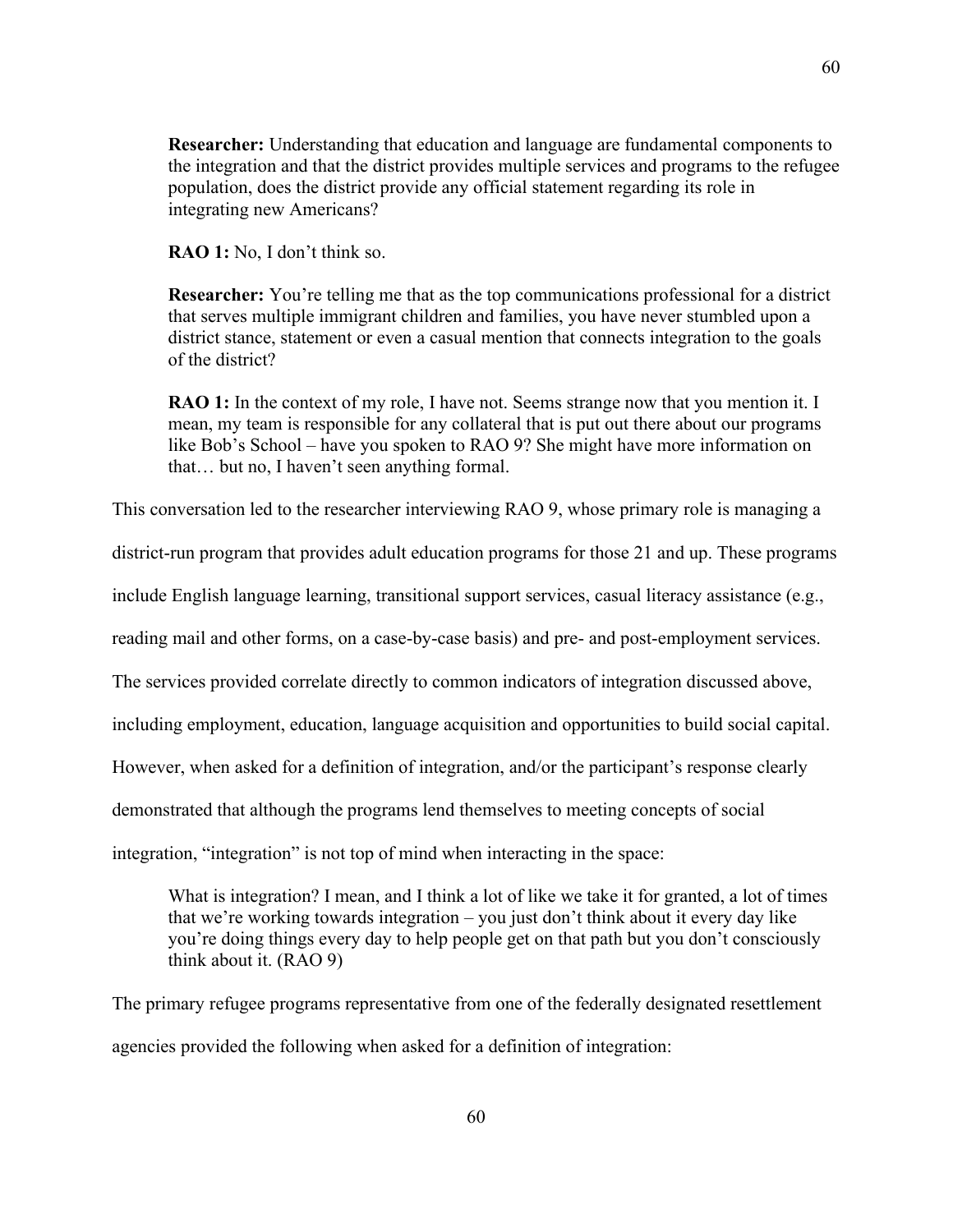We had one group of refugees that had never been up and down stairs before. They lived in a refugee camp, so when they came they were really unfamiliar with the most basic things. And yet those kids are, you know, going to college and graduating from college and, like, they've fully become American in a way. You know they're happy, like they'll come in and they're all excited 'cause their kids are doing well. So, I think that's the basis of it, they've succeeded they're happy here. You know I think in the beginning you miss home so much that eventually I feel like this becomes their home. (RAO 10)

The data demonstrate an inconsistent definition of what qualifies a refugee service user as "integrated." Varying from the quantifiable fulfillment of basic needs to the less tangible descriptions of when a place "becomes home" or the resettled individual has become their "whole self." Although RAO participants mention a number of indicators of integration, it is clear that there is a disconnect between the organizations seeking to assist refugees in resettling in a community and the refugees themselves. For example:

Helping other people try to find a job, tryna get their life together, uh, me basically helping so many other countries' refugees as well, to find where they are, just like I found myself over here, basically… Understanding the new culture and understanding what I am, where I stand with people and everything like that. (SU 1)

SU 6, was a homemaker who came to Syracuse with her husband and two elementary aged daughters from Bosnia-Herzegovina in 1993. In the past, she worked in housekeeping in the healthcare field to earn money for her family. Her husband (who was not interviewed) was the primary breadwinner and held what would be considered a highly skilled factory job at a furniture manufacturer. When asked whether she felt integrated, she responded "Yes, within the Bosnian community here, I feel at home but not in Syracuse." This statement is an interesting view of integration in that the participant feels integrated and a part of her ethnic community, but not to the greater community. She continued to explain that while she was home taking care of her children, she spent the majority of her days immersed in Bosnian culture with other resettled refugees from Bosnia. Although she has strong comprehension of English language, she is not a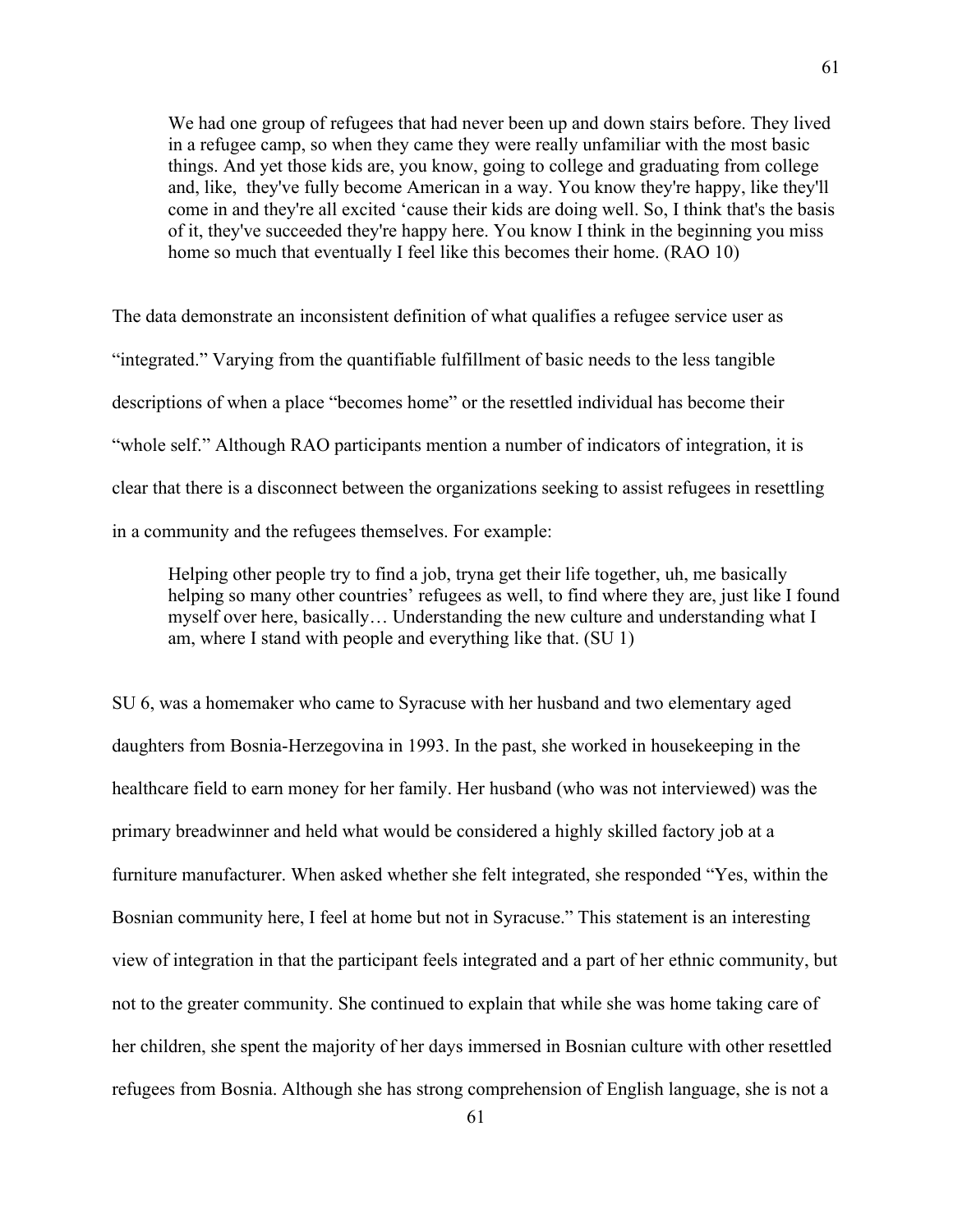fluent speaker and nearly 30 years later requires the assistance of translators to manage important interactions outside the home, such as doctor's appointments. In assessing her story, it is clear that her basic needs were met upon resettlement (and continue to be), yet her lack of English language skills has impeded her ability to make significant connections and build relationships outside of her ethnic community. It is not a leap in logic to suggest that these factors have also impacted her ability to provide for herself following divorce.

Two refugee participants are active in local government and agreed that to many in the community they appear to be integrated, and they consider themselves as such. One of the two is also an ethnic community leader and, as such, has had multiple opportunities to meet community members and community decision makers:

…I got in the communities to get access to the committee. Like going to the neighborhood meetings, and going to the TNT [Tomorrow's Neighborhoods Today] meetings, serving the advisory council for the chief of police, um, so, there are many areas that I got, um, opportunity to come to, whether at the camera or outside the camera, right? So, I've met so many peoples, and so many peoples have met me. This way we build the bridge of knowing each other, right, so that's how I got to the, more integration part. (SU 2)

## He continued:

It's one of the challenging stuff because, um, we came from very, very different culture. It depends on generation, as well, you know? The more younger generation that goes to the high school and college year, they have more, um, high chance of getting to the integration point very fast. Those people who didn't get chance to go to the college here, uh, have less opportunity for the integration, and the seniors, they're always missing home. Um, they have issues with the language. They have issues with the culture. They have issues with the confidence in the new country, so there are many factors that they are behind us in all ways. (SU 2)

The other participant (SU 3) active in local government acknowledge the sentiment of SU 2 and

stated with regard to his own integration experience, "It would have been nearly impossible for

me to integrate if I had not been lucky enough to meet good people, and if I hadn't been

motivated to continue building connections. It is all about the network." Moreover, SU 2's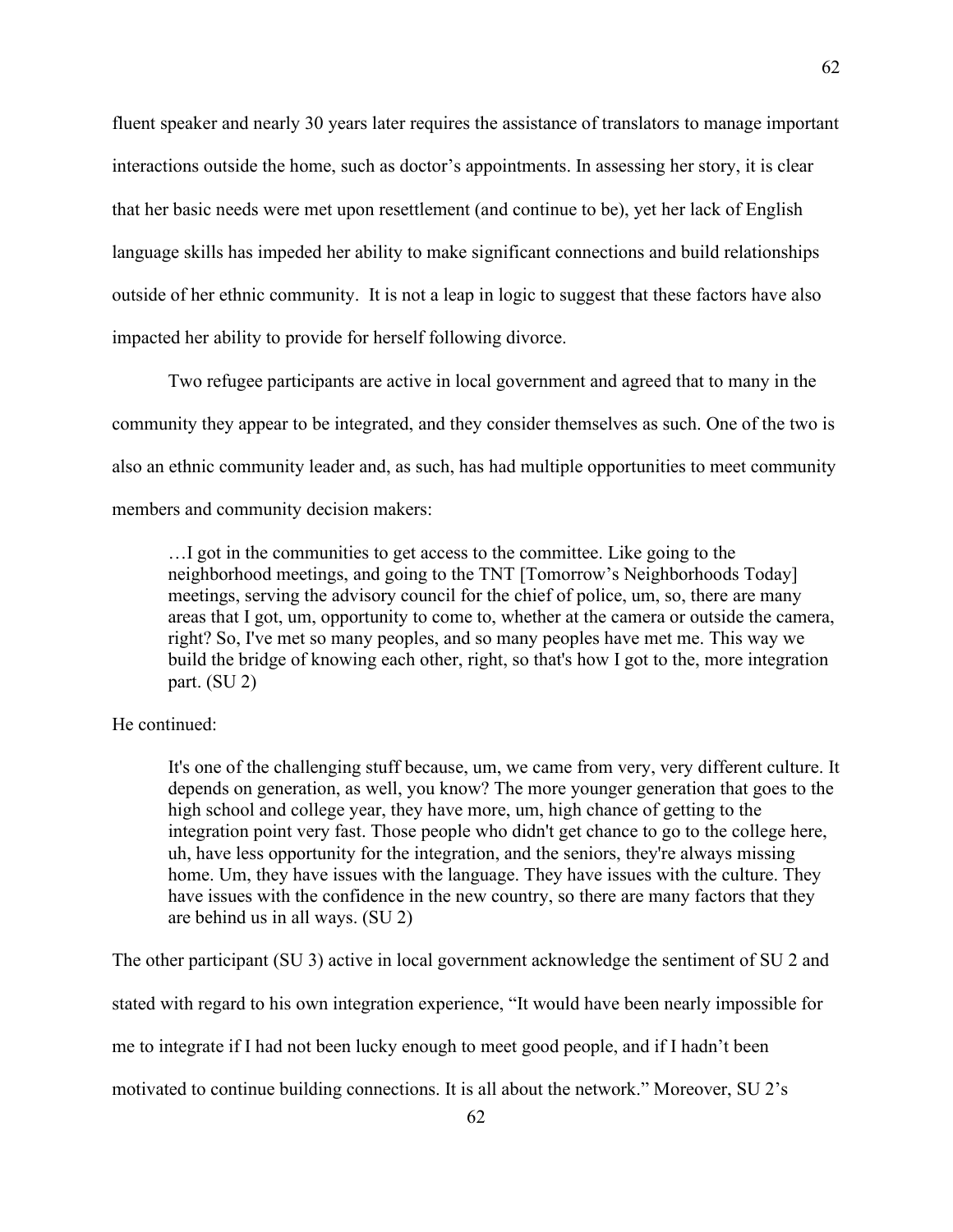thoughts regarding integration lend themselves well to SU 6's struggles to integrate into the greater community specifically "issues with the language…culture…confidence."

In three cases, RAO participants also identified as refugees who had been resettled in Syracuse, New York. These participants shared views like those of refugee participants, wherein it was clear that the basic needs aspects of resettlement were not the key indicators of whether they felt integrated into their new communities. This is not to say that the participants did not recognize the importance of fulfillment of these needs or the relevance of indicators, such as voting as a measure of active citizenship and integration. These participants reiterated the importance of relationships and notions of building social capital as a key factor. An executive director identifying as a refugee shared the following explanation of what constitutes integration:

Really it is a tough, uh… situation. Integration means a lot to me in different forms. A new American person fully is integrated when he or she knows about the education system beyond high school, the health care facility, um… knows different government, different kind of government agencies, right? Understands the banking system of America, right? So, what are the dos and the don't and all those kind of stuff right…those kind of people who have the confidence together kind of put themselves into different facets of community activities -- so it's more about the number of exposure that you have to the American life. That is how what determines how much you are integrated into American society, too. But there's people who came with English but still that are closed, and they don't know those beyond their house or the Simka Tree. (RAO 6)

I came to Syracuse as a child. I went to school where I learned English and American culture, which helped me. I saw that people who know lots of people do the best. I think that is integration, when you meet people and are comfortable meeting new people who can help you. That's why I do what I do with my organization, I want to help women have a chance to feel a part of the community. (RAO 10)

Well integration is pretty much being part of that community. Even though you're not from the same kin. Know what I mean? So, a lot of refugees are African, so for them to integrate into the American system, they have to speak the language, They have to understand the law, and they have to understand the culture, as well. It doesn't mean they have to abandon their own culture, just that they need to be a part of that culture [American culture] to understand how people behave…So with the integration like the goal of a lot of organizations that I notice and the one we created, as well, is that we do want to bridge the gap between the refugee community and the American community so the new American and the old American, as we call them, um, in order to integrate them,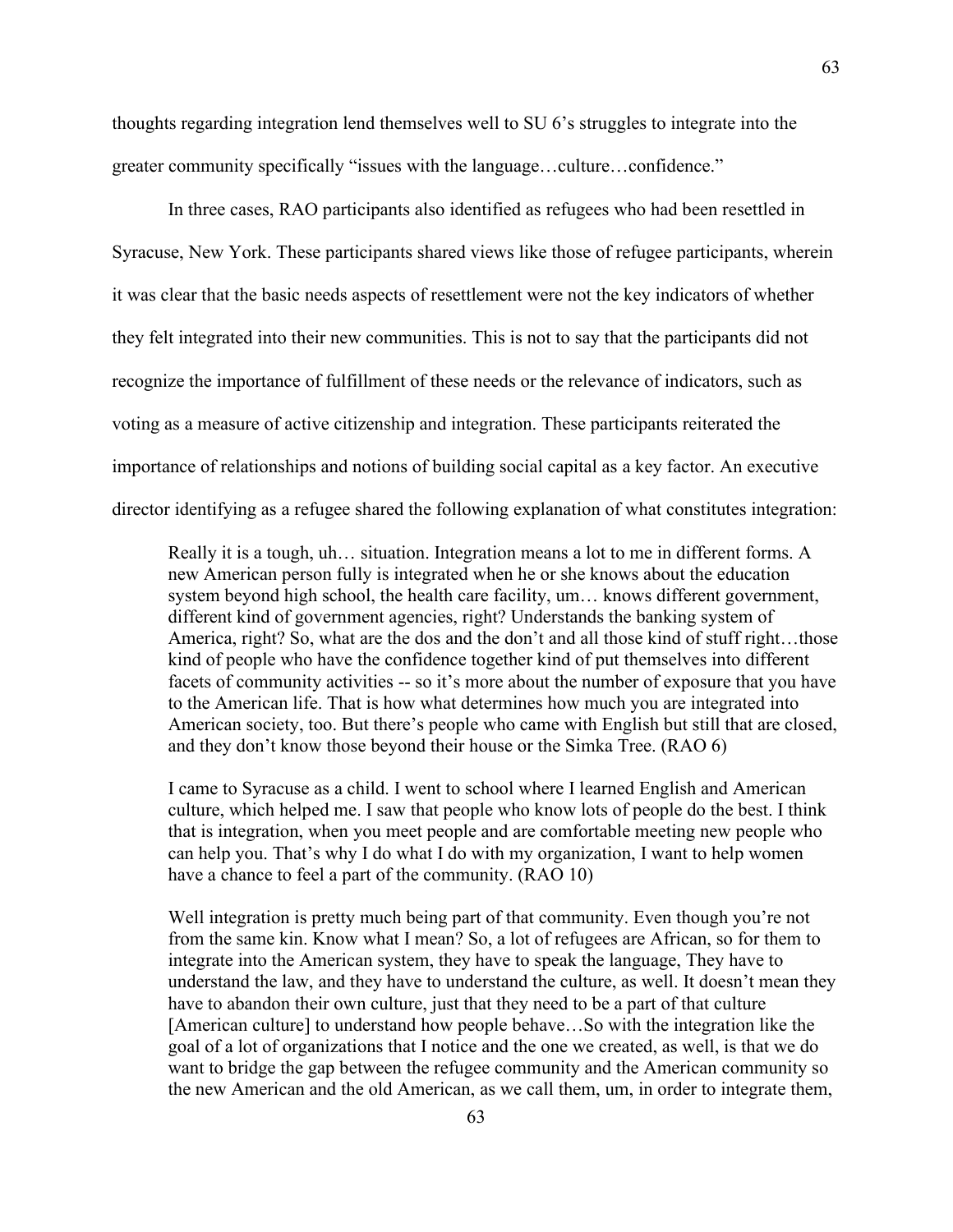we need to be able to have equal opportunities spread all around. So, you can't just pick one area to represent and then other area to abandon like the southside is abandoned the westside is abandoned, but that's a different story. But to integrate and be a part of the community and live in harmony with the community — that's what it means to me. (RAO 11)

As is illustrated in the data provided above, refugee participants place a high value on the importance of building relationships and making connections in their new community as a key component of integration. When comparing insights of the refugee participants and the nonrefugee RAO participants, there is a disconnect. In reviewing the data from the RAO participants who do not identify as having been refugees, it is questionable as to how deeply the organizations and/or employees are considering the integration of their populations. Integration was discussed early in the interview with all individuals to gauge a baseline prior to engaging the participants in questions that would lead them to answers they felt were "right" regarding communications. The data shared below demonstrates that there is a disconnect between the service population's expectations of the organizations, and the organization's belief in its role and the role of communications in integrating populations.

## **Practice of Public Relations**

RAO participants did not make a direct connection between their practice of public relations and the integration of their service population without being asked probing questions by the researcher (RQ3ab). With regard to the purpose of communications within the organization RAO 3 described as follows, "It's important that the agency has visibility in the community and that's one of the things we have strategically and thoughtfully gone about in trying to enhance that effort. I think that you know communications and telling people about what we're about," demonstrating a clearly asymmetrical understanding of the practice of public relations where the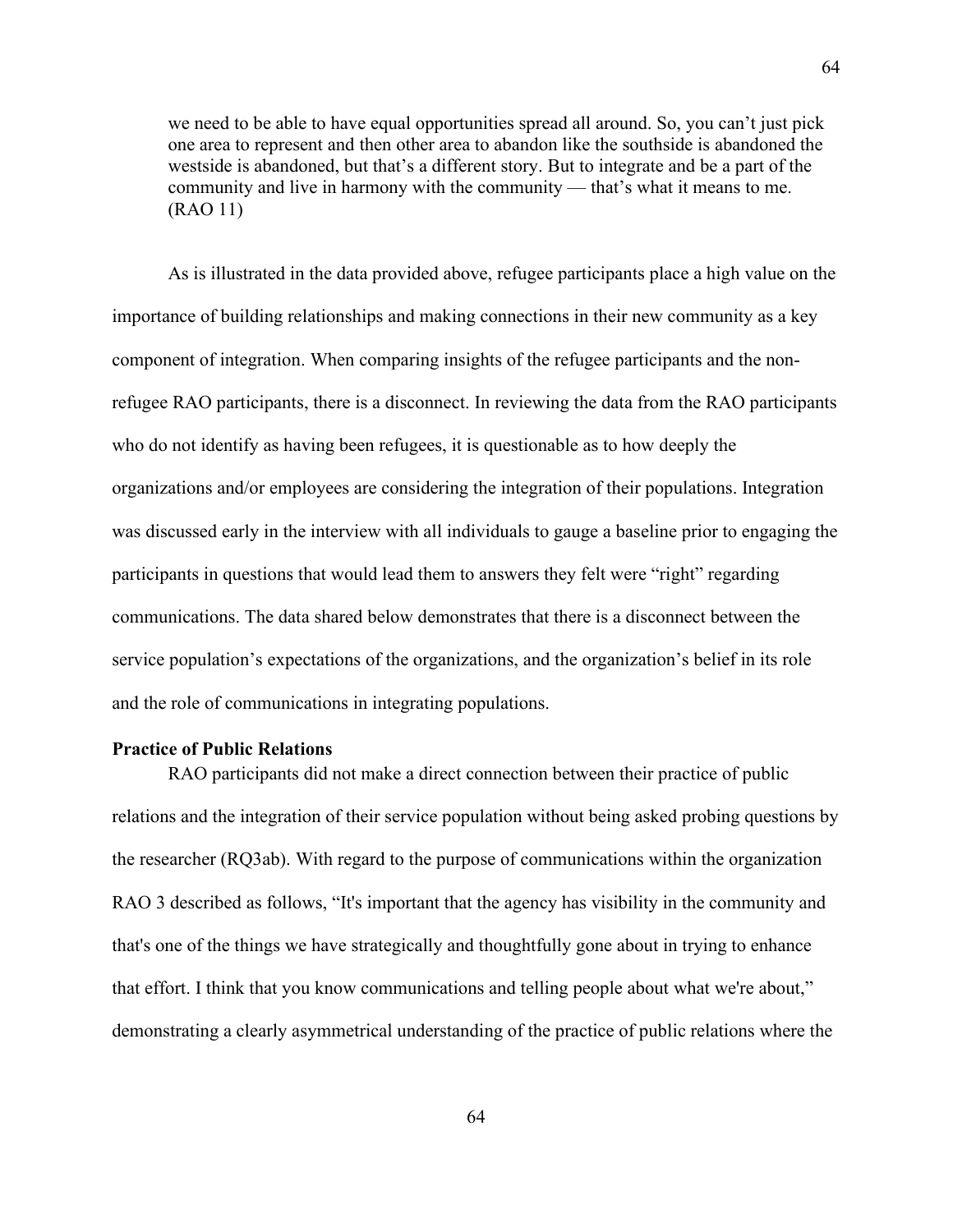goals are primarily focused on awareness of the entity and its role in the community. Other

participants had similar views:

Well, it's mostly to communicate our mission and our programs to people who want to be involved with us in some way. It's to have people learn about ways where there might be points of connection, points of intersection for them as far as their service. They may want to come and volunteer with us. They may want to join our faith partners group. They may want to make donations to us or help get us connected to funding sources they know about. (RAO 8)

Our communications department, their most significant job is to be able to accurately promote the work of Catholic Charities, across all of our programs in a way that resonates with our staff, our board and with folks who want to support us uhhhh across the community. (RAO 5)

Following probes, participants acknowledged that, in some respect, public relations is inherent to meeting integration goals. Remember here that the concept of goals for integration was foreign to them. No participant responses clearly confirmed a connection between public relations and integration as defined in Chapter II. That said, the participants did express that programs exist for what would be considered integration-focused purposes (e.g., English language and career skills programs). It is apparent that integration is not at the forefront of strategic planning when it comes to the planning and implementation of public relations initiatives.

Public relations in this research was strongly characterized by participants as the media relations function. Media relations is a consistent aspect of public relations that is mentioned within the context of readying the community for the integration of refugees. Participants identify the act of relationship building with stakeholder groups who can provide much needed services to the refugee population as a large component of the integration process. An example of this is the focus on recruiting employers who are willing to accept refugee labor, as well as interpersonal communications with stakeholders in local and state government. There are,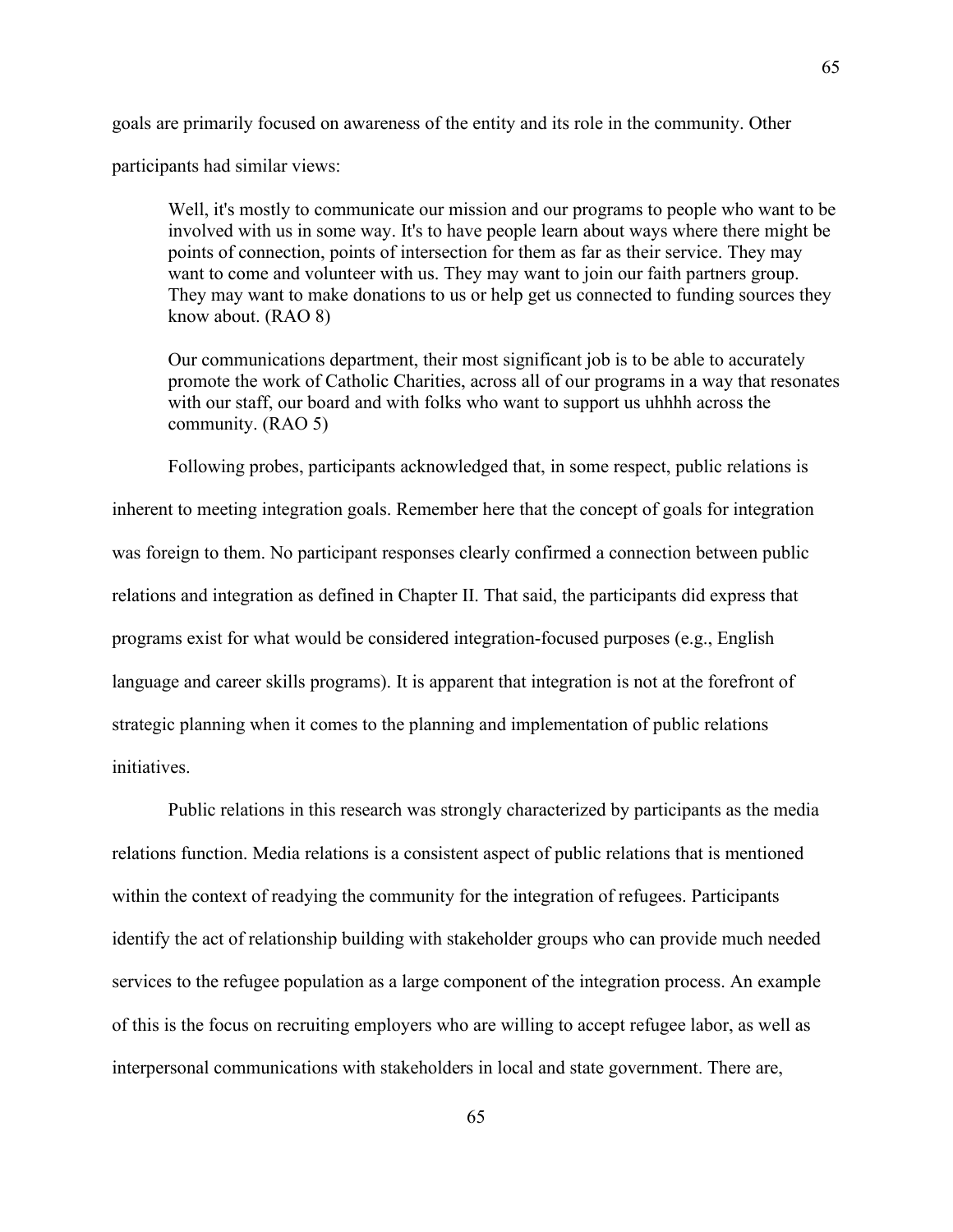however, exceptions to this as were voiced by one participant who noted that social media and in person events are very much the organizations' means of building connections with both their service users and the community:

It's [services and integration] all so connected. And relationship is how you get there. So last week at the gala that's why for me this year we actually like raised real money, but historically we have not raised real money in terms of like for how much work goes into this, and people are like should we even do this, and I'm like yes! I don't care if we didn't raise a single dime from it. It is once a year when it speaks everyone's language…Our new Americans love to come to it, and the dean of Maxwell came to it and the deputy mayor, and they're all in the same room, all appreciating something together. Rubbing shoulders with each other and understanding each other in a new way, and like that is invaluable, has repeatedly demonstrated itself to be invaluable. That's more than money can buy. The end (RAO 7).

While this participant understood the value of interpersonal communication between the refugee population and an array of community members, said participant was not entirely clear that these efforts do, in fact, fall under the practice of public relations. Participants described traditional means of public relations tactics -- media relations, events, relationship building, as well as other forms, such as social media, print collateral (internal and external) and others. Yet there was no data to support a clear understanding that each of these methods could, in fact, be leveraged as a tool for the larger purpose of integrating the population.

#### **Maximizing Trust**

The ongoing process of comparing new and existing data to existing literature using the constant comparative method throughout the data analysis allowed for the emergence of patterns and explanation of processes related to the phenomena under exploration (Strauss & Corbin, 1990). The initial coding process was undertaken using an open, line-by-line approach. An example of the open coding process is illustrated in Table 4.1. Initial codes were grouped into concepts through selective coding (Table 4.2), and these codes were then examined and expressed via themes and categories, a sample of which is provided in Table 4.3. As categories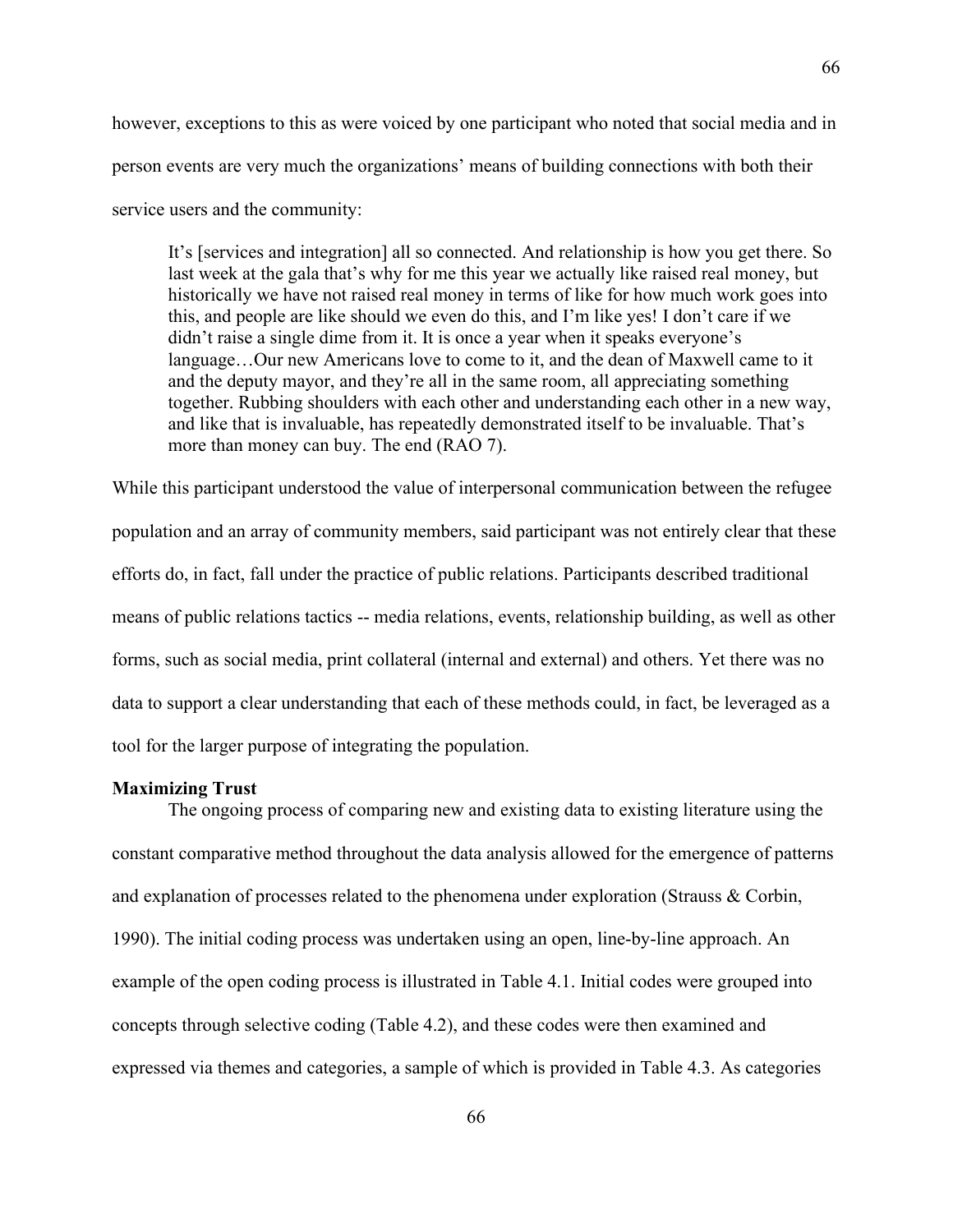and themes developed through focused coding, they were compared against the original data to confirm grounding in the evidence. Further data collection was informed by the emerging themes and categories through revision to the semi-structured interview line of questioning, and theoretical sampling was employed as patterns from collected data emerged and required explication (Charmaz, 2006).

#### **Table 2**

| Initial Open Code           | Interview data                                                                                                                                                                                                                                                                                                          |
|-----------------------------|-------------------------------------------------------------------------------------------------------------------------------------------------------------------------------------------------------------------------------------------------------------------------------------------------------------------------|
| Knowledge of systems        | "But integration means when I know the banking system the health care<br>system the education system that I can fully decide what kind of college<br>with my son uh what kind of college they are able to go to and even before<br>they start college I know ahead of time that I have to start saving now."            |
| Relationship building       | " integration is being um someone's whole self, including their culture<br>their story their whole self being celebrated and appreciated in such a way<br>that then those two people coming together can share in those spaces and<br>find their commonalities and the spaces where they can learn from each<br>other." |
| Relevance of media coverage | "it's, like I said I think we're kind of lucky here because in Syracuse we<br>don't see a lot of really negative press about the community about the<br>refugee community."                                                                                                                                             |
| Information deficit         | "Not provided, because we didn't have any internet, no phone, right? So,<br>weren't able to research or anything, to study about the states and the<br>culture, and any of the things. Everything I learned, I learned here."                                                                                           |

The core category in a grounded theory study is the primary central theme that emerges from the analysis of the data collected (Corbin & Strauss, 2008). Moreover, Charmaz 2006 suggests that theoretical sampling and the data collection process continues until the emerging concepts are fully saturated and emergence of said concepts is identified. Through the process of constant comparison of codes, the literature and raw data, three explicit categories emerged: powerlessness, unmet social capital needs and misinformation. Additionally, the researcher made strong use of memos written throughout the data collection and data analysis process, comparing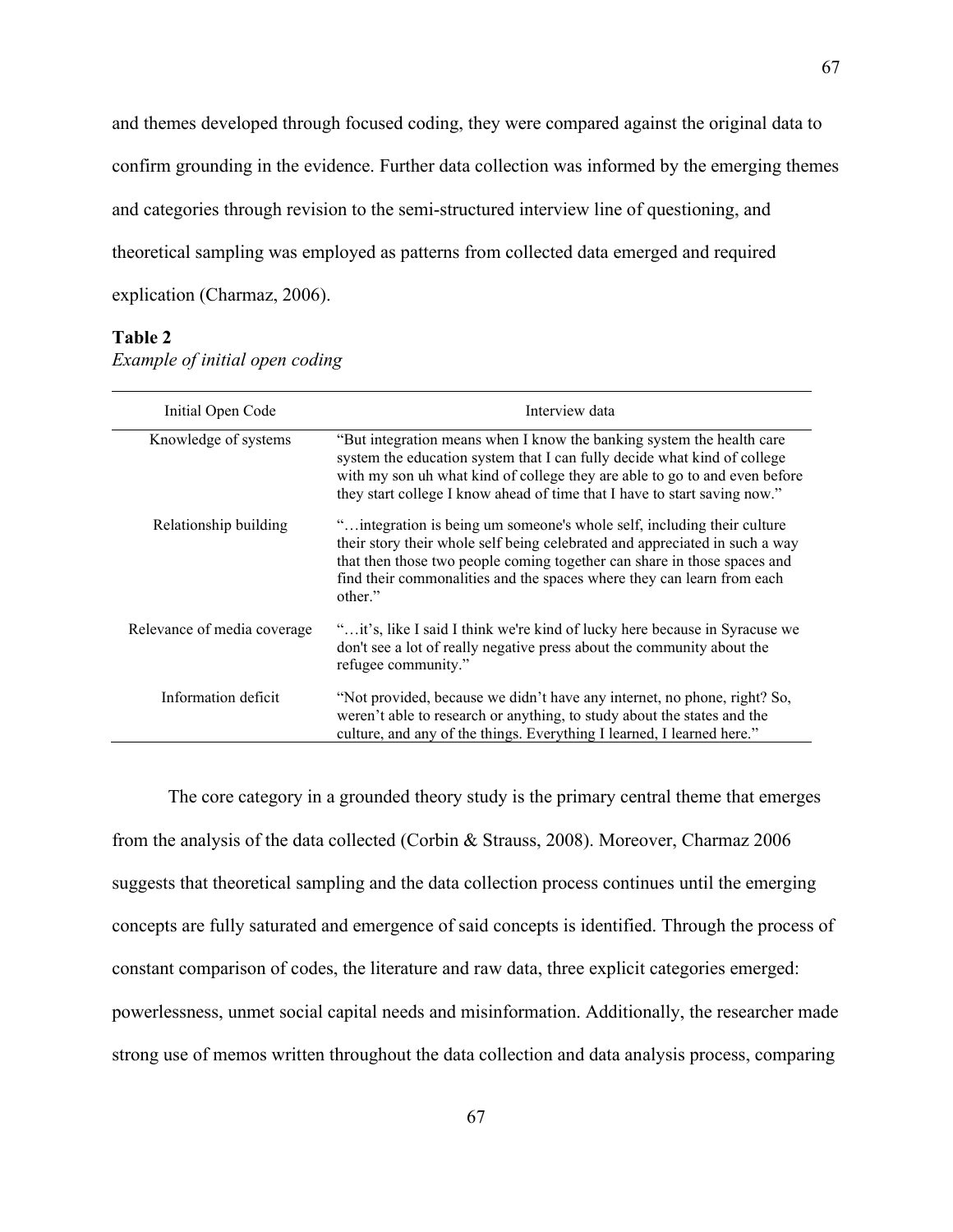researcher to adapt the analytical generalization approach, used in case study research, to connect

emerging concepts of this grounded theory study to existing literature (Yin, 2010).

# **Table 3**

*Connecting emerging concepts*

| Stage of Theory<br>Development         | Data Deductions                                                                                                                                                                                                                                                                                                                                                                                                                                                                                                                                                                                                                                                                                                                                                                                                                                                                                                                                                                                                   |                                                                                                                                                                                                                                                                                                                                             |
|----------------------------------------|-------------------------------------------------------------------------------------------------------------------------------------------------------------------------------------------------------------------------------------------------------------------------------------------------------------------------------------------------------------------------------------------------------------------------------------------------------------------------------------------------------------------------------------------------------------------------------------------------------------------------------------------------------------------------------------------------------------------------------------------------------------------------------------------------------------------------------------------------------------------------------------------------------------------------------------------------------------------------------------------------------------------|---------------------------------------------------------------------------------------------------------------------------------------------------------------------------------------------------------------------------------------------------------------------------------------------------------------------------------------------|
| Development of<br>Concepts             | Refugees feel powerless and at the mercy of others.                                                                                                                                                                                                                                                                                                                                                                                                                                                                                                                                                                                                                                                                                                                                                                                                                                                                                                                                                               | Powerlessness reduces self-efficacy of<br>the refugees.                                                                                                                                                                                                                                                                                     |
|                                        | Misinformation leads to confusion among refugees<br>and community.                                                                                                                                                                                                                                                                                                                                                                                                                                                                                                                                                                                                                                                                                                                                                                                                                                                                                                                                                | Misinformation affects the refugees in<br>that their expectations are not met,<br>making them feel unsatisfied, and loss                                                                                                                                                                                                                    |
|                                        | Social capital is the most important need refugees<br>must be fulfilled to experience integration                                                                                                                                                                                                                                                                                                                                                                                                                                                                                                                                                                                                                                                                                                                                                                                                                                                                                                                 | of trust in the system. Misinformation<br>on the part of the media and<br>community makes it difficult to<br>develop understanding and build<br>mutually beneficial relationships<br>between all stakeholders that<br>inevitably result in the ability for<br>refugees to build social capital which<br>is identified as their primary need |
| Generation of<br>Theory                | Public relations practitioners in health and human<br>service organizations have the role of acting as the<br>trust builders as trust underlies the components of<br>integration noted in the emerging themes                                                                                                                                                                                                                                                                                                                                                                                                                                                                                                                                                                                                                                                                                                                                                                                                     | Relationship building – trust is<br>inherently a part of it – seek PR and<br>trust building literature and excellence<br>theory                                                                                                                                                                                                             |
| Drawing of<br>Specific<br>Implications | It is necessary to build trust among stakeholders to<br>Refugees – trust improves experience, can motivate<br>seeking of opportunities<br>Community: Messages that build trust on behalf of<br>the refugee population to provide understanding and<br>counteract misinformation which can enhance<br>stigma and stereotyping which limits the capacity<br>for social capital building $-$ the strongest need of<br>refugee populations to integrate<br>Media: PR can aid in eliminating confusion and<br>provide accurate information to the media -<br>building trust between organizations at the local<br>level and the media which ensures accurate<br>information is shared with the community to<br>enhance trust between the refugee population and<br>the communities in which they seek to integrate<br>Through establishment of trust, the ability to build<br>social capital is made easier and the relationships<br>can be established which will aid the refugee<br>populations in being integrated. |                                                                                                                                                                                                                                                                                                                                             |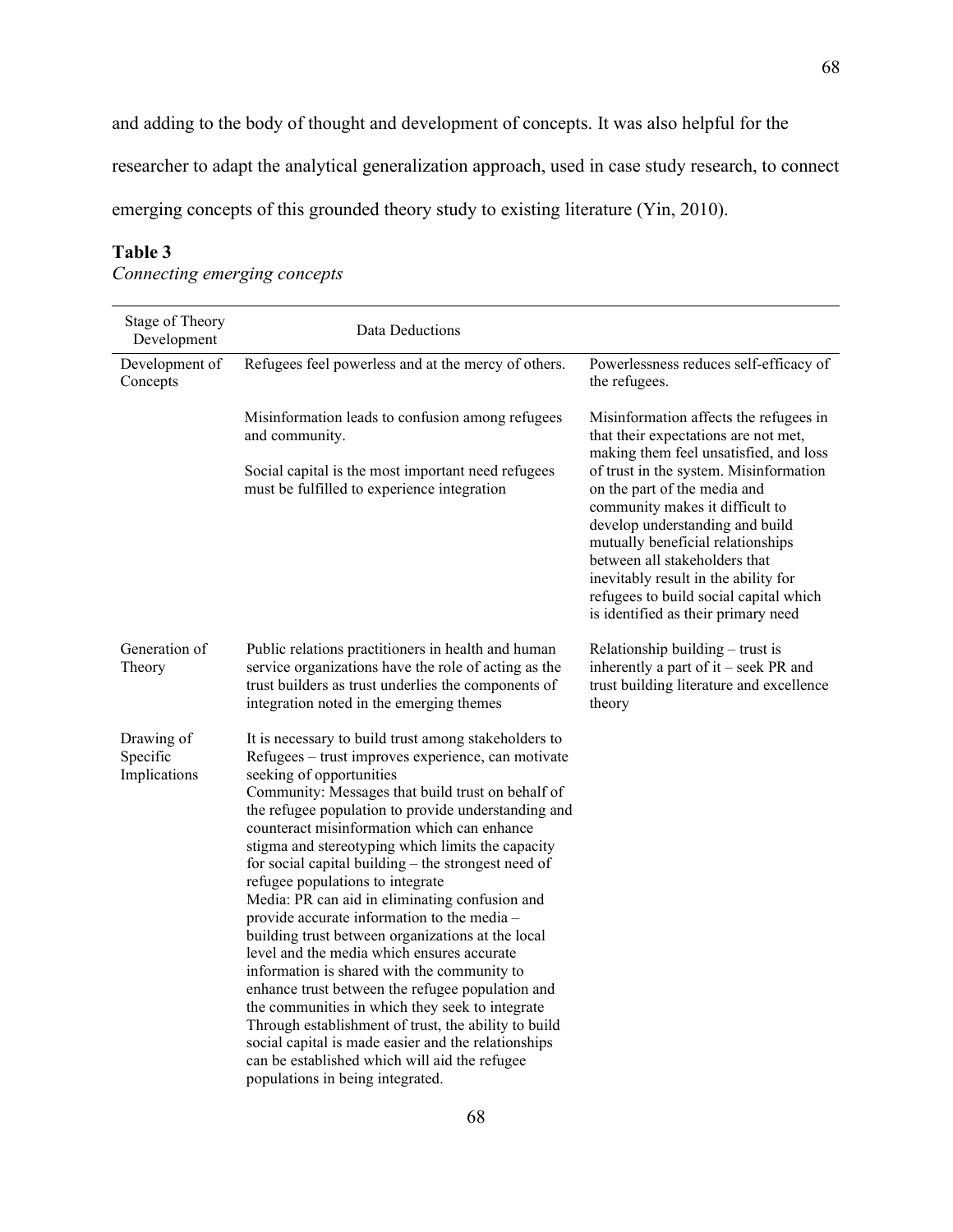| Contribution to | Trust building is where the focus of PR               | RAO/nonprofit PR practitioners do          |
|-----------------|-------------------------------------------------------|--------------------------------------------|
| Rich Insight    | practitioners should be in this industry. Building    | not view their role as one of              |
|                 | trust between the organization and stakeholders so    | supporting integration of their            |
|                 | as to be a credible source of information regarding   | populations of service, rather they are    |
|                 | the populations they serve.                           | focused on awareness of the brand and      |
|                 | Building trust among service populations so as to     | service population for the purposes of     |
|                 | procure strong relationships that can be leveraged in | generating revenue to support              |
|                 | communications through telling of stories and as      | services. Actions of the departments       |
|                 | spokespersons – spokespersons for the public as       | fall flat in the concept of trust building |
|                 | well as for future service recipients.                | exercises such as proactive media          |
|                 | We want to see the success stories in an authentic    | relations and communicating clearly        |
|                 | way. Truly integrated through their own empowered     | with refugee populations about the         |
|                 | actions (Such as Chol and Jai running for office,     | truths of resettlement.                    |
|                 | Habiba starting a business etc.)                      |                                            |

*Note: Process adopted from Yin (2010)*

Theoretical coding leads to the primary central theme of public relations' role being one of trust-building among stakeholders within the resettlement community. It is this that answers the questions, "What is the role of public relations in the integration of underserved populations?" (RQ1), and "To what extent does the organization's public relations function have the capacity to influence identified indicators of integration?" (RQ2). The aforementioned were informed by the data received through inquiry centered around the questions, "How do organizations practice public relations in a way that is conducive to facilitating the integration of their service populations?" (RQ3); "Do practitioners perceive public relations as pertinent to the attainment of the organization's integration-focused goals?" (RQ 3a); and "How do organizations use public relations to ready the community for optimum integration?" (RQ 3b).

Figure 2 provides a simplified depiction of the journey to the theme of "maximizing trust." The figure uses excerpts of raw data collected to illustrate the coding process that led to the determination of the overarching theme of the research.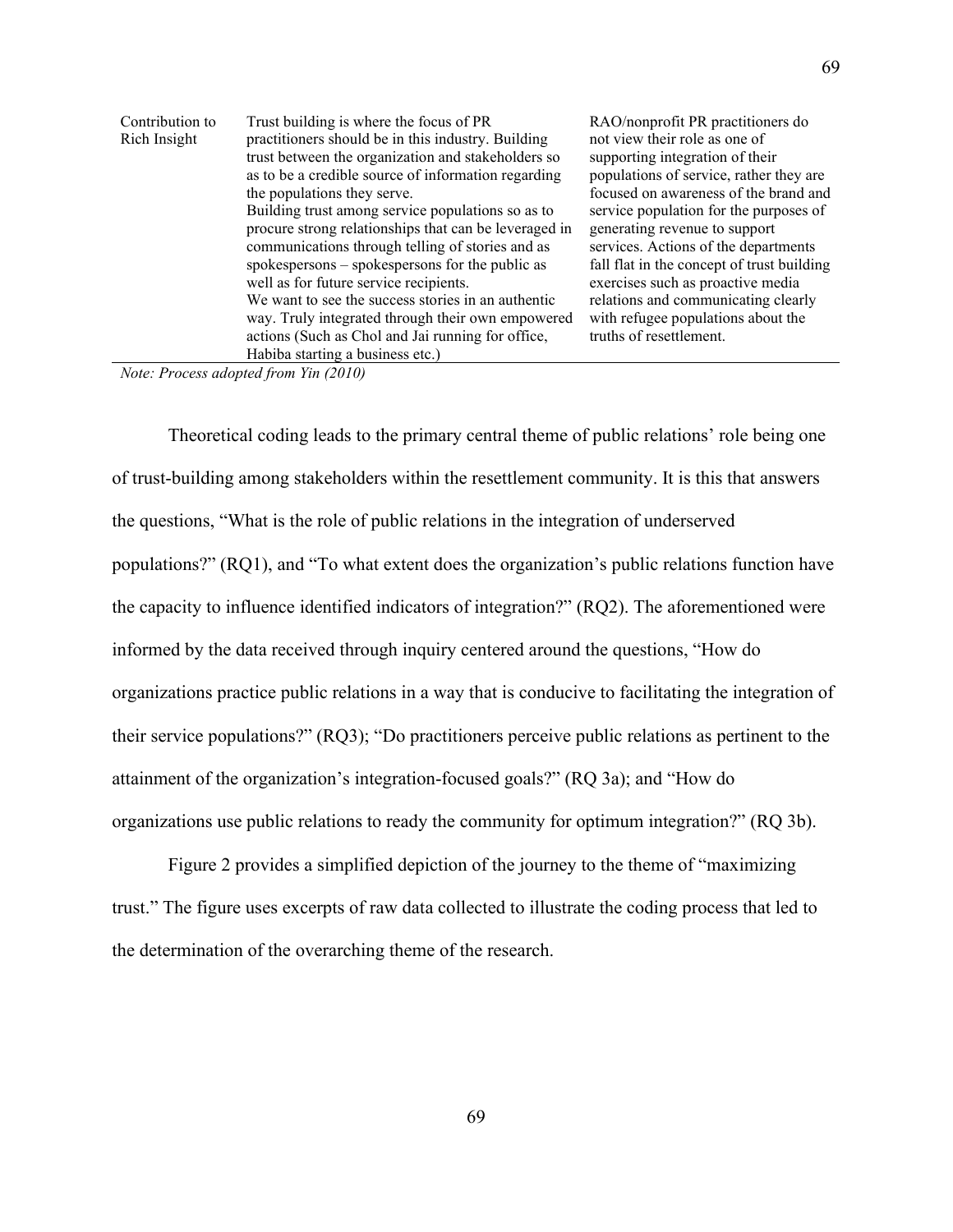#### **Figure 2**



*Journey to the theme of Maximizing Trust (concepts to categories)*

The core category of *maximizing trust* explains the primary role of public relations/communications practitioners in the quest for integration of refugees into their resettlement community. The categories driving this theme include social capital, powerlessness and misinformation. The interrelationship between these three categories is illustrated in Figure 3. This category emerged through interview responses from both organization and refugee participants and the consistent review of literature within the profession of public relations, migration and integration. Furthermore, the theme of maximizing trust is seen in both preresettlement condition and the active and post-resettlement experience. As communication is an inherent part of the refugee resettlement process, it is important that these communications seek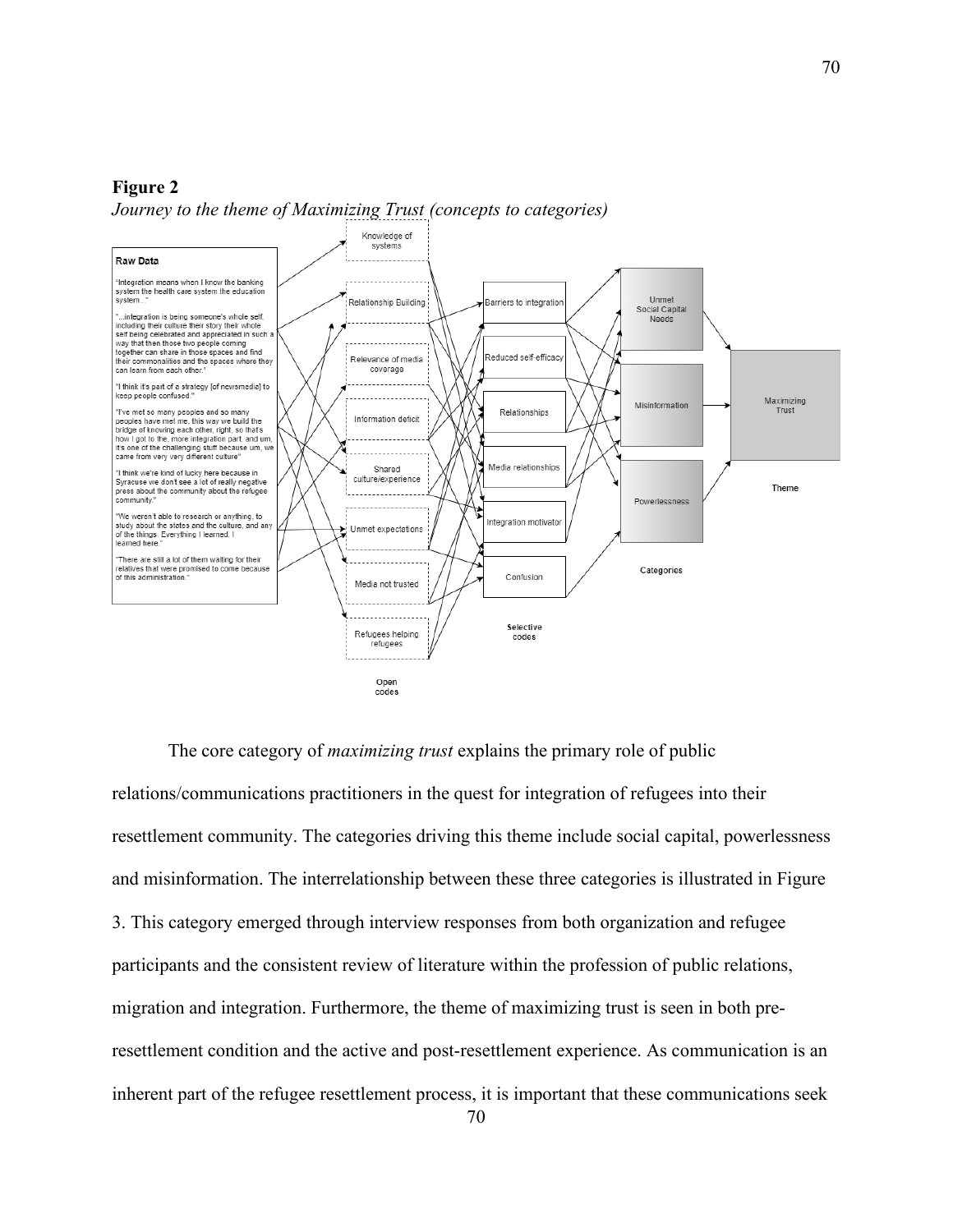to maximize the trust of persons involved in refugee migratory experiences, and that they are imperative to the population's ability to achieve determinants of integration as extrapolated in Chapter 1 by communications professionals preparing community stakeholders through clear, truthful information and the implementation of mutually beneficial relationship building. The following sections discuss the categories of powerlessness, misinformation and unmet social capital needs in detail and in this order. Execution of this research has designated an order to these categories as defined by when in the refugee resettlement experience they appear to first make themselves known.

#### **Figure 3**

*Interrelationship between categories* 



# **Category 1: Powerlessness**

Owen 2020 suggests that "refugees often describe their experience as one of confusion, dispossession and disempowerment" (p. 59). Reasons for this feeling of *powerlessness* include the inability to make decisions for oneself due to circumstance, lack of membership (Owen, 2020) and refugee camp experiences where refugees experience a relatively passive existence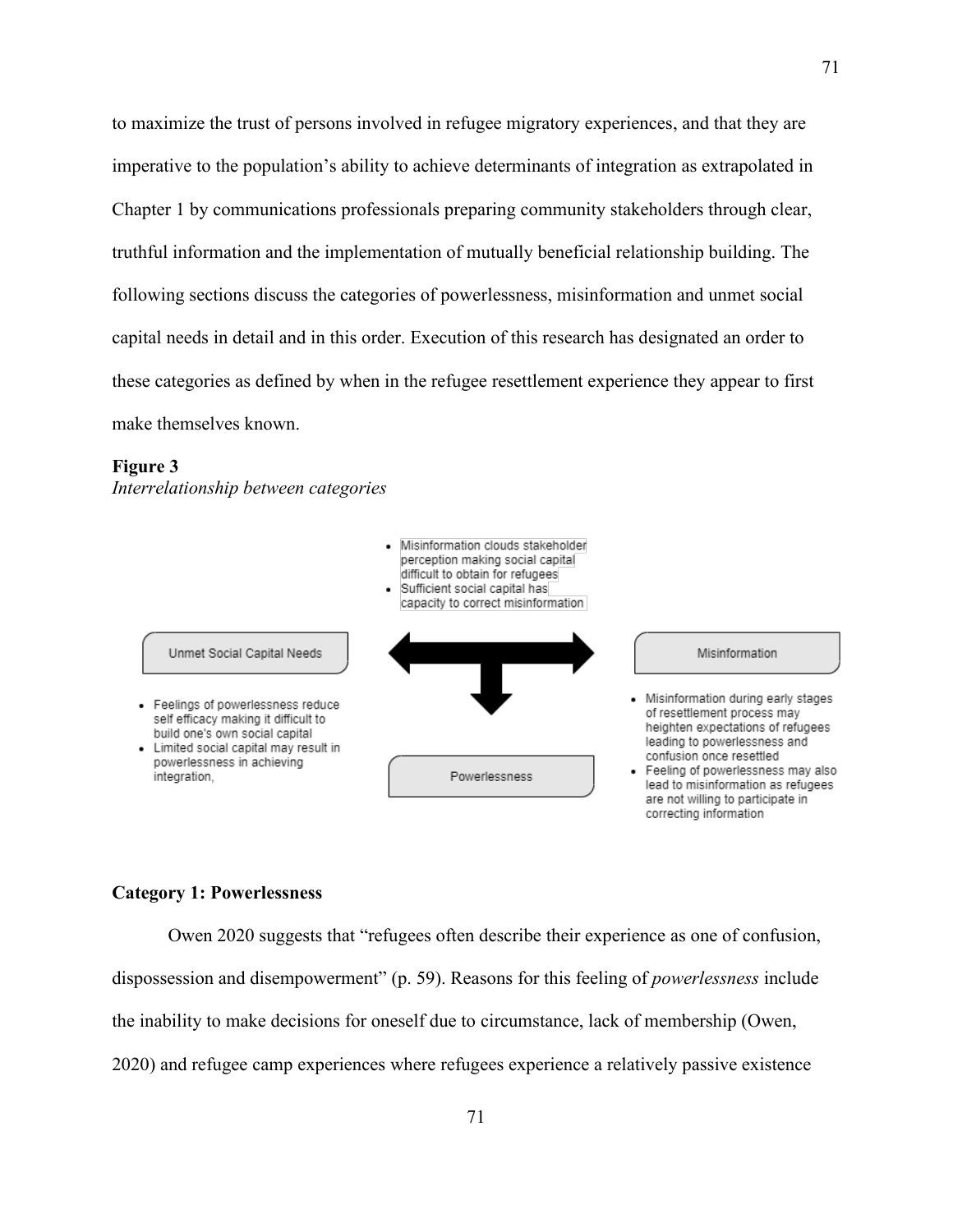(Bjertrup et al., 2017). The results of this study confirm the state of confusion and powerlessness, including the inability to make decisions based on circumstance, limited access to outside information due to lack of communication channels in camp sinvolving the absence of telephones and internet services, lack of membership and relationships, and consistent living in the "unknown" due to lack of communication. One of the most evasive forms of powerlessness resulting from a violation of the refugees' expectations upon arrival in the United States. Where do these expectations begin? Who is responsible for setting the expectations refugees have of their future life in the United States?

According to the refugee participants in this study, these expectations are set by international bodies working on behalf of the population, specifically the United Nations. All refugee participants recalled the interview process throughout their resettlement experience. The number of interviews pre-resettlement varied by participant with anywhere from 10 to "so many I could not give you a number." What was clear from the participants is that the interviews were incredibly detailed and often repeated the same line of questioning, which, according to participants, led them, at the time, to put trust and "faith" in the organizations.

"The interviews were very detailed. I was frustrated but happy because they were helping me. I needed help. And they were going to help me." (SU4)

"I did not mind the interviews. There were so many. But it meant I would have my life back, so I was happy to do it! I trusted them to help me." (SU3)

In addition to interviews that sought to clarify their qualifications for refugee status, these interviews also sought to garner tastes and preferences, family relationship, education and occupation information.

We were asked a lot about our education and our careers. I think in every interview I had to explain that I went to college and that I am a physician… Having answered that so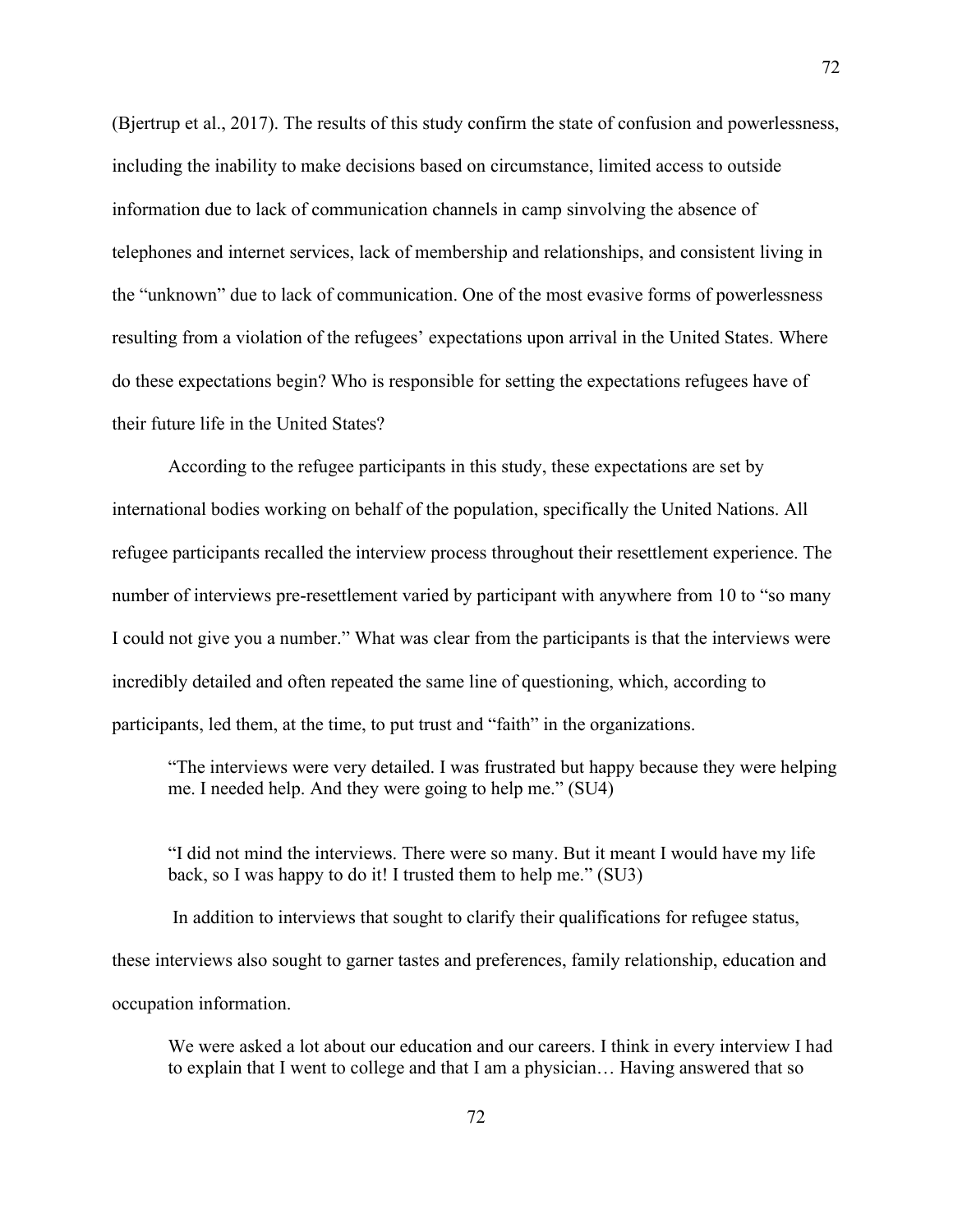many times, I thought they were helping me get a job in my profession. I was wrong. (SU1)

The overwhelming belief on the part of participants in this study was that the line of questioning focused on education and occupation intended to assist the participants in job placement in a field equivalent to their career pre-resettlement. Furthermore, participants noted being told by interviewers and agency representatives not to worry about treatment in the United States, as there is no discrimination.

We were told that every job in the U.S. is equal, no matter what, whether you're a professor or a sandwich artist, it's the same level. No, no discrimination in the job sites, and every job is equal, whether you do housekeeping or you are a professor, right? So that's, that's we were taught in the orientation. (SU2)

When asked directly, "Did any communications between you and international agencies

lead you to believe you would NOT find a job in your field?" all participants said, "no," and

confirmed that they expected to arrive in their new cities and be assisted in procuring a job equal

to their current career. This was not the case.

Refugees expressed that the interview process led them to believe that upon arrival in the

United States, their lives would be much the same as in their country of origin. This expectation

was not met by any of the participants in this study.

I had a beautiful home in [LOCATION]. I was well-connected and lived in a good neighborhood. I was thankful to have a home when I arrived in Syracuse, but I was angry because it made us look poor and dirty. I was embarrassed. I would not send pictures to my friends. (SU8)

A macro-level view of this aspect of the refugee experience demonstrates that following the confusion and powerlessness of being released from the protections of one's own country and becoming what is tantamount to a ward of the international community, the international aid workers provided an opportunity for relationship building and the setting of positive expectations. The interviews and communication with international aid workers provided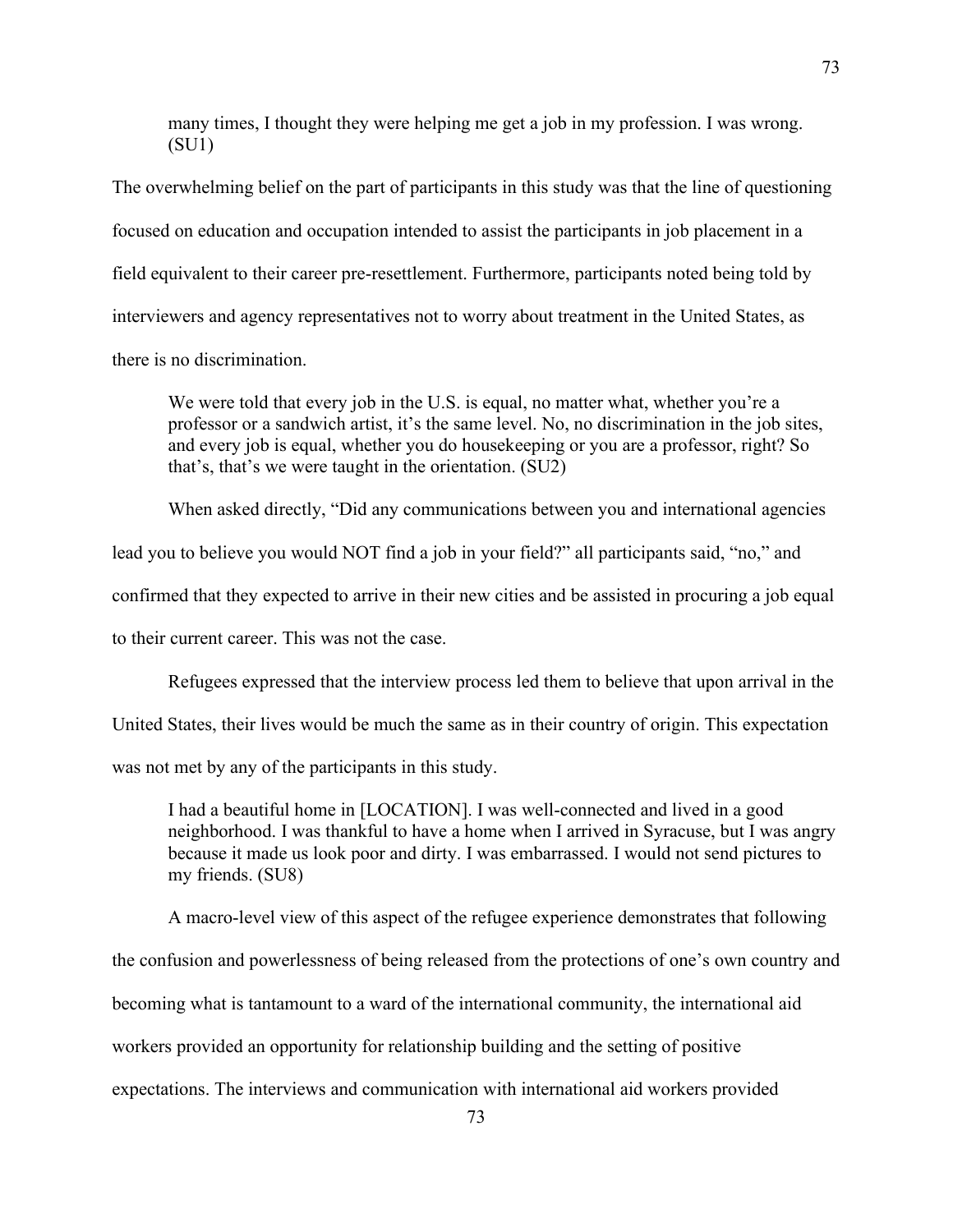comfort and built an expectation among the participants that moving forward they would be able to return to a sense of normalcy and begin to rebuild their lives.

Powerlessness is magnified upon arrival in the United States when the expectations set abroad are not met, often beginning with a confused arrival in a major metropolitan airport. All participants interviewed for this study arrived through airports in New York, New York. Participants recalled that there was a long wait before a representative from an RAO met them, and, in some cases, no representative met them – causing them to manage connecting flights on their own.

"[Arriving in] the United States was not like I was told" (SU10).

My family was tired. We'd been travelling for at least three days. We had little money and barely spoke English. I think we smelled because we didn't have time to bathe before leaving the camp. People stared. I was nervous and didn't know what to do. (SU2).

This study suggests that a secondary reason for the feeling of powerlessness among refugees is the breakdown of trust that begins when the expectations set through interactions between refugees and international aid workers assigned to assist refugees through the resettlement process are not met. This violation of expectations results in a reduced ability to trust aid workers in the resettlement community.

Expectancy violation theory (EVT) is a progression from Burgoon's nonverbal expectation violations theory (Burgoon, 1993). The theory argues that, based on multiple criteria during interpersonal communication, an expectation is set by the receiver. When this expectancy is violated in a negative way, it affects the relationship and communication in a negative way; whereas a positive violation of the expectation does the opposite (Burgoon, 1993). Hale and Burgoon (1988) explained a two-stage process on the part of the receiver, wherein, first the recipient of the communication makes an effort to interpret the violation, which then leads to an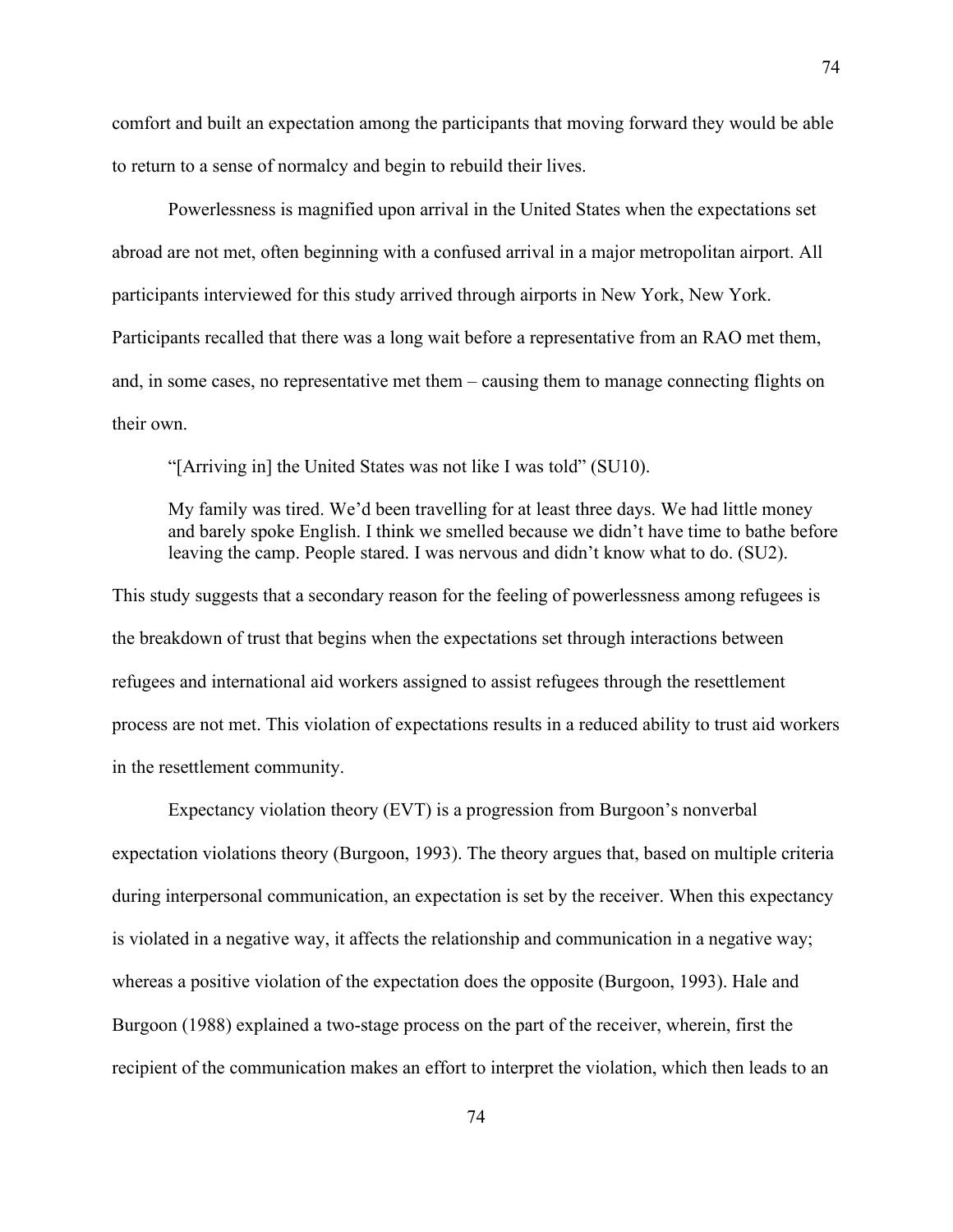evaluation of the violation. This study suggests that, upon embarking on the final resettlement (travel to new land), refugee populations expect their lives in the United States to be a positive change where they are safe and have everything they need to start over. This assumption is derived based on the data provided by participants that although they may have felt powerless and confused, there was hope in arriving in the United States based on the expectations of the experiences as set through interpersonal communications with international refugee aid organizations during the resettlement process. This positive expectancy is then violated upon hearing information and experiencing situations that are counter to the expectation that was set by persons representing the international organizations facilitating the resettlement experience. This negative violation of expectations exacerbates feelings of powerlessness and distrust of the persons designated to complete their resettlement (RAO representatives).

After arriving in the United States, not only are the expectations blown up and erode trust in the system, but refugees again find themselves dealing with a power dynamic where they are reliant on others (aid workers, for example) whom they've already learned not to trust based on pre-resettlement experiences. In some cases, this dynamic is ingrained, as there has been an erosion of trust between the refugee and government organizations. Based on prior experiences with government entities that led to their current situation and the confusion caused by the oftenquick process and limited information provided, RAO representatives find themselves face-to face with families who are scared and in fear of additional government intervention:

People are often confused upon arrival and nervous about who we are. So we have to say 'No, we work for Catholic Charities. We work for a private agency. We are not working for the government.' They still don't necessarily understand, and some continue to be apprehensive. (RAO 10)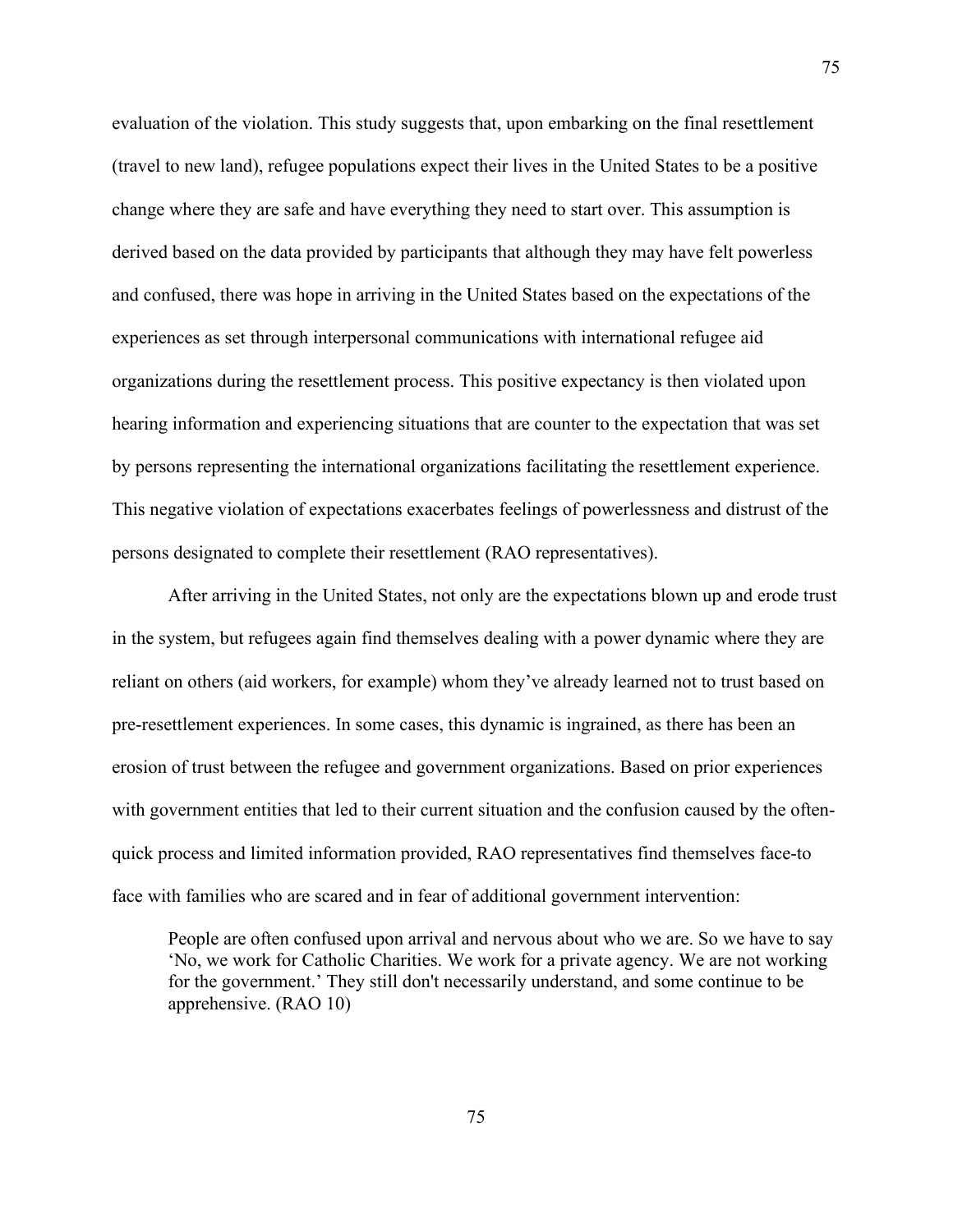It is interesting to hear that, in some cases, resettled refugees may consider their new community no better than a refugee camp, wherein similar anxieties and feelings of powerlessness continue:

Some continue to feel anxiety that they were having in the camps because they come here, and they're thrown into a specific area, and they're left there, and they feel like they're in refugee camp 'cause that's what was done over there. You get invited to a country. You put in a camp, and that's where you all stay. It's like a concentrated area, and that's where you all stay. (RAO 11)

It is not surprising that feelings of powerlessness continue post-camp and into the resettled community, as individuals continue to lack the social and economic resources necessary to achieve their goals and are coping with the negative violation of expectations regarding the resettlement experience. Mirowsky and Ross (2003) suggest that this powerlessness is a result of their knowledge that they are without the tools to achieve that which they seek—especially social resources that are discussed within the context of social capital.

#### **Category 2: Misinformation**

This study illustrates the consistency of misinformation throughout the refugee resettlement process. This misinformation is demonstrated in multiple aspects and among multiple stakeholders, including the refugees themselves, RAOs, news media and residents of the resettlement community.

#### *Refugee Stakeholders*

It is the early stages of the resettlement process where the initial receipt of *misinformation* is exposed. As noted above, multiple interviews and information sessions conducted by resettlement agencies are opportunities for refugees to learn about expectations of the resettling nation, as well as what they may expect as they move toward constructing a new life in a new community. As was iterated time and time again by refugee participants slated to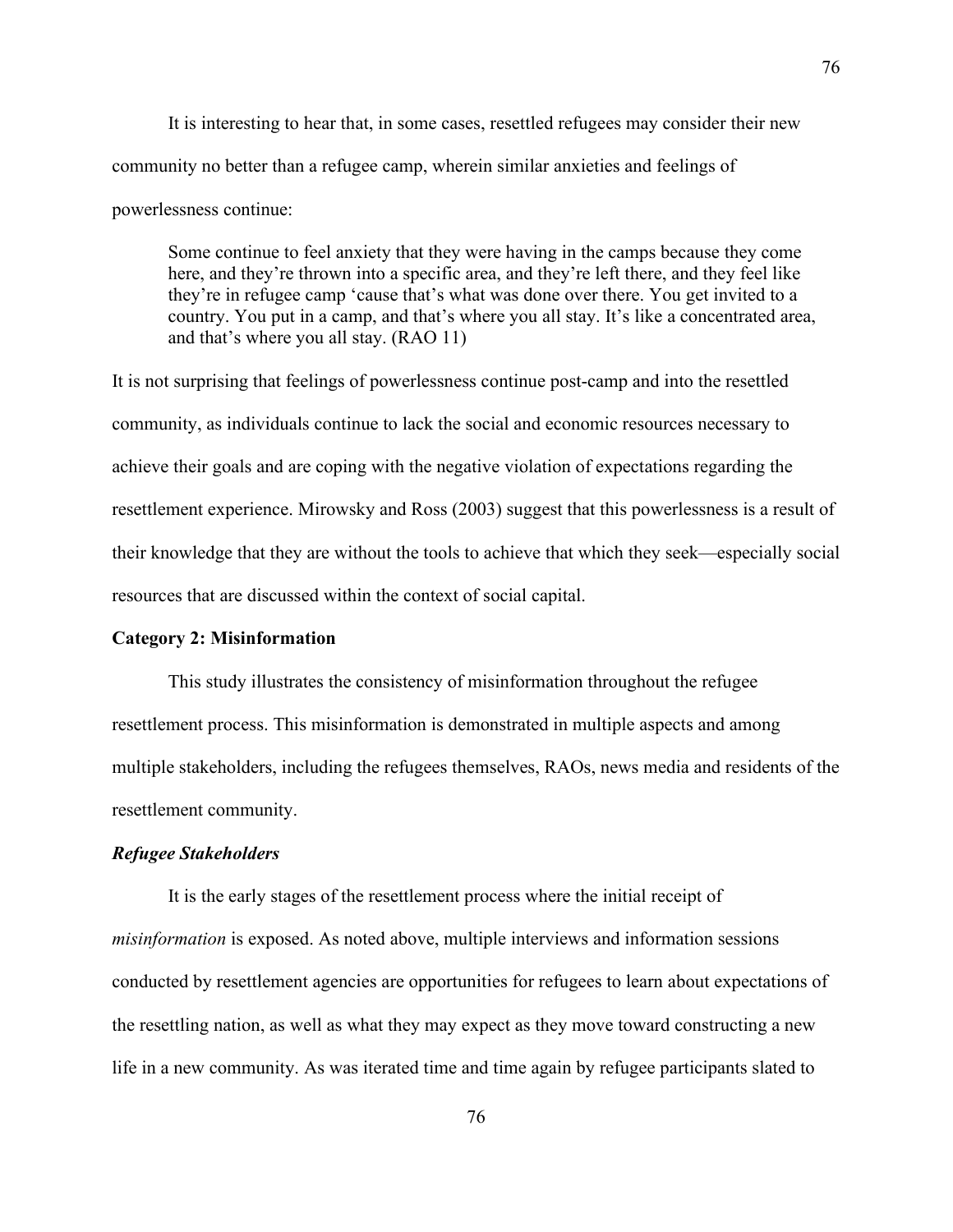resettle in the United States, the expectations for work in a similar if not identical industry and credential were set as something that was interpreted as a given. The culture of the United States was pitched as one where all are equal and celebrated, regardless of their occupation, race, income or other identifying factors, and that tools to ensure a successful resettlement would be provided to them upon arrival. Participant responses demonstrated that these expectations were not met, and this misinformation contributes to a depletion of trust in organizations and authorities involved in the situation.

Upon arrival in the United States, refugees are faced with the reality that native residents of the communities of resettlement have not necessarily been provided with accurate information regarding the peoples and cultures who will become a part of the community fabric. One participant recounted a quote from a fellow refugee discussing how people from Africa learn "The only way we learn, us Africans, the only way we learn is by farming." She was surprised to learn that sweeping assumptions of the education of people from Africa were being made by the school district and applied to teaching students. Juba was shocked as she has never farmed in her life; this was not her experience. Misinformation is alive and well throughout the refugee system, and one of the concerns with this is that those few members of the refugee community who choose to share their experiences are seemingly recognized by the existing community as the accurate picture of life pre-resettlement.

The category of misinformation applies to multiple stakeholders in the refugee resettlement process, all having a role in the eventual social integration of the refugee population.

### *Refugee Aid Organizations*

Communication breakdowns affecting refugee aid organizations (RAOs) have long lasting effects on their ability to 1) ready the community for the arrival and integration of refugee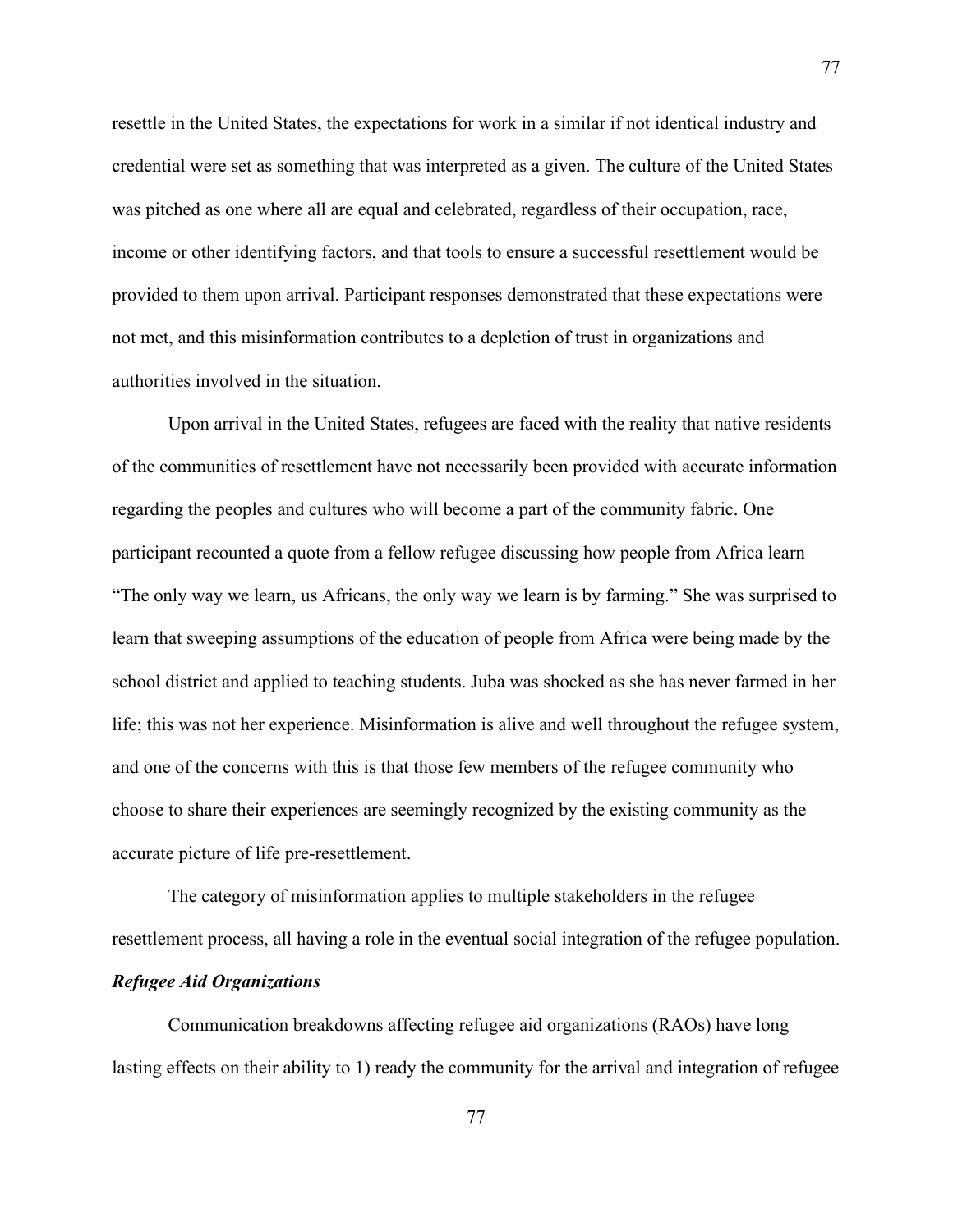populations to the community and 2) build trust with newly arrived refugees to provide the aid and assistance they need in a way that maximizes the opportunity for eventual integration. In fact, misinformation has caused confusion as human resource departments are not receiving accurate information for use in developing and executing policy-guided employment services. This has resulted in delays and disruptions in refugees' ability to find and/or maintain

employment.

We've had two companies in the last two months call us. Companies we've worked with for years say things like, "Oh well, this person's not a citizen, and they aren't legal to work in the United States. Our corporate office is telling us." And it's like, well, yes, they are able to work. They have a stamp on their immigration document that says employment authorized. So, we've had to re-provide that paperwork to two companies to prove that people can work. (RAO 9)

It is clear that RAOs exhibit fear and lack of trust where news media is concerned:

"I think most things that the local media covers, are in reaction to something that's happened. Generally, I would say negative... the nature of what we do is really reactionary most of the time." (RAO 1)

Another participant went more deeply into the concept of the fear of consequences:

I worry that words will get twisted or that, um, that they'll be unintended consequences, so, um, so I think we rely more on our own social media platforms and owned content to get this done. We use friendly reporters right, or we direct the story to the media when we feel it's appropriate, and then after that we kinda hold our breath that we're not getting called about something. (RAO 5)

This distrust of the media has led agencies to restrict their proactive use of the news media, This is unfortunate, as they are considered the experts on refugee and migration issues within communities, and, therefore, the experts are not controlling the narrative being received by the community through mass media communications, which leads to additional opportunity for the sharing of misinformation. Additionally, when organizations refrain from speaking to the media in this fashion, it may leave the audience questioning their trust in the organizations. As the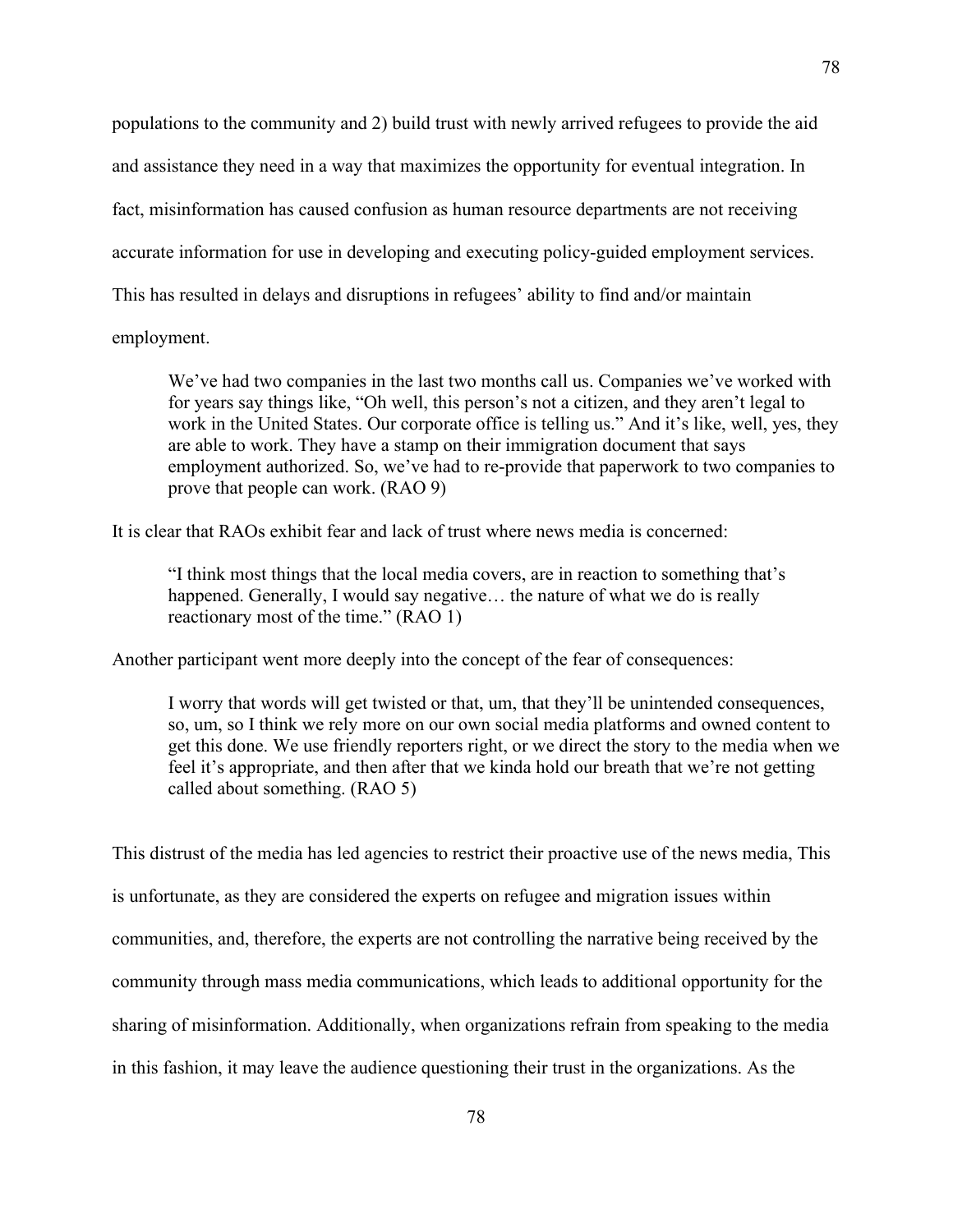spokespeople for the refugee population, it has the capacity to diminish trust in these "foreign" members of the community.

The media relations function of public relations provides a conduit for sending messages to community members. These messages are meant to educate and inform the general public regarding migration issues, which in turn, can be leveraged by the organizations to promote deeper understanding of the populations and the challenges they face. This is a task that would fall under the role of execution of strategic public relations. Accounting for the perceived lack of relationship building opportunities provided for refugees, public relations practitioners can broaden outreach plans and craft the narrative of the stories told through mass media, as well as social media channels. As noted above, there is a significant lack of proactive media relations implemented by refugee aid organizations. This is troubling, as news media is clear that they struggle to accurately tell the stories of refugee and migration issues without the input of their RAO partners.

#### *News Media*

In 2018, the researcher sought to explore the influence of media relationships on refugee coverage in local news and interviewed local members of the media in preparation for this study. The study also focused on the two federally recognized refugee resettlement agencies and their interactions with the media. The research found that both organizations identified are considered content experts by local news media, however, their media relations practices are ineffective. The lack of proactive media relations on the part of refugee aid organizations is a challenge to news media that are attempting to cover refugee-related news. In some cases media interaction is non-existent. "Someone told me to go to [RAO] because they don't answer their phones," said a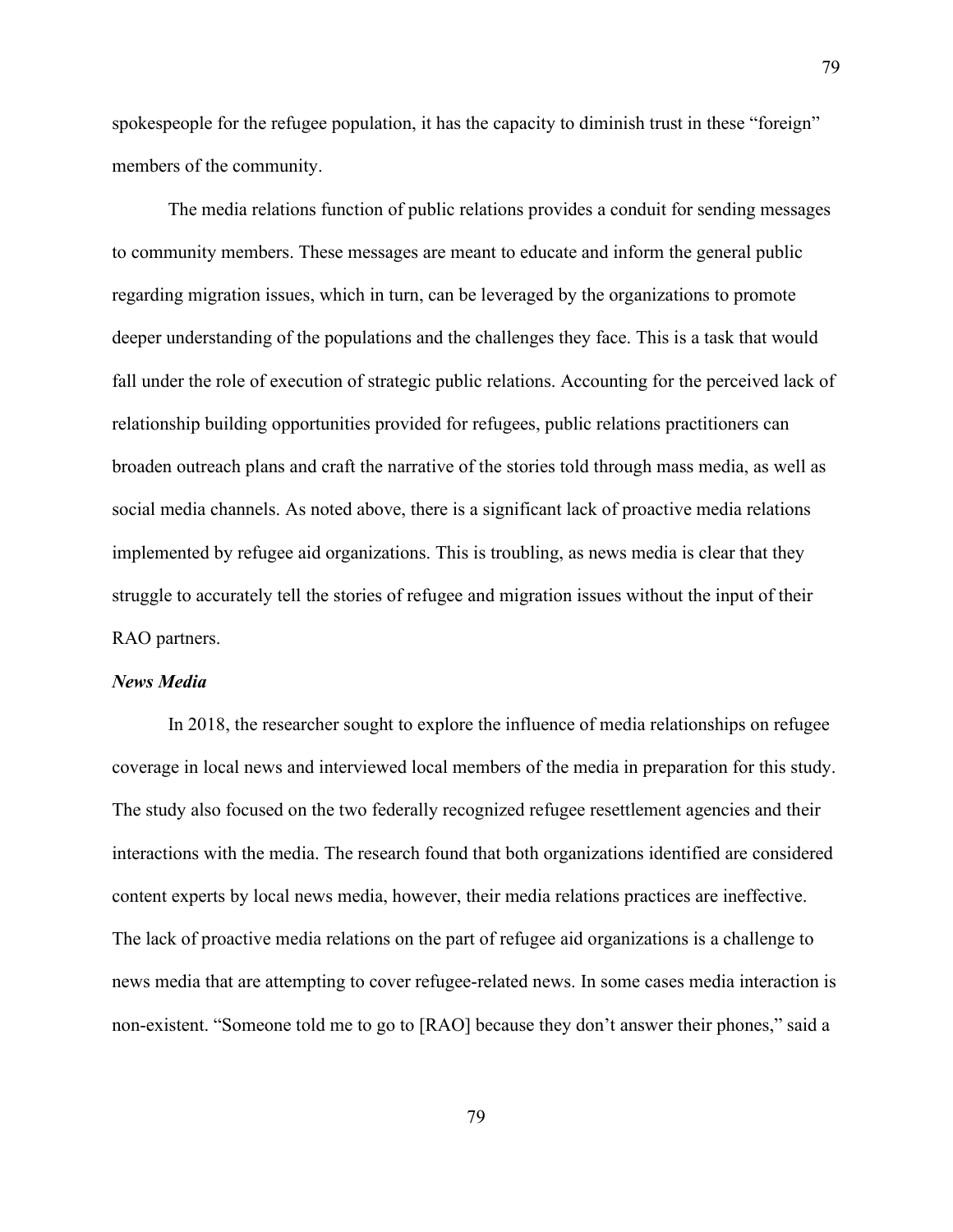reporter for Advance Media in Syracuse. An assignment desk editor felt that the RAOs in question would be an ideal source except:

I think they [RAOs] are dropping the ball. To get any kind of information, we are having to contact professors…I'd much rather hear from someone who deals with people directly on a daily basis and knows their state of mind and knows not only the law but how the law is impacting people locally. (Television assignment desk editor)

The relationship between RAOs in general and local news media is a key factor in minimizing and mitigating the propensity for misinformation regarding refugee and migration issues. Participants in the 2017 study identified the complexities and confusion from a policy angle and noted that even when the news media aired stories that contained misinformation, there was no effort on the part of RAOs to clarify the information, leading to the community consuming local news to be receiving and communicating incorrect information. The ineffective relationship also affects the ways in which the on-air talent report the news including their level of confidence with the content and the language, specifically terminology that is used. A television journalist shared that, "When I anchor, I am always nervous that the language in my script [relative to migration] might be wrong. It's my reputation. If the service providers would be more open, we might be more confident in our coverage."

RAOs note that fear and lack of trust in the media are two justifications as to why they are not proactively communicating with local news media. Members of the media also identify fear as an obstacle though through the lens of frequent policy changes and heightened sensitivity toward migration issues during the Trump presidency "…We were trying to figure out how Trump's policies were going to impact them, and they weren't doing any interviews, and none of them have done any interviews. We're told they are in meetings all day – I think they're scared," offered a television journalist. Another member of the media considered that the organizations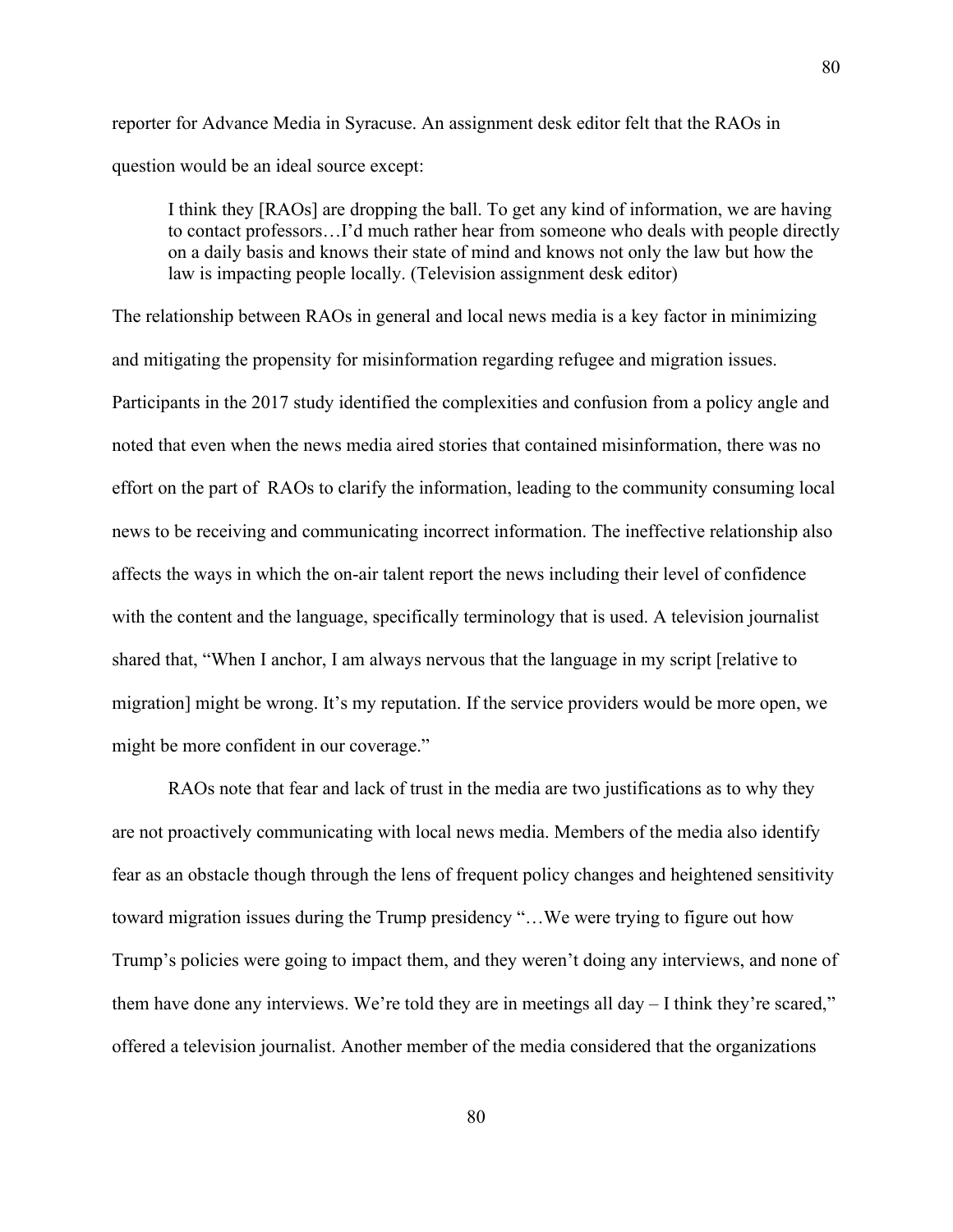were not speaking to avoid involvement in policy discussions and to maintain a sense of neutrality.

The existence of sporadic or non-existent relationships between RAOs and their news media partners results in the transition of inaccuracies and misinformation of migrant and refugee issues to the community. The news media's role in the community is to inform the public, and, while it is clear that they want to be doing more, that the dearth of media relations precludes the local outlets from providing important information regarding the local resettled refugee populations that is imperative to the process of readying the community for the presence and arrival of refugees in the community. This sentiment is conveyed especially well by a television journalist:

Everyone could be doing more. It's always the case. But if they [RAOs] aren't going to work with me, I can't get a package together, which means I'm not doing my job. And, when I am not doing my job, I can't help them be better at doing their job. (Television journalist)

The media representatives were unanimous in their opinion that they should be looking to help RAOs and the populations they serve by communicating with the audience, but they are restricted based on the lack of relationship between media and the organizations themselves.

#### *Resettlement Community*

Unfortunately, the organizations are falling short when it comes to proactively communicating their message and goals in the community. This is cause for confusion among stakeholders including the news media, who see their role as one of informers of the public, and the public in general, which is likely to have a negative effect on the ability for refugee populations to integrate in an efficient and effective fashion. Conflicting and inaccurate statements from the news media have the capacity to create confusion among the general public in the community -- and even fear. The concept of fear was especially prevalent during the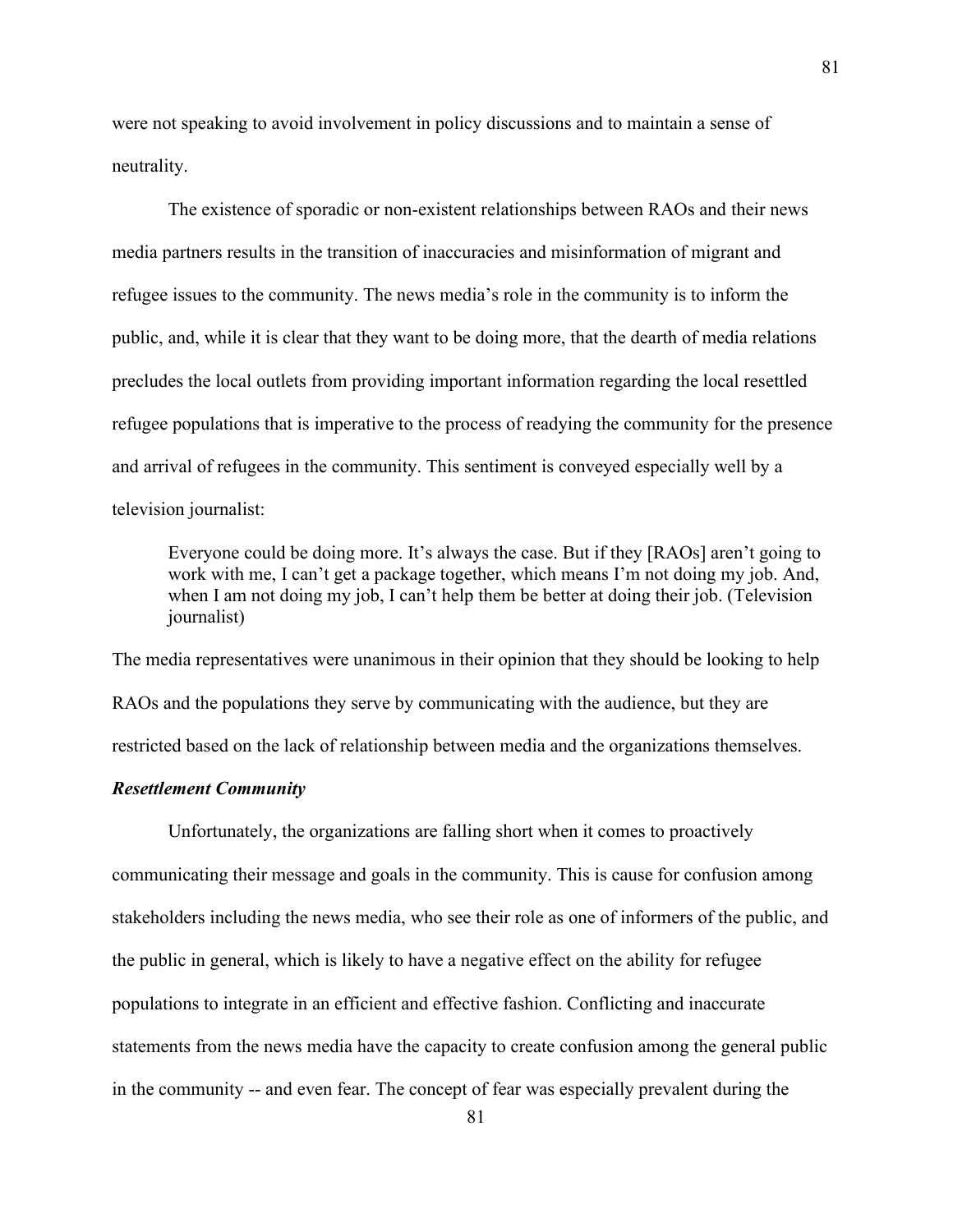Trump administration when the screening process for refugee resettlement was not being explained properly, and the rhetoric from the administration left some with the implication that migrants bring illness, laziness and violence, among other negative social attributes, to communities. At a 2018 immigration discussion, former President Trump was quoted as saying, "We have people coming into the country or trying to come in — and we're stopping a lot of them — but we're taking people out of the country. You wouldn't believe how bad these people are. These aren't people. These are animals" (Lee, 2020). In January 2018, a member of the Trump administration contributed the following to an article appearing in The Washington Post: "…Like other nations that have merit-based immigration, President Trump is fighting for permanent solutions that make our country stronger by welcoming those who can contribute to our society, grow our economy and assimilate into our great nation" (Dawsey, 2018), implying that current immigration policy was not contributing positively to the United States.

Misinformed statements such as these, and other news shared through the media without appropriate due diligence, contribute to an environment that is not conducive to a positive resettlement and/or integration experience, leaving community members confused and even in fear of the immigrants in the community. And, certainly, making it more difficult for refugees to establish footing and build beneficial relationships in their new community. Refugee participants are also aware of the confusion caused by the media that leads to misinformation and the resulting distrust in both the media and distrust in the refugee population by the greater community:

What you hear on the TV, these people are not vetted. These people are terrorist. That's bullshit. (SU 4)

People think my husband is a killer because we are from Sudan, and all they hear is about murder. No one is telling people we were the ones being murdered. (SU 5)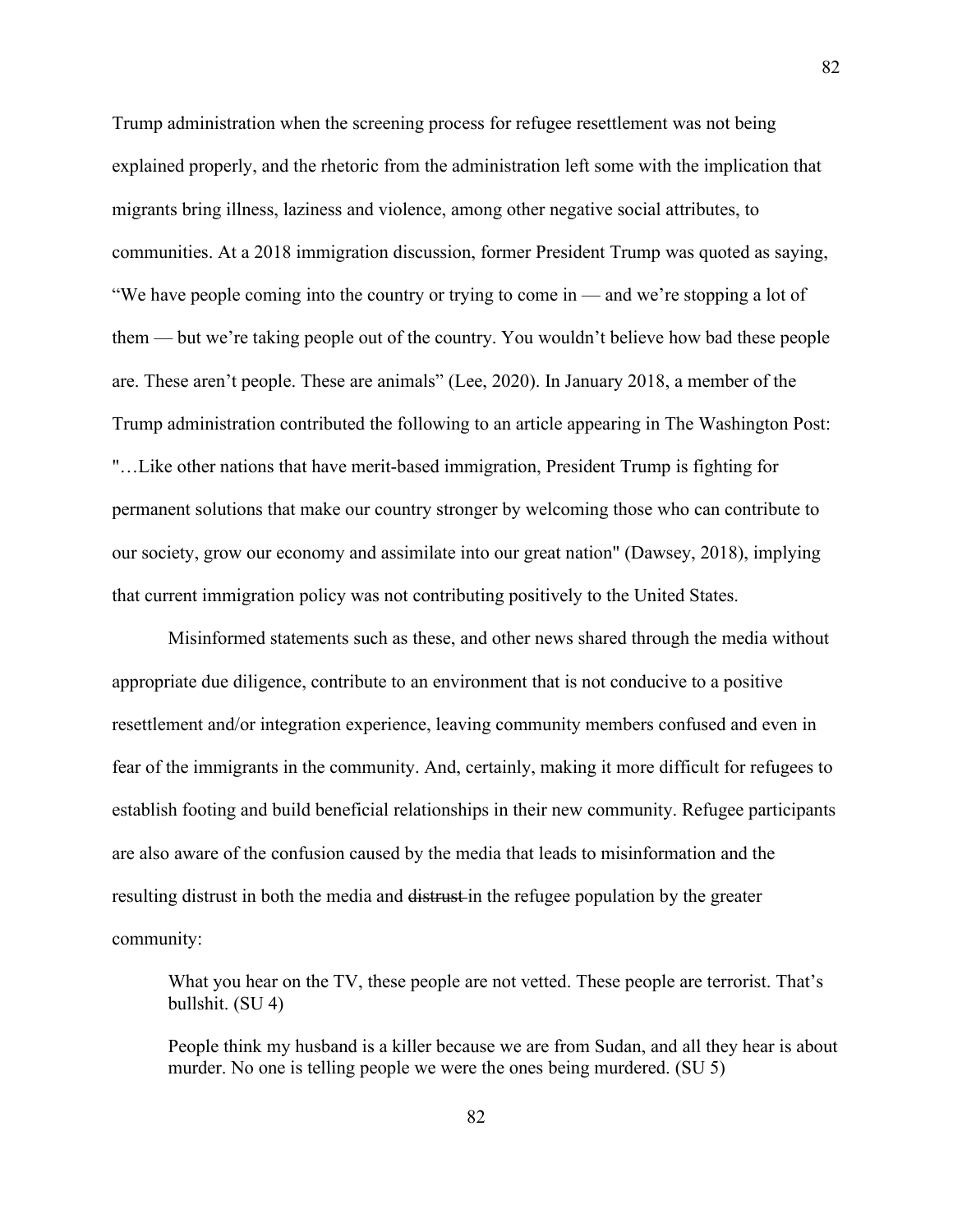I think the media is to blame for why people dislike refugees and don't want them here, especially Muslims. Nothing they say is accurate. I came from Afghanistan. I speak English, and I have a white-collar job. My family was threatened, and we had to leave. People can blame Trump, but long before him, the media has always made immigration confusing. Some people think I am an illegal alien. Then I have to explain what a refugee is, and why someone like me who is [undisclosed occupation] is a refugee. (SU 9)

I can say the national media, uh, I think they need to come to the local level to collect uh, true story. I watch all the time, uh, I know they want to be very fact, but many times I don't hear the real story people talking by themselves. I mean, there's much coverage about the local story about refugees and immigrants in this community, um, they cover when there's something, big events going on, front line, um, but they don't do lot of those research and story about very local issues. (SU 2)

The same participant acknowledged the hesitancy on the part of nonprofits to practice proactive

media relations:

I know nonprofit. They don't want to engage with any media. I, when I working with RAO, I always had to get permission from the executive director and go out and speak as a private guy. Not as employee for RAO. (SU 2)

### *Category 3: Unmet Social Capital Needs*

Unmet social capital needs are a primary barrier to integration of refugee populations. Refugee participants are resoundingly clear when stating that social capital is the most important aspect to achieving integration, and they unanimously agree, that though these are needed services, that is not the focus of the 90-day resettlement period. More than one participant stated that the basic needs services provided within the 90-day resettlement period are not as needed as assistance in meeting people who could be beneficial to their advancement within the community. A refugee participant summed this up well when they stated that it would be ideal if RAOs would think "outside of the refrigerator" referring to the needs of the recently resettled exceeding the necessities of food, clothing and shelter, and noting the relevance of making important community connections. "Creating a path for your own life outside the life of the life that you think 'oh yeah, now I have food in my refrigerator,' thinking outside of the refrigerator.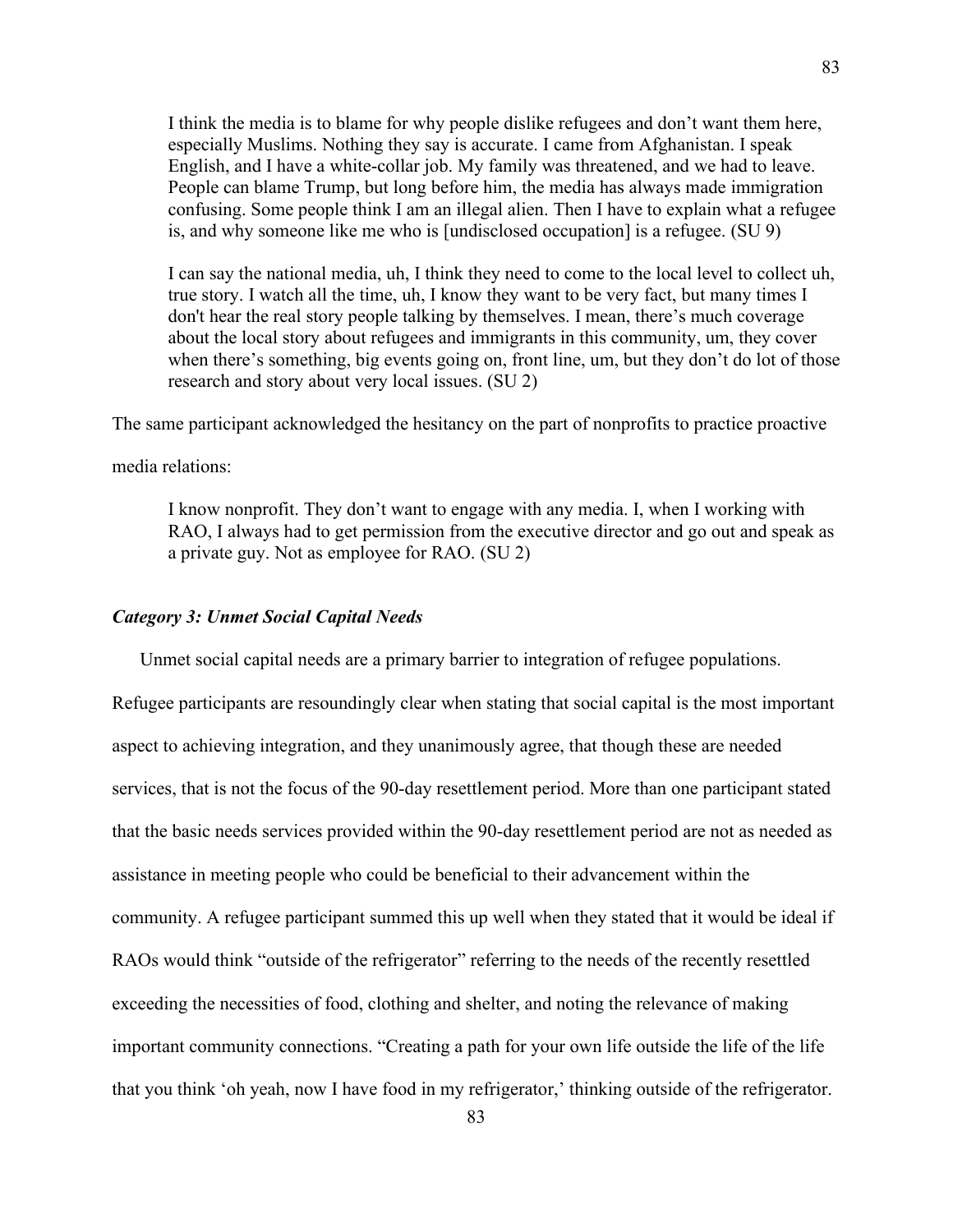And saying that - outside basic needs. Those are some of the things I wish I had." (RAO 6)

Another participant shared the following:

… you could be directed to the office that would help you get a home and food stamps, state benefits, that you could do that on your own even without an organization, but what was lacking in that 90 days and beyond was education and communication about how to meet people, how to advance, especially, um, circling back to all those interviews you went through with what you do and how you do it. You were a teacher. Would it have been beneficial to, say, have someone from the resettlement agency introduce you to someone who works at HR in the school district, and, if you had that connection and at least you could take the state teaching test, you could become a teacher? They [RAOs] don't care about I was a teacher. Um, they could connect me with someone from the school district where I can pursue my expertise and my career as a teacher, right? They don't do that. And there's not services like that. (SU 2)

In many cases of resettlement (including in the geographic location of this study), refugees are resettled in areas where there is a level of existing social capital established through personal ties and past migration of the same or similar cultures (Massey, Goldring & Durand, 1994; Massey, 1999). The existence of these networks provides newly arrived persons with a cultural similarity upon which to establish kinship connections and a support system during the adjustment period. These micro-communities exist throughout the city where this study was conducted and in many cases are sophisticated in structure. The Bhutanese community provides an example of the strategy of these communities:

The Bhutanese community was organized from the day that they came because they sent a person [Name withheld] here who was the leader of the camps in Nepal. They sent him here first. He was supposed to be the first person here. so, basically, he could organize it for everybody. He started working for us almost right away as a case manager, and he really formed a community association right away, and as new people came in there was already this tight-knit community there to help them. So, if they're entering a supportive community, that's where people have already integrated and are successful in the community, then they tend to just follow that trend. (RAO 10)

These micro-communities provide support to their members that include cultural education, negotiation with external agencies, interpretation and, in some cases, a connection to the social capital building opportunities that many need and crave. A female participant identified herself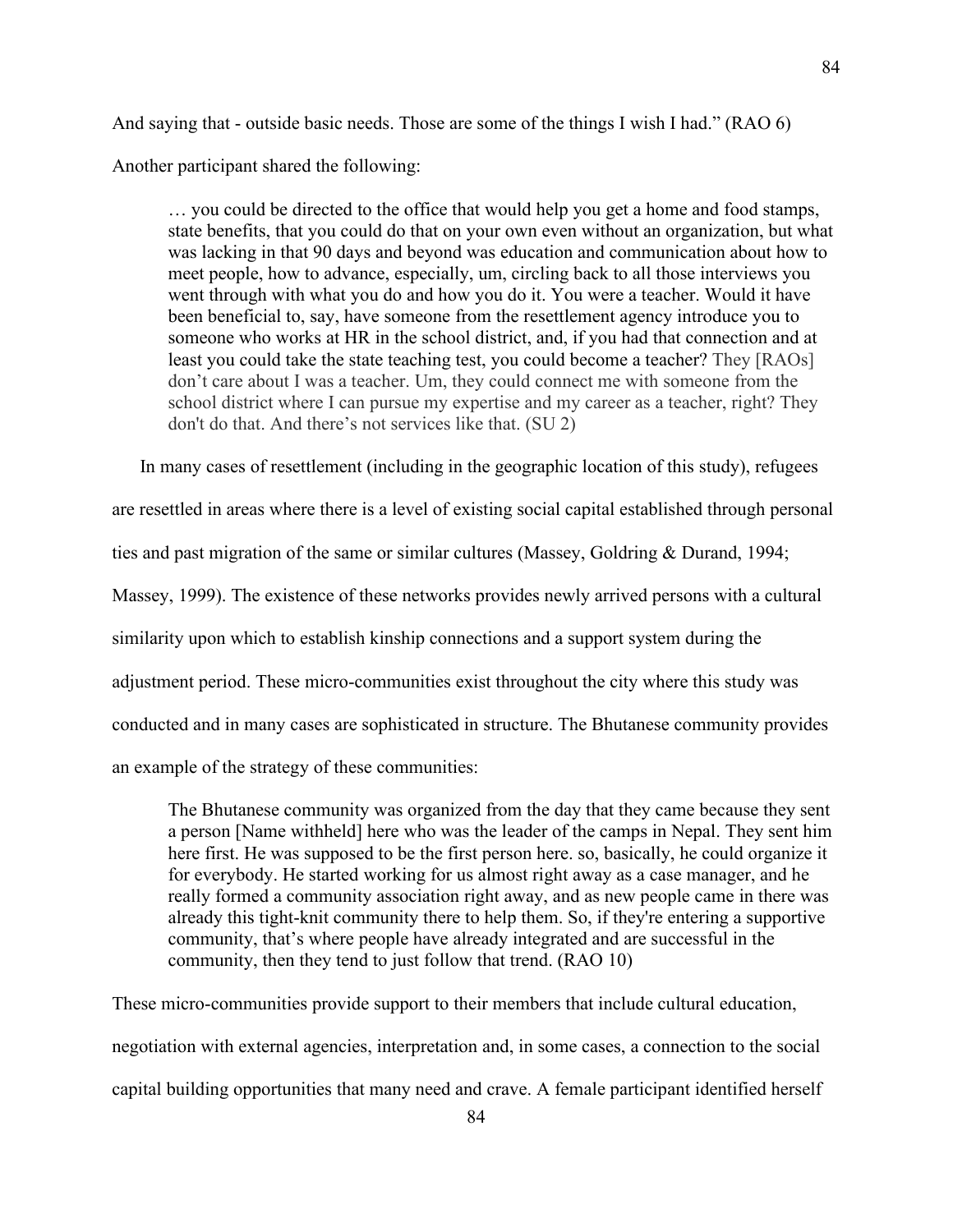as the community secretary for the South Sudanese population. She explained that this role is not formal in the sense that it is recognized by the greater community, but that within her microcommunity it is known that she will "get things done" and "knows the right people." She is viewed as a resource and has acted as a liaison and interpreter between newly arrived members of her micro-community and RAOs, the school district and civic agencies. She is often the community member representing the micro-community in discussions with elected officials, and the South Sudanese community trusts her to interact on their behalf. The participant's role as the liaison to elected officials has enabled members of her micro-community to meet and engage with decision-makers and to break down obstacles that impede trust in government, as well as help to clarify misinformation through planned opportunities for information exchange. During a city election in 2018, several South Sudanese community members were hesitant about the candidates, as they did not know them, and many refugees come to their new lands with fear of government generated from experiences of persecution in their homelands. In this instance, the community secretary arranged the following event:

We invited all of the candidates to come and all of the community members to come, and all of the community members could decide who they want to vote for. So they spoke to them individually, and they, you know, told them their goals or whatever they're going to do, and the community got to decide who they want to vote for so that level of connection and that level of talking face-to-face with the person you are voting for give them enough comfort and also trust in the system that you know this is working. We can speak to these people and included the police sheriff which we have contact with, as well. (RAO 11)

It is social ties, such as these, where refugees are establishing footholds in the community, and per the participants in this study, while they expected to incur social connections through RAOs, it is these and other such opportunities made possible through established members of their ethnic micro community, that is their sole mechanism for building social connections.

#### **Social Capital Perception and Action by RAOs**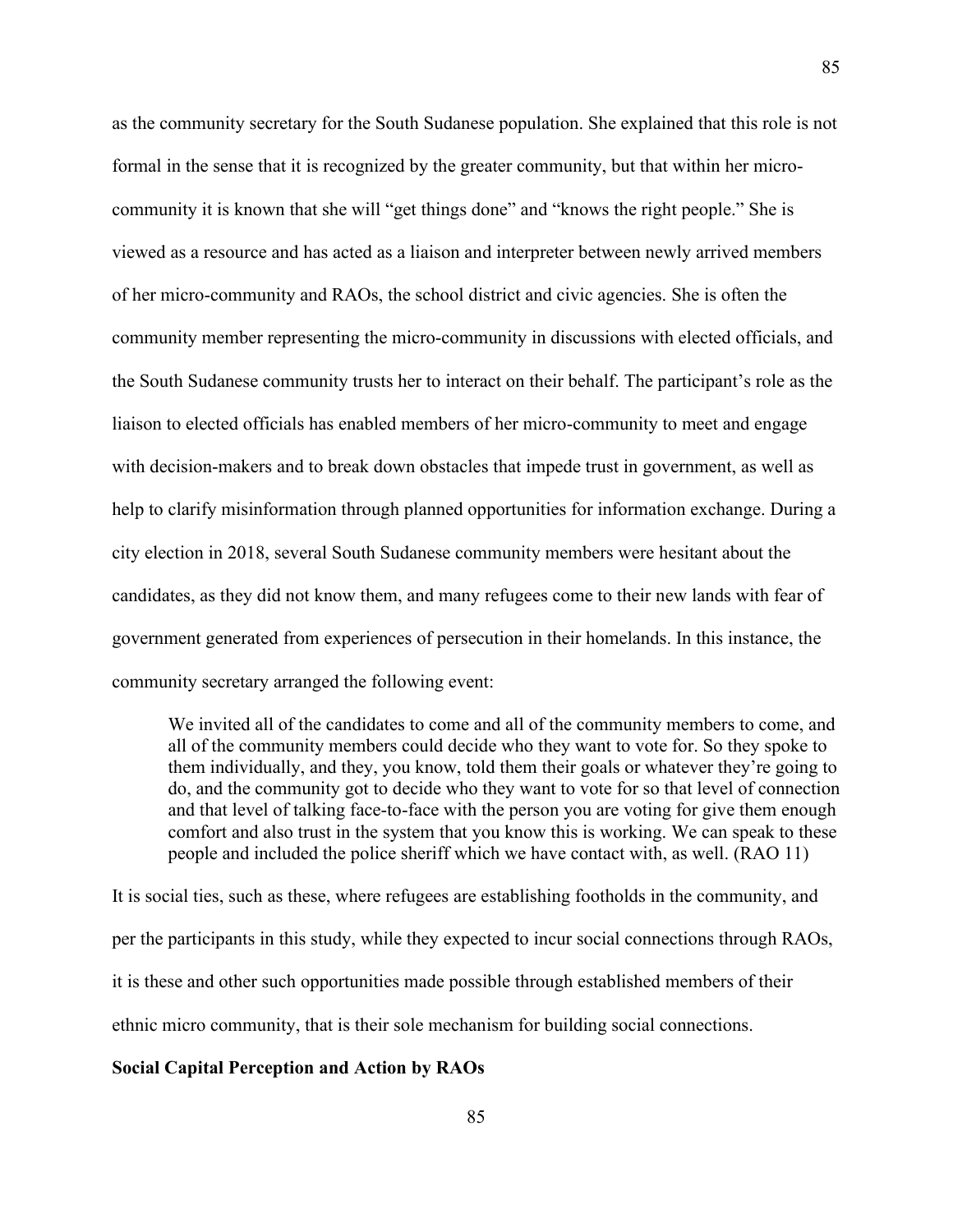86

RAO employees is varied. In some cases, especially regarding those involved directly in

programming development and execution, the acknowledgement of social capital as a need to

succeed and accomplish integration is evident in responses including:

I think it's important for some people, but, again, for some people they couldn't care less. (RAO 9)

We all know networking is important. It's all who we know like we have these sayings but then for some reason when we go to do work with low to moderate income, injustice, inequity, we never talk about network -- like there's a few books out there now about social capital and how important it is and overcoming poverty and inequity, but at this level we aren't implementing. (RAO 7)

In responses from the upper echelon of organization leadership, we see that the focus of the role

of the organization is to provide the baseline basic needs to resettle. In fact, as is demonstrated

below, there is a view that the onus of needs beyond the basics is put upon the refugee

themselves.

My job is to help you get some of the basics taken care of because this is a new country for you, and we want to get you off on a good start the best start -- but I am not responsible for figuring out how you're going to run an organization one day. That's totally on you, and that is part of your desire a tenacity and that is your willingness to work hard and work through obstacles. (RAO 5)

RAOs conceived and led by persons who came to the area through refugee resettlement programs understand the importance of relationships and networks in the context of social capital. A resettled refugee himself, the executive director for RISE understands the necessity of

social capital in obtaining work in the United States:

Creating networks of people that you know, creating, making sure you sustain your own connections that you create and not burning the bridge and all this kind of stuff because it will help you because it's about. Because in America it's about how much connection you have with people, sometimes to get a job. (SU 7)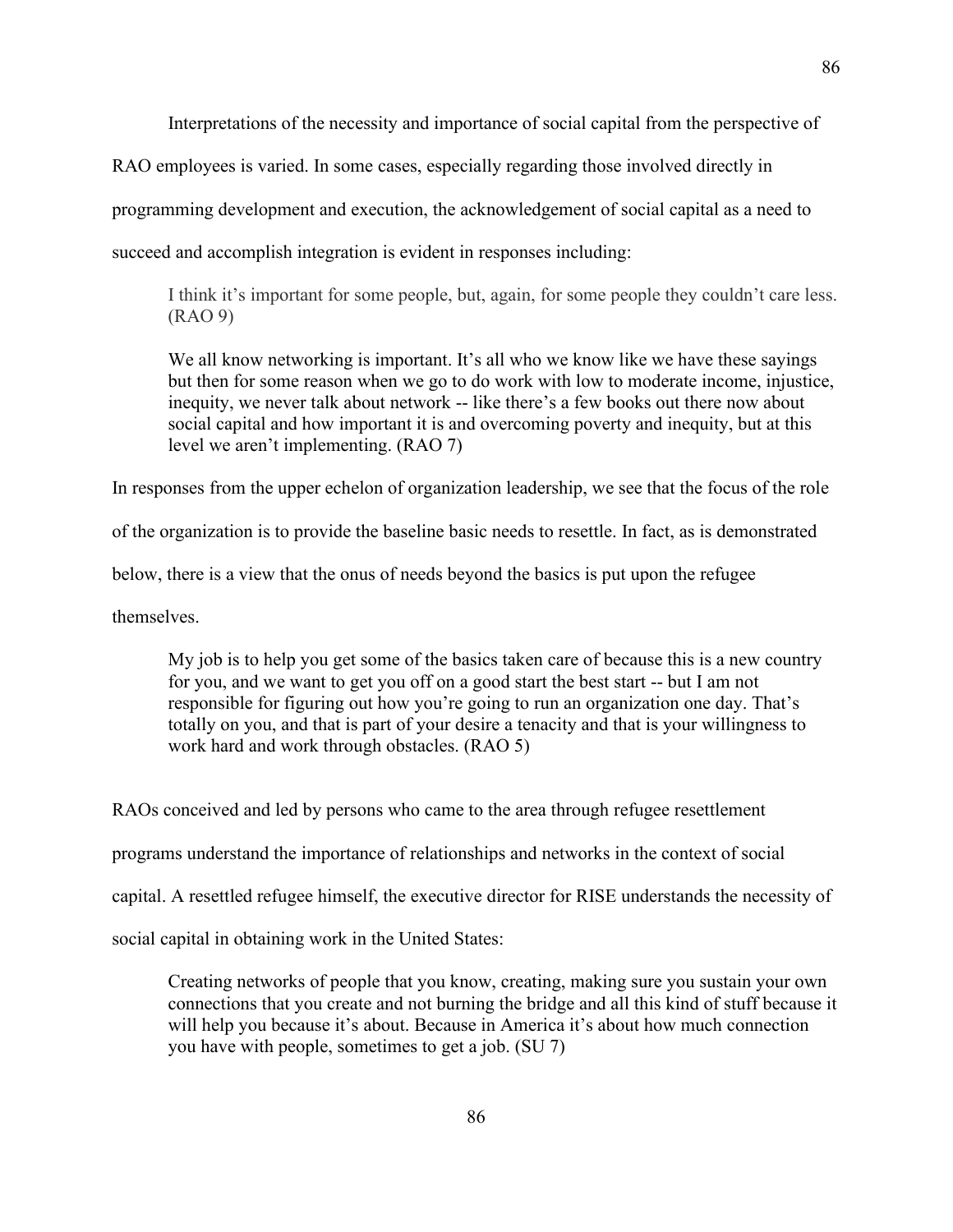He continued to relay that prior to his arrival in the United States, he was a pharmacy technician and had excellent English language skills demonstrated through the rounds of interviews during the resettlement process. It was due to these interviews that he had expectations of arriving in his new community and having access to work in his previous field. This was not the case:

Had they given enough information about me to the people who were helping me, they could have taken me to the pharmacy because I did pharmacy tech, and all this kind of stuff. Right? They could have connected me to all that world start my life easily but no….(SU 7)

Those arriving in the United States, however, presumed that the interview content had made its way to the RAO representatives in the United States and that it would be used especially for the purposes of job procurement, or at the very least, as noted above, to make appropriate connections within the community. According to participants, the information collected in interviews was not necessarily passed through the system and either remained unknown or ignored as once arriving in Syracuse, the RAOs asked these same questions that had already been answered multiple times before.

## **Summary of Results**

A qualitative, constructivist grounded theory study was designed and conducted to answer five research questions:

- 1. What is the role of public relations in the integration of underserved populations? (RQ1)
- 2. To what extent does the organization's public relations function have the capacity to influence identified indicators of integration? (RQ2)
- 3. How do organizations practice public relations in a way that is conducive to facilitating the integration of their service populations? (RQ3)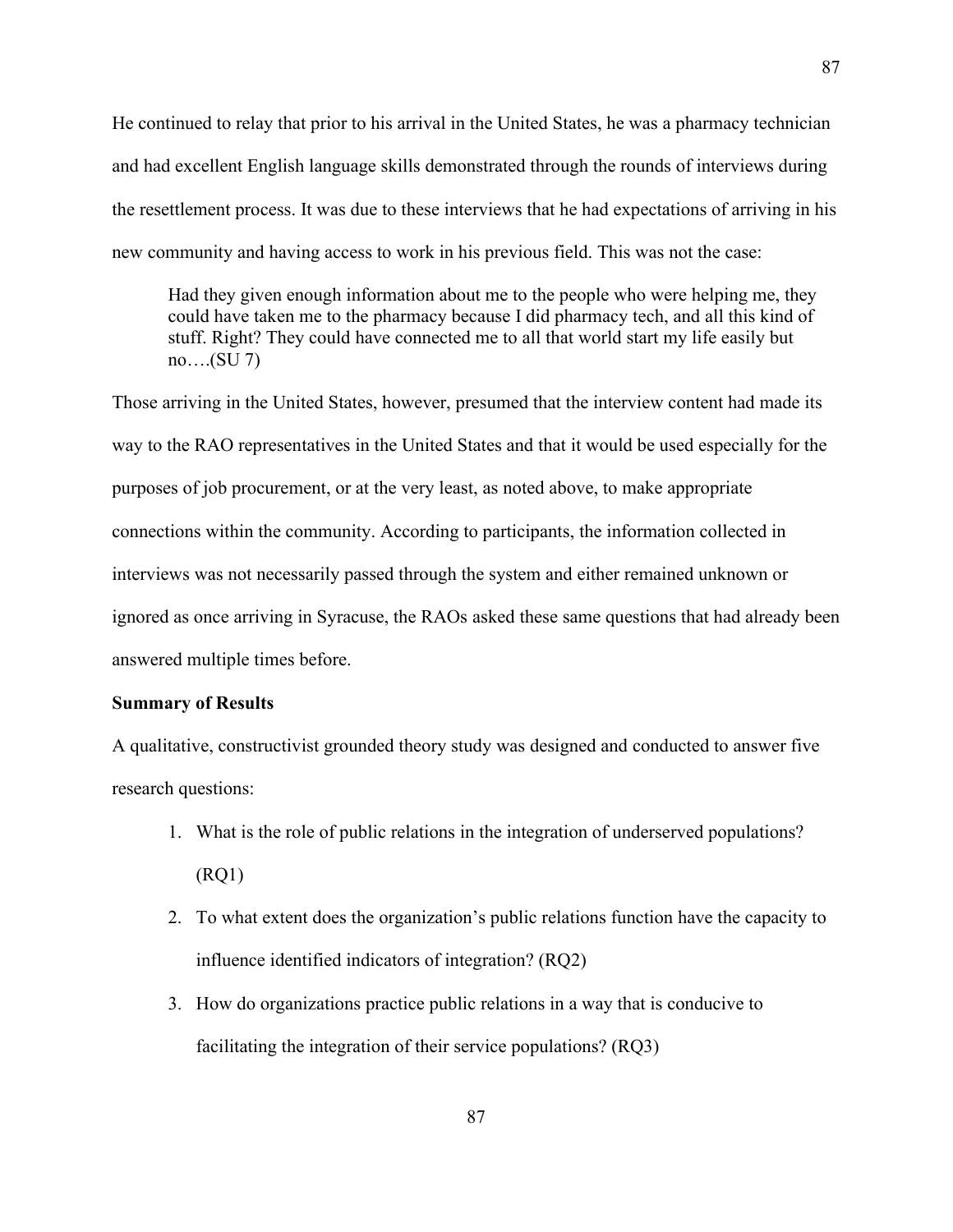a. Do practitioners perceive public relations as pertinent to the attainment of the organization's integration-focused goals? (RQ3a)

b. How do organizations use public relations to ready the community for optimum integration? (RQ3b)

Thirteen health and human service nonprofit professionals working in refugee aid organizations and 11 participants self-identifying as refugees participated in this qualitative study that explains the ways in which the strategy and execution of public relations has a role in the integration of refugees in their resettlement community. Additionally, findings from an earlier study of news media's understanding of refugee issues and RAO relationships were included to highlight aspects of the relationship between public relations and mass communications and to evaluate the statements of the RAO professionals' perception of said relationship. Through use of the constant comparative method and grounded theory coding practices, as explained above, three core categories emerged: unmet social capital needs, misinformation and powerlessness. These three categories were analyzed using raw data, existing literature in the field of public relations and communications, and it was determined that the primary theme of this study is maximizing trust building. This study argues that the public relations function of RAOs has great capacity to influence identified indicators of integration. However, at present, neither practitioners nor executives identify integration as a communications goal, although, at its most basic levels, the public relations function seeks to build mutually beneficial relationships and has the power to leverage the accurate sharing of information through mass media channels. Once the organization formally adopts integration of populations as a goal, it is through the maximization of trust building with external audiences and the service user audience that the public relations arm can positively affect the integration of their service populations.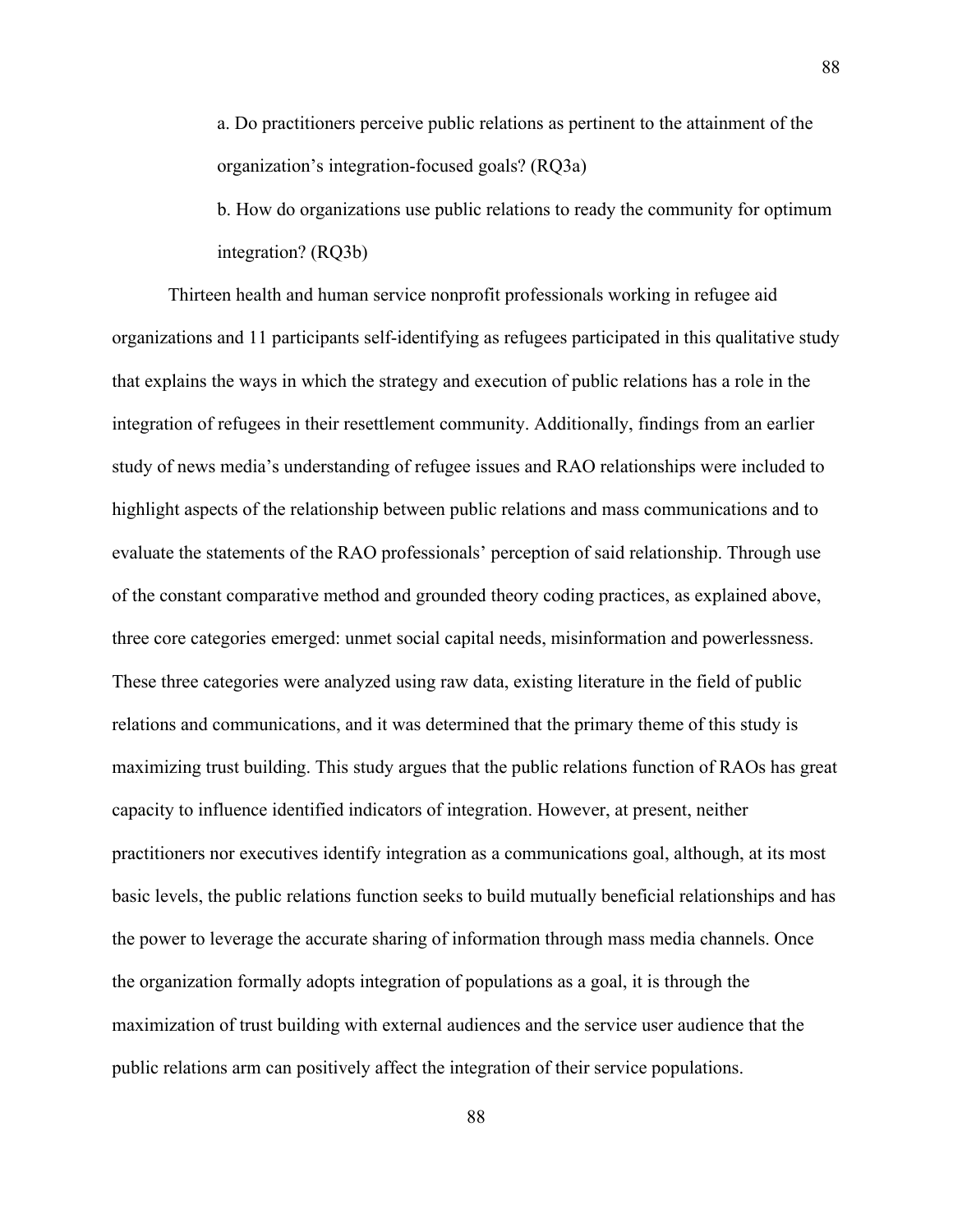# **Chapter V: Discussion**

The health and human service nonprofit space represented \$2.04 trillion in revenues in 2016 in the United States (Statista Research Department, 2021). The organizations are structured with the intent to provide services to those in need in the community in the hopes of improving an individual's well-being with the intent of benefiting society. This study was inspired by the firsthand experiences of the researcher who has worked in the field of nonprofit communications and public relations for over 20 years. It is from this experience and investment in health and human service nonprofit organizations that the researcher witnessed that the users of health and human service nonprofits are underserved by their communities, frequently facing marginalization and stigmatization. Building on this assumption, the researcher sought to identify the role of the health and human service nonprofit communications professionals in the integration of said populations.

This chapter includes a discussion of the findings within the context of relevant literature regarding migration, public relations, mass communications, social capital, misinformation, concepts of power and trust building. Moreover, this chapter provides a brief discussion of the implications of this study as it relates to improved integration of refugee populations and seeks to provide foundational guidance for public relations practitioners in RAOs who endeavor to align their practice with overarching goals for integration.

Although substantive, the implications of this initial step toward a public relations theory of integration have the capacity to positively inform public relations practitioners and executive leaders in nonprofits whose service users are in need of integration into the larger community. Finally, the chapter concludes with discussion of the limitations of the study, recommendations for future research and the intention of future research by the investigator. This chapter contains discussion and suggests future research to aid in answering the following research questions: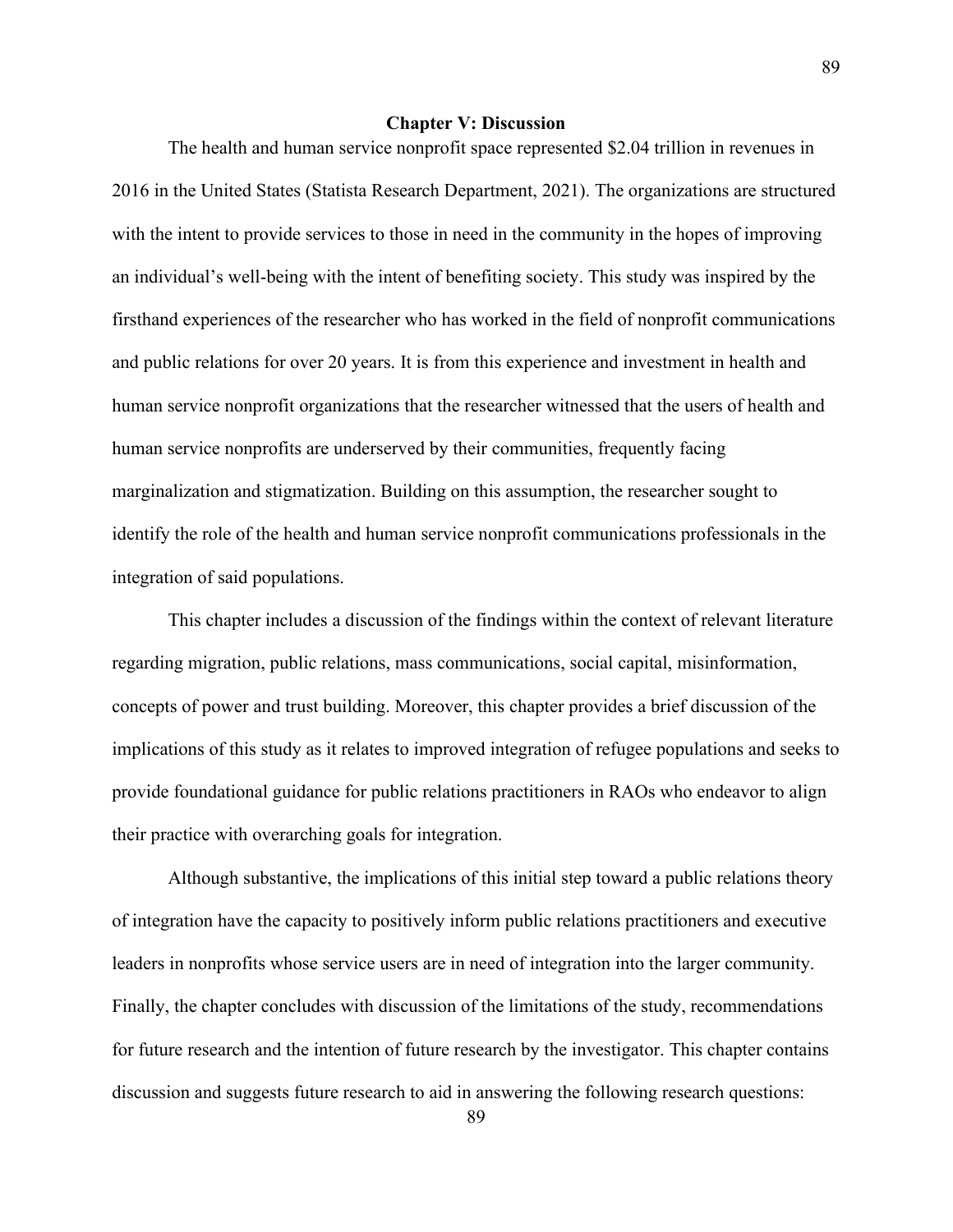RQ1: What is the role of public relations in the integration of underserved populations? RQ2: To what extent does the organization's public relations function have the capacity to influence identified indicators of integration.

RQ3: How do organizations practice public relations in a way that is conducive to facilitating the integration of their service populations?

RQ3a: Do practitioners perceive public relations as pertinent to the attainment of the organization's integration-focused goals?

RQ3b: How do organizations use public relations to ready the community for optimum integration?

# **Summary and Implications of Findings**

The purpose of this qualitative grounded theory study was to identify the role of public relations in the integration of underserved populations served by health and human service nonprofit organizations in order to construct a public relations theory of integration. This study focused specifically on the integration of refugee populations served by nonprofit refugee aid organizations (RAOs) with the intent to construct a substantive theory. This study also illustrates that three key obstacles experienced by service users en route to integration are unmet social capital needs, feelings of powerlessness and misinformation. Figure 3 explains the relationship between the three obstacles – a common thread to ameliorating these obstacles and clearing the path to integration is the maximization of trust.

RAO participants see public relations as a tool focused on education and storytelling with the purpose of increasing awareness of services, service populations and of the organization itself, where the common business goal is revenue in the form of donated funds to provide services. The data gathered in this study does not demonstrate that the refugee aid organizations have established a specific goal of integration for their service populations. Two organizations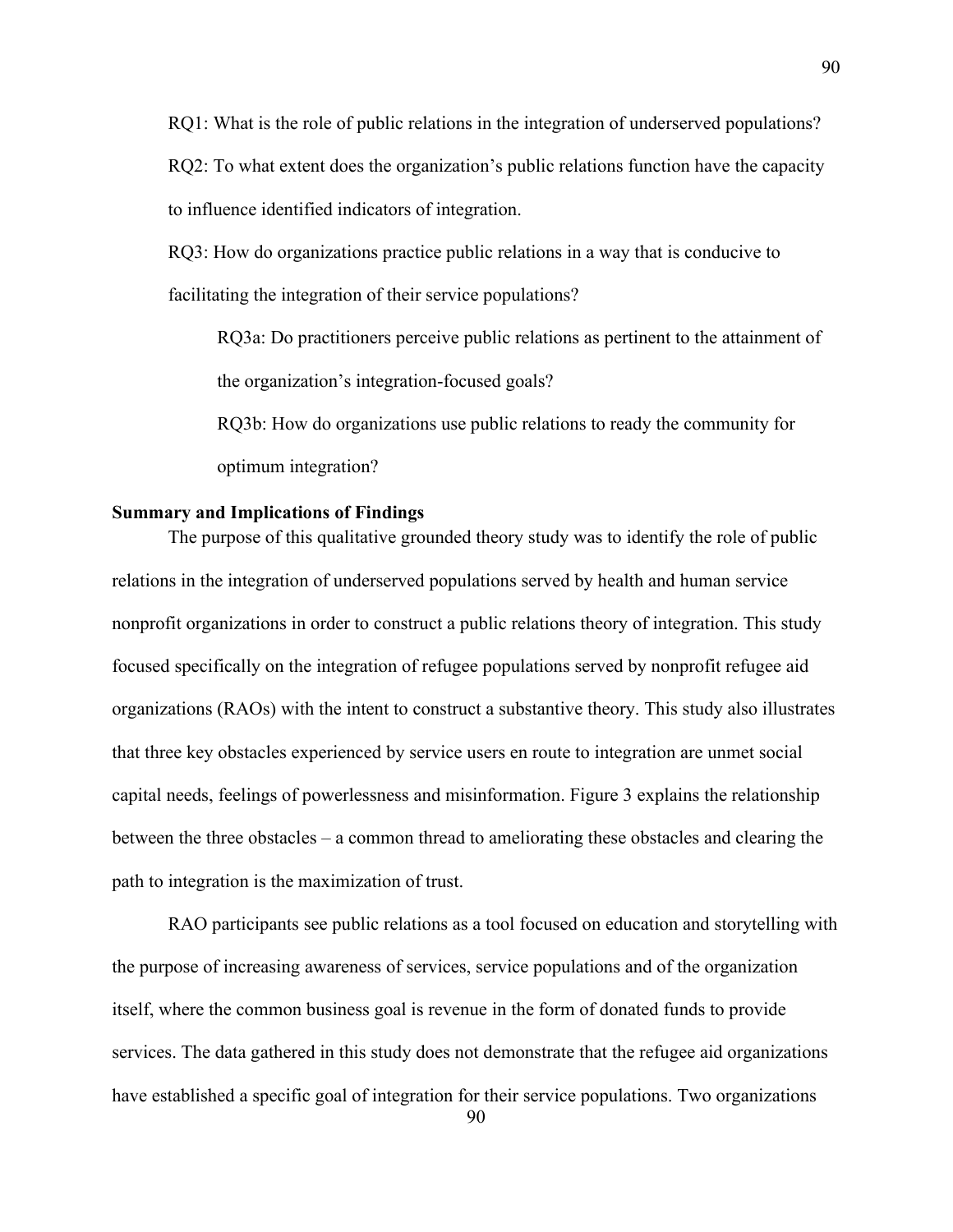are led by persons identifying as refugees who consider themselves to have integrated into their communities. Both organizations commit a considerable amount of time to not only providing basic integration-based services, such as English language learning, civics/government courses and basic needs services/assistance, but also to fostering relationships between service users and the wider community. As was discussed in the results, multiple participants credit the relationships they had the opportunity to build as the most important variable in allowing them to integrate or feel integrated. It is evident in comparing the responses from the RAO participants to the refugee participants that there is a significant disconnect regarding what the greatest need is when integration is what is being sought.

Although resettled refugees do acknowledge the value of the services provided by RAOs, refugee participants overwhelmingly expressed that the organizations are not meeting their needs in a multitude of ways that impact the traditional measures of integration. As noted above, the culmination of the results of the analysis of both RAO participants and refugee participants, demonstrate three categories affecting the integration of the population: unmet social capital needs, powerlessness and misinformation. Wherein maximizing trust is a tool for mitigating these obstacles, it is apparent that public relations' role in the integration of service user populations is that of the trust builder. The following explores the relationship between the identified categories and overarching theme of trust building.

Maximizing trust is an emerging theory of how public relations and communications practitioners in health and human service organizations can leverage their roles to mitigate misinformation about their service populations and circumstances surrounding them, transition service user populations from feelings of powerlessness to one of being empowered and to create a community environment that is ideal for the building of social capital. The emerging theory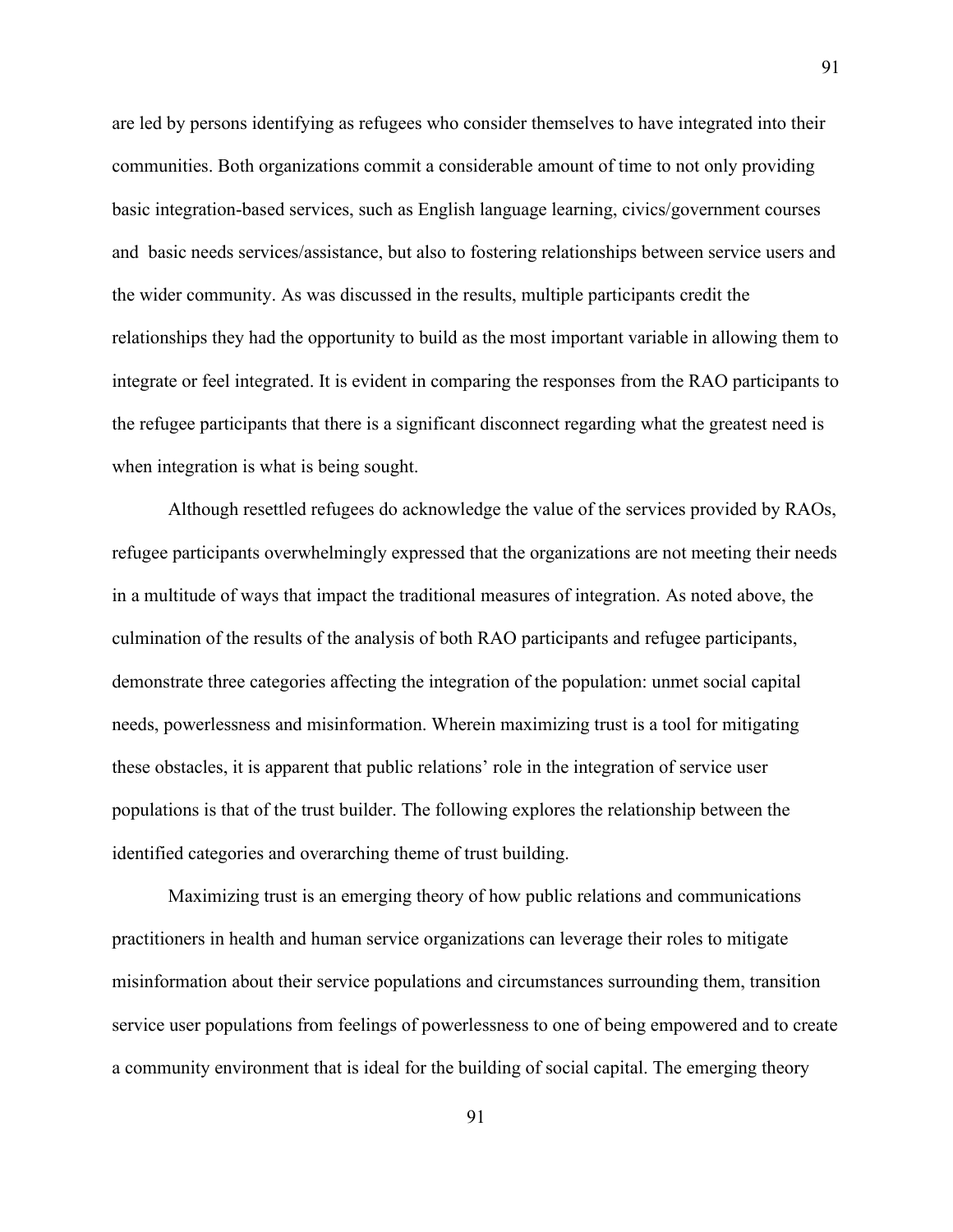identifies the necessary two-way communication model between the public relations and communications staff and both internal and external audiences.

#### *Model overview*

Figure 4 illustrates the process and cycle of the emerging model of integration-focused public relations. It is relevant to note that the model and theory is constructed under the auspices that health and human service nonprofit organizations have identified the integration of their service populations as an organizational goal. As was previously mentioned, while multiple components of the indicators of integration exist within corporate goals, integrating the population in the context of the service user population's understanding of when they feel (or how they define) integration is not necessarily the goal of the organization. The scope of this study does not address the disconnects between the service user stakeholders and the executives and/or board of directors of the organization. However, it is noted that this mismatch of definitions, and perhaps expectations between the parties, could be explored in future research.

The central pillar of this model is the process of trust building, which emanates from the strategies and tactics prescribed by the public relations and communications staff of the health and human profit organizations. This study is intended to represent a multitude of health and human service nonprofit organizations, and, therefore, the model does not specify the job titles or organizational roles of the persons acting in a public relations and communications capacity. This is because organizational structures vary, and it would be a disservice to the industry to identify by title. For purposes of the model, "public relations and communications staff" is defined as any organization employee whose role contributes to defining the strategy and tactics used by the organization in a public relations role.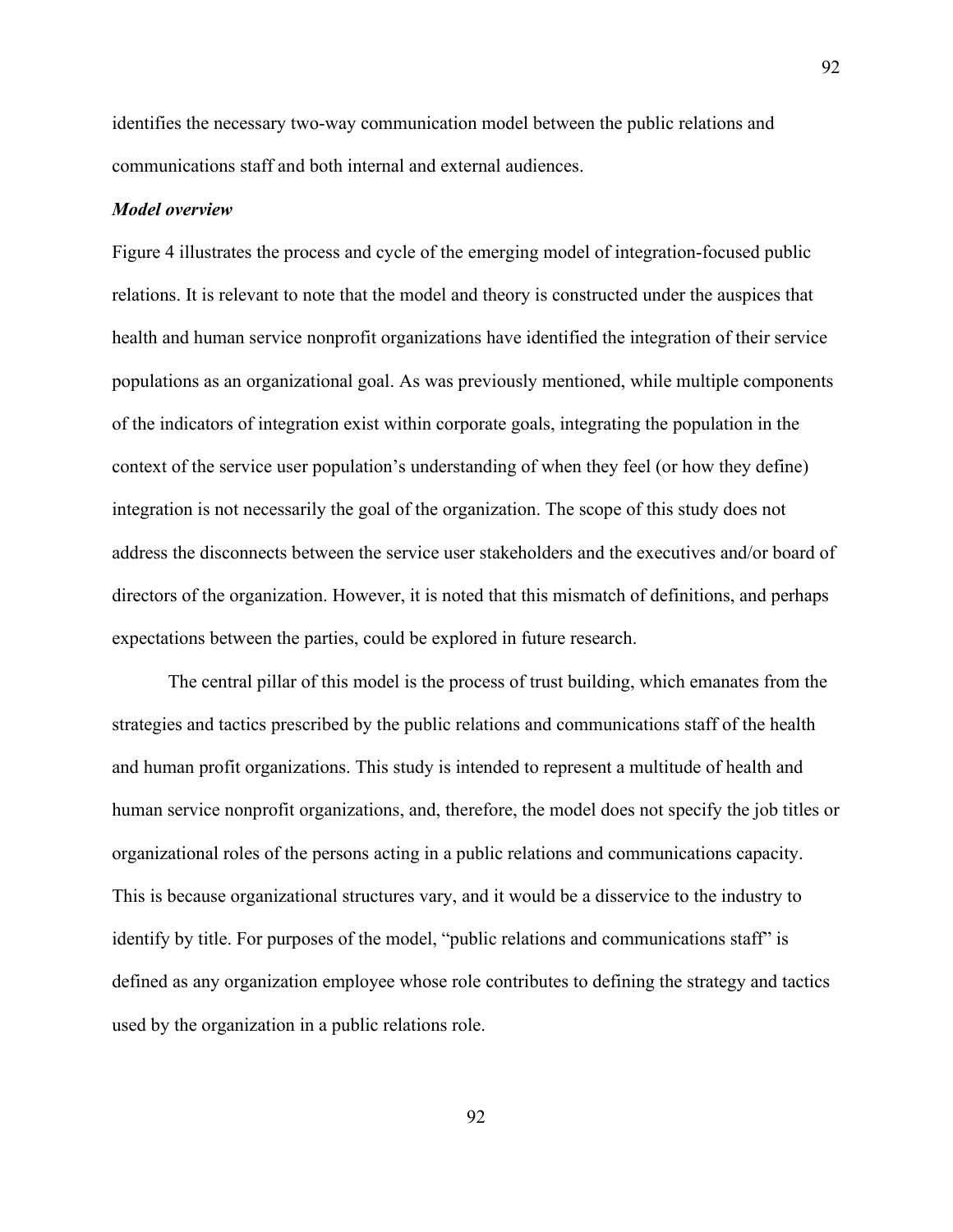## **Figure 4**





## *Maximizing trust*

Acting as the trust builder is inherent to the role of the public relations professional. This act of trust building in public relations is primarily discussed through the lens of the organizationpublic relationship to construct and manage positive reputation and to enhance the capabilities of fostering mutually beneficial relationships.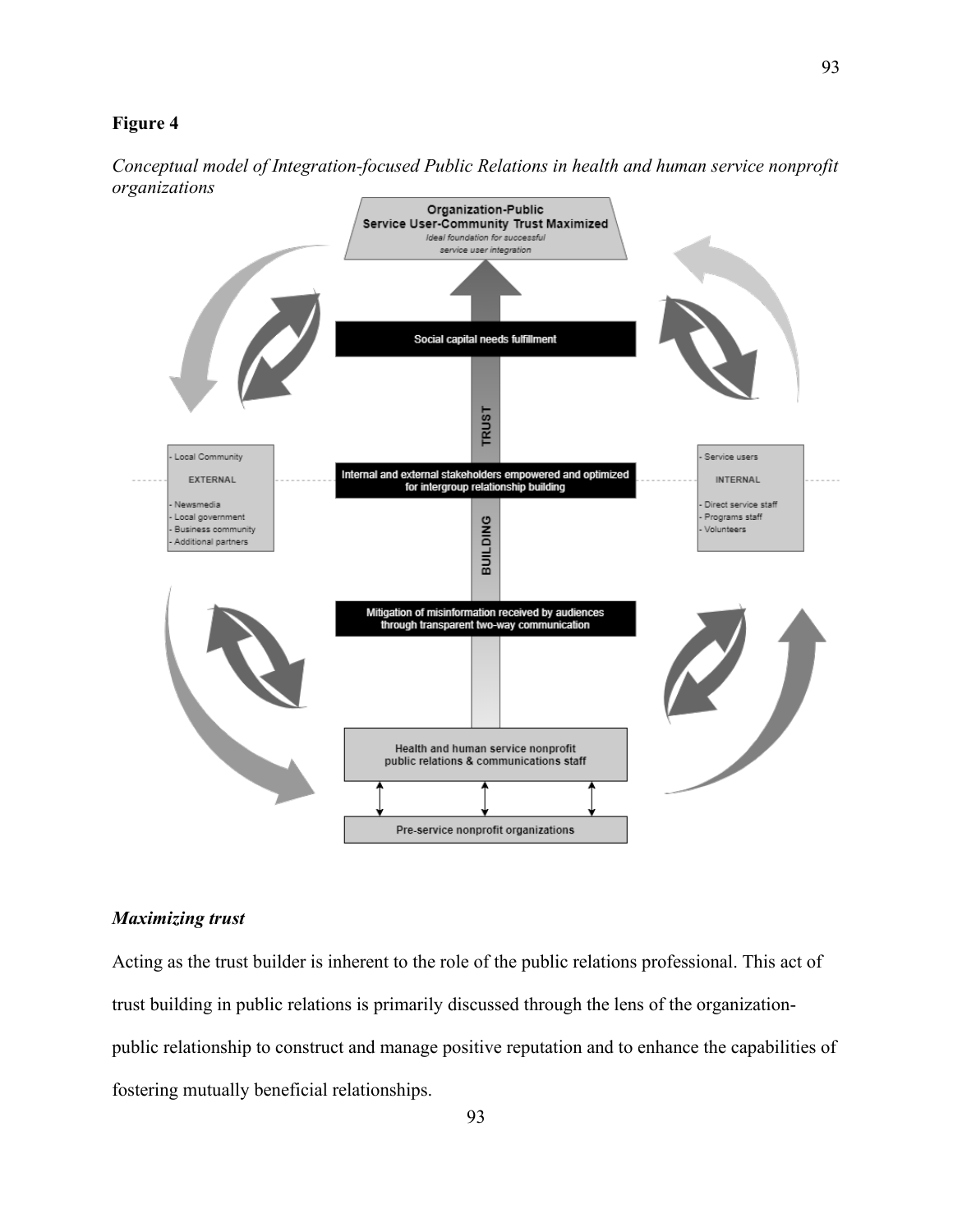Hon and Grunig (1999) establish indicators of effective organization-public relationships, among these indicators are the exchange and communal relationships, where exchange represents providing benefits to one another based on expectation or prior exchange and communal exchange occurs when "both parties provide benefits to the other because they are concerned for the welfare of the other—even when they get nothing in return (p. 20-21). This study suggests that in the case of health and human service nonprofit organizations, the stakeholder perceptions of trustworthiness and positive reputation are transferable to the stakeholders' perceptions of the population of service users. In effect, the public relations practitioner's ability to maintain effective relationships directly impacts the ability of their service populations to follow a minimally obstructed path to integration within their communities. In the case of the resettled refugee population, if the refugee aid organizations are managing public relations in a way that demonstrates effective relationships, then the positive stakeholder reception will transfer to the refugee populations, and, as such, the refugees will have opportunities to build mutually beneficial relationships that enable them to meet their desired outcomes and a feeling of being integrated.

94

There are multiple stakeholders for which health and human service nonprofit public relations professionals must establish relationships with: donors and funding sources, news media, government agencies and representatives, other service providers and nonprofits, local businesses, neighborhoods and the general public. This study suggests that service users themselves are also a primary stakeholder group. The reason for this is established within the feelings of powerlessness expressed by the refugee population as a result of prior experiences with aid organizations and the violation of their expectations.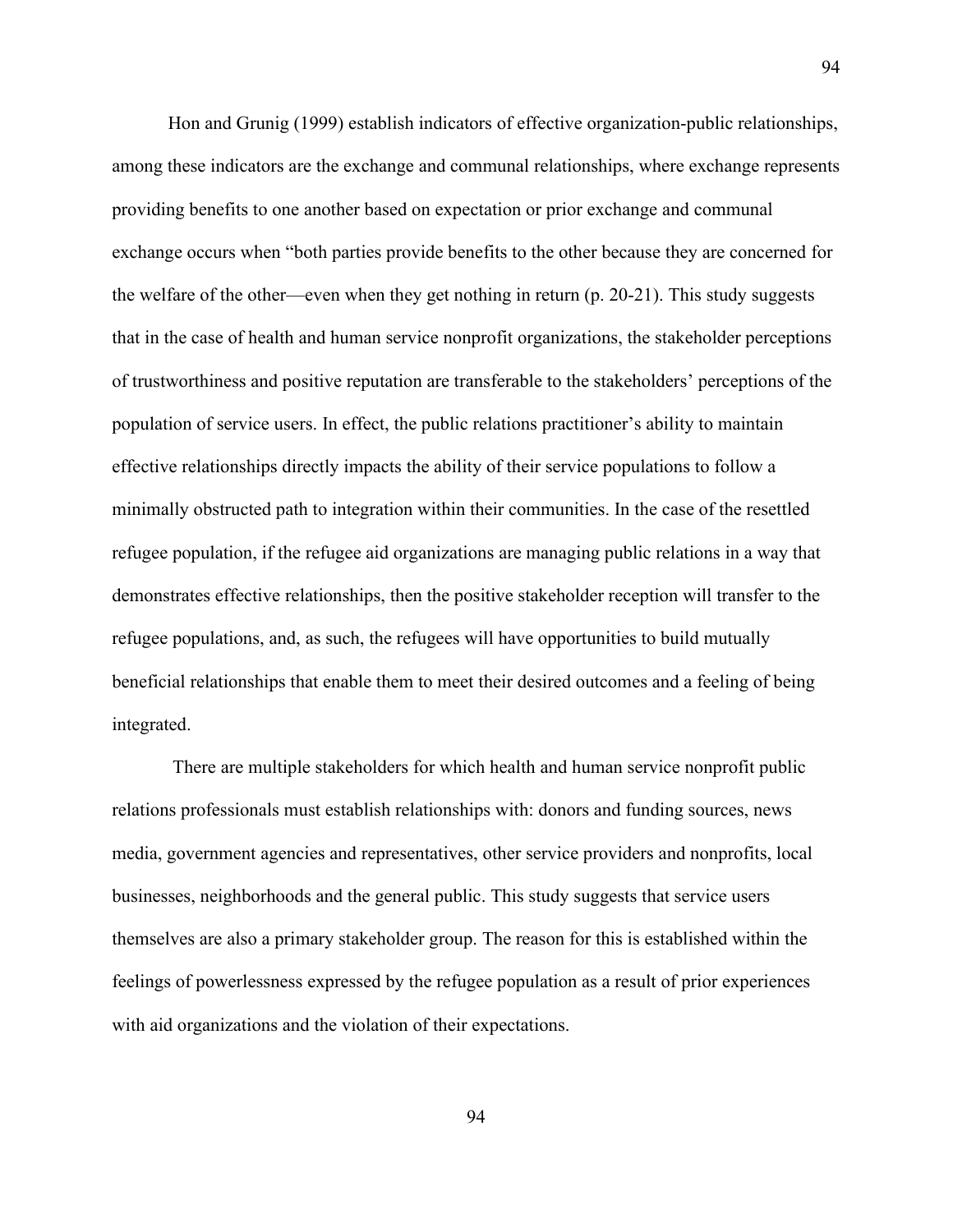RQ2 of this study sought to determine to what extent public relations has the capacity to influence identified indicators of integration, and the answer is, to a great extent, through the maximization of trust with community stakeholders. Although none of the RAO professional participants immediately considered the impact of public relations on the identified indicators of integration, during the interviews, RAO participants became aware that many of the communications functions they executed were in fact public relations activities.

This new perspective and the semi-structured interview format allowed the researcher to ask more specific questions regarding the function of public relations in integration-focused goals. The need for relationship and social capital building opportunities was a theme among refugee participants. This notion on the part of refugees makes a clear case that public relations activities have great capacity to influence the success refugees will have in fulfilling the indicators of integration. Coleman (1988) suggests that trust breeds social capital in that it aids in the achievement of desired outcomes wherein a trustworthy environment is established, and refugee stakeholders contend that social capital is a significant obstacle to their ability to integrate into their communities. It would behoove public relations practitioners to focus on their roles as primary trust builders, not only for the organization but with the integration of populations as a strategic outcome.

Inherent to this trust building action is the practice of two-way symmetrical communication, which is illustrated in the model by the double arrows. As is shown in the model, part of nonprofit organizations' ability to effectively communicate on behalf of their service users and the organization is that there must be two-way symmetrical communication between any entities interacting with service users prior to their engagement with the nonprofit. In the case of this study, "pre-service nonprofit organizations" would include NGOs, such as the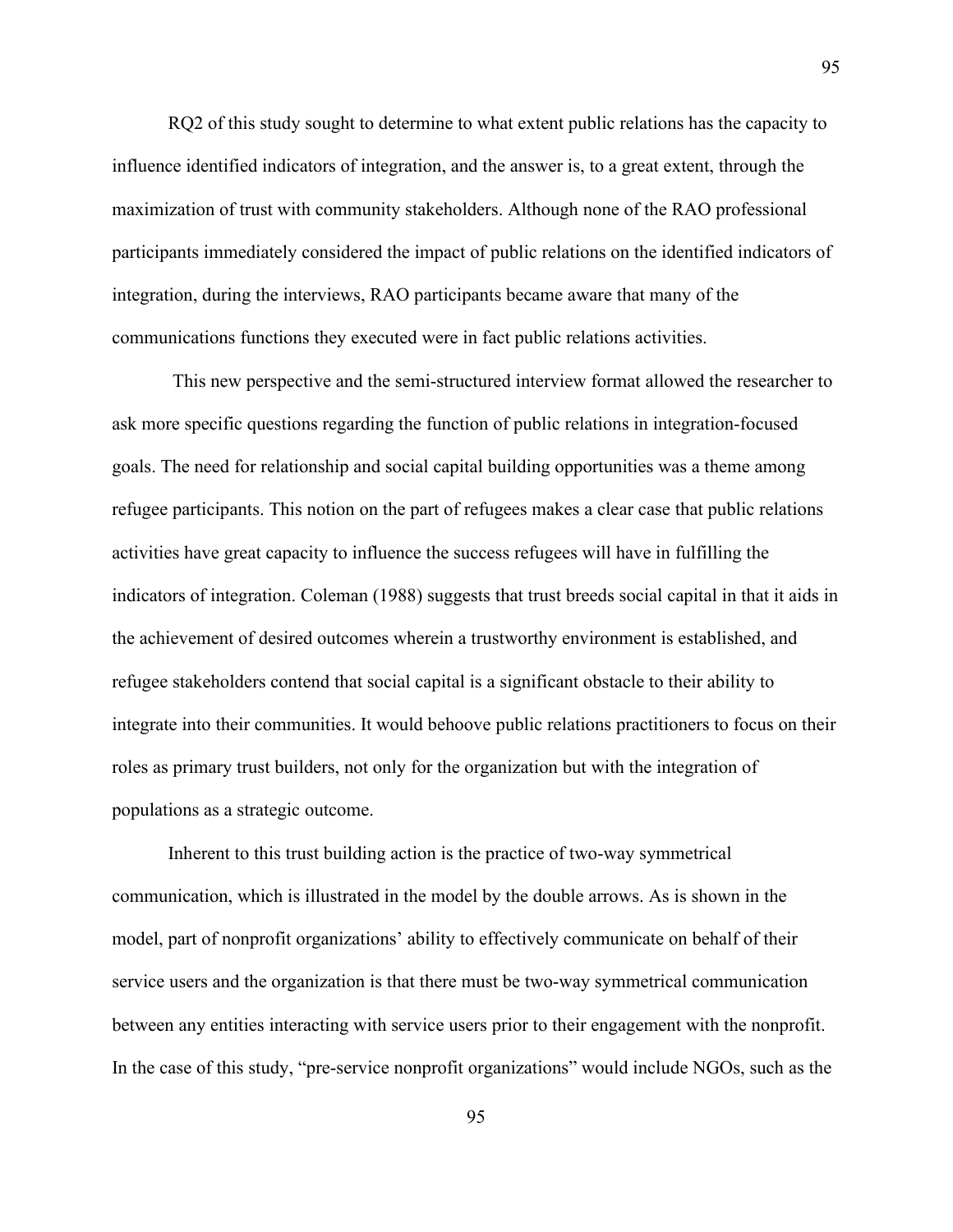United Nations, that are key in facilitating the resettlement experience. The participant responses shared in results identified that there is clearly a disconnect between the NGO and the RAO that contributes to misinformation shared in the community and is a barrier to the organizationservice user relationship.

The model separates external stakeholders (left) from internal stakeholders (right) and illustrates important delineations within each stakeholder group using a dotted line forming quadrants. The lower left quadrant identifies news media, local government, the business community and additional organization partners as external stakeholders of the organization. The placement represents the notion that public relations and communications strategies and tactics are first implemented here among these audiences, who then take on the majority of two waysymmetrical communication with the community. As an example, the following section will discuss the strategy of media relations and the path to building relationships that are conducive to meeting integration-focused goals.

Considering that the community-at-large uses mass media sources to obtain information about migrant, refugee and immigration issues and news, it is imperative that practitioners reevaluate their relationships with these organizations. Already viewed by news media as the content experts, strengthening relationships through trust building and seeking the benefits of what Grunig and Hon (1999) refer to as a communal relationship can build trust with the community through the accurate coverage of refugee content globally, nationally and, importantly, locally. In doing so, there is the ability to mitigate and/or eliminate the flow of misinformation among the public and establish a presence for their service user population within the community. In turn, this enhances refugees' abilities to make valuable connections in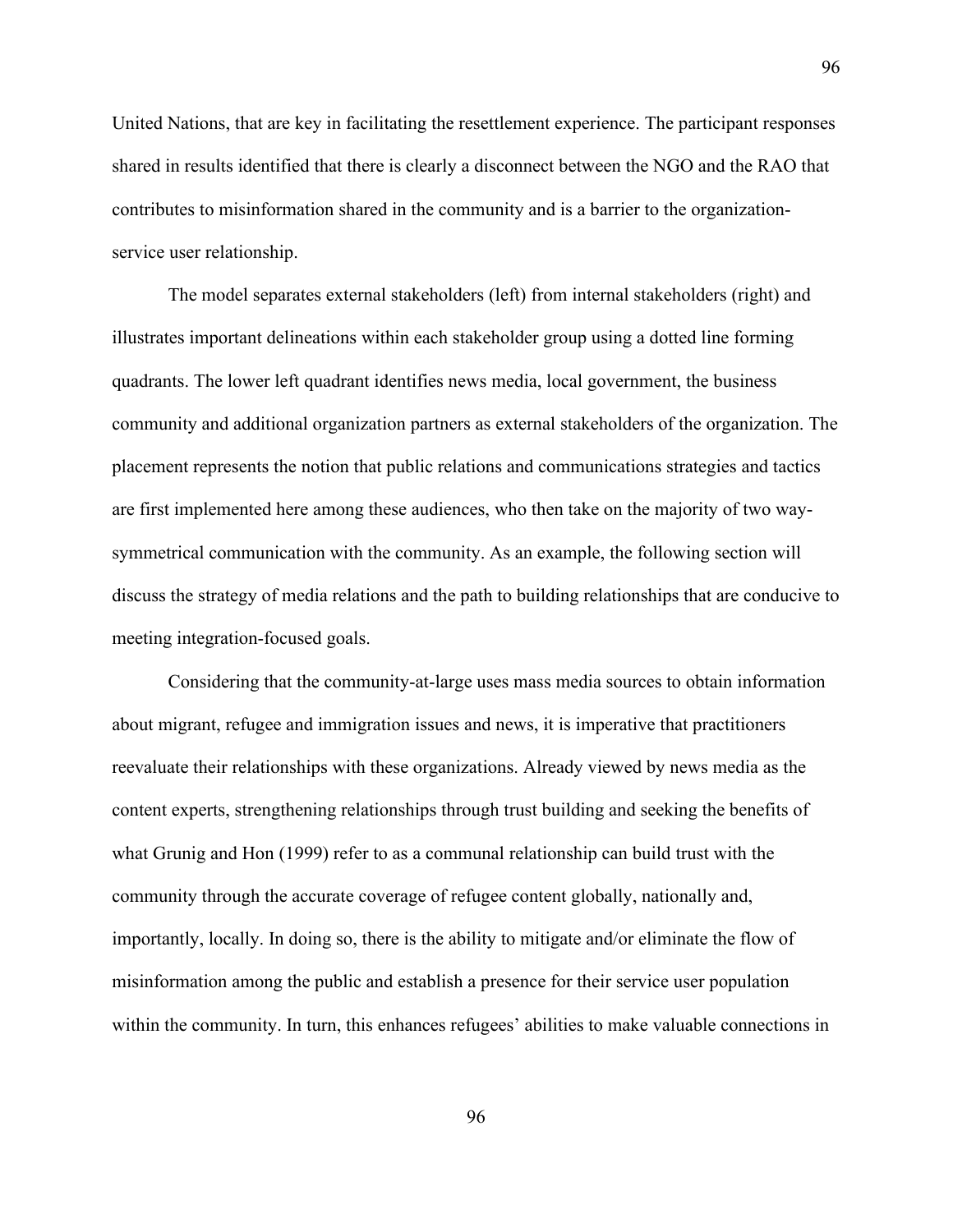the community that aid in minimizing feelings of powerlessness and increasing access to social capital.

Fukuyama (1995) defines trust as an "expectation that arises within a community of regular, honest, and cooperative behavior, based on commonly shared norms, on the part of the members of that community" (p. 26). The news media, in conjunction with public relations activities, has the capacity to inform the community and other stakeholders, such as businesses, so that the organization is a bridge of trust between stakeholders and the service user. The idea of the organization acting as a bridge provides the opportunity for service users to be exposed to relationship building opportunities that are critical to successfully reaching outcomes, including integration. The researcher uses the word "opportunity" intentionally in this statement, as it is up to each individual to make the most of each introduction or encounter. By this, we reiterate concepts of trust and look to Putnam (2000) wherein it is argued that trust is born of exchanges that are cooperative learned behaviors – in essence, the organization would fulfill the much needed role of door opener for their populations of service. Much of the knowledge resettlement communities obtain about migration comes from news media, and, as this study established, the news media is not necessarily providing accurate information. This is especially true when comparing national news to local news, where issues may differ. Moreover, it has been established that news media in resettlement areas are admittedly confused regarding migration issues. Simultaneously, RAOs admit to lacking trust in what is one of their most important tools to communicate with and ready the public for their new residents. Through proactive media relations with a goal to form meaningful relationships with news media, public relations practitioners can provide positive, accurate and timely accounts of how migration issues and the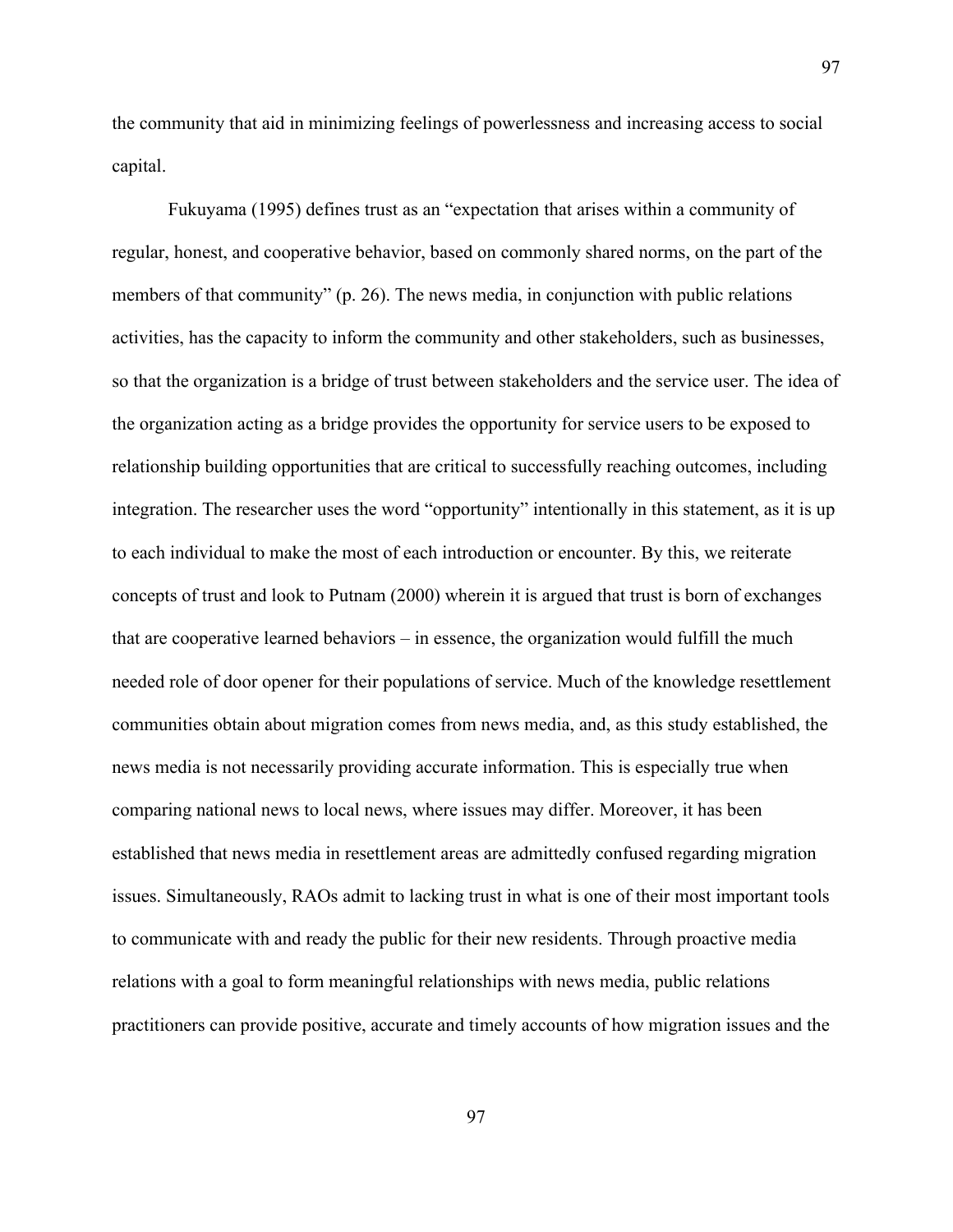local refugee population affect the community as a whole, and, as a result, multiple barriers to integration can be reduced if not eliminated.

Proactive media relations is a key tactic for organizations, which, as this study notes, are already established as experts on issues of migration, to ready the public and adopt a role as the key trusted information source for the public. At present, organizations note fear and distrust as reasons for passive interaction with the media, when, in fact, speaking out would assist organizations' ability to meet their revenue goals through transparent communication of their actions and goals and allow them to be advocates on behalf of the refugee population – leveraging the organizations' positive reputations to build the reputation of the refugee population. Moreover, strong media relationships have the capacity to reduce negative sentiment toward immigrants by sharing positive interactions and contributions to the community, allowing the public to better understand the needs of refugee populations and their role as community members. As suggested by Boomgaarden and Vliegenthart (2009), the higher the quantity of positive stories about immigrants, the less problematic the public views the population. Mitigating misinformation in the community and positive depictions of the refugee population increases the confidence and feelings of empowerment among populations, as evidenced by participant responses, which make refugees more likely to capitalize on opportunities for building social capital through forming their own mutually beneficial relationships.

As external audiences are benefitting from public relations and communications outcomes, internal audiences are, as well. The lower right quadrant represents the two-way symmetrical communication between practitioners and those staff members having direct contact with service populations through transparent messaging and targeted channel usage. Persons in direct service or programming roles are able to clearly communicate information about the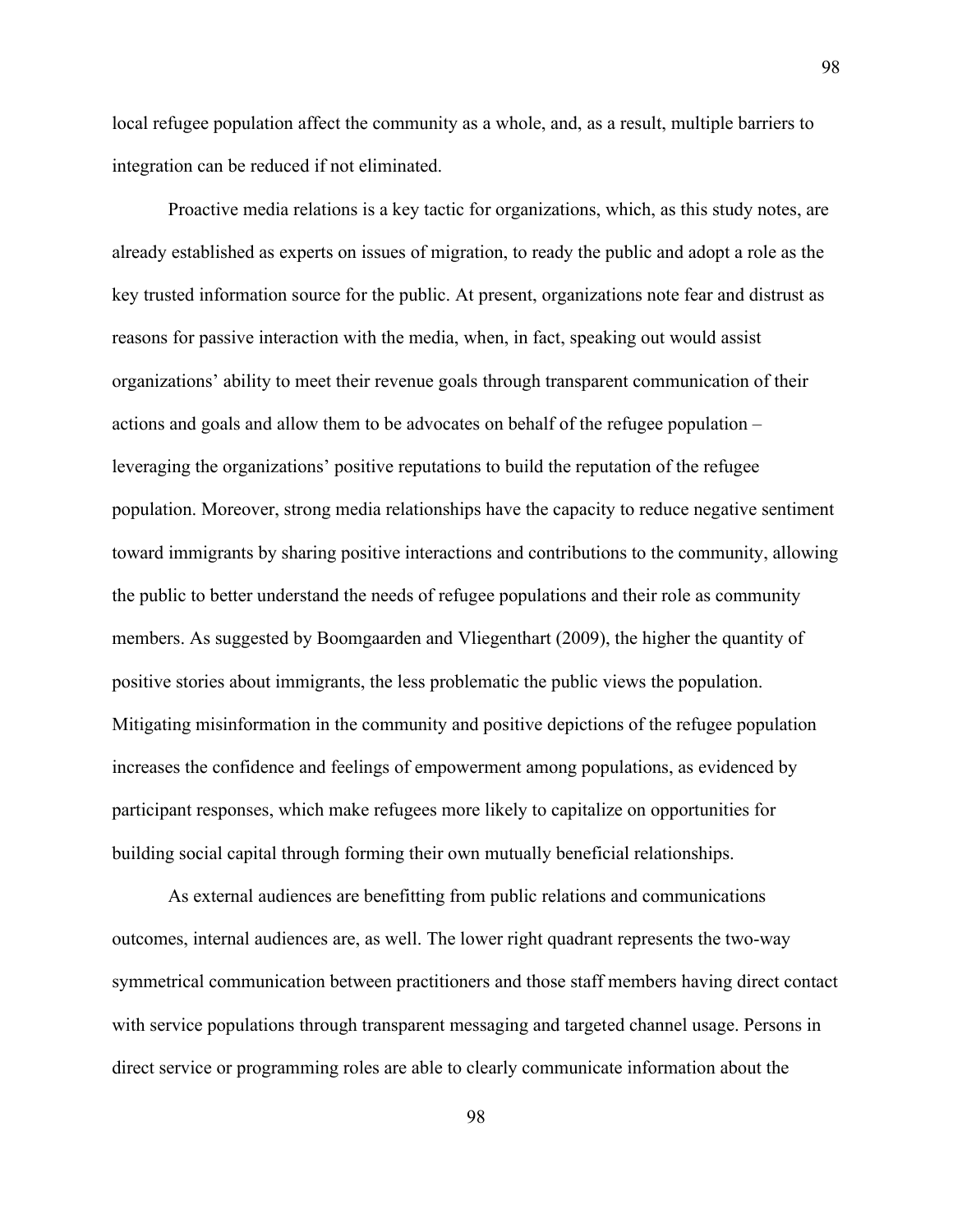organization, its purpose and activities with service users. As is the case with external audiences, these exchanges aid in the mitigation of misinformation, creating an informed audience of service users. As demonstrated by the literature included in this study, accurate information that meets the expectations of the service user audience aids in reducing feelings of powerlessness, which in turn helps to build confidence and a sense of power and belonging among the group that makes interactions outside their ethnic communities more likely, and the service users begin to grown their social capital.

The top half of the model illustrates the coming together of the greater community and the service population, which, in the context of this study, is refugees. Together these groups have become accurately informed of matters occurring in the environment, and one another, which has built trust leading to empowerment to seek out opportunities to connect and build important relationships. Here we reach the pinnacle of the model, wherein we see that the organization-public relationships (lower left) and the service user-community relationships (top half) are at a point of trust maximization, and an ideal foundation for integration of service user populations exists. Finally, the model includes arrows beginning in the upper right quadrant. These arrows represent the service users experience becoming optimized to the extent that they are integrated(ing) and have become a holistic part of the cycle wherein they are participating in each aspect of the model, including becoming a part of the public relations and communications process. These arrows begin in white and transition through shades of gray, denoting the depth of the relationship with the organization, wherein, as noted previously, the service users are giving back to the organization and are aiding in the process of maximizing trust.

## **Limitations**

There is much discussion as to the strengths and weaknesses of undertaking qualitative research. For all its strengths, such as the ability to dive more deeply into the exploration of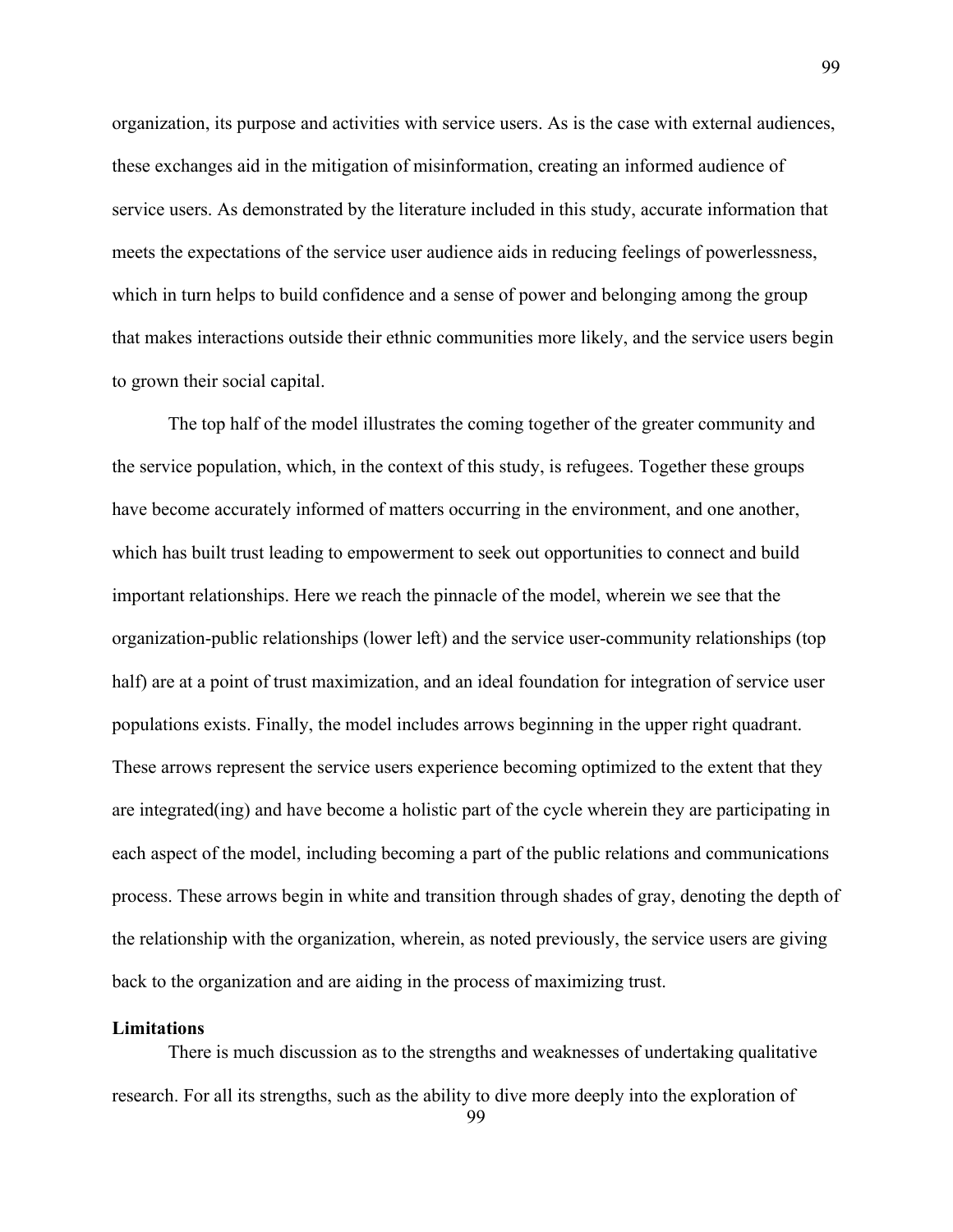phenomena and smaller sample sizes, those associated with qualitative methods may equally be identified as weaknesses. Additional weaknesses often associated with qualitative methods are lack of ability to identify causality based on the data collected, lack of generalizability and inability to replicate the research (Cresswell, 2014, Charmaz, 2014).

Although in-depth interviews provide excellent opportunities to delve deeper into ideas through probing and follow-up questions, reliability concerns arise in that the researcher may not be consistent in probing participant responses. The researcher has limited the scope of this project to include one population of service (refugees) and purposively selected participants representing a single county in upstate New York. In doing so, the researcher sought to isolate the practice of public relations of RAOs and to control environmental factors and community differences that may impact results. These same choices that seek to isolate a phenomenon for the purposes of developing a foundation for theory building also contribute to weaknesses of the study, as the geographic limitation and small sample size may result in data quality variations and reduce the ability to generalize data collected. Future research intends to investigate the phenomena across communities domestically and internationally.

As previously disclosed, the researcher has existing professional and personal relationships with members of the sample. These relationships may challenge the validity of the study due to bias occurring because of said relationships. Moreover, while it is of benefit for the researcher to be well-versed in her field, it is possible that the researcher's career in nonprofit public relations, much of it practiced within the geographic area of study, has contributed to validity concerns.

NVivo 12 Pro, while a time-saving software that allows for direct upload of audio files for transcription and offers multiple means of coding and visualization, is, just as any software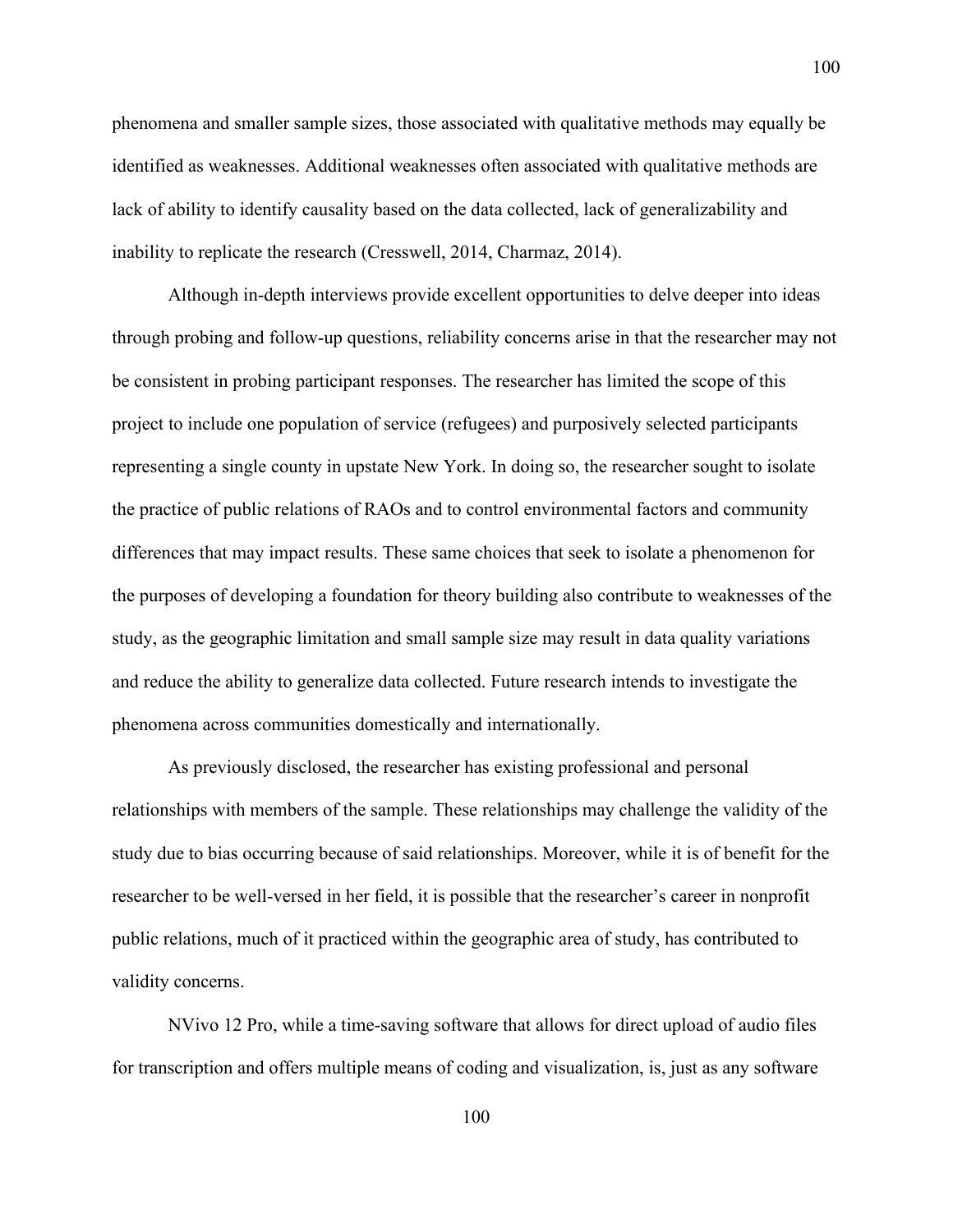used in qualitative research, a tool to aid in analysis. While the software assists the researcher in data analysis by acting as a data management system, it cannot complete the analysis on its own. The onus is on the researcher to understand the fundamental aspects of coding and analyzing qualitative data. While automatic coding and the query function may elicit more efficient results than traditional manual coding, these functions have their weaknesses. For example, it is possible when coding using query functionality that specific terms/phrases with identical meaning will not be captured and therefore the onus is on the researcher to be aware of these cases.

#### *COVID-19*

In March of 2020, the United States was severely affected by the global COVID-19 pandemic, which resulted in obstacles to achieving 100% in-person interviewing. These obstacles included the recommendations for safe social interactions announced by the United States Centers for Disease Control and Prevention (CDC), including social distancing and the wearing of masks. Social distancing is described by the CDC as the practice of maintaining a distance of at least 6 feet between persons who are not from one's household (CDC, 2020). The CDC also recommends the wearing of masks simultaneous to social distancing (CDC, 2020). With these guidelines in mind, the researcher made the decision to cease in-person interviews on March 31, 2020. This decision was made as a precautionary measure regarding the health of participants, their families and the researcher. A total of three interviews occurred after March 31, 2020 and were conducted by telephone. This method of interviewing limited the researcher's ability to benefit from nuances gained through observation of the environment, in which the participant was interviewed, and cues demonstrated through body language, which may have proved valuable in describing the data being collected.

#### *Limited Female Participation*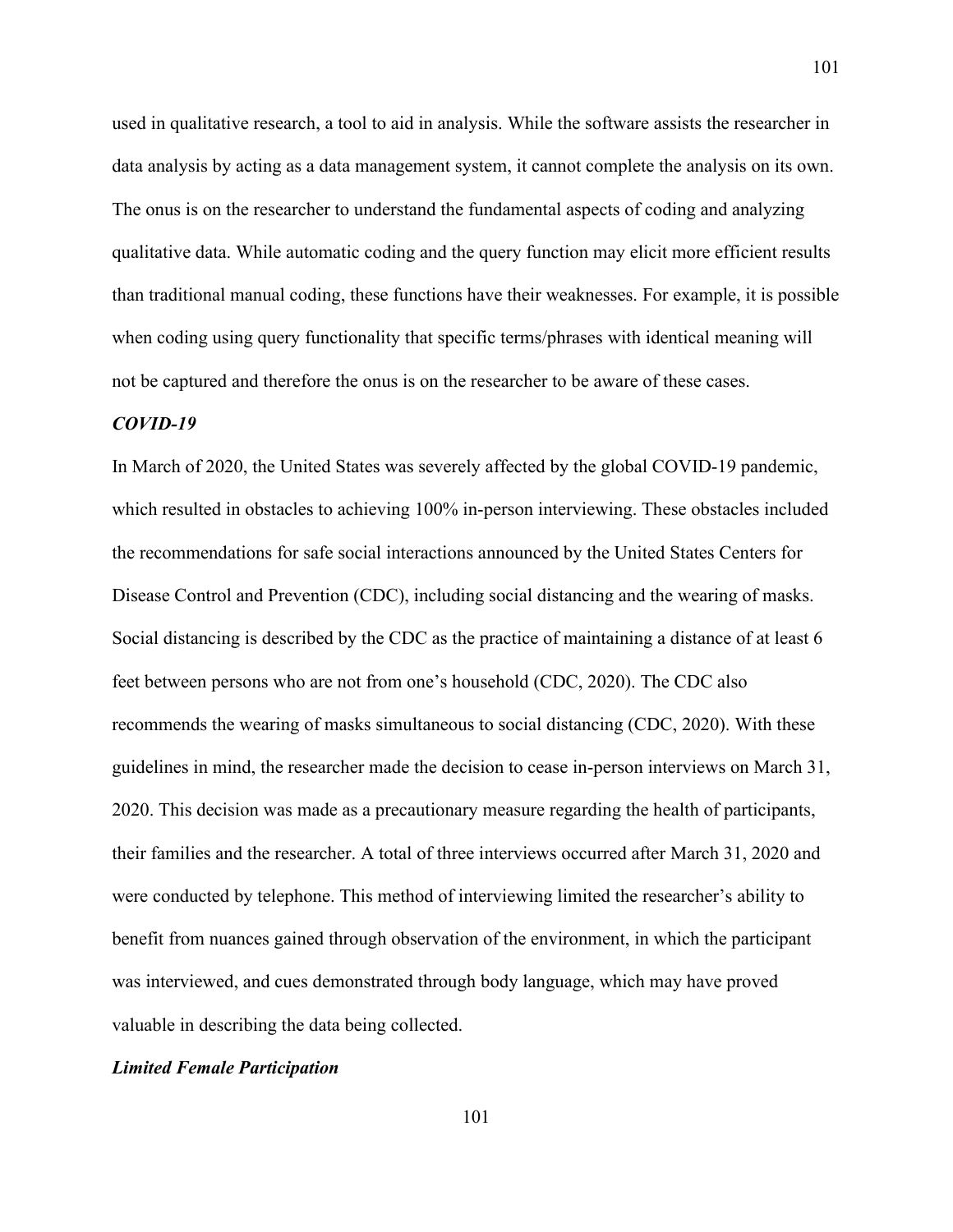The researcher was unable to interview a substantial number of female refugee participants due to the COVID-19 pandemic. The majority of the researcher's connections to the refugee population resulted in male heads of households. One post-March 31 participant stated the following when asked about additional female participants, "It will be difficult for you to connect with moms and grandmas because of the pandemic. Most women I know have become even more isolated and are worried about their families…they are the caretakers" (SU3). Said participant's prediction proved true as five female participant prospects declined the opportunity citing time concerns and need to care for the family.

### **Recommendations for Future Research**

The intent of this study was to establish a foundation from which a formal theory of integration-focused public relations may be developed. The plan for future study includes increasing the number of participants in the sample and expanding the research to include multiple groups of health and human service nonprofit service users, including, but not limited to, persons with disabilities, persons experiencing homelessness and persons experiencing food insecurity, as a means of testing the theory across the board in the realm of health and human service nonprofit organizations.

102 Although the researcher has an intended agenda for development of a public relations theory of integration as it applies to nonprofit service users, the findings of this study have the capacity to be expanded into more in depth studies regarding concepts of migration and the ways in which communication practices may affect the experiences of those persons in motion (e.g., migrants, refugees, asylees, immigrants). Of special interest to the researcher is the opportunity to view the building of social capital in refugee populations though the lens of domestic gastrodiplomacy. Moreover, the findings provide great potential for partnering with scholars from multiple disciplines to deeply explore the impact and/or contributions of communications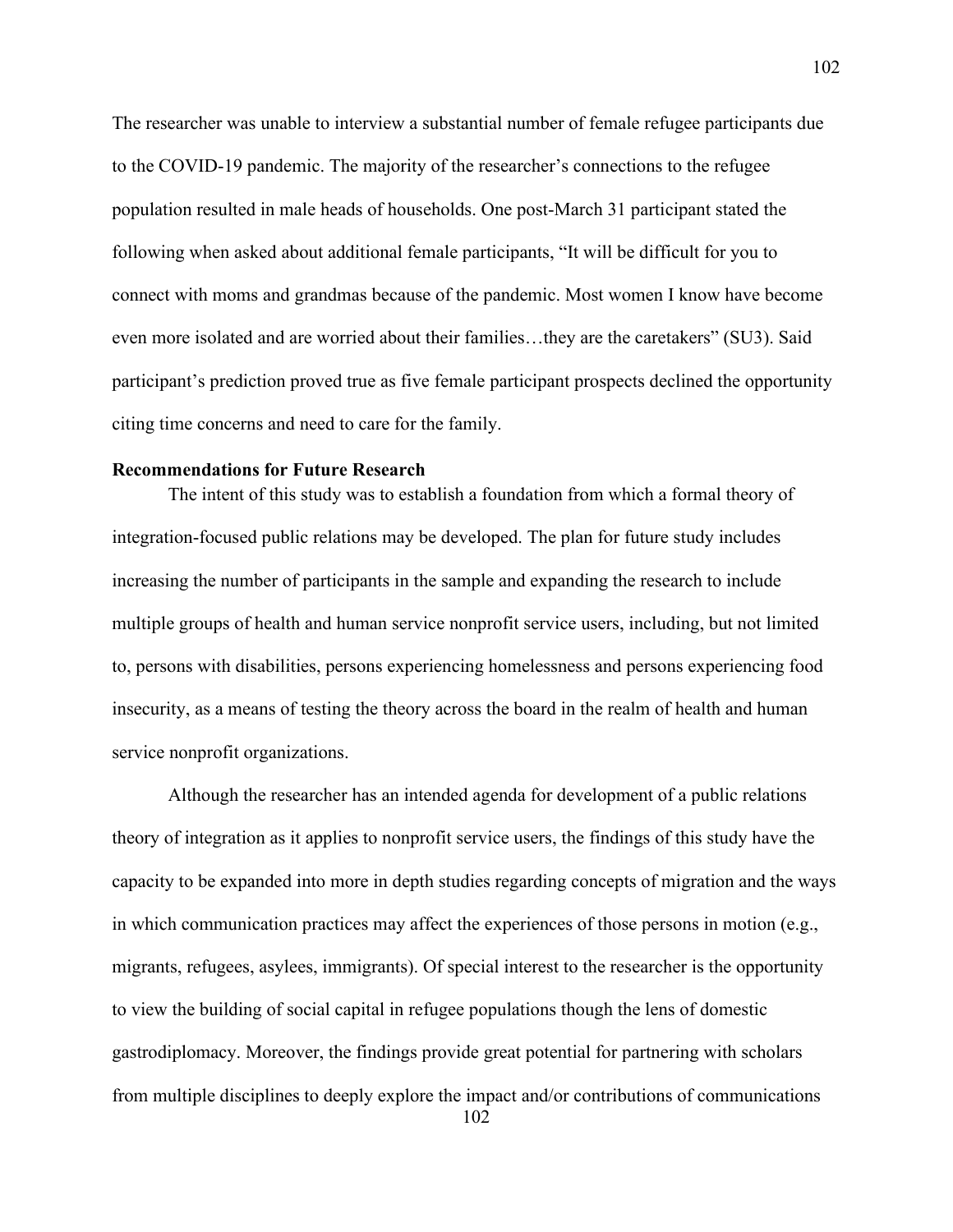on the refugee experience both pre- and post-resettlement across cultures and geographic location.

Within the field of public relations and communications, future studies could involve exploration of the collaborative benefits between communicators and departments within health and human service nonprofits, such as volunteer services and program development. As mentioned above, this study has alerted the researcher to an absence of goal-setting on the part of RAOs where integration of service users is concerned. Organizations do not appear to view integration as an organizational goal, or perhaps it is the organization's working definition of integration that is causing a disconnect. Regardless, now that this has been identified, it would be a point worthy of further exploration, as a casual interpretation of this could lead one to believe that the organization is not functioning in the best interest of its service users.

### **Conclusion**

Public relations professionals in the health and human service nonprofit space have great capacity to influence indicators of integration based on the inherent role of public relations as the mutually beneficial relationships. To do so, practitioners must recognize the integration of their populations of service as a goal of the organization and seek to maximize trust with stakeholders to reduce obstacles and provide opportunities. First and foremost, RAOs must begin to see outside the walls of the organization and see their roles as relationship builders can do more good for the population they serve than to be focused on organization awareness for the purpose of resource allocation. An integration-centric model of public relations encourages health and human service public relations practitioners to see their roles as the primary trust builders, not only for the purposes of creating organization-public trust and relationships, but to see themselves as the bridge for the development of trust between service users and stakeholders within the community. It puts a focus on leveraging already available resources and currently

103

103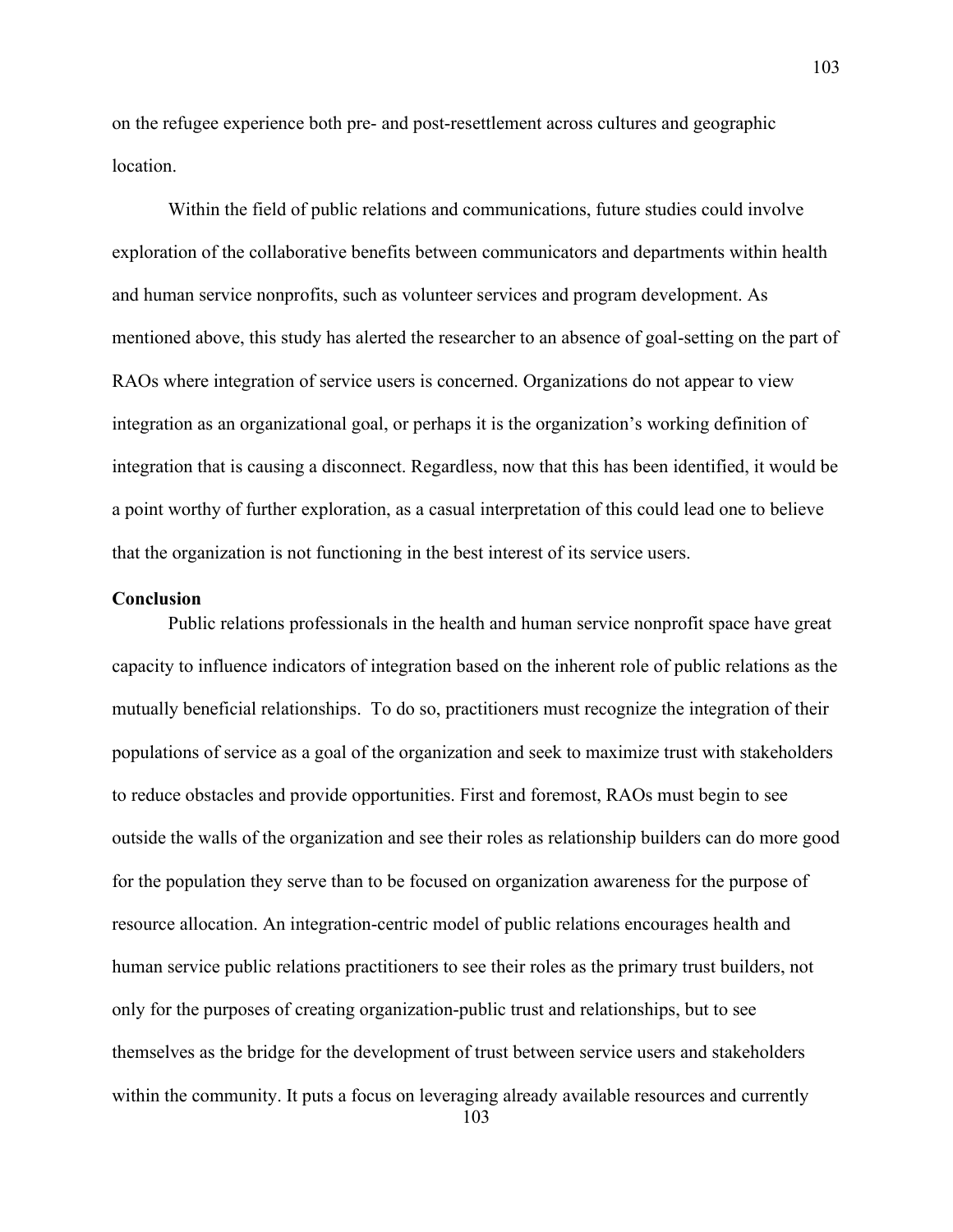implemented tactics as tools for trust building, which is ideal for nonprofit organizations, as they already consider themselves strapped for financial, human and time resources.

The media relations function of public relations provides a conduit for sending messages to community members. These messages are meant to educate and inform the general public regarding migration issues, which, in turn, can be leveraged by the organizations to promote a deeper understanding of the populations and the challenges they face. This is a task that would fall under the role of execution of strategic public relations. Accounting for the perceived lack of relationship building opportunities provided for refugees, public relations practitioners can broaden outreach plans to not only mitigate misinformation but to craft the narrative of the stories told about their service populations through mass media, as well as social media channels.

An integration-centric public relations strategy is one that provides opportunity for populations of service to gain/regain their feelings of power and open access to the pathways that provide necessary network and social capital building. Seeing the integration of service populations is not only of benefit to service users. By embracing their role as the maximizers of trust with stakeholders, the public relations practitioners continue to foster excellent organization-public relationships within the community.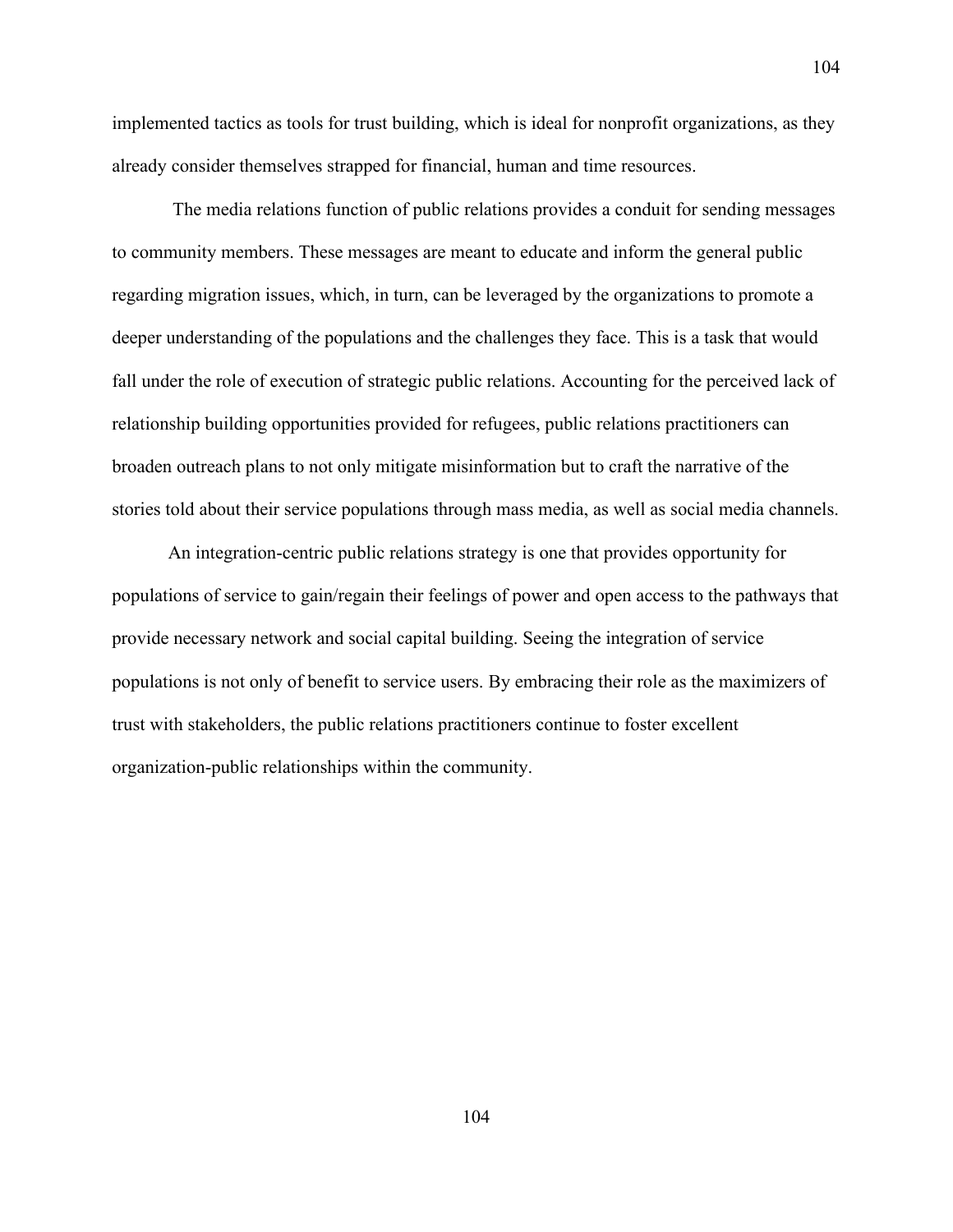### **Appendix A**

### **Interview Questions: Organization Participants**

- 1. Your organization has a marketing/communications/PR department. What do you believe the purpose of this department is?
	- a. **Listen for:** mention of thoughts related to integration or the service population in general OR is the response primarily focused on the organization itself in the context of reputation/brand/fundraising
- 2. Who or which departments do you consider as having a role in your marcom/PR department? Tell me more about how [Name role/department] participates in your communications
	- a. **Listen for:** programming, development, volunteer services; if not specifically mentioned then suggest
- 3. What are the goals or objectives that are set for this department?
	- a. Clarifying statement if participant seems confused: *such as increase donations or greater community awareness*
- 4. Who are your target audiences for communications?
	- a. **Listen for:** *donors, employees, government, news media, service users*
	- b. For each stakeholder group:
		- i. What makes them a target audience? What is your reasoning for reaching out to [Name Stakeholder]?
		- ii. What types of communications do you provide to [Name Stakeholder]
		- iii. What do you hope to gain from [Name Stakeholder] through this outreach/communication? (what are your anticipated benefits)
	- c. **IF service users not identified:** Do you see the persons using your services as an audience? In what way OR Why not?
		- i. In what ways do you communicate with your service users?
- 5. What impact do you believe PR has on your organization?
	- a. Clarifying statement if participant seems confused: *an example could be cultivating donors, translating to bringing in revenue*
- 6. How do you define the concept of "integration?" Does this differ from the organization's definition?
	- a. **Follow up:** If addressed in response nudge for additional content about language, education, work, literacy
	- b. **Address social capital:** making friends and contacts
- 7. In your own words, what do you believe organization's role in the integration of your service population is?
- 8. How does the organization fulfill this role?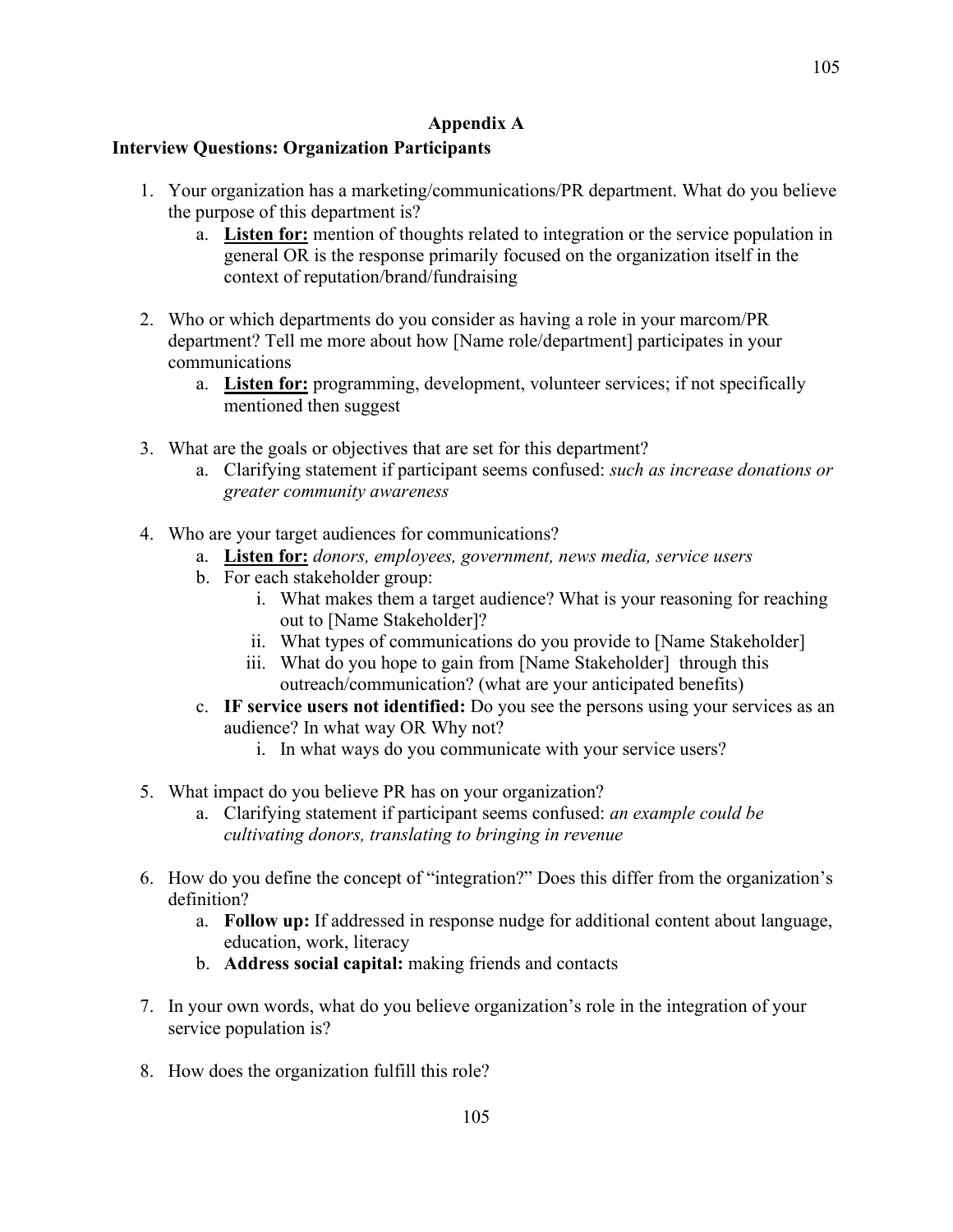- a. **Listen for** *communications functions in response. If not mentioned acknowledge and prompt*
- 9. To what extent do your public relations efforts have a role in meeting your integration goals? How?/Please explain.
	- a. Revisit follow-ups from Q5
	- b. Revisit initial questions looking through the lens of PR as a tool for integration especially. if the participant has not made the connection.

## **Interview Questions: Service User (Refugee) Participants**

- 1. In what year did you come to Syracuse? Did you travel to the US with refugee status or did you arrive in the US and apply for asylum here?
- 2. What prompted your travel to the United States?
- 3. When you heard that you would be coming to the United States what were your thoughts about that? How about Syracuse? (Good time to lighten the atmosphere with a comment about winter weather)
- 4. What information were you/your family provided to prepare for the journey?
	- a. Did they explain the services available to you?
	- b. Provide you with organizations that might be able to offer resources beyond initial resettlement?
- 5. What does the word "integration" mean to you? What is YOUR definition?
- 6. Do you consider yourself integrated into the community here in Syracuse? Why/Why not?
- 7. Tell me about your experiences with the organizations and what programs or resources you have used in Syracuse.
- 8. How did these organizations assist you in [use examples from Q5 response] to help guide you toward integrating?
	- a. If response suggests the organizations did NOT assist:
		- i. Why do you think that way? What was missing from the service?
		- **ii.** How do you think that organization could do a stronger job of meeting your integration needs?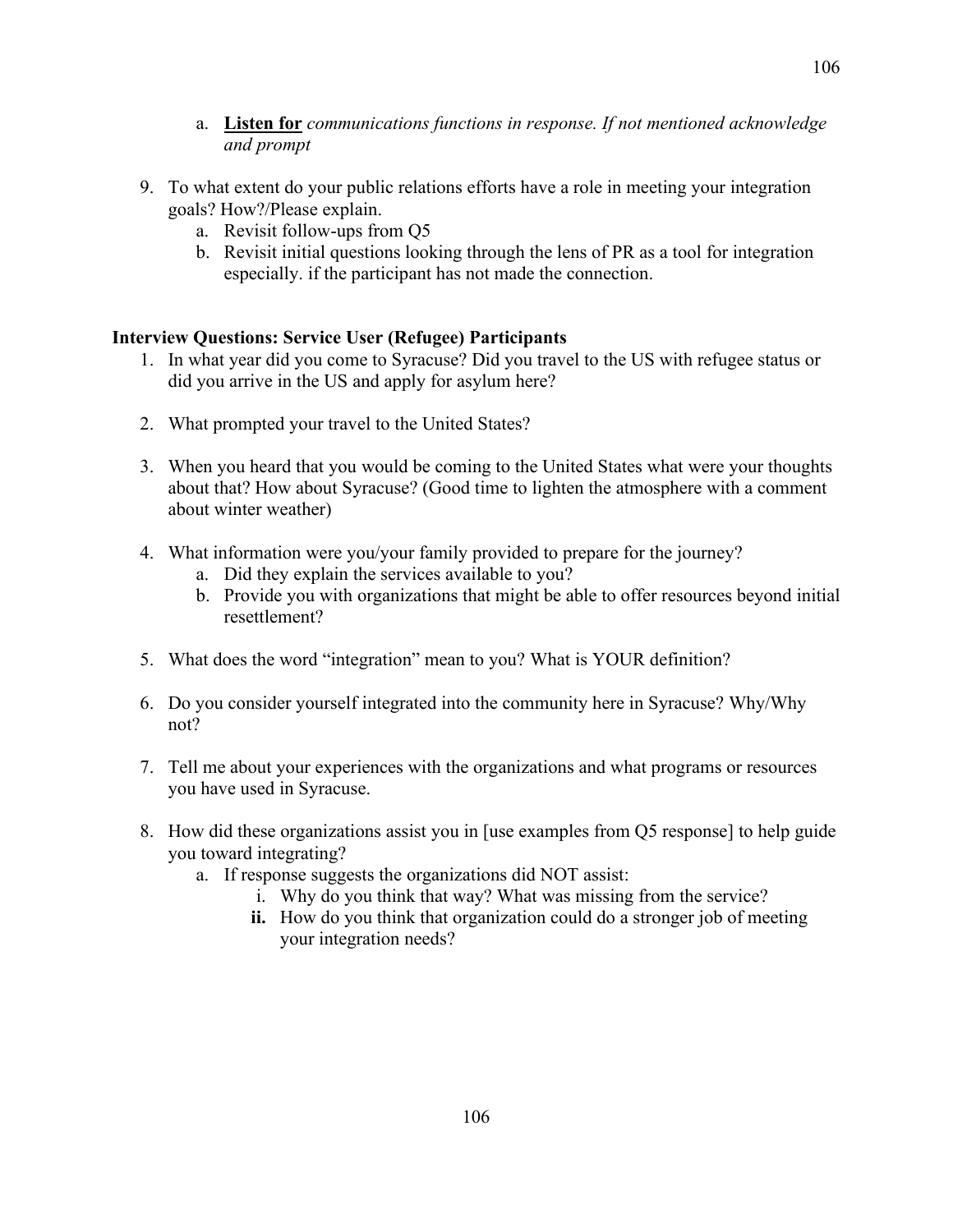# **Appendix B**

# **Research Participants**

| Org. Identifier  | Organization                             | Refugee<br><b>Status</b> | Role                            |
|------------------|------------------------------------------|--------------------------|---------------------------------|
| RAO 1            | Syracuse City School District            |                          | Communications/Public Relations |
| RAO <sub>2</sub> | Catholic Charities of<br>Onondaga County |                          | Communications/Public Relations |
| RAO <sub>3</sub> | InterFaith Works                         |                          | Fundraising                     |
| RAO <sub>4</sub> | InterFaith Works                         |                          | Programming                     |
| RAO 5            | Catholic Charities of<br>Onondaga County |                          | Executive non-communications    |
| RAO 6            | <b>RISE</b>                              | Yes                      | Executive non-communications    |
| RAO 7            | Hopeprint                                |                          | Executive non-communications    |
| RAO <sub>8</sub> | InterFaith Works                         |                          | Executive non-communications    |
| RAO <sub>9</sub> | Syracuse City School District            |                          | Programming                     |
| <b>RAO 10</b>    | Catholic Charities of<br>Onondaga County |                          | Programming                     |
| <b>RAO 11</b>    | New American Women's<br>Empowerment      | Yes                      | Communications/Public Relations |
| <b>RAO 12</b>    | InterFaith Works                         |                          | Programming                     |
| <b>RAO 13</b>    | New American Women's<br>Empowerment      | Yes                      | Executive non-communications    |

| Identifier      | Country of<br>Origin   | <b>Sex</b> | Employment                     | Religious Affiliation |
|-----------------|------------------------|------------|--------------------------------|-----------------------|
| SU <sub>1</sub> | Iraq                   | Male       | College student                | Islam                 |
| SU <sub>2</sub> | <b>Bhutan</b>          | Male       | Local politics, business owner | Hindu                 |
| SU <sub>3</sub> | South Sudan            | Male       | <b>Local Politics</b>          | Catholicism           |
| SU <sub>4</sub> | Cambodia               | Male       | <b>Higher Education</b>        | Islam                 |
|                 |                        |            |                                |                       |
| SU <sub>5</sub> | South Sudan            | Female     | Mid-level manager              | Catholicism           |
| SU <sub>6</sub> | Bosnia-<br>Herzegovina | Female     | Housekeeping                   | Islam                 |
| SU <sub>7</sub> | Somalia                | Male       | Executive manager              | Islam                 |
| SU <sub>8</sub> | Afghanistan            | Female     | Homemaker                      | Islam                 |
| SU <sub>9</sub> | Afghanistan            | Male       | Refused to disclose            | Islam                 |
| SU10            | Somalia                | Male       | Factory work                   | NA.                   |
| SU11            | Somalia                | Male       | Factory work                   | Islam                 |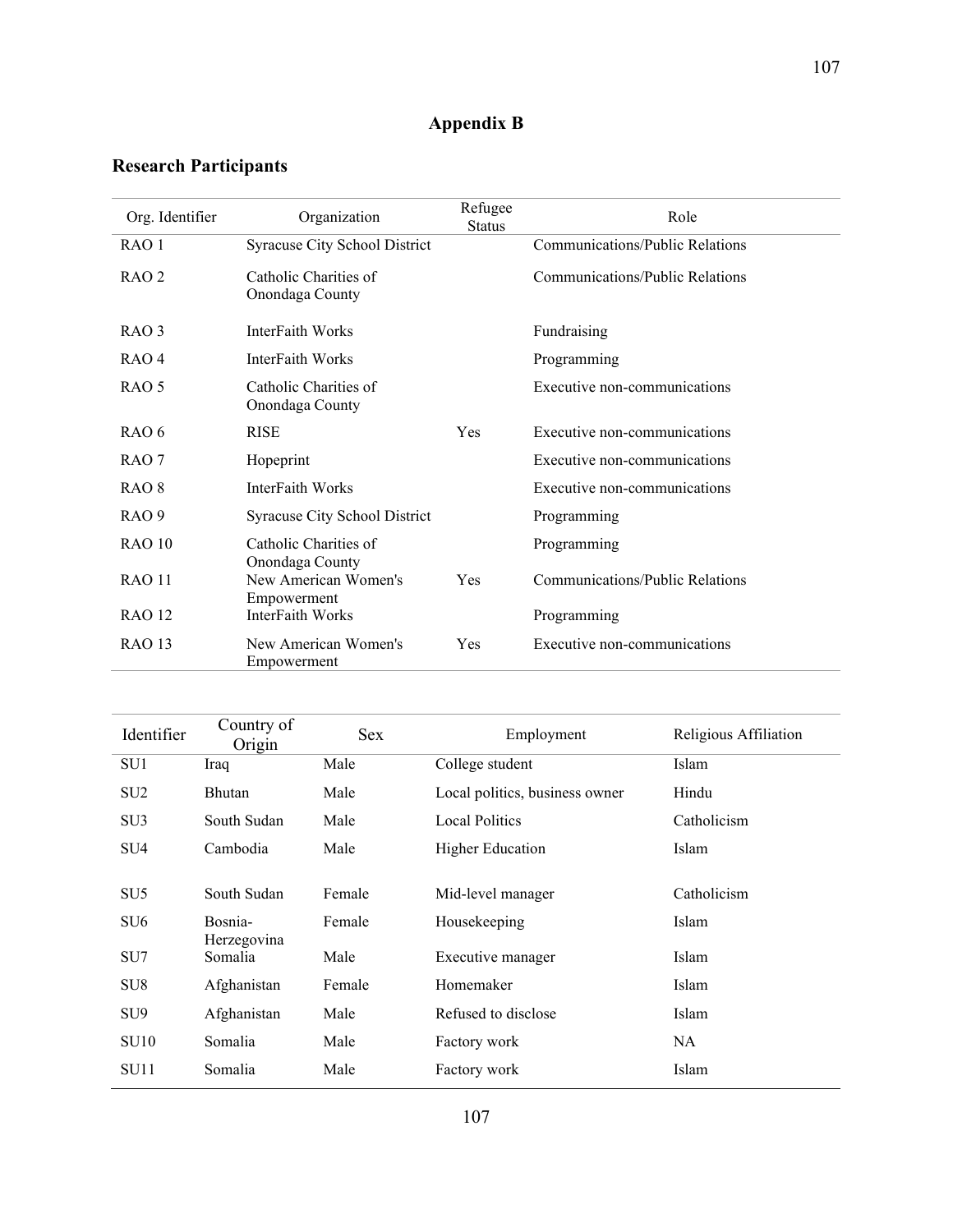# **Appendix C**

*Indicators of migrant integration as defined by the Zaragoza Declaration of 2010*

| <b>Policy Area</b>                                                                         | <b>Indicators</b>                                                                                                        |  |  |
|--------------------------------------------------------------------------------------------|--------------------------------------------------------------------------------------------------------------------------|--|--|
| Employment                                                                                 | Core Indicators:                                                                                                         |  |  |
|                                                                                            | Employment rate                                                                                                          |  |  |
|                                                                                            | Unemployment rate                                                                                                        |  |  |
|                                                                                            | Activity rate                                                                                                            |  |  |
| Education                                                                                  | Core Indicators:                                                                                                         |  |  |
|                                                                                            | Highest educational attainment (share of population with tertiary,                                                       |  |  |
|                                                                                            | Secondary and primary or less than primary education)                                                                    |  |  |
|                                                                                            | Share of low-achieving 15-year-olds in reading, mathematics and science                                                  |  |  |
|                                                                                            | Share of 30–34-year-olds with tertiary educational attainment                                                            |  |  |
|                                                                                            | Share of early leavers from education and training                                                                       |  |  |
| Social                                                                                     | Core indicators:                                                                                                         |  |  |
| Inclusion                                                                                  | median net income – the median net income of the immigrant population as a                                               |  |  |
|                                                                                            | proportion of the median net income of the total population                                                              |  |  |
|                                                                                            | At risk of poverty rate – share of population with net disposable income of less than 60<br>$\qquad \qquad \blacksquare$ |  |  |
|                                                                                            | per cent of national median                                                                                              |  |  |
|                                                                                            | The share of population perceiving their health status as good or poor                                                   |  |  |
|                                                                                            | Ratio of property owners to non-property owners among immigrants and the total<br>$\qquad \qquad \blacksquare$           |  |  |
|                                                                                            | population                                                                                                               |  |  |
| Active                                                                                     | Core indicators:                                                                                                         |  |  |
| Citizenship                                                                                | The share of immigrants that have acquired citizenship                                                                   |  |  |
|                                                                                            | The share of immigrants holding permanent or long-term residence permits<br>$\blacksquare$                               |  |  |
|                                                                                            | The share of immigrants among elected representatives                                                                    |  |  |
| Source: Declaration of Zaragoza 2010, Eurostat (2011): Indicators of Immigrant Integration |                                                                                                                          |  |  |

Source: Declaration of Zaragoza 2010. Eurostat (2011): *Indicators of Immigrant Integration.*

<sup>2</sup> There is currently no unified view among Member States on indicators in the area of active citizenship. Member States differ in relation to the different views, goals and regulatory frameworks of integration policies in the respective Member States. The area of active citizenship is, however, an important area of development, considering that the participation of immigrants in the democratic process as active citizens supports their integration and enhances their sense of belonging.

# Cultural dimension of social integration in Jeannotte (2008)

| <b>Dimension</b> | Level of need                                                                                       | <b>Formal investment</b>                                                                                                                                                      | <b>Substantive outcome</b>                                                                                                                                                                                                                 |
|------------------|-----------------------------------------------------------------------------------------------------|-------------------------------------------------------------------------------------------------------------------------------------------------------------------------------|--------------------------------------------------------------------------------------------------------------------------------------------------------------------------------------------------------------------------------------------|
| <b>Cultural</b>  | <b>Basic:</b> recognition and respect<br>for identity and culture, basic<br>cultural infrastructure | Employment equity policies,<br>anti-racism policies, language<br>rights, libraries, community<br>centres, broadcasting facilities                                             | Diverse labourforce, linguistic<br>diversity, access to information                                                                                                                                                                        |
|                  | Enhanced: creativity,<br>acceptance and celebration of<br>cultural diversity                        | Multiculturalism and<br>interculturalism policies,<br>museums, galleries, theatres,<br>recreation facilities, investment<br>in artists and creative<br>industries / districts | Diversity of cultural content<br>supply, high level of<br>intercultural exchange, high<br>level of cultural participation<br>(both active and passive), high<br>number of "creatives" in<br>population, vibrant community<br>cultural life |

"Elements of a Model of Social Integration"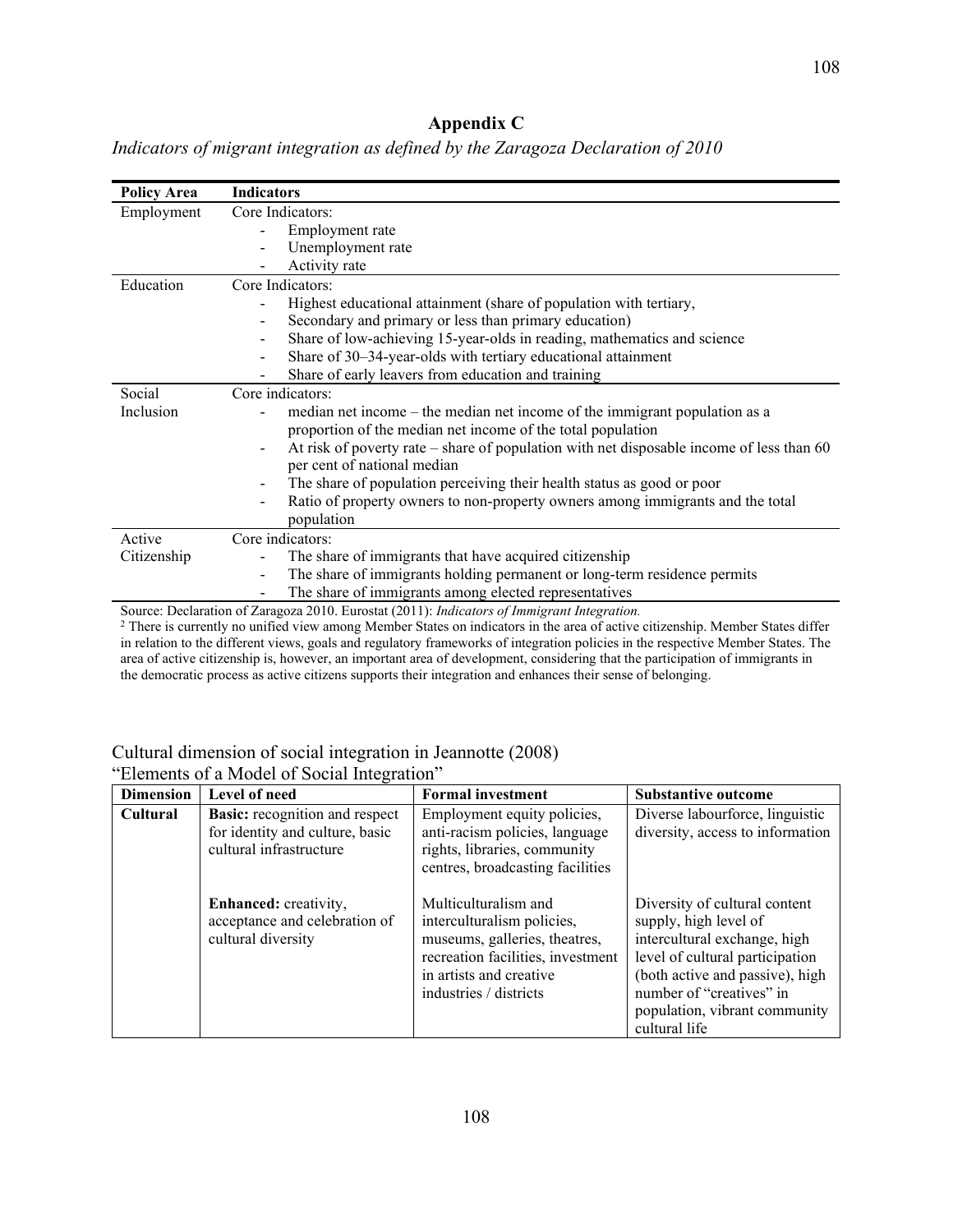#### **References**

- Alemu, G., Stevens, B., Ross, P., & Chandler, J. (n.d.). The use of a constructivist grounded theory method to explore the role of socially-constructed metadata (Web 2.0) approaches. *Qualitative and Quantitative Methods in Libraries (QQML)*, *4*, 517-540.
- Atwell Seate, A., & Mastro, D. (2016). Media's influence on immigration attitudes: An intergroup threat theory approach. *Communication Monographs*, *83*(2), 194-213.

Babbie, E. (2016). *The practice of social research* (14th ed.). Cengage Learning.

Bernays, E. L., & Cutler, H. W. (1955). *The engineering of consent*. University of Oklahoma Press.

Blau, P. M. (1959). Social integration, social rank, and processes of interaction. *Human Organization*, *18*(4), 152-157. https://search-proquestcom.libezproxy2.syr.edu/docview/1310301135?accountid=14214

- Blau, P. M. (1960). A theory of social integration. *American Journal of Sociology*, *65*(6), 545- 555. http://www.jstor.org/stable/2773647
- Bloemraad, I., & de Graauw, E. (2012). Immigrant integration and policy in the United States: A loosely stitched patchwork. In J. S. Frideres & J. Biles (Eds.), *International perspectives: Integration and inclusion* (pp. 205-232). School of Policy Studies, Queen's University.
- Bonk, K., Tynes, E., Griggs, H., & Sparks, P. (2008). *Strategic communications for nonprofits: A step-by-step guide to working with the media* (2nd ed.). Jossey-Bass/Wiley.
- Boomgaarden, H. G., & Vliegenthart, R. (2009). How news content influences anti-immigration attitudes: Germany, 1993-2005. *European Journal of Political Research*, *48*(4), 516-542. https://doi.org/10.1111/j.1475-6765.2009.01831.x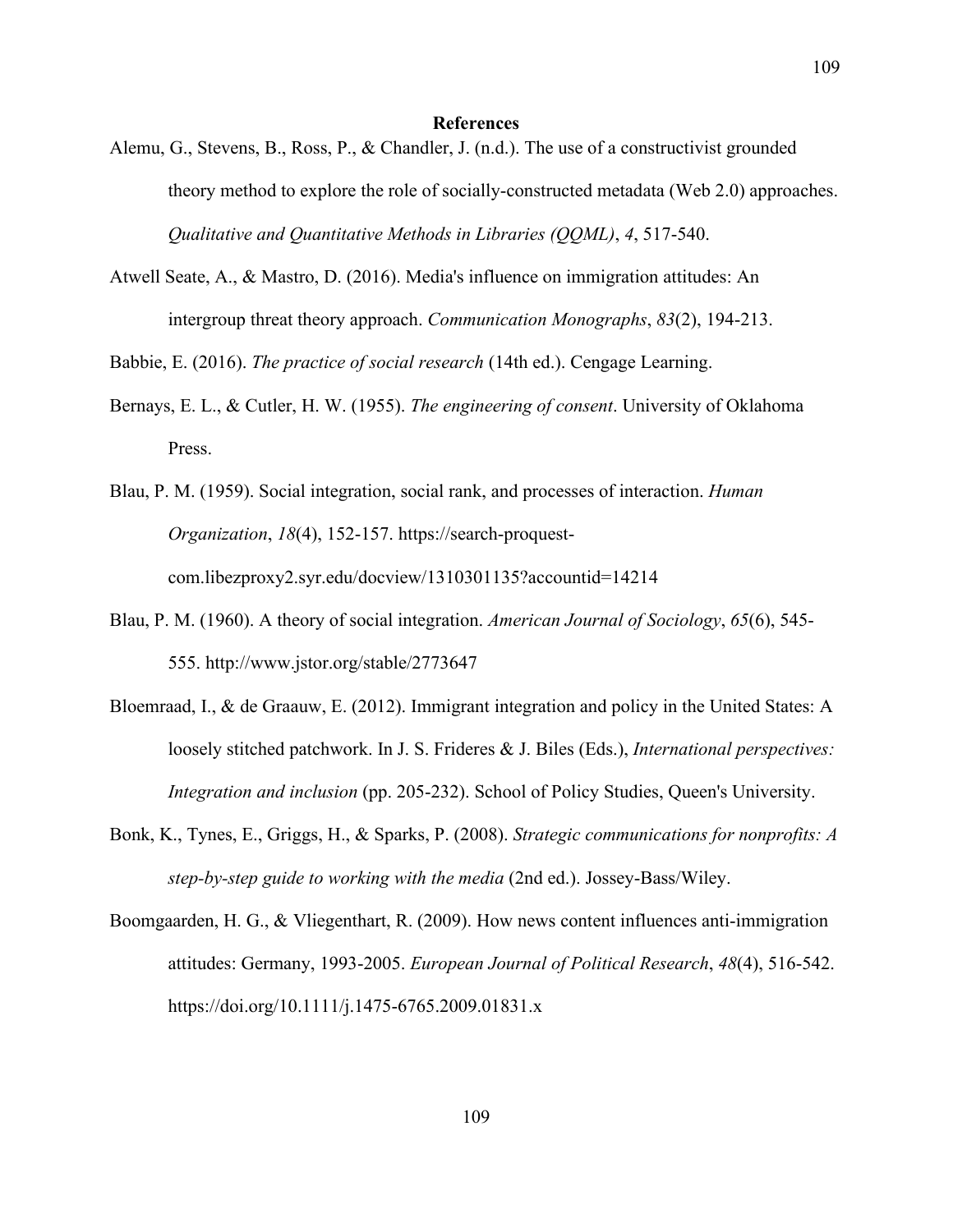Bowen, G. A. (2009). Supporting a grounded theory with an audit trail: An illustration. *International Journal of Social Research Methodology*, *12*(4), 305-316. https://doi.org/10.1080/13645570802156196

Brennan, B. S. (2016). *Qualitative research methods for media studies*. Routledge.

- Brown, H. (2015). The institutional digital divide: Immigrant-serving nonprofit organization adoption of social media. *Social Science Computer Review*, *33*(6), 680-695. https://doi.org/10.1177/0894439314563002
- Bruning, S. D., & Ledingham, J. A. (1998). Organizational public relationships. *Journal of Public Relations Research*, (9), 83-98.
- Burgoon, J. K. (1993). Interpersonal expectations, expectancy violations, and emotional communication. *Journal of Language and Social Psychology*, *12*(1-2), 30-48. https://doi.org/10.1177/0261927X93121003
- Centers for Disease Control and Prevention. (2020, July 15). *Social distancing*. Centers for Disease Control and Prevention. https://www.cdc.gov/coronavirus/2019-ncov/preventgetting-sick/social-distancing.html

Charmaz, K. (2014). *Constructing grounded theory* (2nd ed.). SAGE.

- Coleman, J. S. (1988). Social capital in the creation of human capital. *American Journal of Sociology*, *94*, 95-120.
- Cordero-Guzman, H., Martin, N., Quiroz-Becerra, B., & Theodore, N. (2008). Voting with their feet: Nonprofit organizations and immigrant mobilization. *American Behavioral Scientist*, *52*(4), 598-617.
- Cordero-Guzman, H. R. (2005). Community-Based Organizations and Migration in New York City. *Journal of Ethnic and Migration Studies*, *31*(5), 889-909.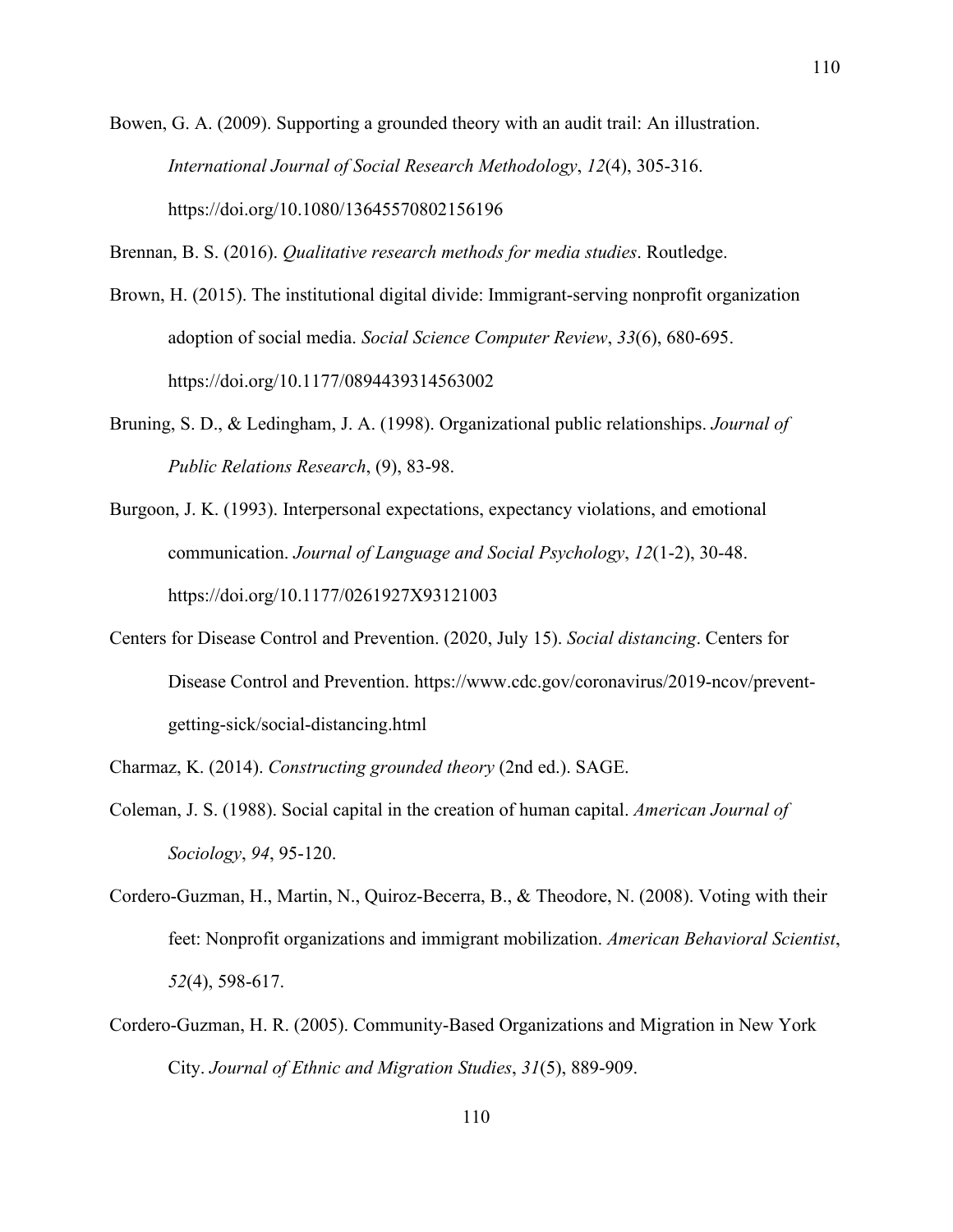Cresswell, J. W. (2014). *Research design: Qualitative, quantitative, and mixed methods approaches* (4th ed.). SAGE.

Cresswell, J. W. (2016). *30 Essential Skills for the Qualitative Researcher*. Sage.

- Cutlip, S. M. (1990). *Fundraising in the United States: Its role in America's philanthropy*. Transaction.
- Dawsey, J. (2018, January 12). Trump derides protections for immigrants from 'shithole' countries. *The Washington Post*, Politics. https://www.washingtonpost.com/politics/trump-attacks-protections-for-immigrantsfrom-shithole-countries-in-oval-office-meeting/2018/01/11/bfc0725c-f711-11e7-91af-31ac729add94\_story.html?hpid=hp\_no-name\_no-name:page/breaking-newsbar&tidr=a\_breakingnews
- de Graauw, E., & Bloemraad, I. (2017). Working together: Building successful policy and program partnerships for immigrant integration. *Journal on Migration and Human Security*, *5*(1), 105-123. https://doi.org/10.14240/jmhs.v5i1.76
- Denzin, N. K., & Lincoln, Y. S. (1994). Entering the field of qualitative research. In N. K. Denzin & Y. S. Lincoln (Eds.), *Handbook of qualitative research* (pp. 1-17). SAGE.
- Deutsch, K. W. (1966). *Nationalism and social communication*. MIT Press.
- Durkheim, E. (1966). *Suicide: A study in sociology*. Free Press.
- Durkheim, E. (2014). *The division of labor in society* (14th ed.). Free Press.
- Esses, V. M., Jackson, L. M., & Armstrong, T. L. (1998). Intergroup competition and attitudes toward immigrants and immigration: An instrumental model of group conflict. *Journal of Social Issues*, *54*, 699-715. https://doi.org/10.1111/j.1540-4560.1998.tb01244.x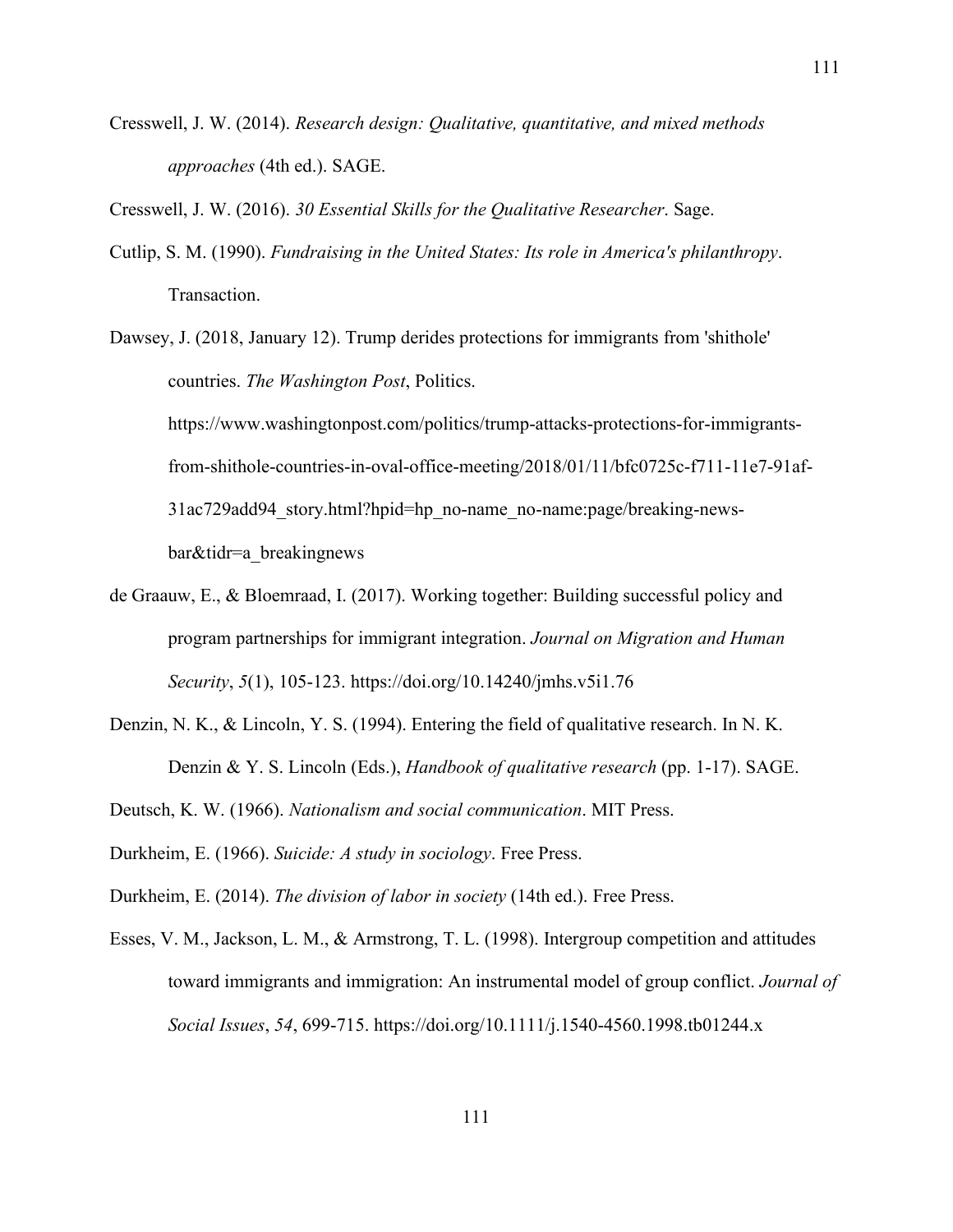Eurostat/European Union. (2017). *Indicators of immigrant integration: A pilot study*. http://ec.europa.eu/eurostat/documents/3888793/5849845/KS-RA-11-009-EN.PDF

Flick, U. (2014). *An introduction to qualitative research* (5th ed.). Sage.

- Fukuyama, F. (1995). *Trust: The social virtues and the creation of prosperity*. Free Press, New York, NY.
- Gaggin, K. C. (2018, May 1). *Ship to shore: Exploring the influence of media relationships on refugee coverage in local news*.
- Glaser, B. G. (1965). The constant comparative method of qualitative analysis. *Social Problems*, *12*(4), 436-445.
- Glaser, B. G. (1978). *Theoretical sensitivity: Advances in the methodology of grounded theory*. Sociology Press.
- Glaser, B. G. (1992). *Emergence vs forcing: Basics of grounded theory analysis*. Sociology Press.
- Glaser, B. G., & Strauss, A. L. (1967). *The discovery of grounded theory: Strategies for qualitative research*. Aldine.
- Government of Canada. (2017, April 3). *How Canada's refugee system works*. Retrieved March 30, 2019, from https://www.canada.ca/en/immigration-refugeescitizenship/services/refugees/canada-role.html
- Grunig, J. E. (1992). What is excellence in management. In J. E. Grunig (Ed.), *Excellence in public relations and communication management* (pp. 219-249). Lawrence Erlbaum.

Grunig, J. E., & Hunt, T. T. (1984). *Managing Public Relations CL*. Holt, Rinehart and Winston.

112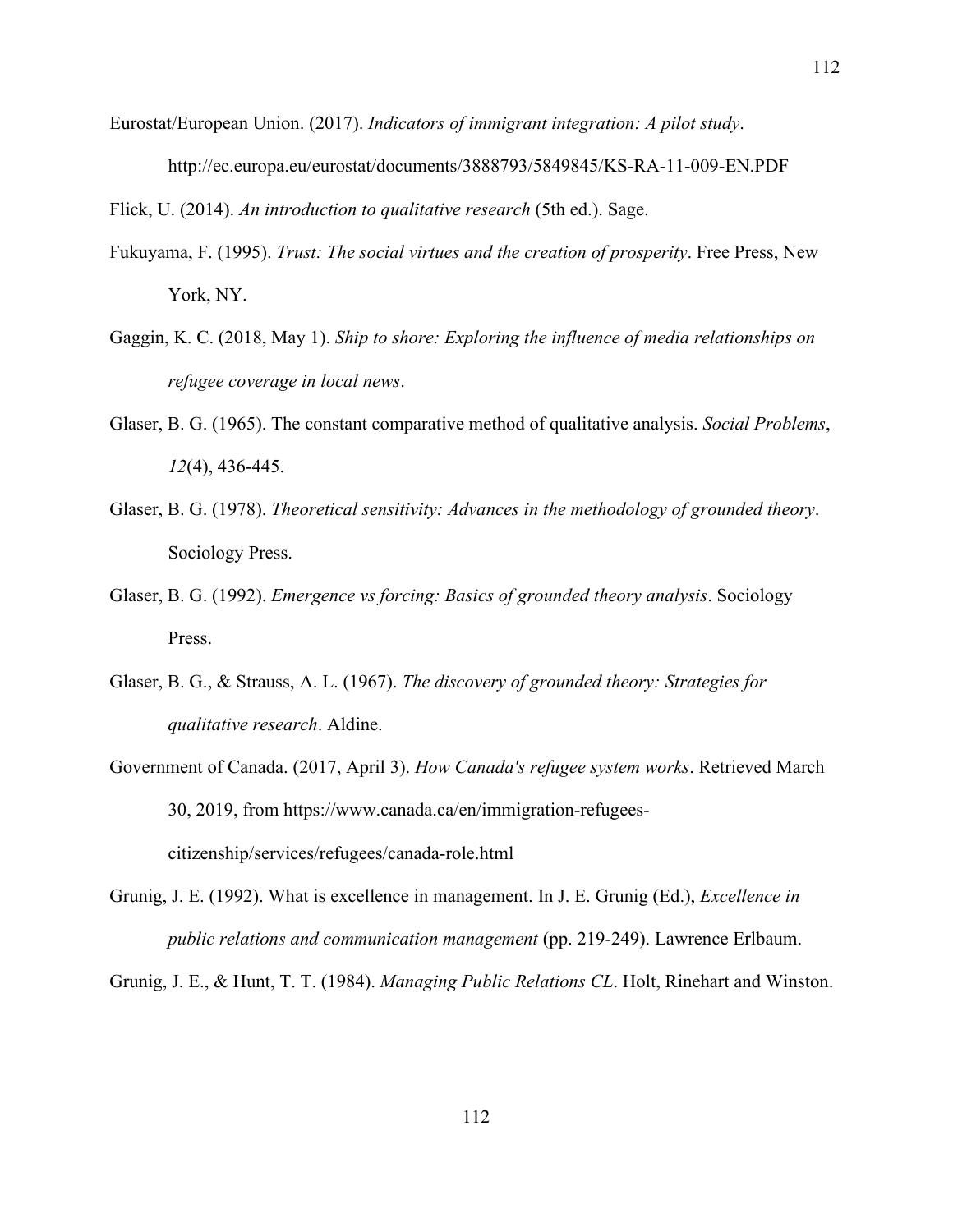- Grunig, J. E., & Pepper, F. C. (1992). Strategic management, publics and issues. In J. E. Grunig (Ed.), *Excellence in public relations and communications management* (pp. 117-157). Laerence Erlbaum.
- Guest, G., Bunce, A., & Johnson, L. (2006). How many interviews are enough?: An experiment with data saturation and variability. *Field Methods*, *18*, 59-82.
- Habermas, J. (1987). *The theory of communicative action: Lifeworld and system: A critique of functionalist reason* (Vol. 2). Beacon Press.
- Habermas, J. (1991). *The structural transformation of the public sphere: An inquiry into a category of bourgeois society*. MIT Press.
- Hennink, M. M., Kaiser, B. N., & Marconi, V. C. (2016). Code saturation versus meaning saturation: How many interviews are enough? *Qualitative Health Research*, *27*(4), 1-18. https://doi.org/10.1177/1049732316665344
- Holton, J. A. (2013). The coding process and its challenges. In A. Bryant & K. Charmaz (Eds.), *The SAGE handbook of grounded theory* (pp. 265-289). Sage.
- Hon, L. C., & Grunig, J. E. (1999). *Guidelines for Measuring Relationships in Public Relations*. The Institute of Public Relations.
- Huang, Y. (2001). OPRA: Across-cultural, multiple-item scale for measuring organization– public relationships. *Journal of Public Relations Research*, *13*, 61-91.
- Internal Revenue Service. (2018, June 22). *Exempt Purposes - Internal Revenue Code Section 501(c)(3)*. Retrieved November 25, 2018, from https://www.irs.gov/charities-nonprofits/charitable-organizations/exempt-purposes-internal-revenue-code-section-501c3
- Kelly, K. S. (1991). *Fundraising and public relations*. Lawrence Erlbaum. Kelly, K. S. (1998). *Effective fund-raising management*. Lawrence Erlbaum.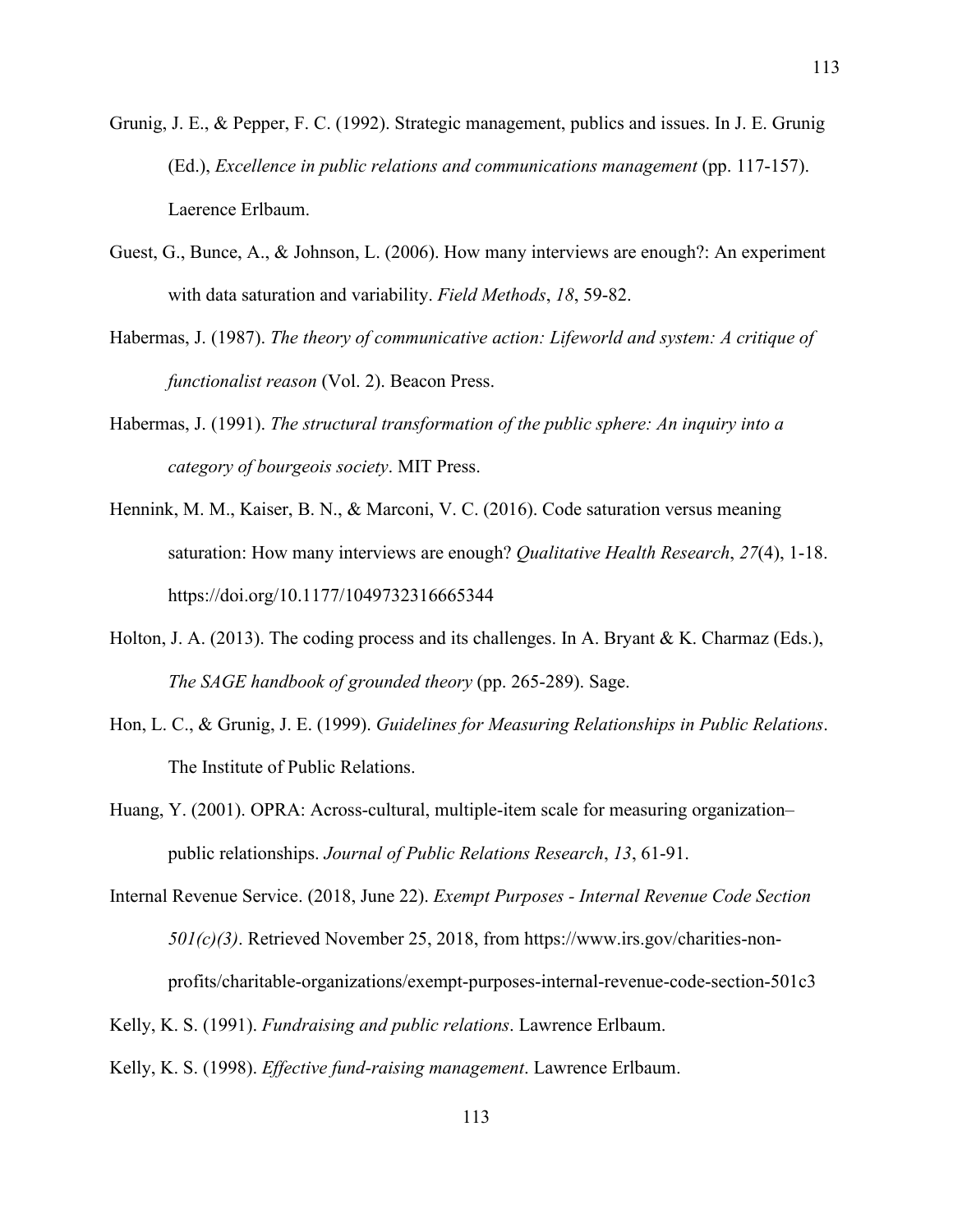Kelly, K. S. (2004). PR and Philanthropy in nonprofits. In D. F. Burlingame (Ed.), *Philanthropy in America: A comprehensive historical encyclopedia* (pp. 404-407). ABC-CLIO.

Kim, S., Carvalho, J. P., Davis, A. G., & Mullins, A. M. (2011). The view of the border: News framing of the definition, causes, and solutions to illegal immigration. *Mass Communication and Society*, *14*(3), 292-314. https://doi.org/10.1080/15205431003743679

Kim, S., Scheufele, D. A., & Shanahan, J. (2002). Think about it this way: Attribute agendasetting function of the press and the public's evaluation of a local issue. *Journalism and Mass Communication Quarterly*, *79*(1), 7-25.

http://search.proquest.com.libezproxy2.syr.edu/docview/216928567?accountid=14214

- Ledingham, J. A., & Bruning, S. D. (1998). Relationship management I Public Relations: Dimensions of an organization-public relationship. *Public Relations Review*, *24*, 55-65. http://bi.galegroup.com.libezproxy2.syr.edu/essentials/article/GALE%7CA20873066?u= nysl\_ce\_syr
- Lee, E. (2020, October 30). Fact check: 12 of 28 comments deemed racist on viral list are Trump's direct speech. *USA TODAY*.

https://www.usatoday.com/story/news/factcheck/2020/10/30/fact-check-12-28-trumpcomments-deemed-racist-direct-speech/6062530002/

- Lempert, L. B. (2013). Asking questions of the data: Memo writing in the grounded theory tradition. In A. Bryant & K. Charmaz (Eds.), *The SAGE handbook of grounded theory* (pp. 245-264). Sage.
- Loos, J. (1897, March 19). Syracuse's foreign born population—some statistics. *Syracuse Sunday Herald*, 28.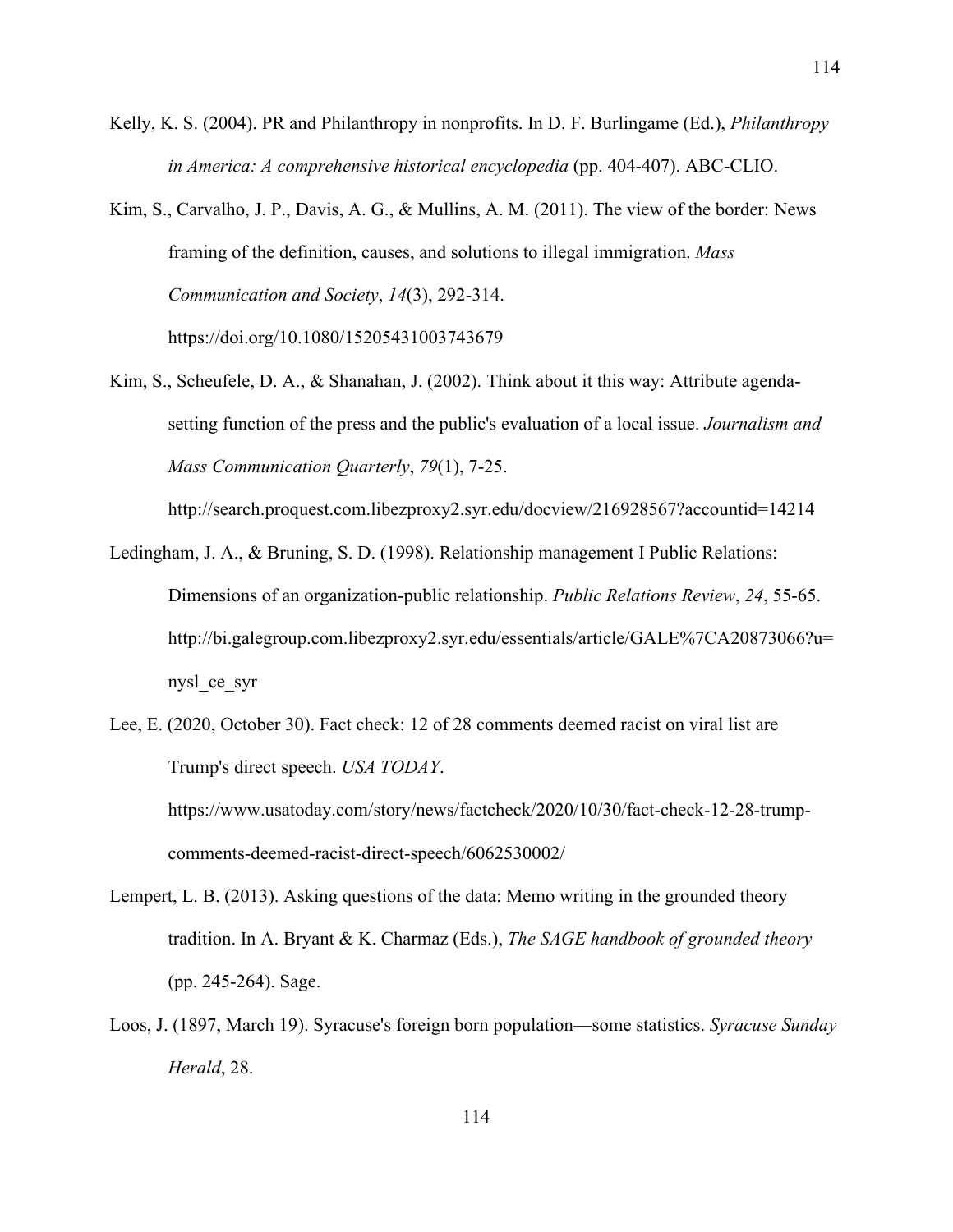Maio, G. R., Esses, V. M., & Bell, D. W. (1994). The formation of attitudes toward new immigrant groups. *Journal of Applied Social Psychology*, *24*, 1762-1776.

Marshall, C., & Rossman, G. B. (2016). *Designing qualitative research* (6th ed.). SAGE.

- Martin, P. Y., & Turner, B. A. (1986). Grounded theory and organizational research. *The Journal of Applied Behavioral Science*, *22*(2), 141-157.
- Massey, D. (1999). Why does immigration occur? A theoretical synthesis. In J. DeWind, P. Kasinitz, & C. Hirschman (Authors), *The handbook of international migration: The American experience* (pp. 34-52). Russell Sage Foundation.
- Massey, D., Goldring, L., & Durand, J. (1994). Continuities in transnational migration: An analysis of nineteen Mexican communities. *American Journal of Sociology*, *99*(6), 1492- 1533.
- Mastro, D., & Atwell Seate, A. (2012). Group membership in race-related media processes and effects. In H. Giles (Ed.), *The handbook of intergroup communication* (pp. 357-369). Routledge.
- McCombs, M. E., & Shaw, D. L. (1972). The agenda-setting function of mass media. *Public Opinion Quarterly*, *36*(2), 176-187. https://www.unc.edu/~fbaum/teaching/PLSC541\_Fall06/McCombs%20and%20Shaw%2 0POQ%201972.pdf
- Mirowsky, J., & Ross, C. E. (2003). *Social causes of psychological distress*. Transaction Publishers.
- Moon, R. (2017). Getting into living rooms: NGO media relations work as strategic practice. *Journalism*, *1*(2), 1-16. https://doi.org/10.1177/1464884917691542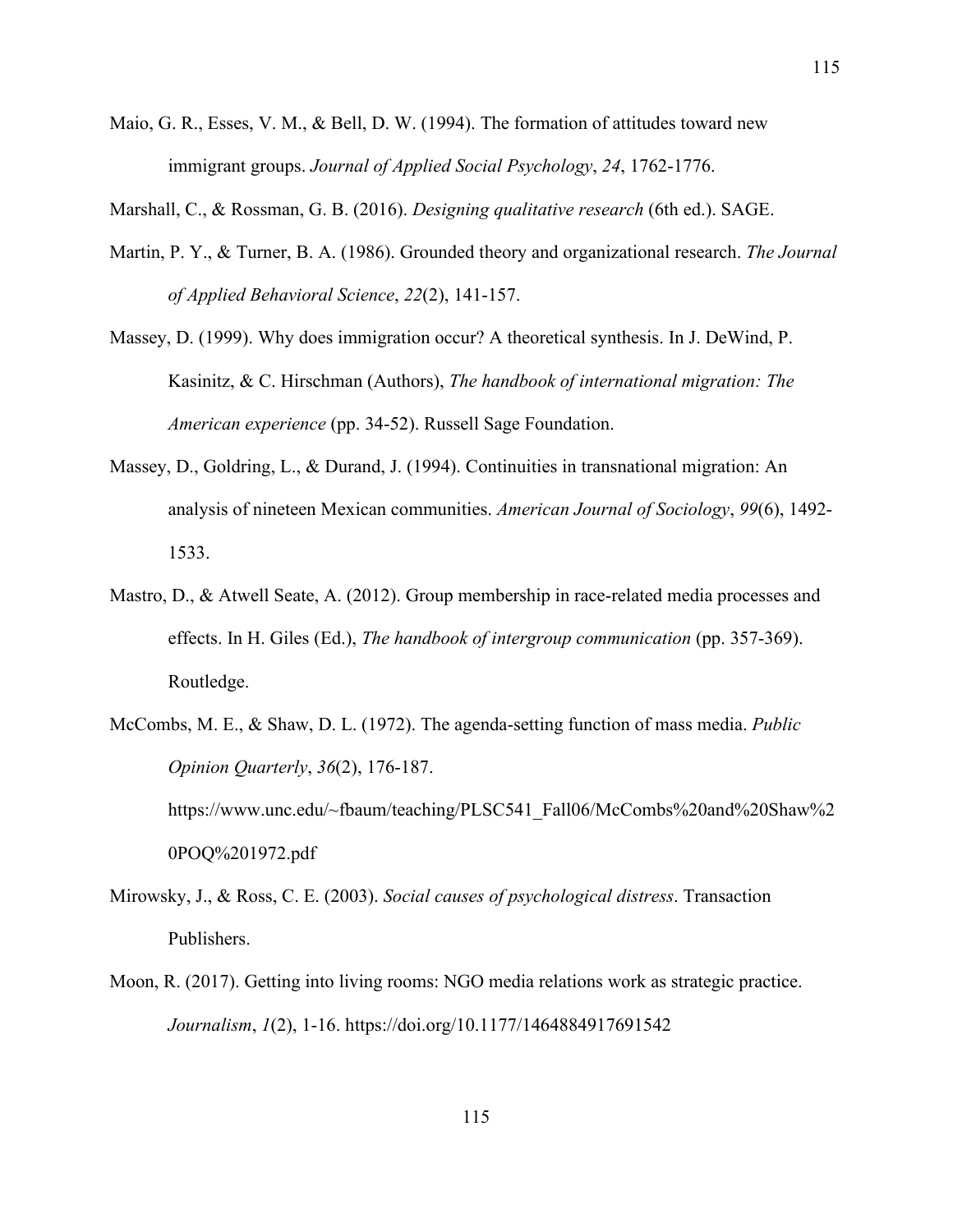- Morrow, S. L. (2005). Quality and trustworthiness in qualitative research in counseling psychology. *Journal of Counseling Psychology*, *52*(2), 250-260.
- Morse, J. M., Barrett, M., Mayan, M., Olson, K., & Spiers, J. (2002). Verification strategies for establishing reliability and validity in qualitative research. *International Journal of Qualitative Methods*, *1*(2), 1-19.
- Nash, M., Wong, J., & Trlin, A. (2001). Civic and social integration: A new field of social work practice with immigrants, refugees and asylum seekers. *International Social Work*, *49*(3), 345-363. https://doi.org/10.1177/0020872806063407
- Nelson, T. E., Clawson, R. A., & Oxley, Z. M. (1997). Media framing of a civil liberties conflict and its effect on tolerance. *The American Political Science Review*, *91*(3), 567-583. http://search.proquest.com.libezproxy2.syr.edu/docview/214430459?accountid=14214
- OECD/EU. (2015). *Indicators of immigrant integration 2015: Settling in*. OECD Publishing. https://doi.org/10.1787/9789264234024-en
- Office of Refugee Resettlement. (2017). *About*. Retrieved 2018, from https://www.acf.hhs.gov/orr/about
- Onondaga Citizens League. (2013). *The world at our doorstep* (Research Report No. 32).
- Owen, D. (2020). *What do we owe to refugees?* Polity Press.
- Pressgrove, G. N., & McKeever, B. W. (n.d.). Nonprofit relationship management: Extending the organization-public relationship to loyalty and behaviors. *Journal of Public Relations Research*, *28*(3-4), 193-211. http://doi.org/10.1080/1062726X.2016.1233106
- Price, V., & Tewksbury, D. (1997). News values and public opinion: A theoretical account of media priming and framing. In *Progress in communication sciences: Advances in persuasion* (Vol. 13, pp. 173-212). Ablex.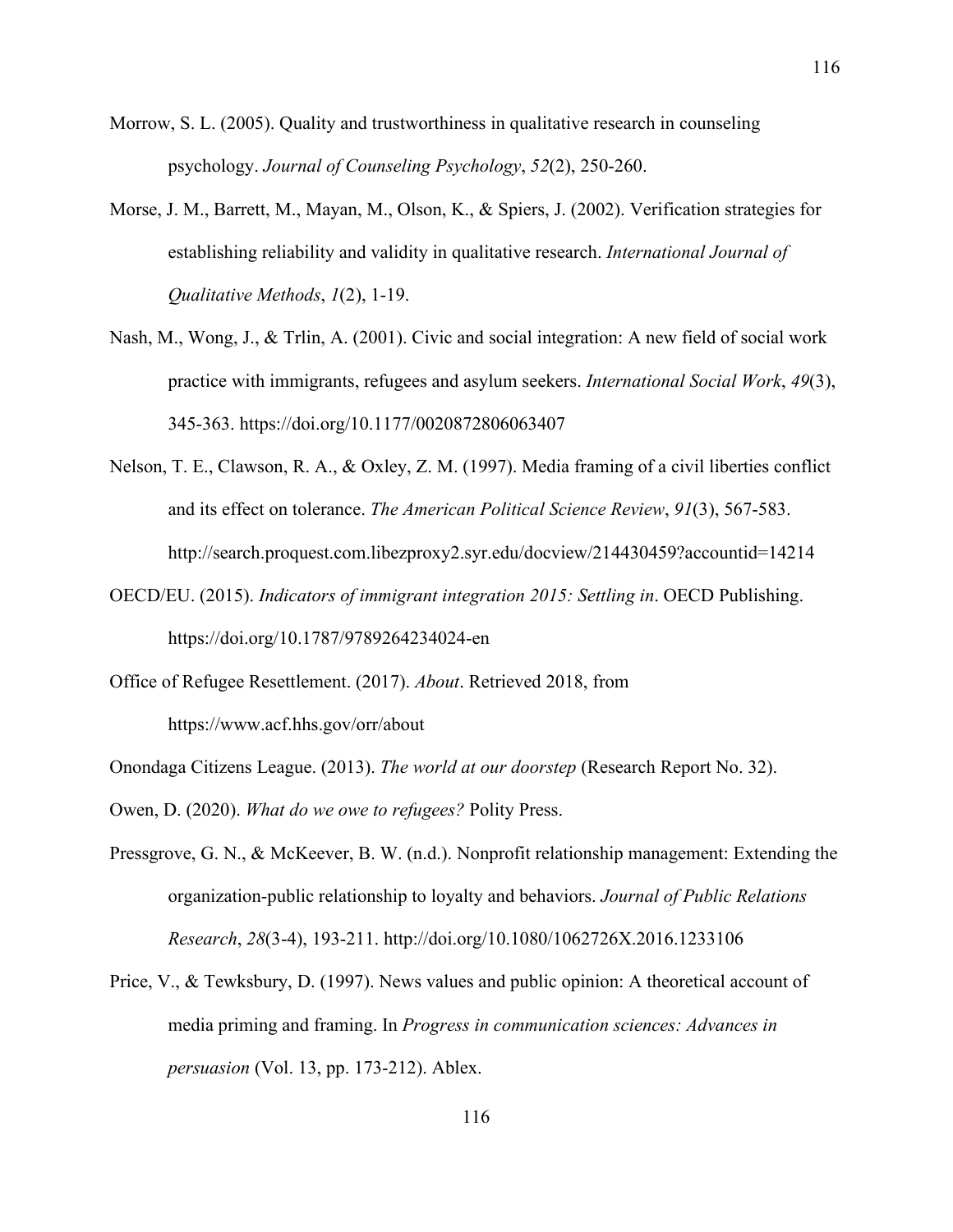- Public Relations Society of America. (n.d.). *All about PR*. Retrieved 2018, from https://www.prsa.org/all-about-pr/
- Putnam, R. D. (2000). *Bowling Alone: The collapse and revival of American community*. Touchstone, New York, NY.
- Ray, B. (2002, October 1). *Immigrant integration: Building to opportunity*. Retrieved March 30, 2019, from http://www.migrationpolicy.org/article/immigrant-integration-buildingopportunity
- Refugee Processing Center. (2019, March 22). [Arrivals by Destination and Nationality CY 2002-2018] [Unpublished raw data]. Admissions and Arrivals.

http://ireports.wrapsnet.org

Saldaña, J. (2013). *The coding manual for qualitative researchers* (3rd ed.). SAGE.

- Schmidt, R. (2007). Comparing federal government immigrant settlement policies in Canada and the United States. *American Review of Canadian Studie*, *37*(1), 103-122.
- Shoemaker, P. J., & Reese, S. D. (1996). *Mediating the message: Theories of influences on mass media content*. Longman.
- Shoemaker, P. J., & Reese, S. D. (2013). *Mediating the message in the 21st century*. Routledge.
- Smith, M. J. (1998). *Contemporary communication research methods*. Wadsworth.
- Sniderman, P. M. (2000). *The outsider: Prejudice and politics in Italy*. Princeton University Press.
- Statista Research Department. (2021, January 20). *Revenues of reporting public charities in the U.S. from 1998 to 2016*. Statista. https://www.statista.com/statistics/189268/revenues-ofreporting-public-charities-in-the-united-states-since-1998/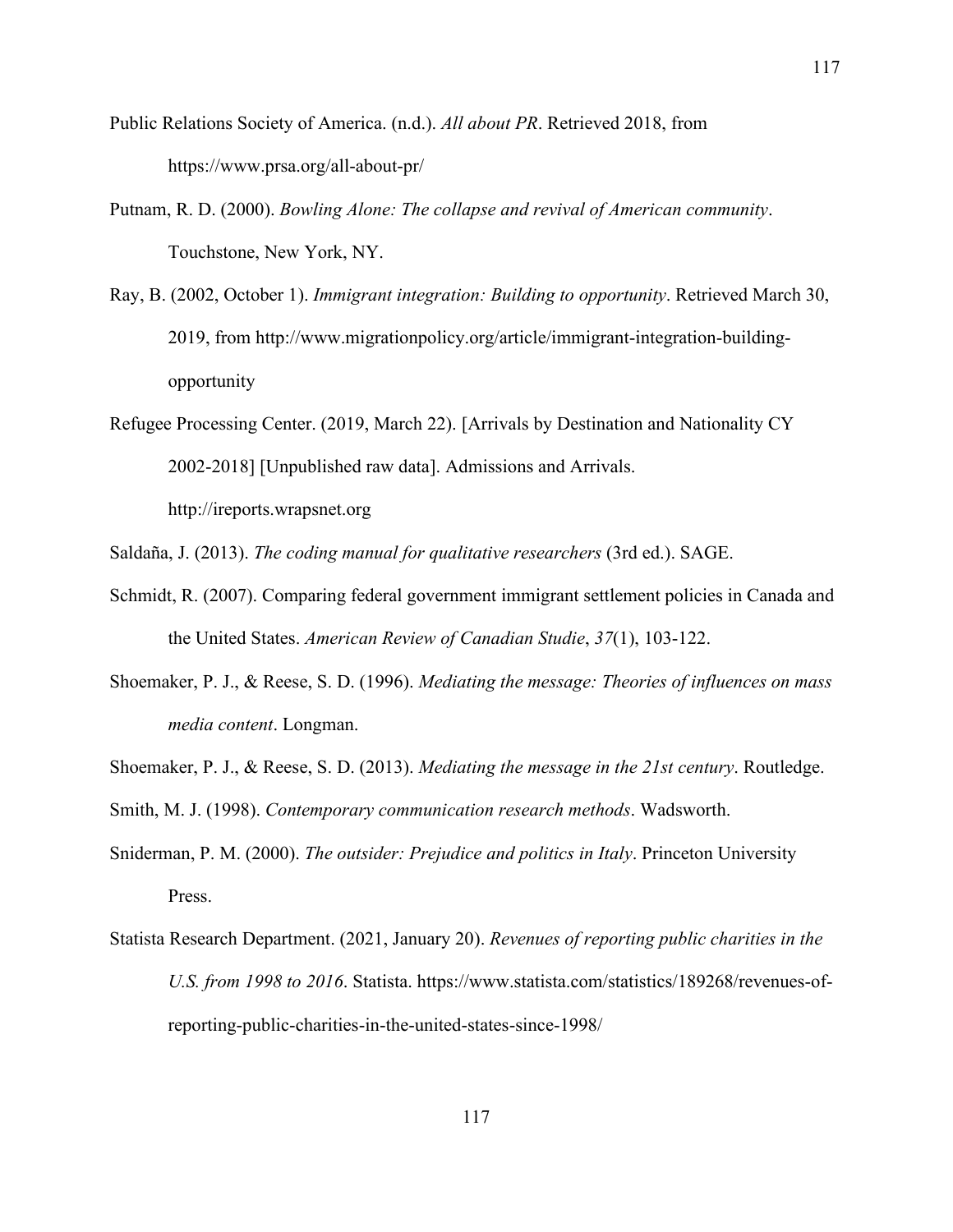Stone, M., Destrempes, H., Foote, J., & Jeannotte, M. S. (2008). Immigration and cultural citizenship: Responsibilities, rights and indicators. In J. Biles, M. Burstein,  $\&$  J. Frideres (Eds.), *Immigration, Integration and Citizenship*. McGill-Queen's University Press.

118

- Strauss, A., & Corbin, J. (1990). *Basics of qualitative research: Grounded theory techniques and procedures*. SAGE.
- Strauss, A. L., & Corbin, J. (1998). *Basics of qualitative research: Grounded theory procedures and techniques* (2nd ed.). SAGE.
- Tajfel, H. (1970). Experiments in intergroup discrimination. *Scientific American*, *223*(5), 96-103. https://www.jstor.org/stable/24927662?seq=1#page\_scan\_tab\_contents
- Tajfel, H., & Turner, J. C. (1979). An integrative theory of intergroup conflict. In W. G. Austin & S. Worchel (Eds.), *The social psychology of intergroup relations* (pp. 33-37). Brooks/Cole.
- Taylor, M., & Kent, M. L. (2006). Public relations theory and practice in nation building. In C. Botan & V. Hazelton (Eds.), *Public relations theory* (Vol. 2, pp. 341-359). Lawrence Erlbaum Associates.
- Toledano, M., & McKie, D. (2007). Social integration and public relations: Global lessons from an Israeli experience. *Public Relations Review*, *33*(4), 387-397.
- Tomorrow's Neighborhoods Today. (n.d.). *Generations of many nations*. Retrieved March 24, 2019, from http://www.tomorrowsneighborhoodstoday.org/northside
- UN Department of Economic and Social Affairs. (n.d.). *Working definition of social integration*. Retrieved 2018, from

http://www.un.org/esa/socdev/sib/peacedialogue/soc\_integration.htm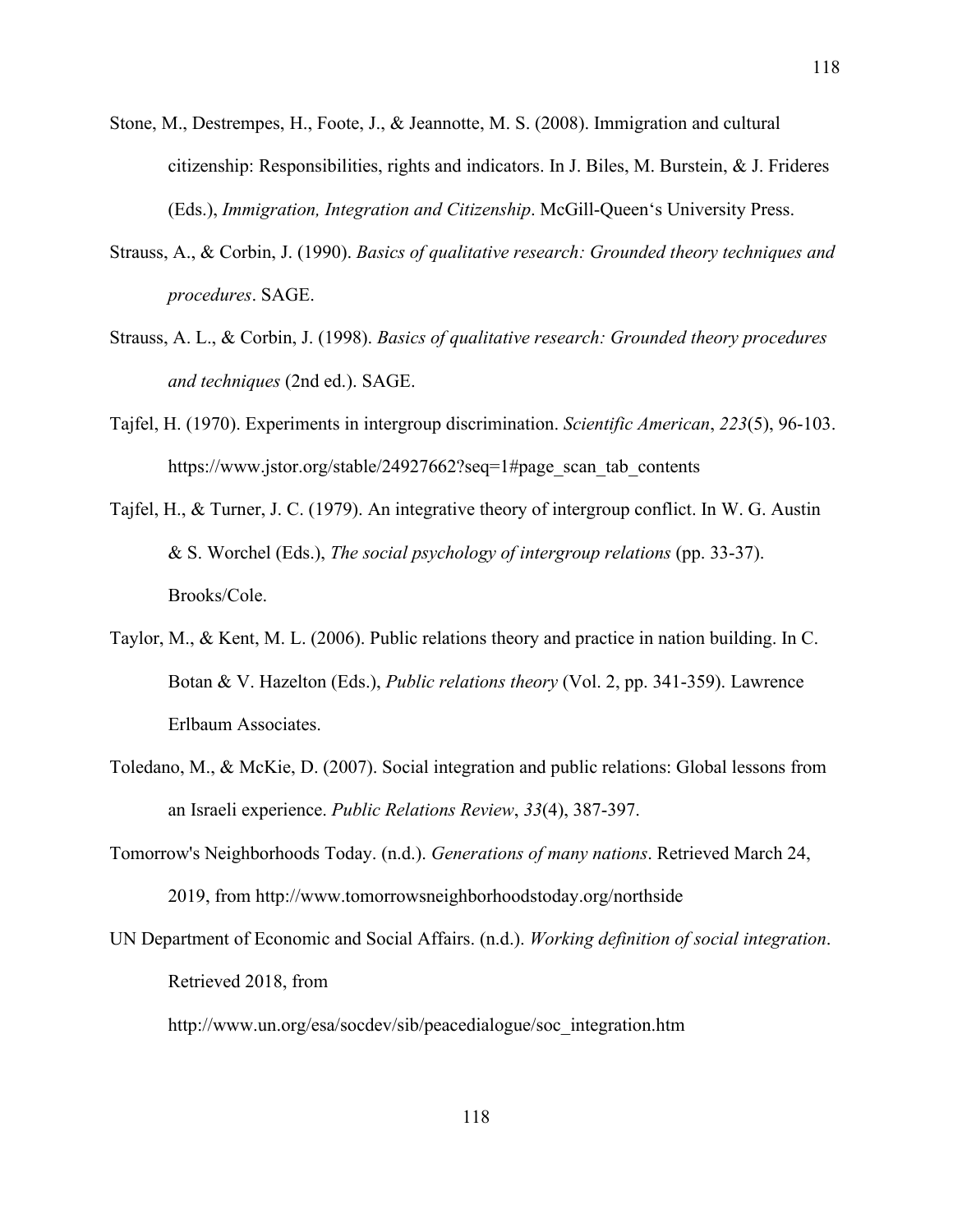UNHCR, The Refugee Agency. (n.d.). *About us*. Retrieved 2018, from http://www.unhcr.org/enus/about-us.html

UNHCR, The Refugee Agency. (2013, June). *The integration of resettled refugees: Essentials for*  establishing a resettlement programme and fundamentals for sustainable resettlement *programmes*. Retrieved 2018, from http://www.unhcr.org/enus/protection/resettlement/52a6d85b6/integration-resettled-refugees-essentialsestablishing-resettlement-programme.html?query=integration

- Urban Institute. (2015, October). *The nonprofit sector in brief 2015: Public charities, giving, and volunteering*. https://www.urban.org/sites/default/files/publication/72536/2000497-The-Nonprofit-Sector-in-Brief-2015-Public-Charities-Giving-and-Volunteering.pdf
- U.S. Census Bureau. (n.d.). *American FactFinder: Syracuse city, New York* [Table]. https://factfinder.census.gov/faces/nav/jsf/pages/community\_facts.xhtml?src=bkmk
- Vermeulen, F., Minkoff, D. C., & van der Meer, T. (2016). The local embedding of communitybased organizations. *Nonprofit and Voluntary Sector Quarterly*, *45*(1), 23-44.
- Walsham, G. (1995). Interpretive case studies in IS research: Nature and method. *European Journal of Information Systems*, *4*, 74-81.
- Weng, S. S., & Lee, J. S. (2016). Why do immigrants and refugees give back to their communities and what can we learn from their civic engagement? *VOLUNTAS: International Journal of Voluntary and Nonprofit Organizations*, *27*(2), 509-524. https://doi.org/10.1007/s11266-015-9636-5
- Yin, R. (2010). Analytical generalization. In A. J. Mills, G. Durepos, & E. Wiebe (Authors), *Encyclopedia of case study research* (pp. 21-23). SAGE.
- Yin, R. K. (2009). *Case study research* (4th ed.). SAGE.